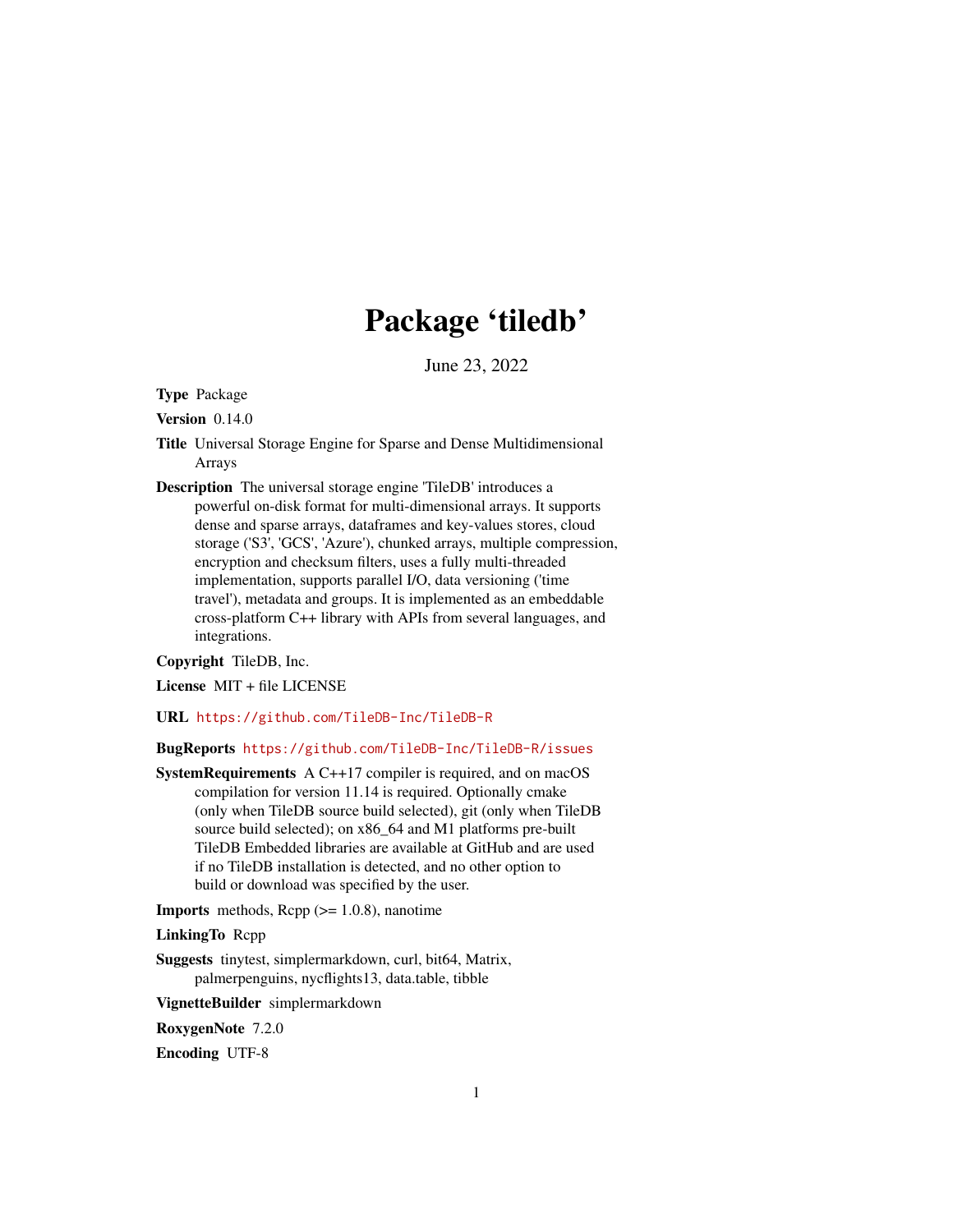NeedsCompilation yes Author TileDB, Inc. [aut, cph], Dirk Eddelbuettel [cre] Maintainer Dirk Eddelbuettel <dirk@tiledb.com> Repository CRAN

Date/Publication 2022-06-23 19:20:02 UTC

## R topics documented:

| 8                                                                                                                        |
|--------------------------------------------------------------------------------------------------------------------------|
| 9                                                                                                                        |
| 9                                                                                                                        |
| 10                                                                                                                       |
| 11                                                                                                                       |
| 11                                                                                                                       |
| 12<br>$as. vector. tiled b_{\text{config}} \ldots \ldots \ldots \ldots \ldots \ldots \ldots \ldots \ldots \ldots \ldots$ |
| 13                                                                                                                       |
| 13                                                                                                                       |
| 14                                                                                                                       |
| 15                                                                                                                       |
| 15                                                                                                                       |
| 16                                                                                                                       |
| 16                                                                                                                       |
| 17                                                                                                                       |
| 18                                                                                                                       |
| 18                                                                                                                       |
| 19                                                                                                                       |
| 19                                                                                                                       |
| 20                                                                                                                       |
| 21                                                                                                                       |
| 21                                                                                                                       |
| 22.                                                                                                                      |
| 22                                                                                                                       |
| 23                                                                                                                       |
| 24                                                                                                                       |
| 24                                                                                                                       |
| 25                                                                                                                       |
| 25                                                                                                                       |
| 26                                                                                                                       |
| 27                                                                                                                       |
| 27                                                                                                                       |
| domain, tiledb_array_schema-method<br>28                                                                                 |
| 29                                                                                                                       |
| 29                                                                                                                       |
| 30                                                                                                                       |
| 30                                                                                                                       |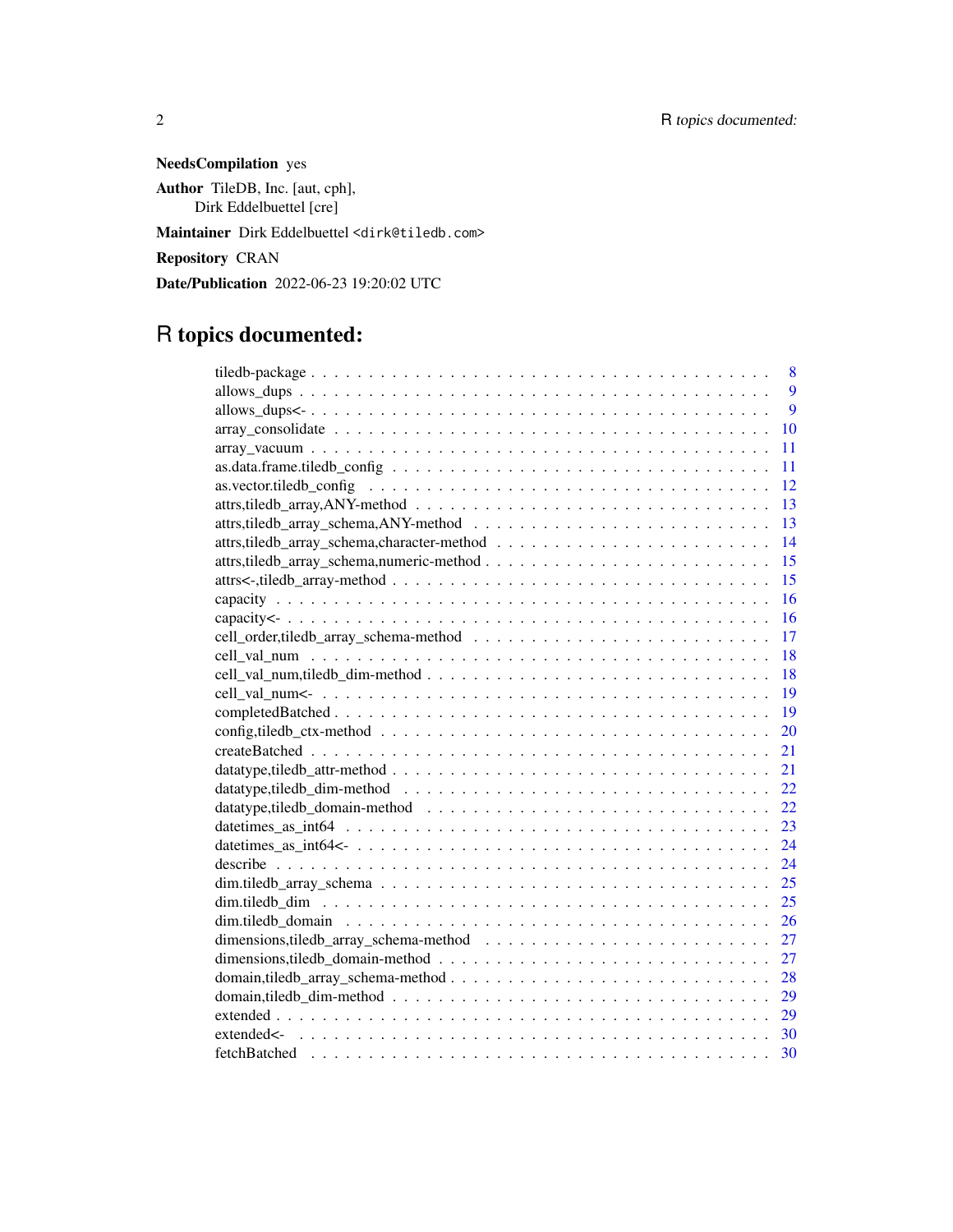| 31 |
|----|
| 31 |
| 32 |
| 32 |
| 33 |
| 33 |
| 35 |
| 36 |
| 37 |
| 38 |
| 39 |
| 39 |
| 40 |
| 41 |
| 41 |
| 42 |
|    |
| 43 |
| 43 |
| 44 |
| 45 |
| 45 |
| 46 |
| 46 |
| 47 |
| 47 |
| 48 |
| 48 |
| 49 |
| 49 |
| 50 |
| 50 |
| 51 |
| 51 |
| 52 |
| 52 |
| 53 |
| 53 |
| 54 |
| 54 |
| 55 |
| 56 |
| 57 |
|    |
| 57 |
| 58 |
| 58 |
| 59 |
| 60 |
| 60 |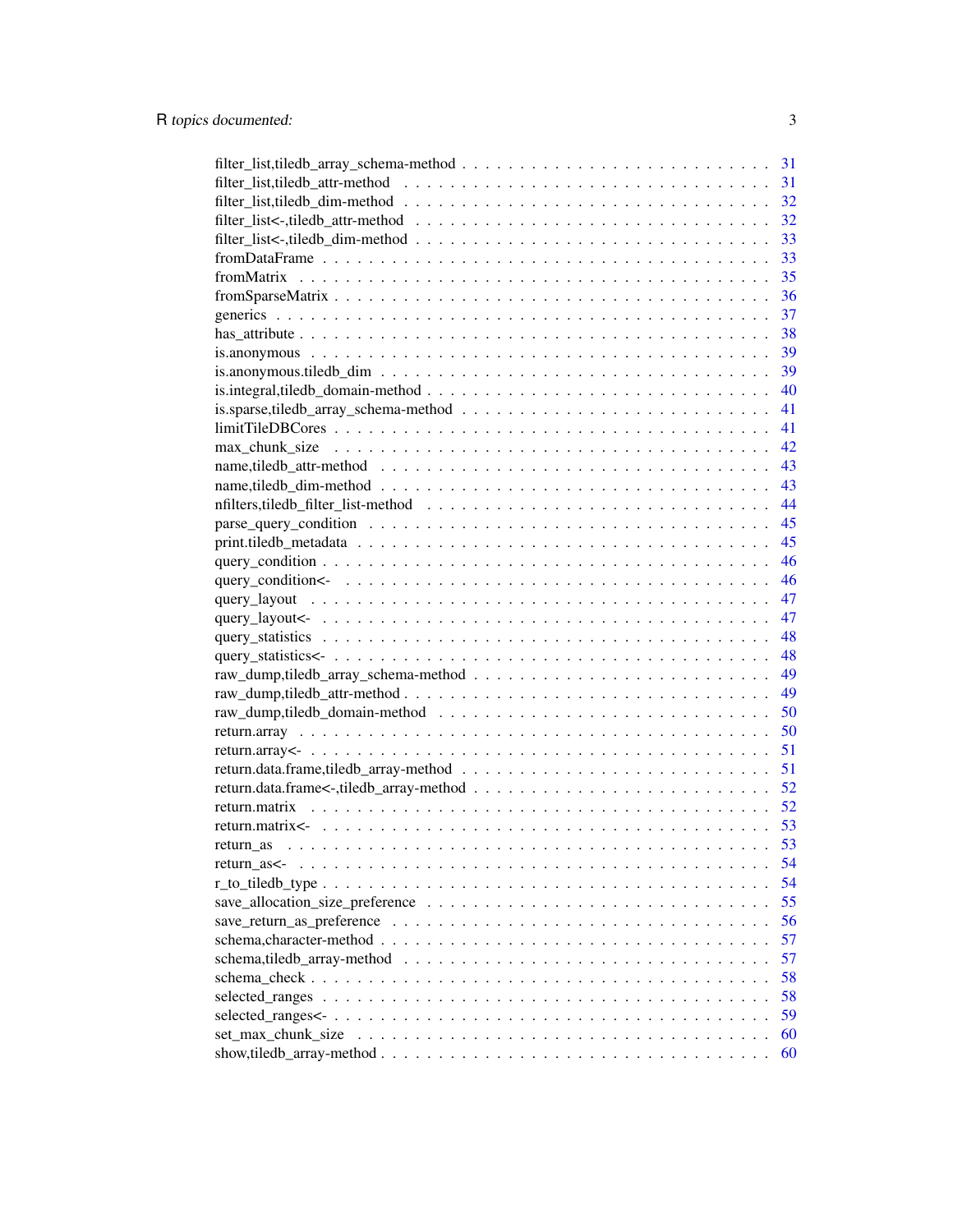|                                                                                                                     | 61 |
|---------------------------------------------------------------------------------------------------------------------|----|
|                                                                                                                     | 61 |
|                                                                                                                     | 62 |
|                                                                                                                     | 62 |
|                                                                                                                     | 63 |
|                                                                                                                     | 63 |
|                                                                                                                     | 64 |
|                                                                                                                     | 64 |
|                                                                                                                     | 65 |
|                                                                                                                     | 65 |
|                                                                                                                     | 66 |
|                                                                                                                     | 66 |
|                                                                                                                     | 67 |
|                                                                                                                     | 67 |
|                                                                                                                     | 68 |
|                                                                                                                     |    |
|                                                                                                                     | 70 |
|                                                                                                                     | 71 |
|                                                                                                                     | 72 |
|                                                                                                                     | 72 |
| tiledb_array_get_non_empty_domain_from_name                                                                         | 73 |
|                                                                                                                     | 73 |
|                                                                                                                     | 74 |
|                                                                                                                     | 74 |
|                                                                                                                     | 75 |
|                                                                                                                     | 75 |
|                                                                                                                     | 76 |
|                                                                                                                     | 77 |
|                                                                                                                     | 77 |
|                                                                                                                     | 78 |
|                                                                                                                     | 78 |
|                                                                                                                     | 79 |
|                                                                                                                     | 79 |
|                                                                                                                     | 80 |
|                                                                                                                     | 80 |
|                                                                                                                     | 81 |
|                                                                                                                     |    |
|                                                                                                                     | 81 |
|                                                                                                                     | 82 |
|                                                                                                                     | 83 |
|                                                                                                                     | 83 |
| tiledb_attribute_get_fill_value                                                                                     | 83 |
| tiledb_attribute_get_nullable $\ldots \ldots \ldots \ldots \ldots \ldots \ldots \ldots \ldots \ldots \ldots \ldots$ | 84 |
|                                                                                                                     | 84 |
| tiledb attribute set fill value                                                                                     | 85 |
| tiledb_attribute_set_nullable                                                                                       | 85 |
| tiledb_config                                                                                                       | 86 |
| tiledb_config-class                                                                                                 | 86 |
| tiledb_config_load                                                                                                  | 87 |
| tiledb_config_save                                                                                                  | 87 |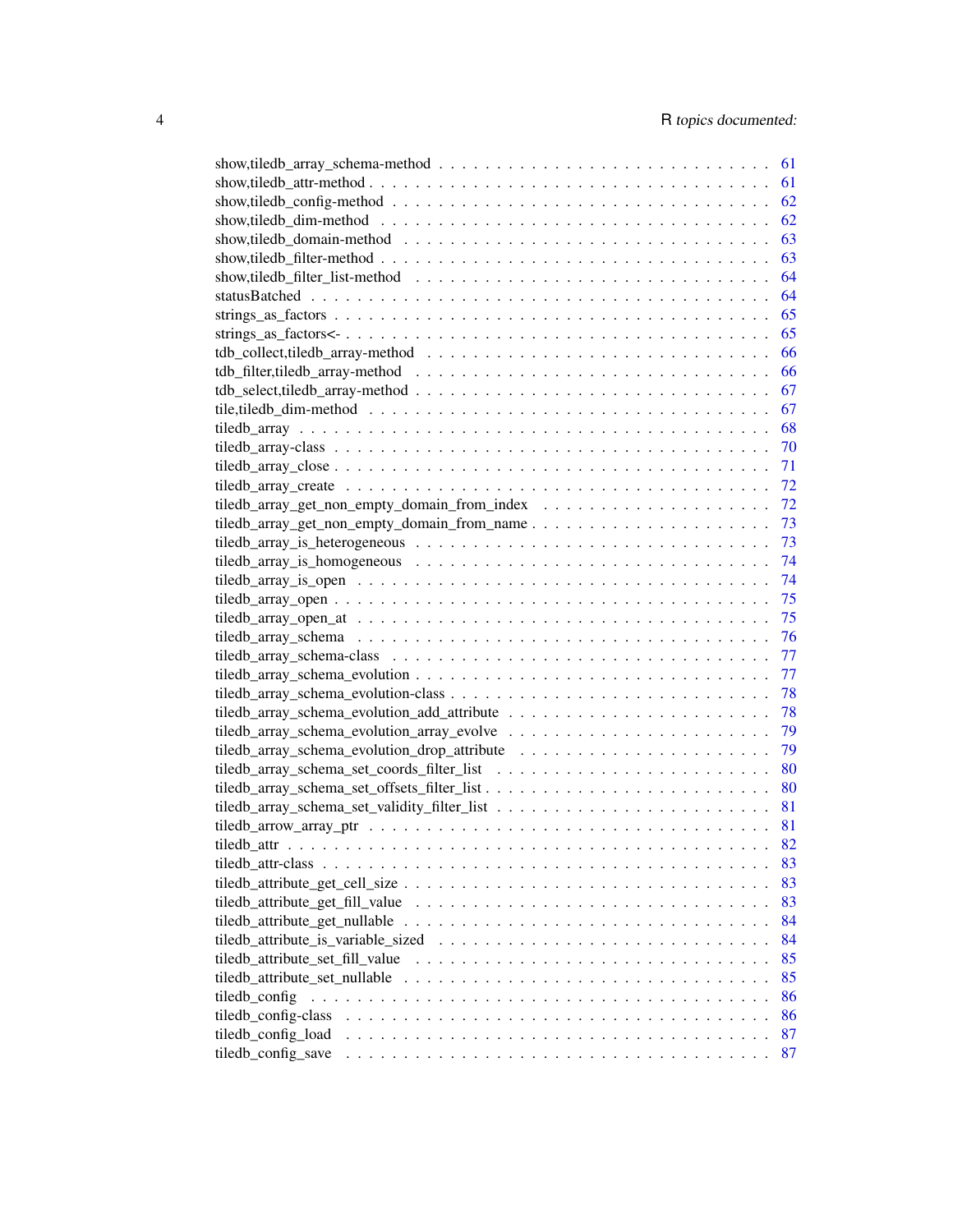|                                                                                                             | 88 |
|-------------------------------------------------------------------------------------------------------------|----|
|                                                                                                             | 88 |
|                                                                                                             | 89 |
| $tiledb_ctx_set_default_tags \dots \dots \dots \dots \dots \dots \dots \dots \dots \dots \dots \dots \dots$ | 89 |
|                                                                                                             | 90 |
|                                                                                                             | 90 |
|                                                                                                             | 91 |
|                                                                                                             | 91 |
|                                                                                                             | 92 |
|                                                                                                             | 92 |
|                                                                                                             | 93 |
|                                                                                                             | 93 |
|                                                                                                             | 94 |
| tiledb_domain_get_dimension_from_name $\ldots \ldots \ldots \ldots \ldots \ldots \ldots \ldots$             | 94 |
|                                                                                                             | 95 |
|                                                                                                             | 95 |
|                                                                                                             | 96 |
|                                                                                                             |    |
|                                                                                                             |    |
|                                                                                                             |    |
|                                                                                                             |    |
|                                                                                                             |    |
|                                                                                                             |    |
|                                                                                                             |    |
|                                                                                                             |    |
|                                                                                                             |    |
|                                                                                                             |    |
|                                                                                                             |    |
|                                                                                                             |    |
|                                                                                                             |    |
|                                                                                                             |    |
|                                                                                                             |    |
|                                                                                                             |    |
|                                                                                                             |    |
|                                                                                                             |    |
|                                                                                                             |    |
|                                                                                                             |    |
|                                                                                                             |    |
| tiledb_fragment_info_get_non_empty_domain_var_name 107                                                      |    |
|                                                                                                             |    |
|                                                                                                             |    |
|                                                                                                             |    |
|                                                                                                             |    |
|                                                                                                             |    |
| tiledb_fragment_info_get_unconsolidated_metadata_num 110                                                    |    |
|                                                                                                             |    |
|                                                                                                             |    |
|                                                                                                             |    |
|                                                                                                             |    |
|                                                                                                             |    |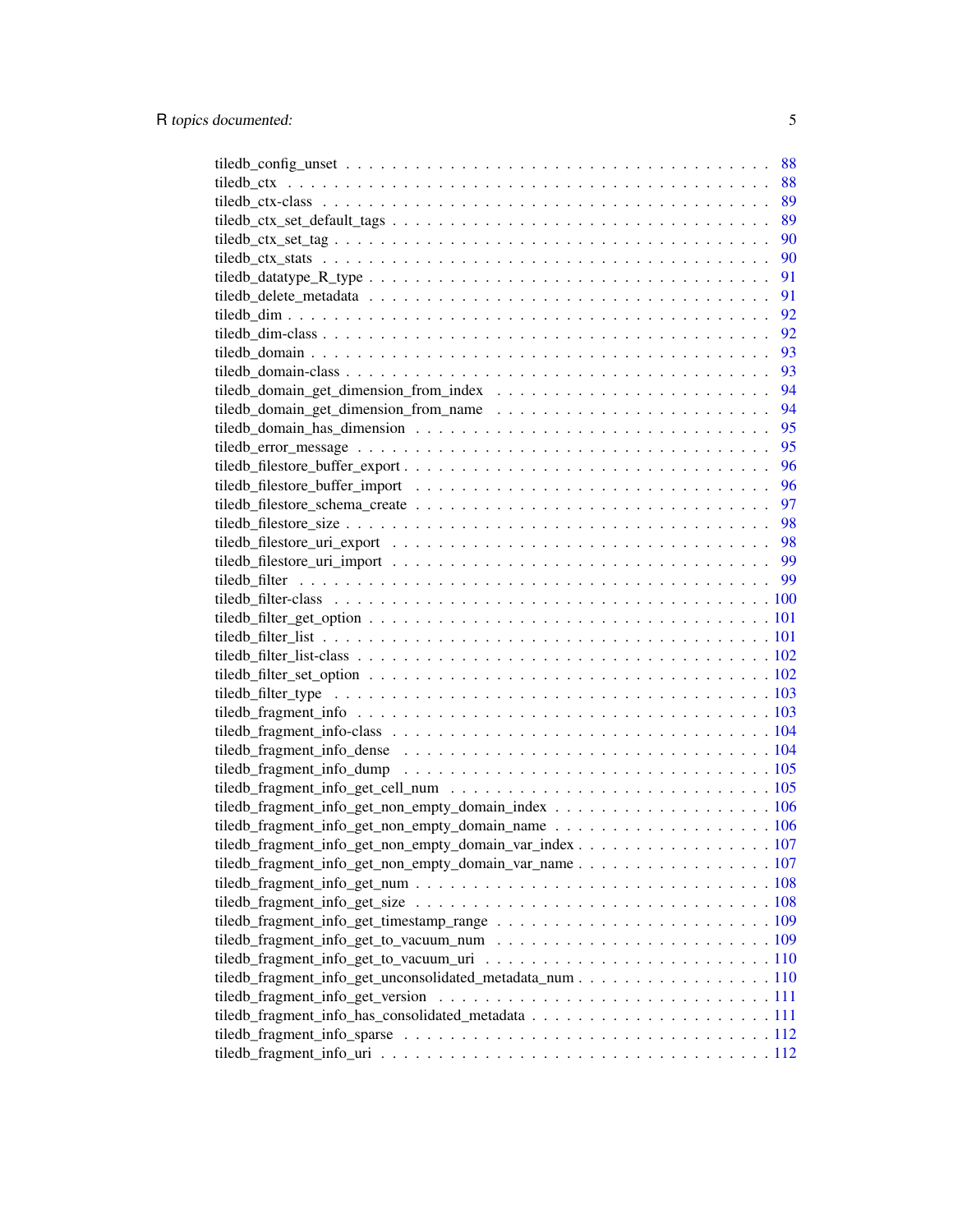| tiledb_query_add_range_with_type $\dots \dots \dots \dots \dots \dots \dots \dots \dots \dots \dots \dots \dots \dots 134$ |  |
|----------------------------------------------------------------------------------------------------------------------------|--|
|                                                                                                                            |  |
|                                                                                                                            |  |
|                                                                                                                            |  |
|                                                                                                                            |  |
|                                                                                                                            |  |
|                                                                                                                            |  |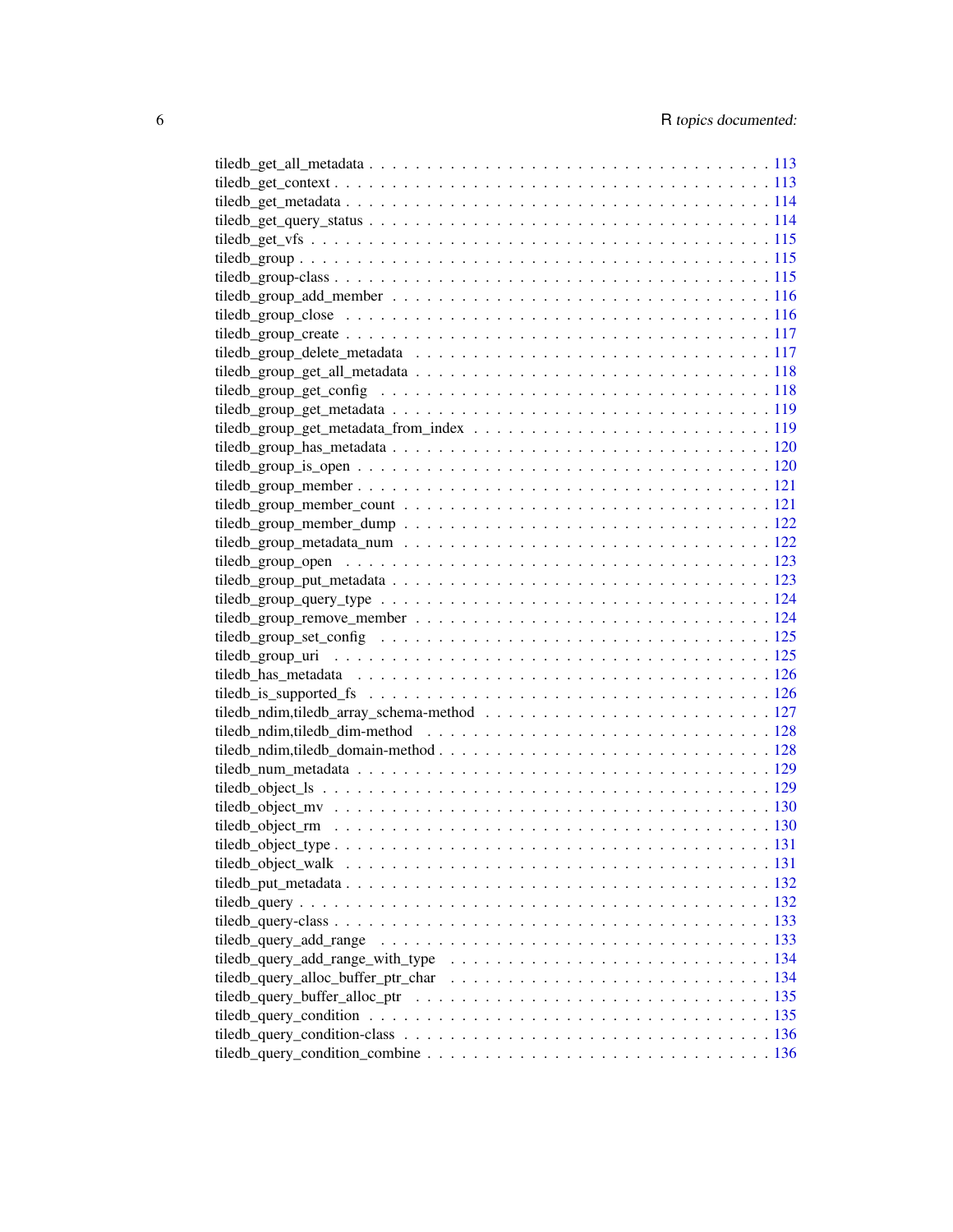| tiledb vfs |  |
|------------|--|
|            |  |
|            |  |
|            |  |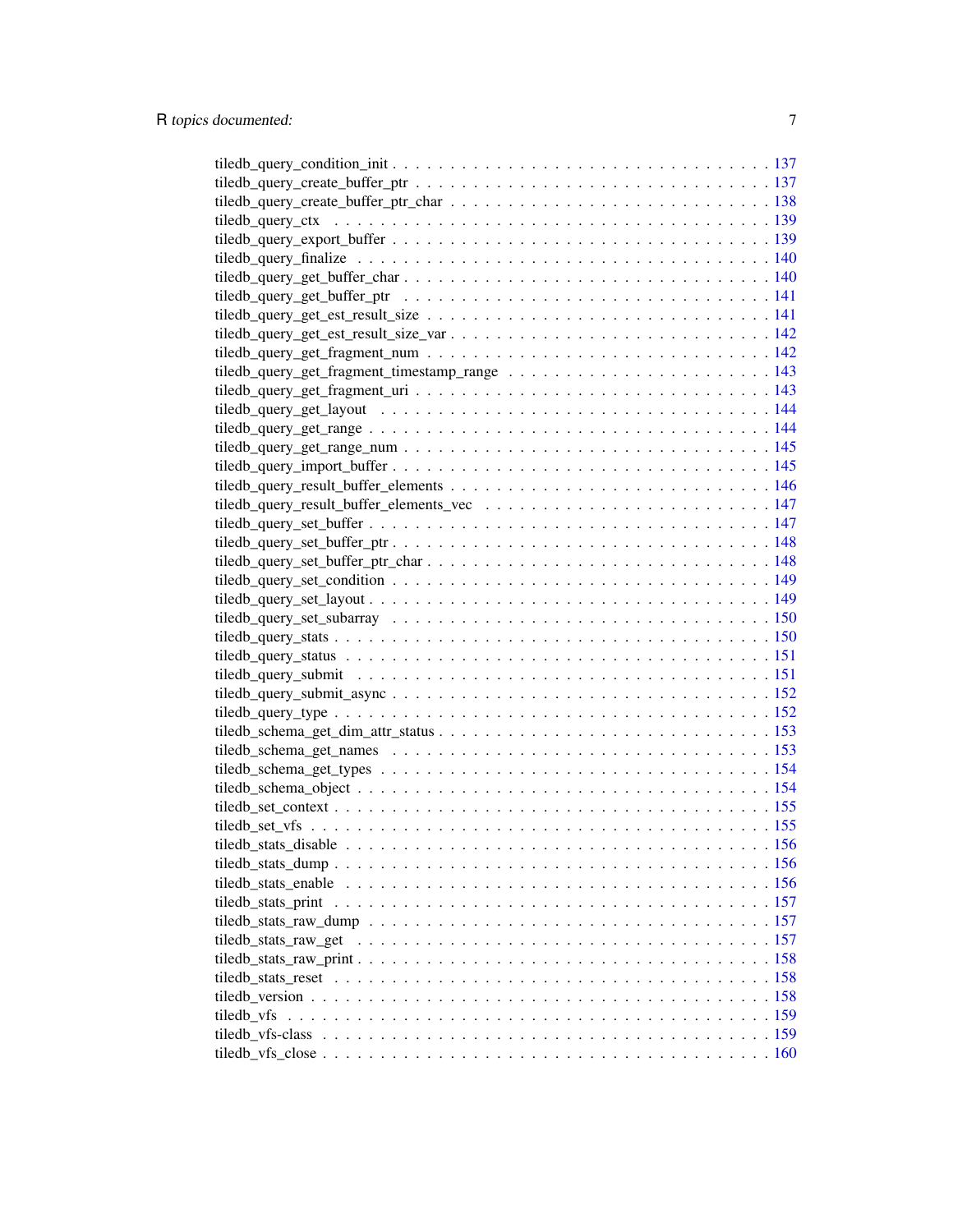<span id="page-7-0"></span>

| tiledb_vfs_is_file \etchchines \text{ integration integration integration integration integration integration integration integration integration integration integration integration integration integration integration int |
|-------------------------------------------------------------------------------------------------------------------------------------------------------------------------------------------------------------------------------|
|                                                                                                                                                                                                                               |
|                                                                                                                                                                                                                               |
|                                                                                                                                                                                                                               |
|                                                                                                                                                                                                                               |
|                                                                                                                                                                                                                               |
| tiledb vfs remove bucket $\ldots \ldots \ldots \ldots \ldots \ldots \ldots \ldots \ldots \ldots \ldots \ldots 168$                                                                                                            |
|                                                                                                                                                                                                                               |
|                                                                                                                                                                                                                               |
|                                                                                                                                                                                                                               |
|                                                                                                                                                                                                                               |
|                                                                                                                                                                                                                               |
|                                                                                                                                                                                                                               |
|                                                                                                                                                                                                                               |
| [, tiledb_config, ANY-method $\ldots \ldots \ldots \ldots \ldots \ldots \ldots \ldots \ldots \ldots \ldots \ldots \ldots 172$                                                                                                 |
|                                                                                                                                                                                                                               |
|                                                                                                                                                                                                                               |
|                                                                                                                                                                                                                               |
|                                                                                                                                                                                                                               |

#### **Index** the contract of the contract of the contract of the contract of the contract of the contract of the contract of the contract of the contract of the contract of the contract of the contract of the contract of the co

tiledb-package *tiledb - Interface to the TileDB Storage Manager API*

### Description

The efficient multi-dimensional array management system 'TileDB' introduces a novel on-disk format that can effectively store reads. It features excellent compression, an efficient parallel I/O system which also scales well, and bindings to multiple languages.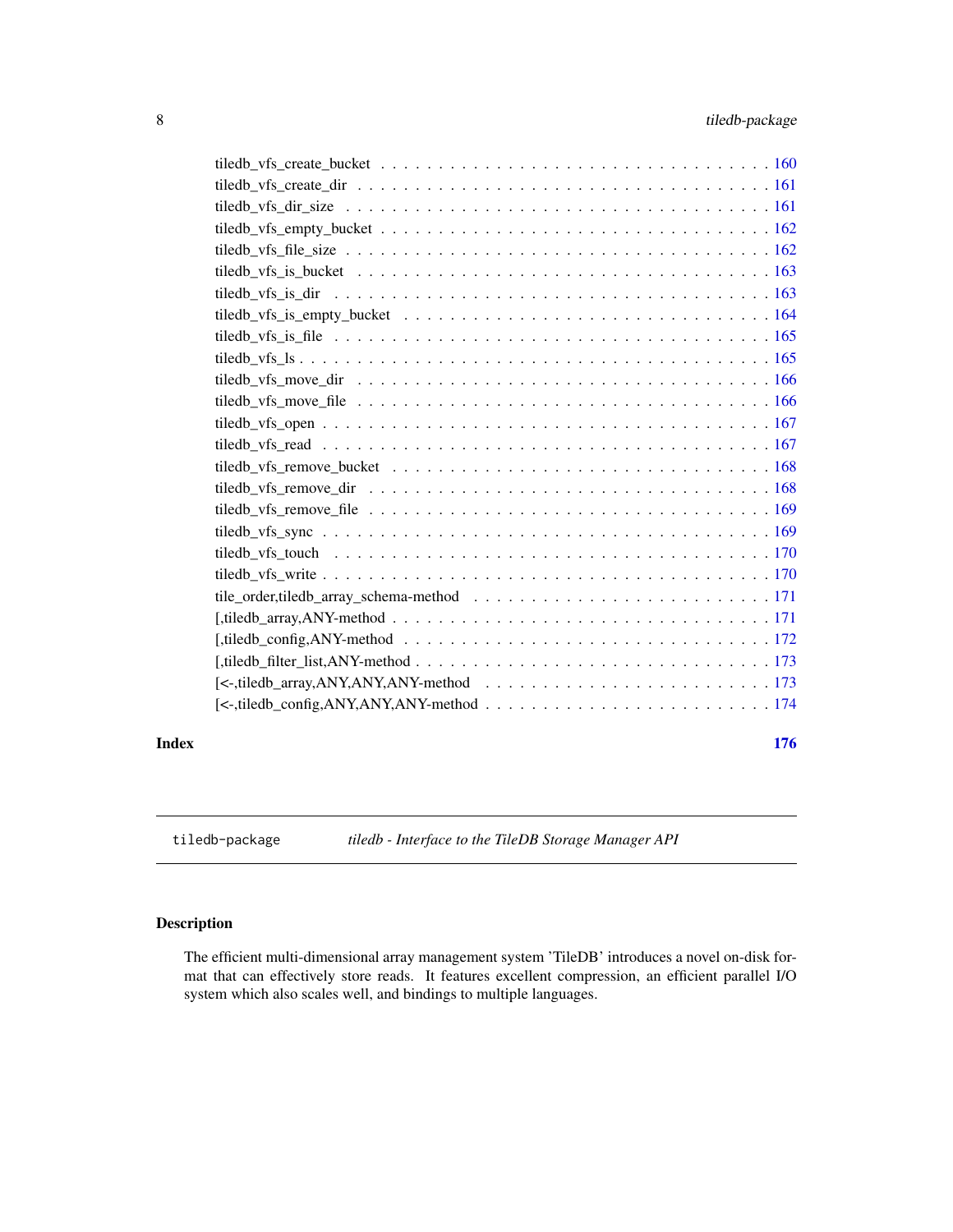<span id="page-8-0"></span>allows\_dups *Returns logical value whether the array schema allows duplicate values or not. This is only valid for sparse arrays.*

### Description

Returns logical value whether the array schema allows duplicate values or not. This is only valid for sparse arrays.

#### Usage

allows\_dups(x)

## S4 method for signature 'tiledb\_array\_schema' allows\_dups(x)

tiledb\_array\_schema\_get\_allows\_dups(x)

### Arguments

x tiledb\_array\_schema

#### Value

the logical value

| allows_dups<- | Sets toggle whether the array schema allows duplicate values or not. |
|---------------|----------------------------------------------------------------------|
|               | This is only valid for sparse arrays.                                |

#### Description

Sets toggle whether the array schema allows duplicate values or not. This is only valid for sparse arrays.

#### Usage

```
allows_dups(x) <- value
## S4 replacement method for signature 'tiledb_array_schema'
allows_dups(x) <- value
tiledb_array_schema_set_allows_dups(x, value)
```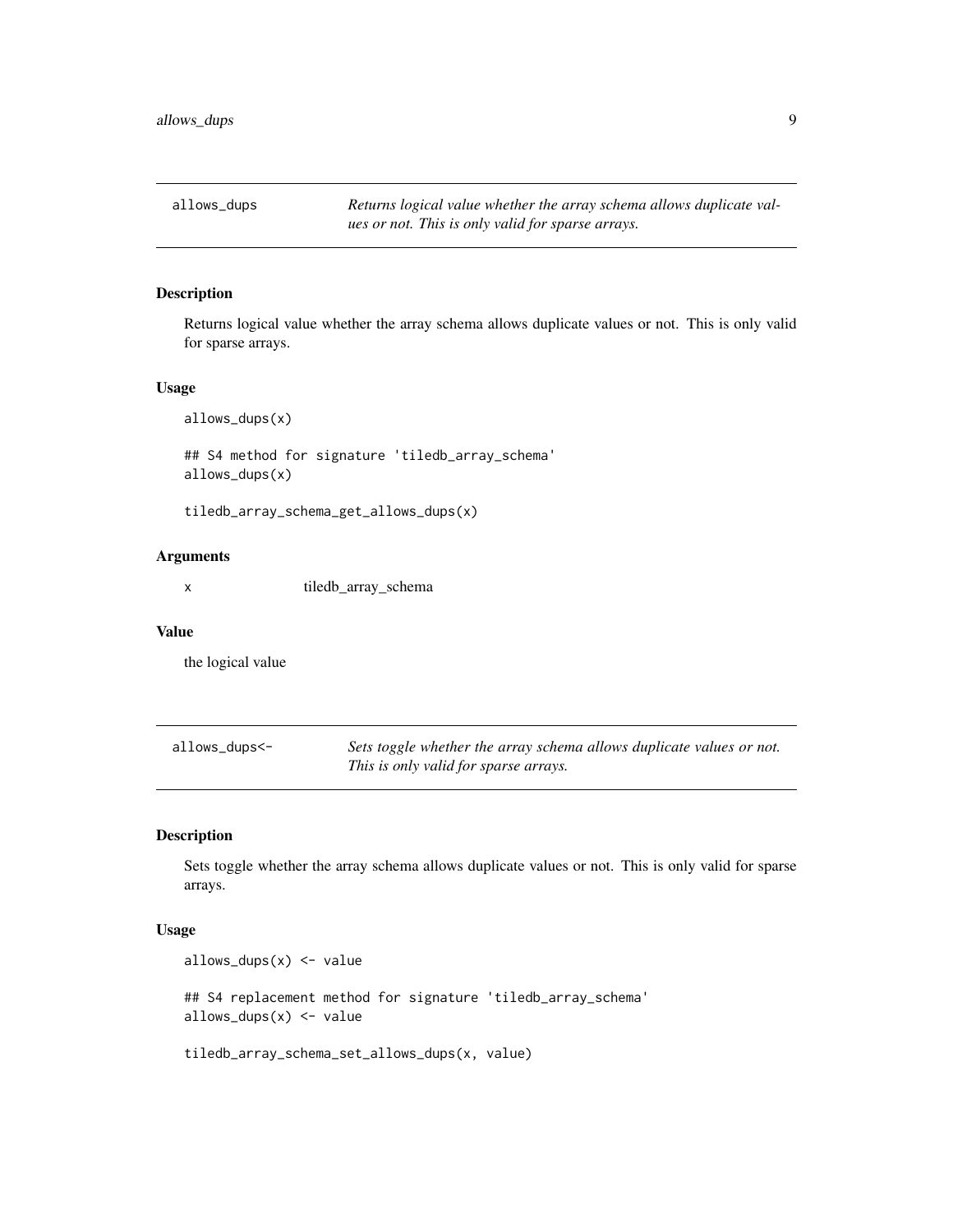#### <span id="page-9-0"></span>Arguments

| x     | tiledb_array_schema |
|-------|---------------------|
| value | logical value       |

### Value

the tiledb\_array\_schema object

array\_consolidate *Consolidate fragments of a TileDB Array*

### Description

This function invokes a consolidation operation. Parameters affecting the operation can be set via an optional configuration object. Start and end timestamps can also be set directly.

### Usage

```
array_consolidate(
  uri,
  cfg = NULL,start_time,
  end_time,
  ctx = tiledb_get_context()
\mathcal{E}
```
#### Arguments

| uri        | A character value with the URI of a TileDB Array               |
|------------|----------------------------------------------------------------|
| cfg        | An optional TileDB Configuration object                        |
| start_time | An optional timestamp value, if missing config default is used |
| end_time   | An optional timestamp value, if missing config default is used |
| ctx        | An option TileDB Context object                                |

### Value

NULL is returned invisibly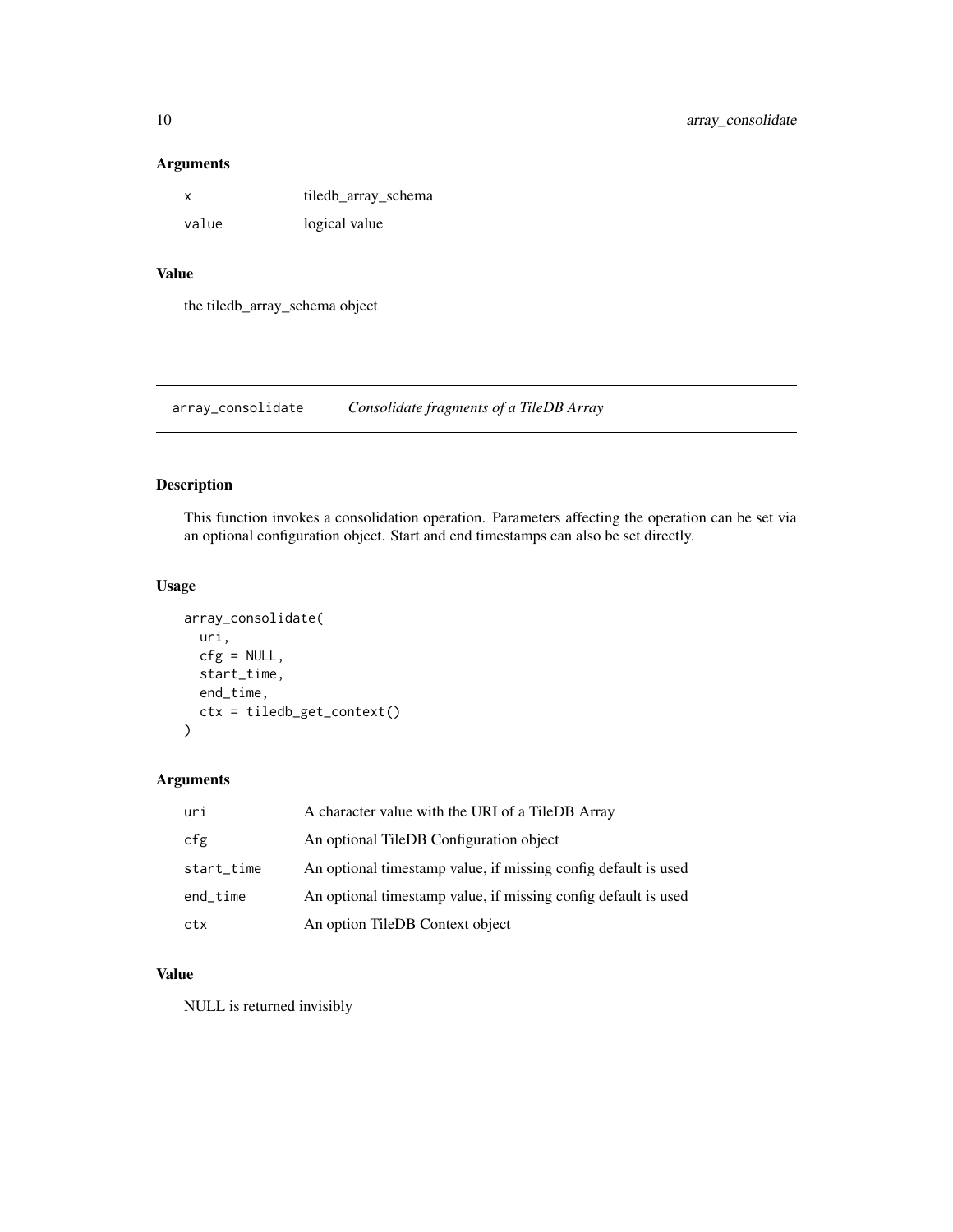### <span id="page-10-0"></span>Description

This function can remove fragments following a consolidation step. Note that vacuuming should *not* be run if one intends to use the TileDB *time-traveling* feature of opening arrays at particular timestamps.

### Usage

```
array_vacuum(uri, cfg = NULL, start_time, end_time, ctx = tiledb_get_context())
```
#### Arguments

| uri        | A character value with the URI of a TileDB Array               |
|------------|----------------------------------------------------------------|
| cfg        | An optional TileDB Configuration object                        |
| start_time | An optional timestamp value, if missing config default is used |
| end_time   | An optional timestamp value, if missing config default is used |
| ctx        | An option TileDB Context object                                |

#### Details

Parameters affecting the operation can be set via an optional configuration object. Start and end timestamps can also be set directly.

### Value

NULL is returned invisibly

as.data.frame.tiledb\_config

*Convert a* tiledb\_config *object to a R data.frame*

### Description

Convert a tiledb\_config object to a R data.frame

#### Usage

```
## S3 method for class 'tiledb_config'
as.data.frame(x, ...)
```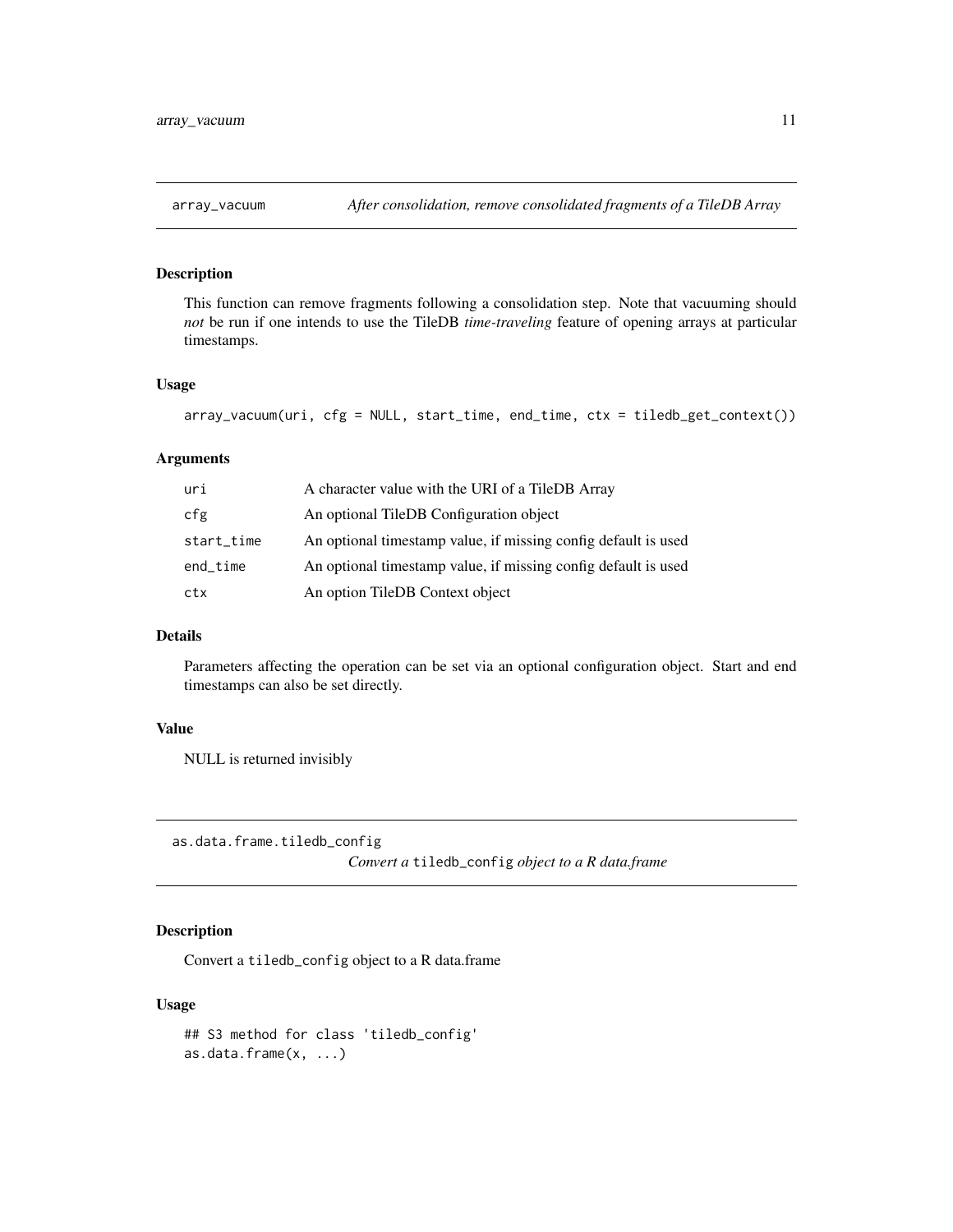### <span id="page-11-0"></span>Arguments

| x        | tiledb_config object                                    |
|----------|---------------------------------------------------------|
| $\cdots$ | Extra parameter for method signature, currently unused. |

### Value

a data.frame wth parameter, value columns

#### Examples

```
cfg <- tiledb_config()
as.data.frame(cfg)
```
as.vector.tiledb\_config

*Convert a* tiledb\_config *object to a R vector*

### Description

Convert a tiledb\_config object to a R vector

### Usage

```
## S3 method for class 'tiledb_config'
as.vector(x, \text{ mode} = "any")
```
#### Arguments

| x    | tiledb_config object                    |
|------|-----------------------------------------|
| mode | Character value "any", currently unused |

### Value

a character vector of config parameter names, values

### Examples

```
cfg <- tiledb_config()
as.vector(cfg)
```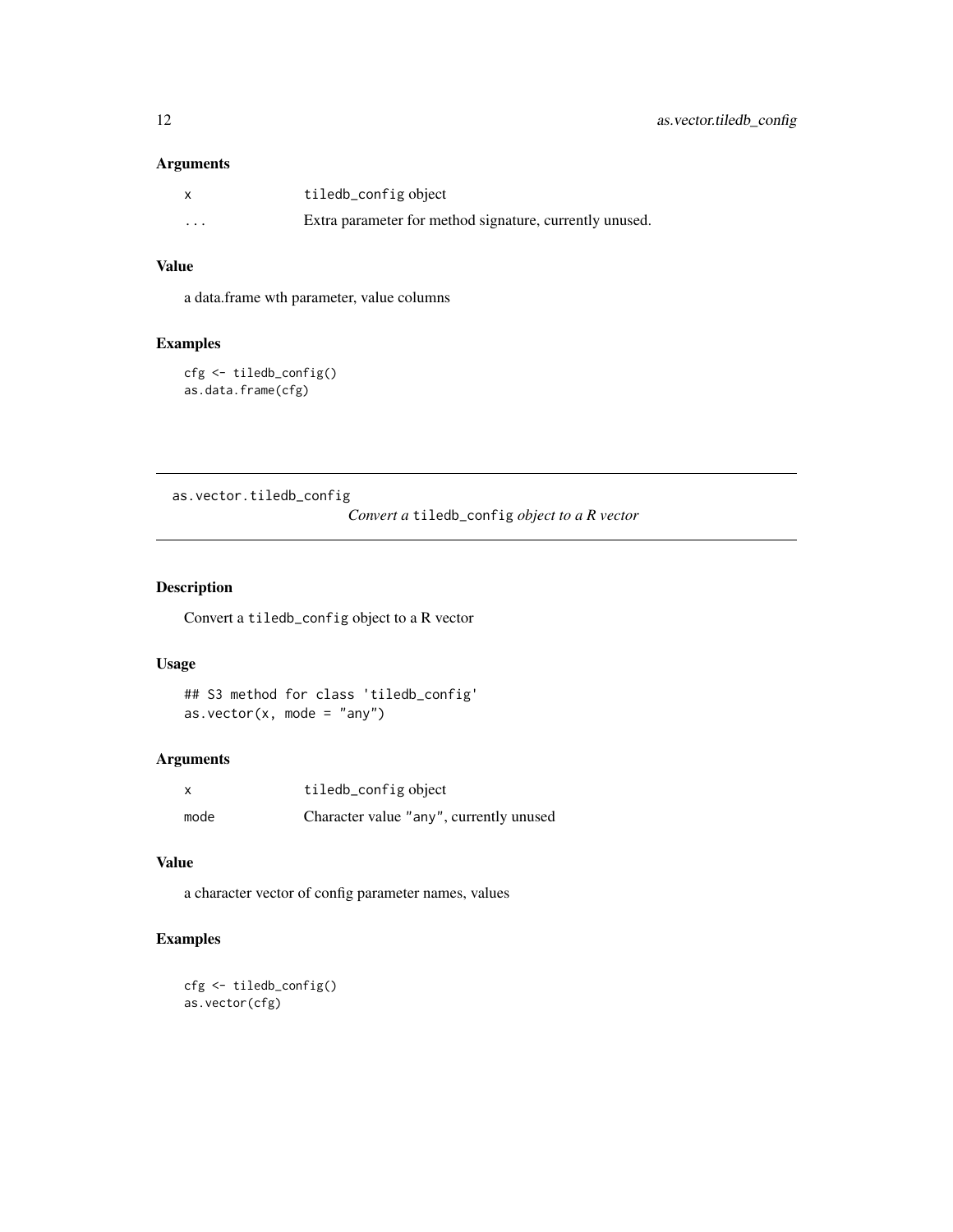<span id="page-12-0"></span>attrs,tiledb\_array,ANY-method

*Retrieve attributes from* tiledb\_array *object*

### Description

By default, all attributes will be selected. But if a subset of attribute names is assigned to the internal slot attrs, then only those attributes will be queried. This methods accesses the slot.

#### Usage

```
## S4 method for signature 'tiledb_array,ANY'
attrs(object)
```
### Arguments

```
object A tiledb_array object
```
### Value

An empty character vector if no attributes have been selected or else a vector with attributes; NA means no attributes will be returned.

```
attrs,tiledb_array_schema,ANY-method
```
*Returns a list of all* tiledb\_attr *objects associated with the* tiledb\_array\_schema

#### Description

Returns a list of all tiledb\_attr objects associated with the tiledb\_array\_schema

#### Usage

```
## S4 method for signature 'tiledb_array_schema,ANY'
attrs(object, idx, ...)
```
### Arguments

| object                  | tiledb array schema                                     |
|-------------------------|---------------------------------------------------------|
| idx                     | index argument, currently unused.                       |
| $\cdot$ $\cdot$ $\cdot$ | Extra parameter for method signature, currently unused. |

### Value

a list of tiledb\_attr objects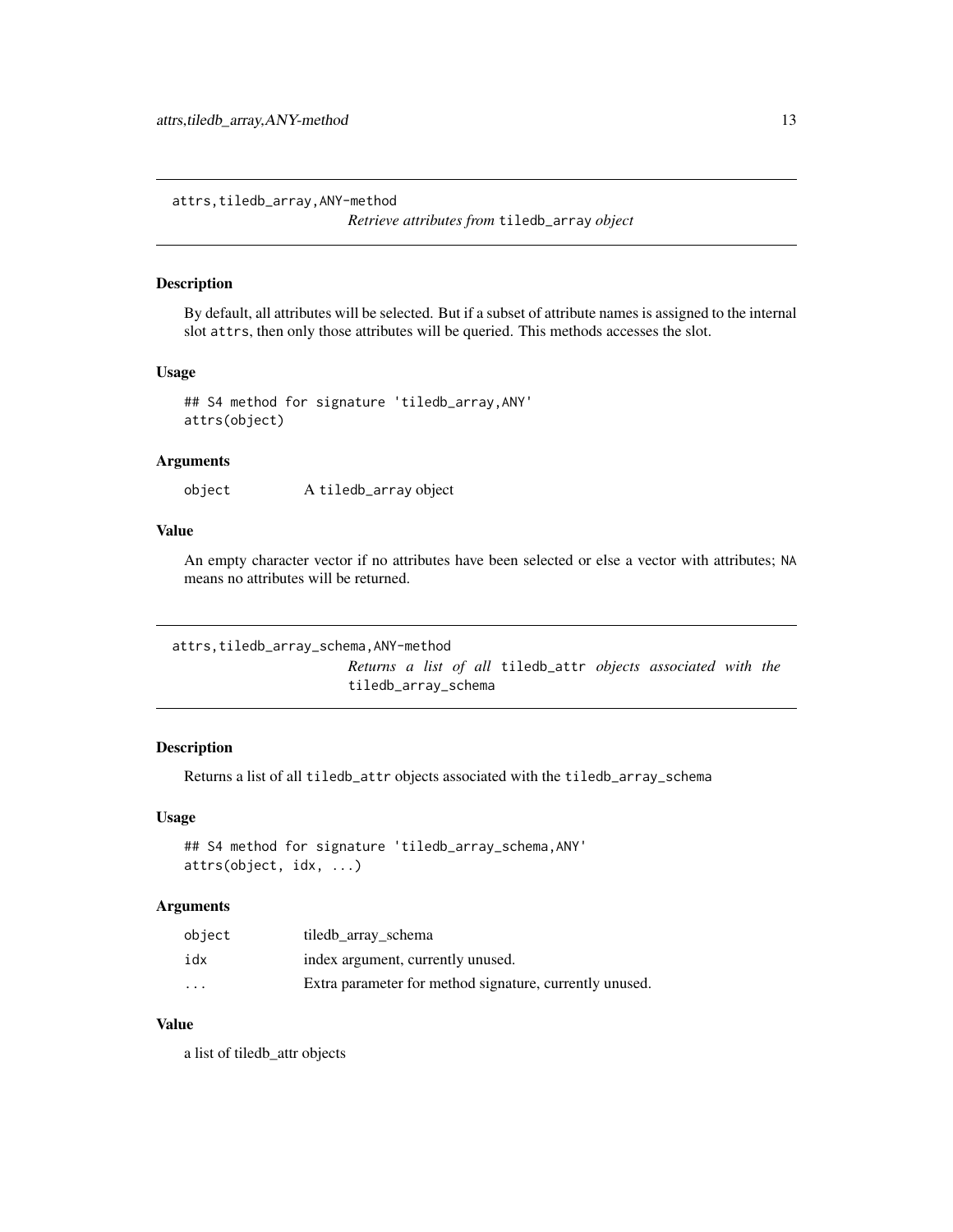#### <span id="page-13-0"></span>Examples

```
dom <- tiledb_domain(dims = c(tiledb_dim("d1", c(1L, 10L), type = "INT32")))
sch <- tiledb_array_schema(dom, attrs = c(tiledb_attr("a1", type = "INT32"),
                                               tiledb_attr("a2", type = "FLOAT64")))
attrs(sch)
lapply(attrs(sch), datatype)
```

```
attrs,tiledb_array_schema,character-method
                      Returns a tiledb_attr object associated with the
                      tiledb_array_schema with a given name.
```
### Description

Returns a tiledb\_attr object associated with the tiledb\_array\_schema with a given name.

#### Usage

```
## S4 method for signature 'tiledb_array_schema, character'
attrs(object, idx, ...)
```
### Arguments

| object  | tiledb array schema                                     |
|---------|---------------------------------------------------------|
| idx     | attribute name string                                   |
| $\cdot$ | Extra parameter for method signature, currently unused. |

#### Value

a tiledb\_attr object

#### Examples

```
dom \le tiledb_domain(dims = c(tiledb_dim("d1", c(1L, 10L), type = "INT32")))
sch <- tiledb_array_schema(dom, attrs = c(tiledb_attr("a1", type = "INT32"),
                                               tiledb_attr("a2", type = "FLOAT64")))
attrs(sch, "a2")
```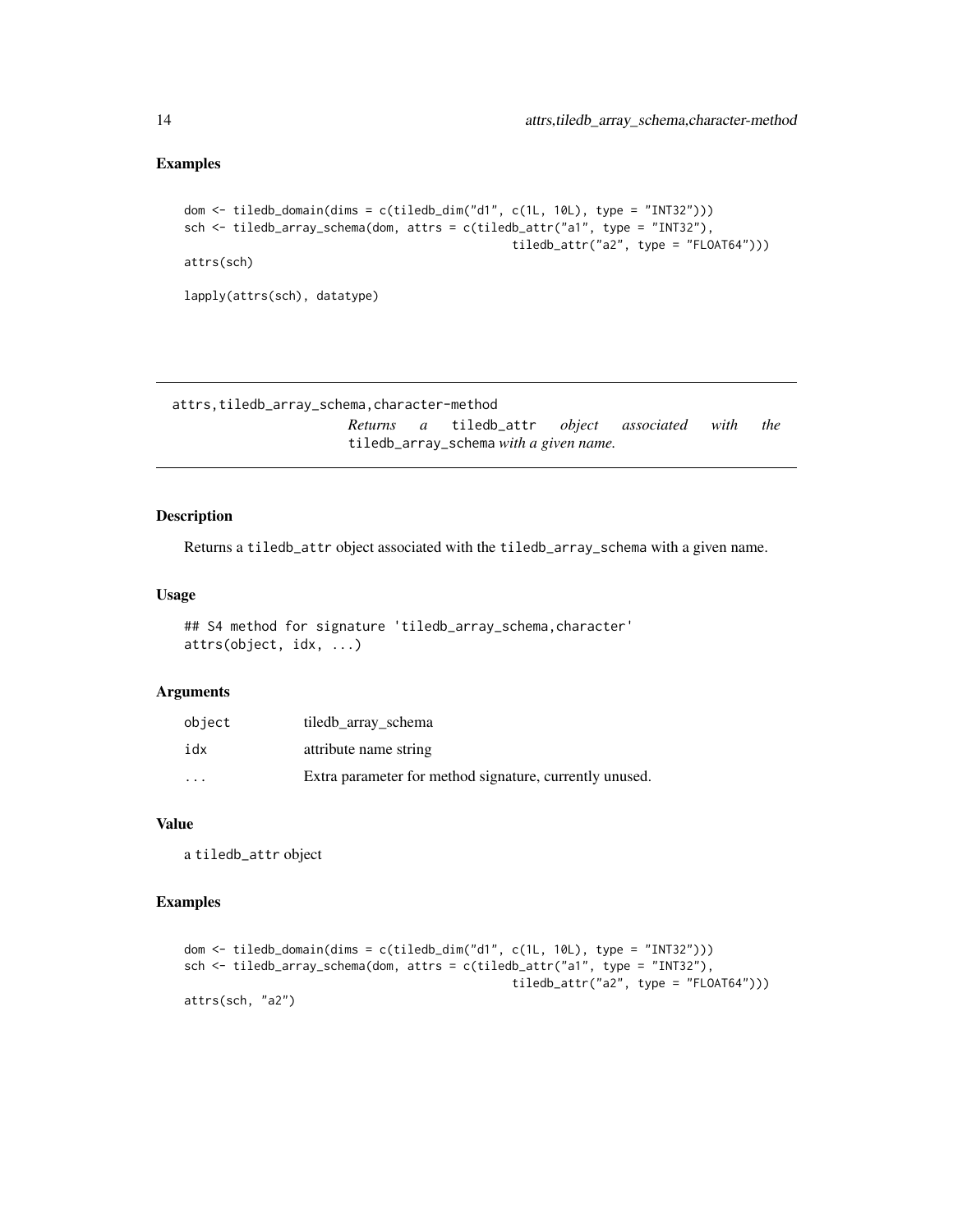```
attrs,tiledb_array_schema,numeric-method
                      Returns a tiledb_attr object associated with the
                      tiledb_array_schema with a given index
```
### Description

The attribute index is defined by the order the attributes were defined in the schema

### Usage

```
## S4 method for signature 'tiledb_array_schema,numeric'
attrs(object, idx, ...)
```
#### Arguments

| object            | tiledb array schema                                     |
|-------------------|---------------------------------------------------------|
| idx               | attribute index                                         |
| $\cdot\cdot\cdot$ | Extra parameter for method signature, currently unused. |

### Value

a tiledb\_attr object

#### Examples

```
dom <- tiledb_domain(dims = c(tiledb_dim("d1", c(1L, 10L), type = "INT32")))
sch <- tiledb_array_schema(dom, attrs = c(tiledb_attr("a1", type = "INT32"),
                                          tiledb_attr("a2", type = "FLOAT64")))
attrs(sch, 2)
```
attrs<-,tiledb\_array-method

*Selects attributes for the given TileDB array*

### Description

Selects attributes for the given TileDB array

#### Usage

```
## S4 replacement method for signature 'tiledb_array'
attrs(x) < - value
```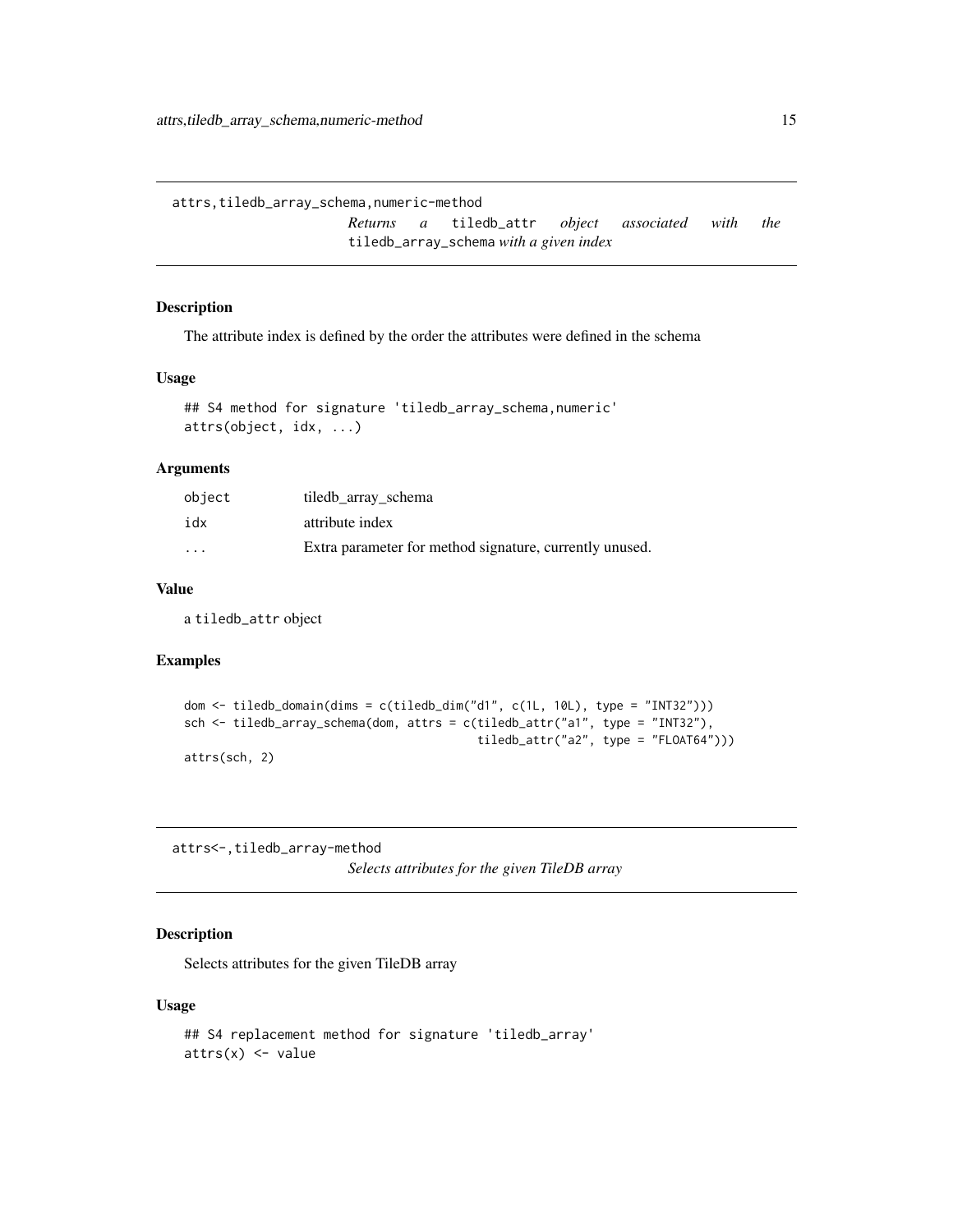#### <span id="page-15-0"></span>Arguments

|       | A tiledb_array object                                                                                                                                                                 |
|-------|---------------------------------------------------------------------------------------------------------------------------------------------------------------------------------------|
| value | A character vector with attributes; the value NA_character_ signals no at-<br>tributes should be returned; default is an empty character vector implying all<br>columns are returned. |

#### Value

The modified tiledb\_array object

capacity *Retrieve schema capacity (for sparse fragments)*

### Description

Returns the tiledb\_array schema tile capacity for sparse fragments.

#### Usage

```
capacity(object)
```
## S4 method for signature 'tiledb\_array\_schema' capacity(object)

tiledb\_array\_schema\_get\_capacity(object)

### Arguments

object An array\_schema object

#### Value

The tile capacity value

capacity<- *Sets the schema capacity (for sparse fragments)*

### Description

Sets the tiledb\_array schema tile capacity for sparse fragments.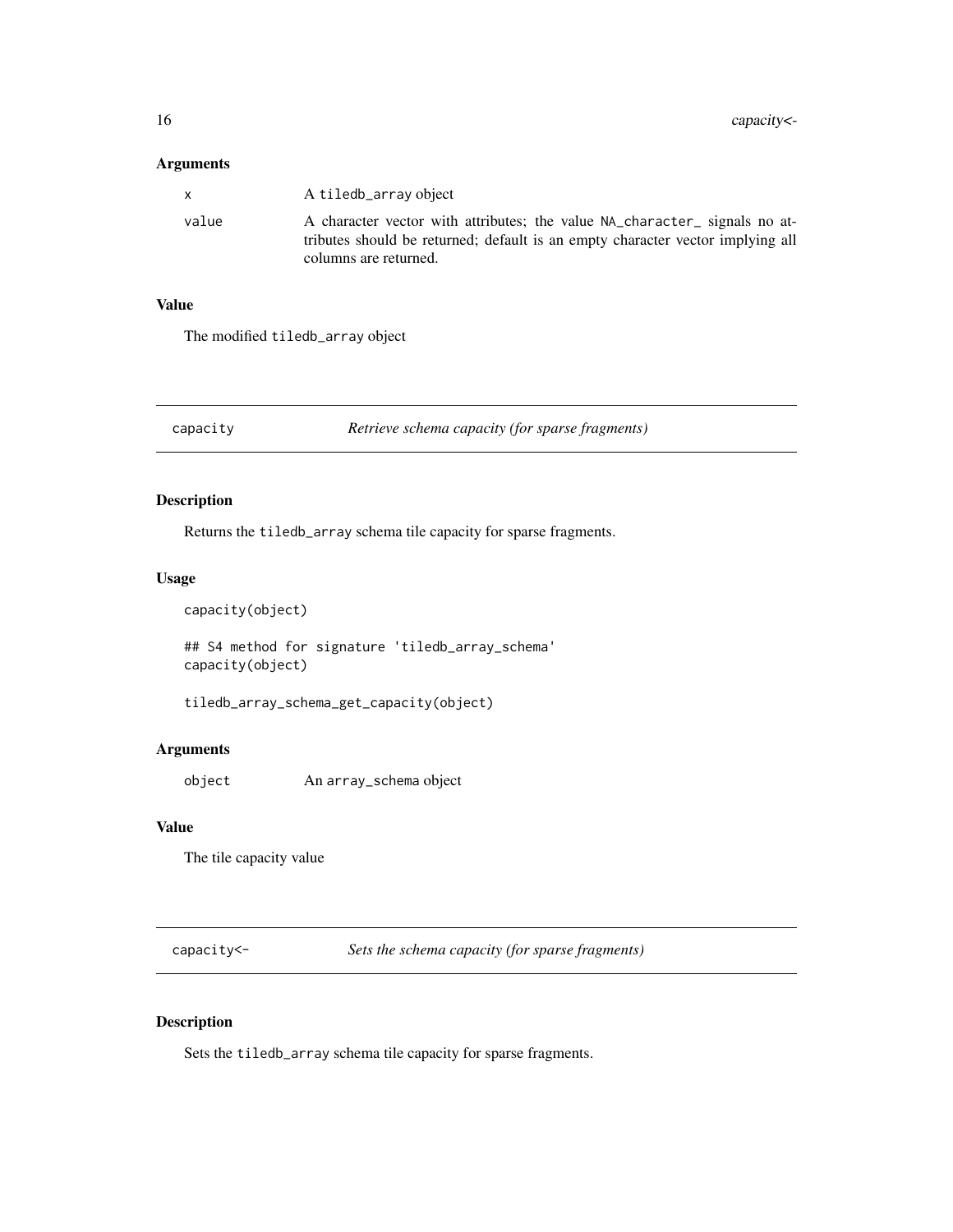### <span id="page-16-0"></span>Usage

```
capacity(x) \leq value
## S4 replacement method for signature 'tiledb_array_schema'
capacity(x) \leq value
```
tiledb\_array\_schema\_set\_capacity(x, value)

### Arguments

| x     | An array_schema object                                |
|-------|-------------------------------------------------------|
| value | An integer or numeric value for the new tile capacity |

### Value

The modified array\_schema object

| cell_order.tiledb_array_schema-method |                     |  |  |  |                                                |     |
|---------------------------------------|---------------------|--|--|--|------------------------------------------------|-----|
|                                       |                     |  |  |  | Returns the cell layout string associated with | the |
|                                       | tiledb_array_schema |  |  |  |                                                |     |

### Description

Returns the cell layout string associated with the tiledb\_array\_schema

#### Usage

```
## S4 method for signature 'tiledb_array_schema'
cell_order(object)
```
### Arguments

object tiledb object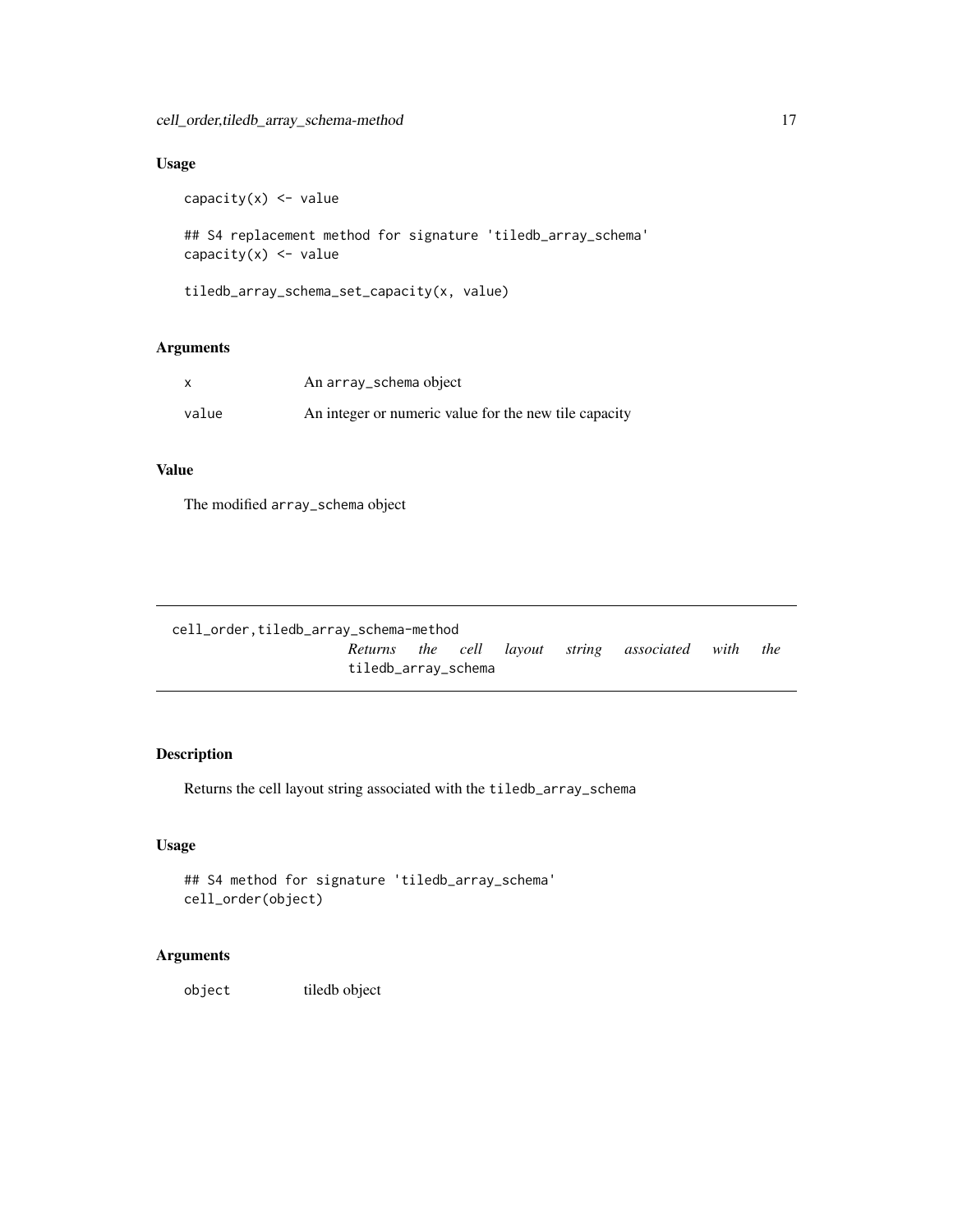<span id="page-17-0"></span>

### Description

Return the number of scalar values per attribute cell

#### Usage

```
cell_val_num(object)
```
## S4 method for signature 'tiledb\_attr' cell\_val\_num(object)

tiledb\_attribute\_get\_cell\_val\_num(object)

### Arguments

object tiledb\_attr object

### Value

integer number of cells

### Examples

a1  $\le$  tiledb\_attr("a1", type = "FLOAT64", ncells = 1) cell\_val\_num(a1)

cell\_val\_num,tiledb\_dim-method

*Return the number of scalar values per dimension cell*

### Description

Return the number of scalar values per dimension cell

### Usage

```
## S4 method for signature 'tiledb_dim'
cell_val_num(object)
```
tiledb\_dim\_get\_cell\_val\_num(object)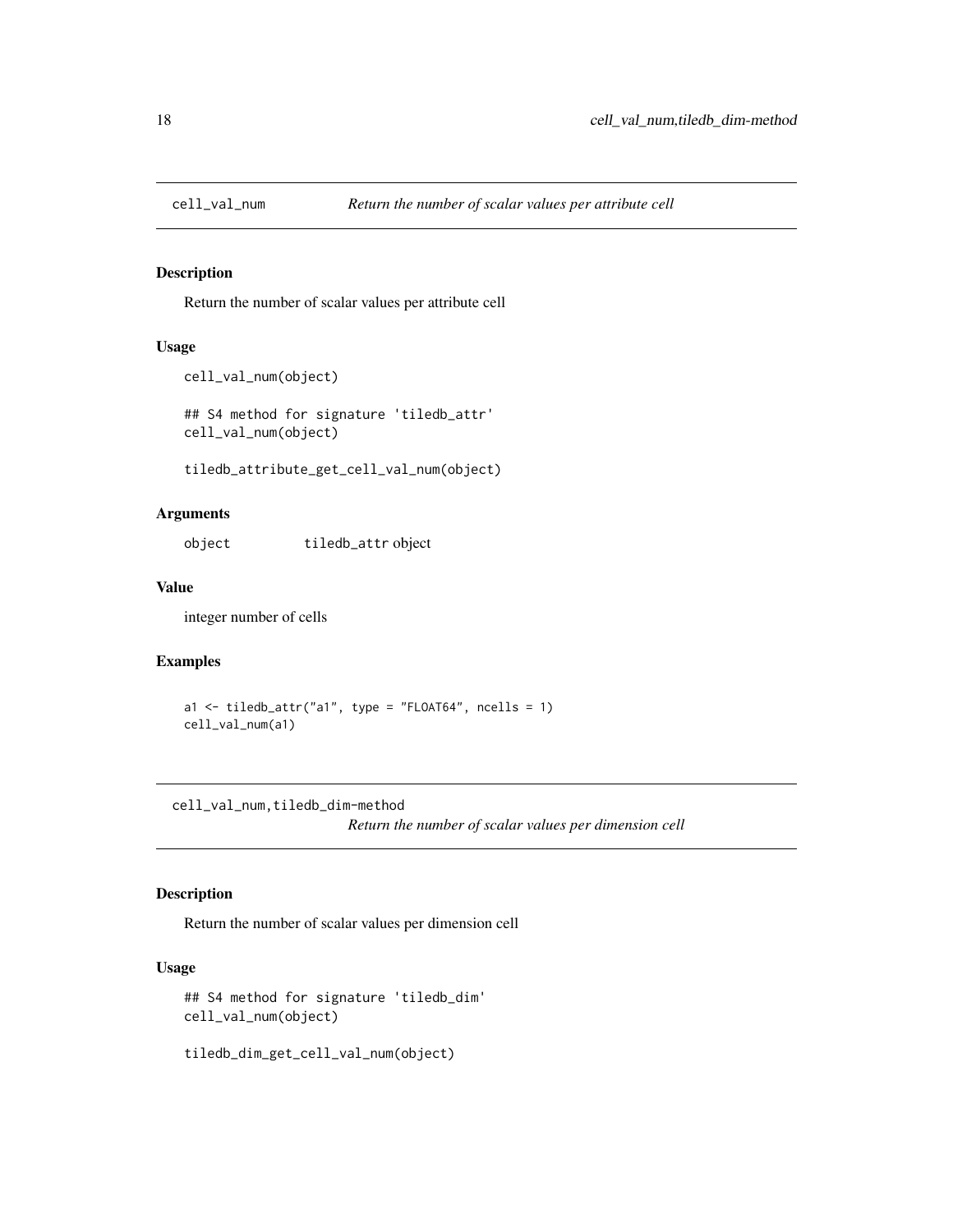### <span id="page-18-0"></span>cell\_val\_num<- 19

#### **Arguments**

object tiledb\_dim object

### Value

integer number of cells

cell\_val\_num<- *Set the number of scalar values per attribute cell*

### Description

Set the number of scalar values per attribute cell

#### Usage

cell\_val\_num(x) <- value

## S4 replacement method for signature 'tiledb\_attr' cell\_val\_num(x) <- value

tiledb\_attribute\_set\_cell\_val\_num(x, value)

#### Arguments

| x     | A TileDB Attribute object           |
|-------|-------------------------------------|
| value | An integer value of number of cells |

#### Value

The modified attribute is returned

completedBatched *Check 'batched' query for completion*

### Description

Batched queries return an initial result set even when it is incomplete. Where the normal retrieval process will loop in place to complete a (potentially large) result set, this function will return a result (which may be part of a larger result set) allowing the user to assemble all part.

#### Usage

```
completedBatched(obj)
```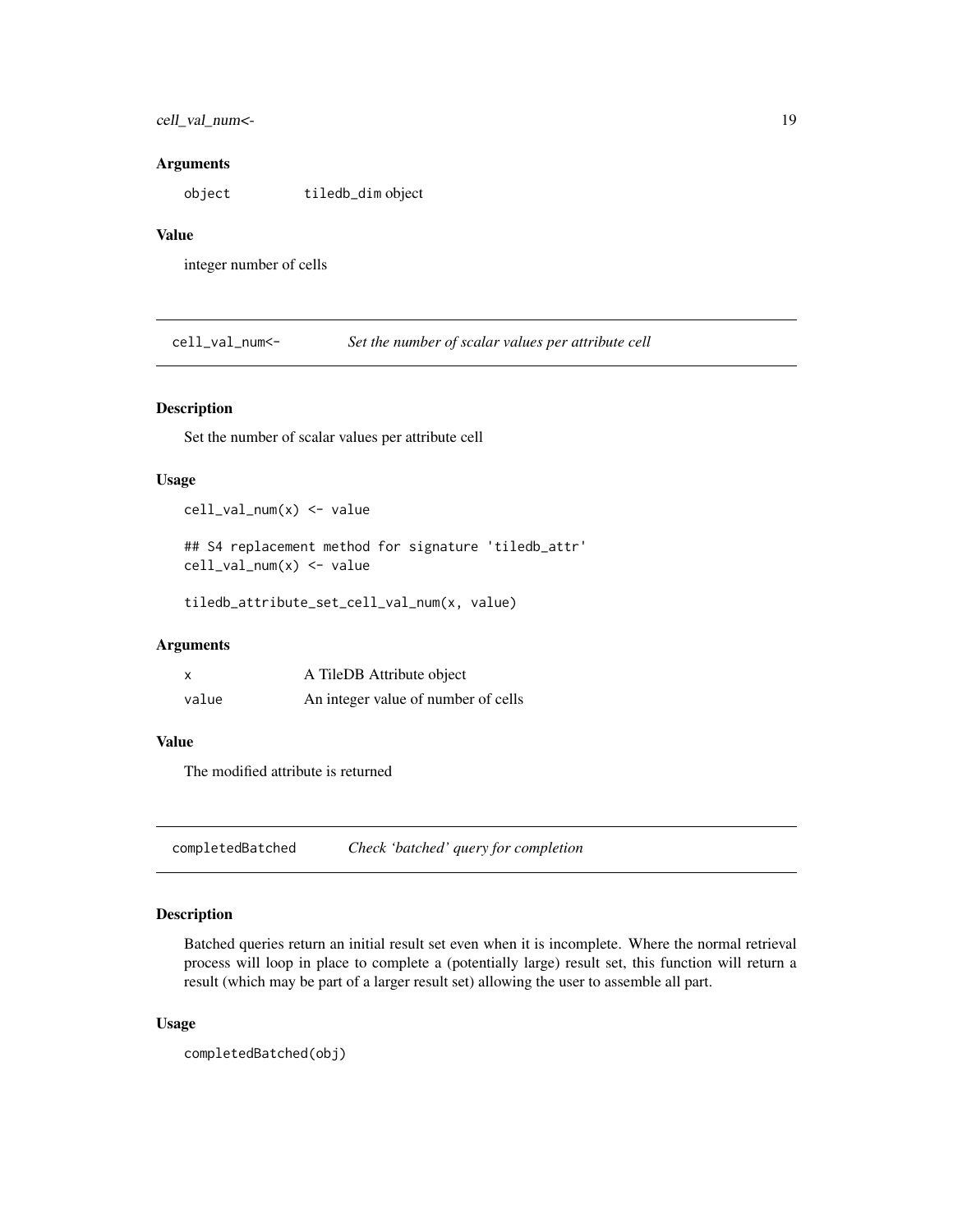### <span id="page-19-0"></span>Arguments

obj A list object as returned by createBatched

#### Value

A logical value to indicated if the query completed

config,tiledb\_ctx-method

*Retrieve the* tiledb\_config *object from the* tiledb\_ctx

### Description

Retrieve the tiledb\_config object from the tiledb\_ctx

### Usage

```
## S4 method for signature 'tiledb_ctx'
config(object = tiledb_get_context())
```
### Arguments

object tiledb\_ctx object

### Value

tiledb\_config object associated with the tiledb\_ctx instance

### Examples

```
ctx <- tiledb_ctx(c("sm.tile_cache_size" = "10"))
cfg <- config(ctx)
cfg["sm.tile_cache_size"]
```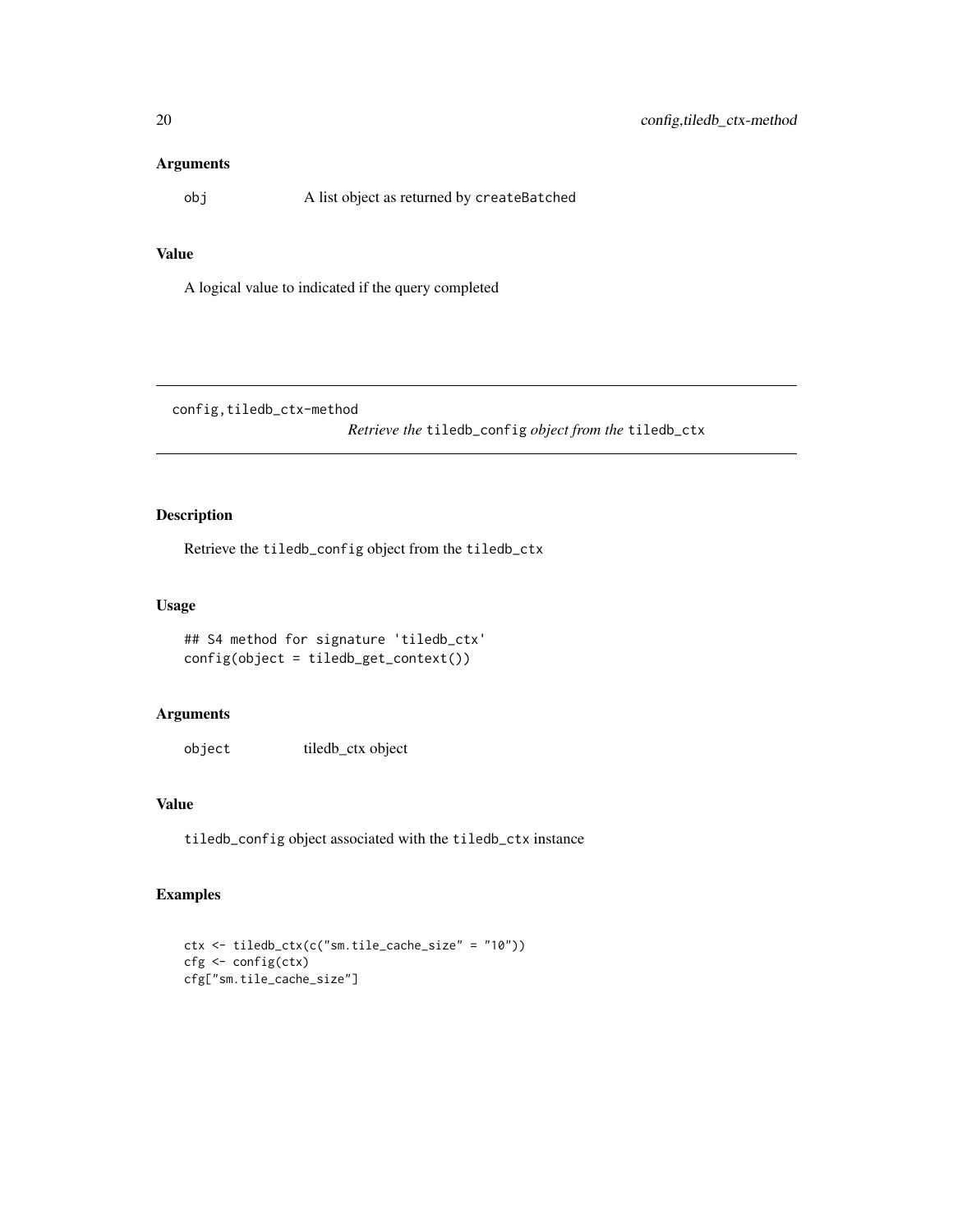<span id="page-20-0"></span>

### Description

Batched queries return an initial result set even when it is incomplete. Where the normal retrieval process will loop in place to complete a (potentially large) result set, this function will return a result (which may be part of a larger result set) allowing the user to assemble all part.

#### Usage

```
createBatched(x)
```
#### Arguments

x A tiledb\_array object

#### Details

The tiledb\_array object can be parameterised as usual.

#### Value

A batchedquery object, that is a list containing an external pointer to a TileDB Query object along with other support variables used by fetchBatched

datatype,tiledb\_attr-method

*Return the* tiledb\_attr *datatype*

### Description

Return the tiledb\_attr datatype

### Usage

```
## S4 method for signature 'tiledb_attr'
datatype(object)
```
### Arguments

object tiledb\_attr object

### Value

tiledb datatype string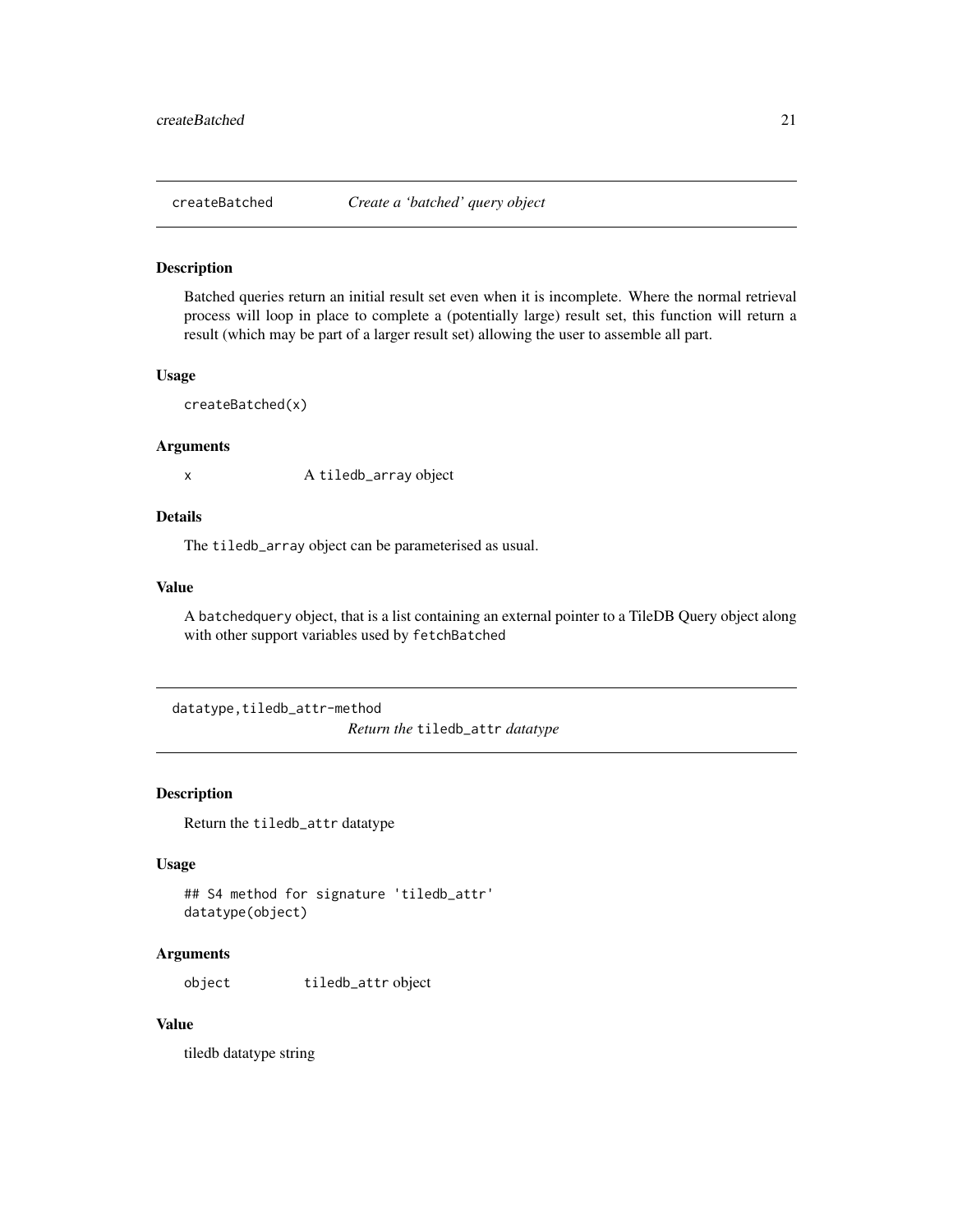### <span id="page-21-0"></span>Examples

```
a1 <- tiledb_attr("a1", type = "INT32")
datatype(a1)
a2 <- tiledb_attr("a1", type = "FLOAT64")
datatype(a2)
```
datatype,tiledb\_dim-method *Return the* tiledb\_dim *datatype*

### Description

Return the tiledb\_dim datatype

#### Usage

```
## S4 method for signature 'tiledb_dim'
datatype(object)
```
### Arguments

object tiledb\_dim object

### Value

tiledb datatype string

### Examples

```
d1 <- tiledb_dim("d1", domain = c(5L, 10L), tile = 2L, type = "INT32")
datatype(d1)
```
datatype,tiledb\_domain-method *Returns the tiledb\_domain TileDB type string*

### Description

Returns the tiledb\_domain TileDB type string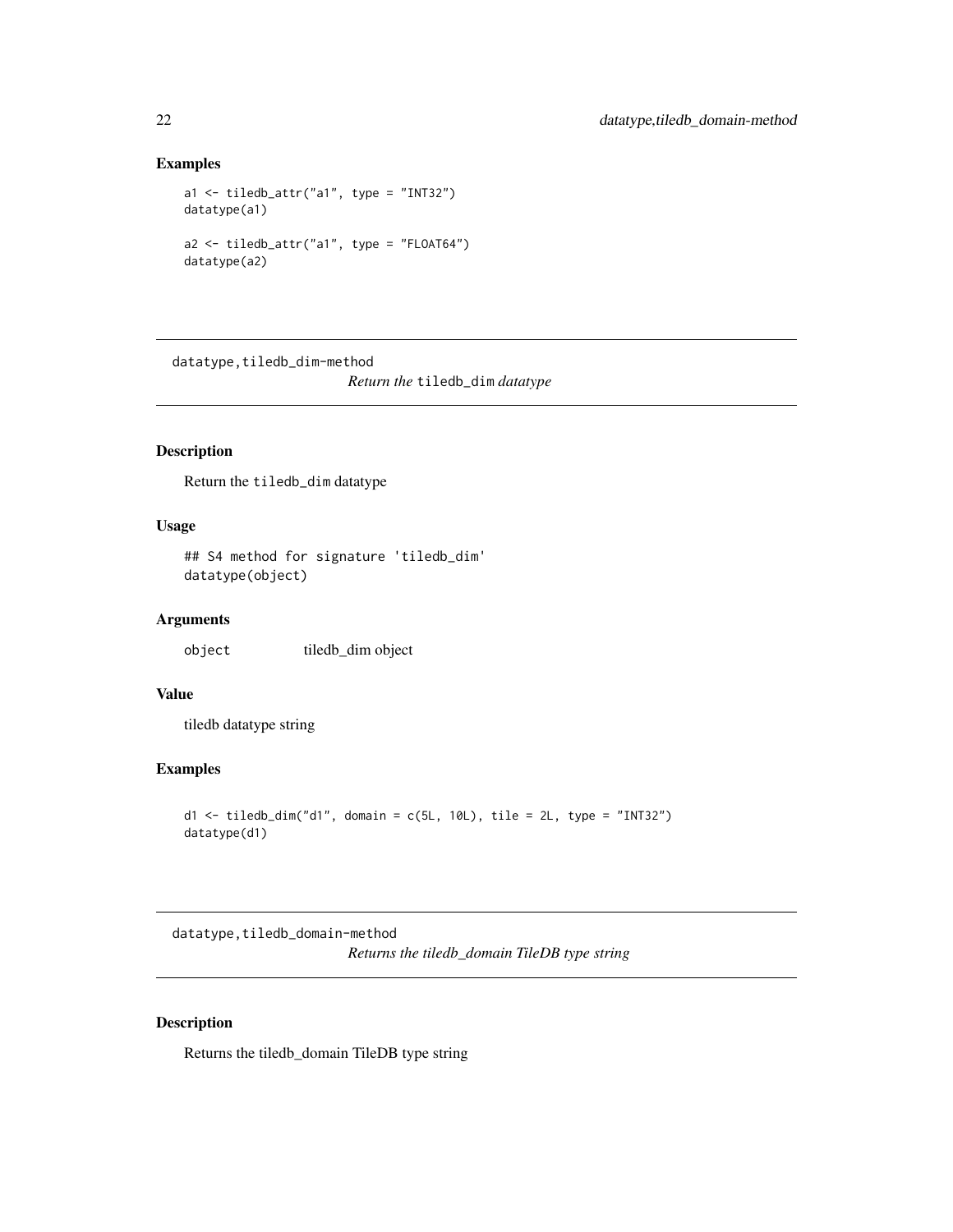### <span id="page-22-0"></span>datetimes\_as\_int64 23

#### Usage

```
## S4 method for signature 'tiledb_domain'
datatype(object)
```
### Arguments

object tiledb\_domain

#### Value

tiledb\_domain type string

#### Examples

```
dom <- tiledb_domain(dims = c(tiledb_dim("d1", c(1L, 100L), type = "INT32")))
datatype(dom)
dom <- tiledb_domain(dims = c(tiledb_dim("d1", c(0.5, 100.0), type = "FLOAT64")))
datatype(dom)
```
datetimes\_as\_int64 *Retrieve datetimes\_as\_int64 toggle*

### Description

A tiledb\_array object may contain date and datetime objects. While their internal representation is generally shielded from the user, it can useful to access them as the 'native' format which is an integer64. This function retrieves the current value of the selection variable, which has a default of FALSE.

#### Usage

```
datetimes_as_int64(object)
```

```
## S4 method for signature 'tiledb_array'
datetimes_as_int64(object)
```
#### Arguments

object A tiledb\_array object

### Value

A logical value indicating whether datetimes\_as\_int64 is selected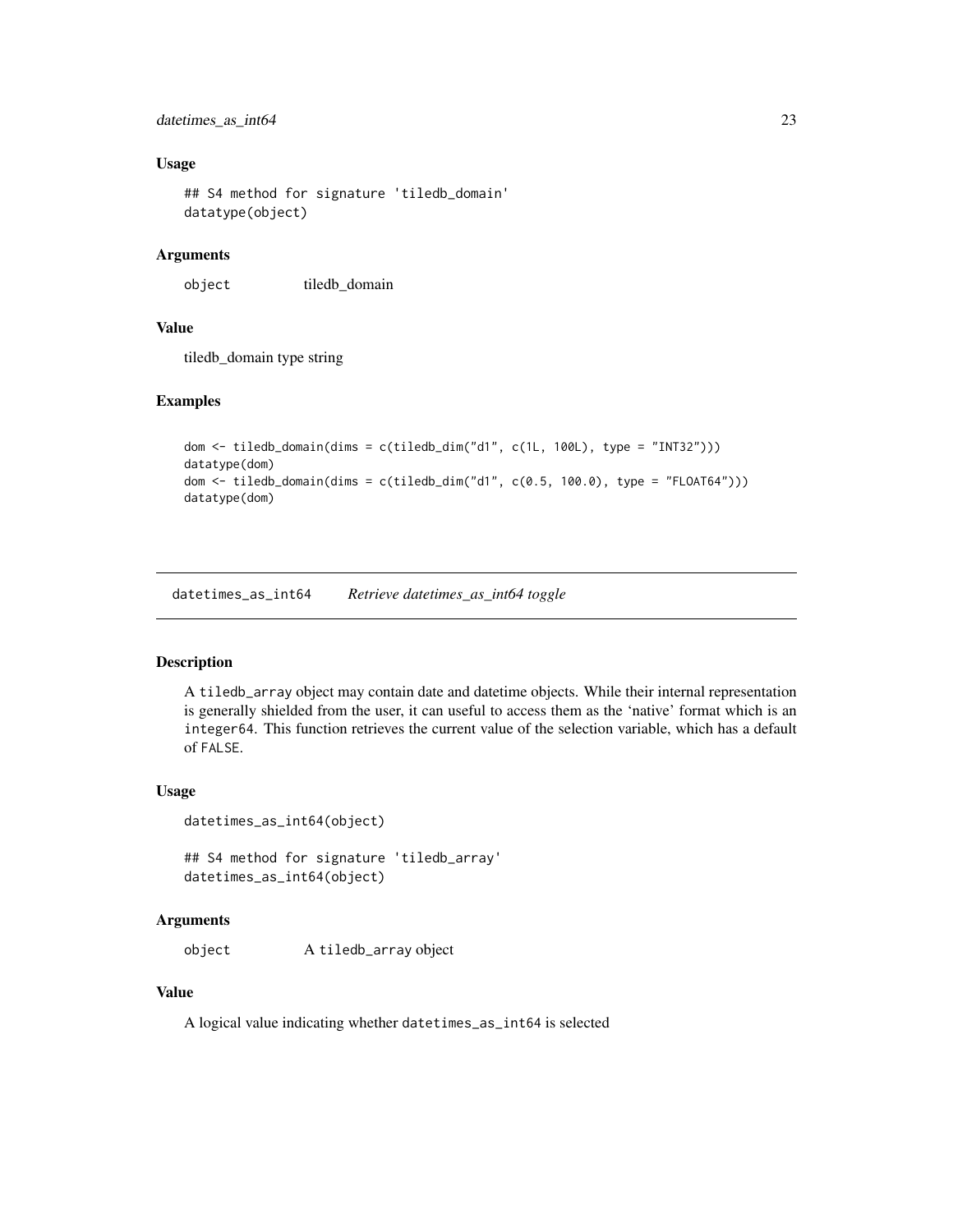<span id="page-23-0"></span>datetimes\_as\_int64<- *Set datetimes\_as\_int64 toggle*

#### Description

A tiledb\_array object may contain date and datetime objects. While their internal representation is generally shielded from the user, it can useful to access them as the 'native' format which is an integer64. This function set the current value of the selection variable, which has a default of FALSE.

#### Usage

datetimes\_as\_int64(x) <- value

## S4 replacement method for signature 'tiledb\_array' datetimes\_as\_int64(x) <- value

#### **Arguments**

| x     | A tiledb_array object              |
|-------|------------------------------------|
| value | A logical value with the selection |

#### Value

The modified tiledb\_array array object

describe *Describe a TileDB array schema via code to create it*

#### Description

Describe a TileDB array schema via code to create it

#### Usage

```
describe(arr)
```
#### Arguments

arr A TileDB Array object

### Value

Nothing is returned as the function is invoked for the side effect of printing the schema via a sequence of R instructions to re-create it.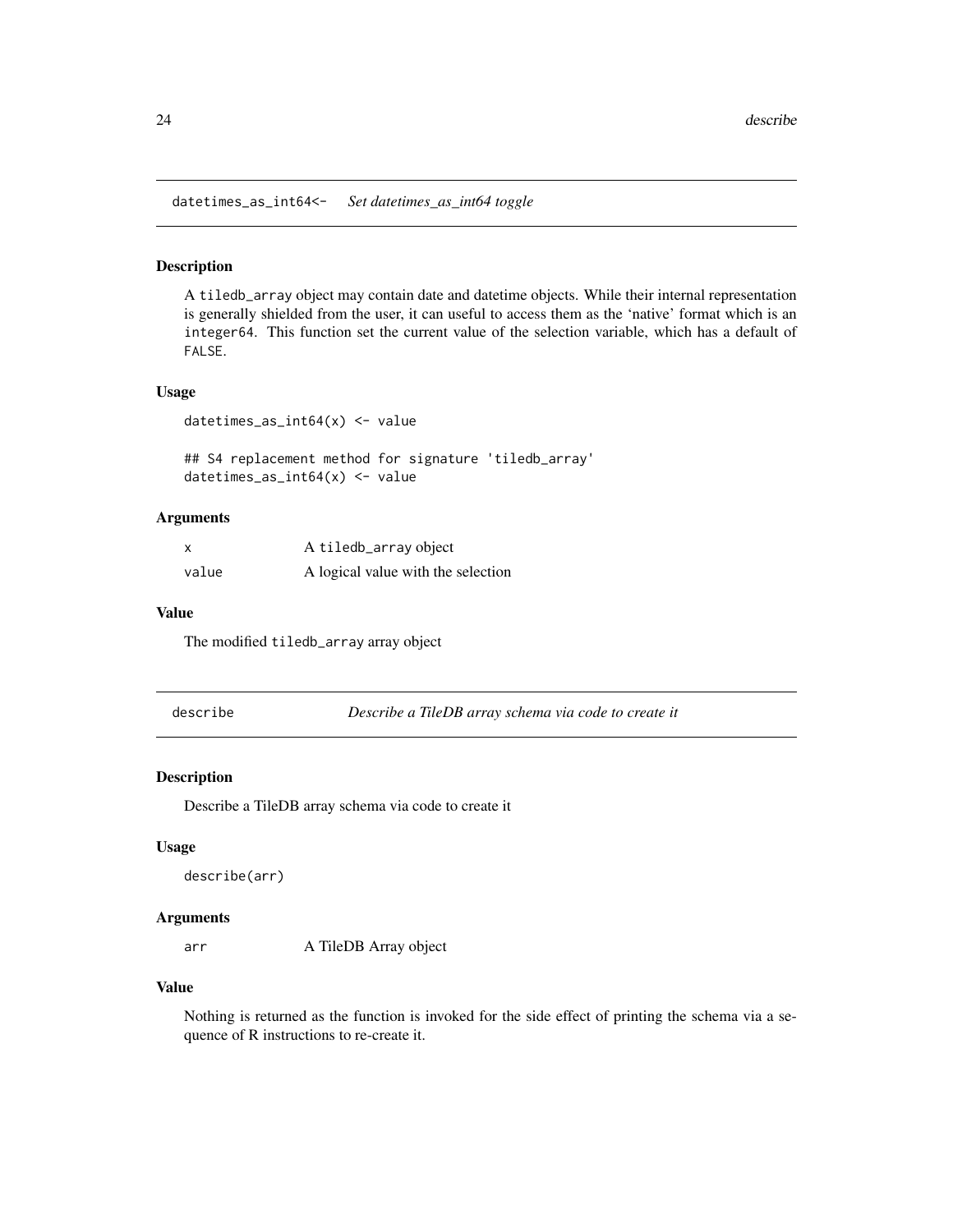<span id="page-24-0"></span>dim.tiledb\_array\_schema

*Retrieve the dimension (domain extent) of the domain*

### Description

Only valid for integral (integer) domains

#### Usage

## S3 method for class 'tiledb\_array\_schema' dim(x)

### Arguments

x tiledb\_array\_schema

### Value

a dimension vector

### Examples

```
dom <- tiledb_domain(dims = c(tiledb_dim("d1", c(1L, 10L), type = "INT32")))
sch <- tiledb_array_schema(dom, attrs = c(tiledb_attr("a1", type = "INT32"),
                                          tiledb_attr("a2", type = "FLOAT64")))
dim(sch)
```
dim.tiledb\_dim *Retrieves the dimension of the tiledb\_dim domain*

### Description

Retrieves the dimension of the tiledb\_dim domain

### Usage

```
## S3 method for class 'tiledb_dim'
dim(x)
```
#### Arguments

x tiledb\_dim object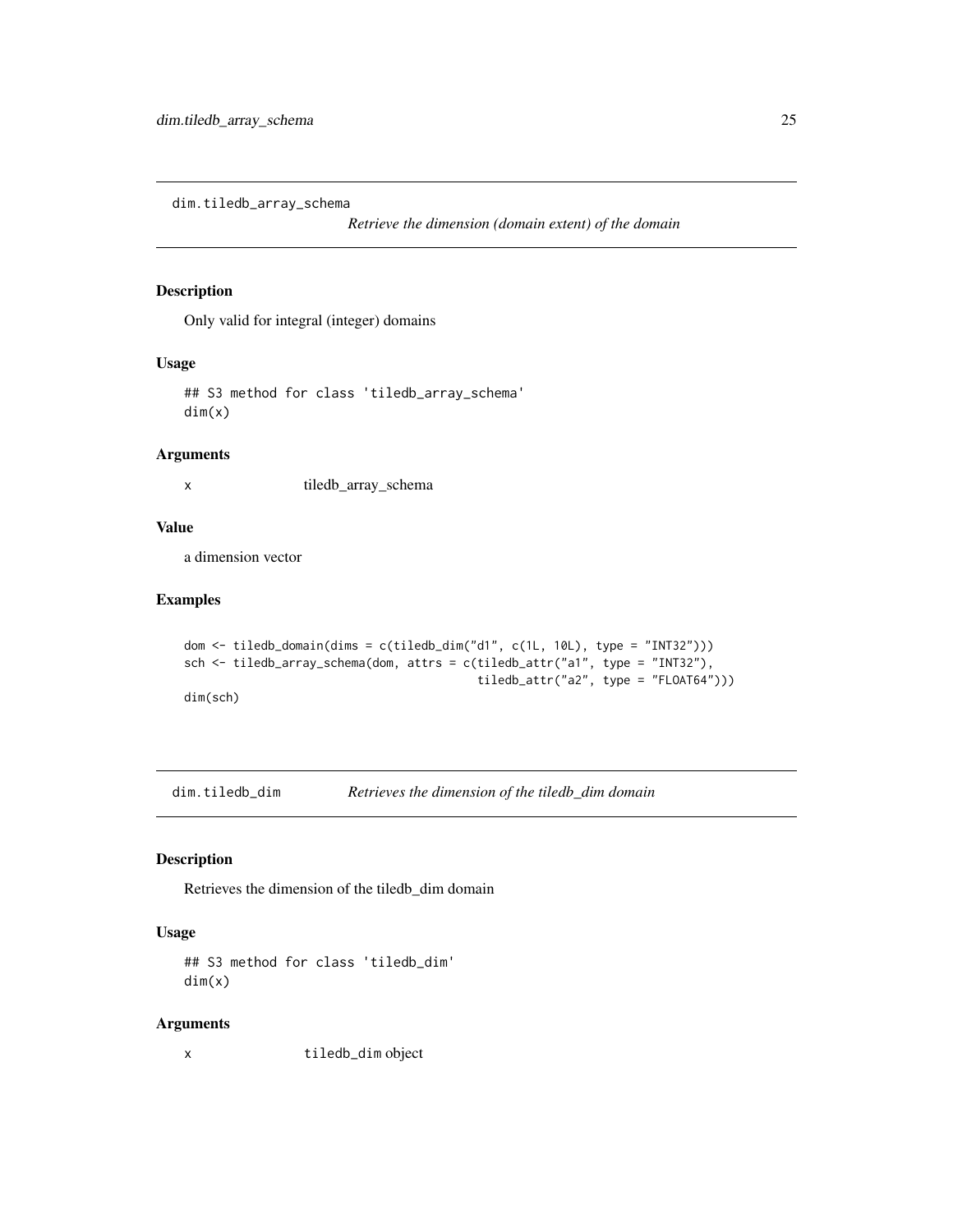### <span id="page-25-0"></span>Value

a vector of the tile\_dim domain type, of the dim domain dimension (extent)

### Examples

d1 <- tiledb\_dim("d1", c(1L, 10L), 5L) dim(d1)

dim.tiledb\_domain *Retrieve the dimension (domain extent) of the domain*

### Description

Only valid for integral (integer) domains

### Usage

## S3 method for class 'tiledb\_domain' dim(x)

#### Arguments

x tiledb\_domain

### Value

dimension vector

### Examples

```
dom <- tiledb_domain(dims = c(tiledb_dim("d1", c(1L, 100L), type = "INT32"),
                              tiledb_dim("d2", c(1L, 100L), type = "INT32")))
dim(dom)
```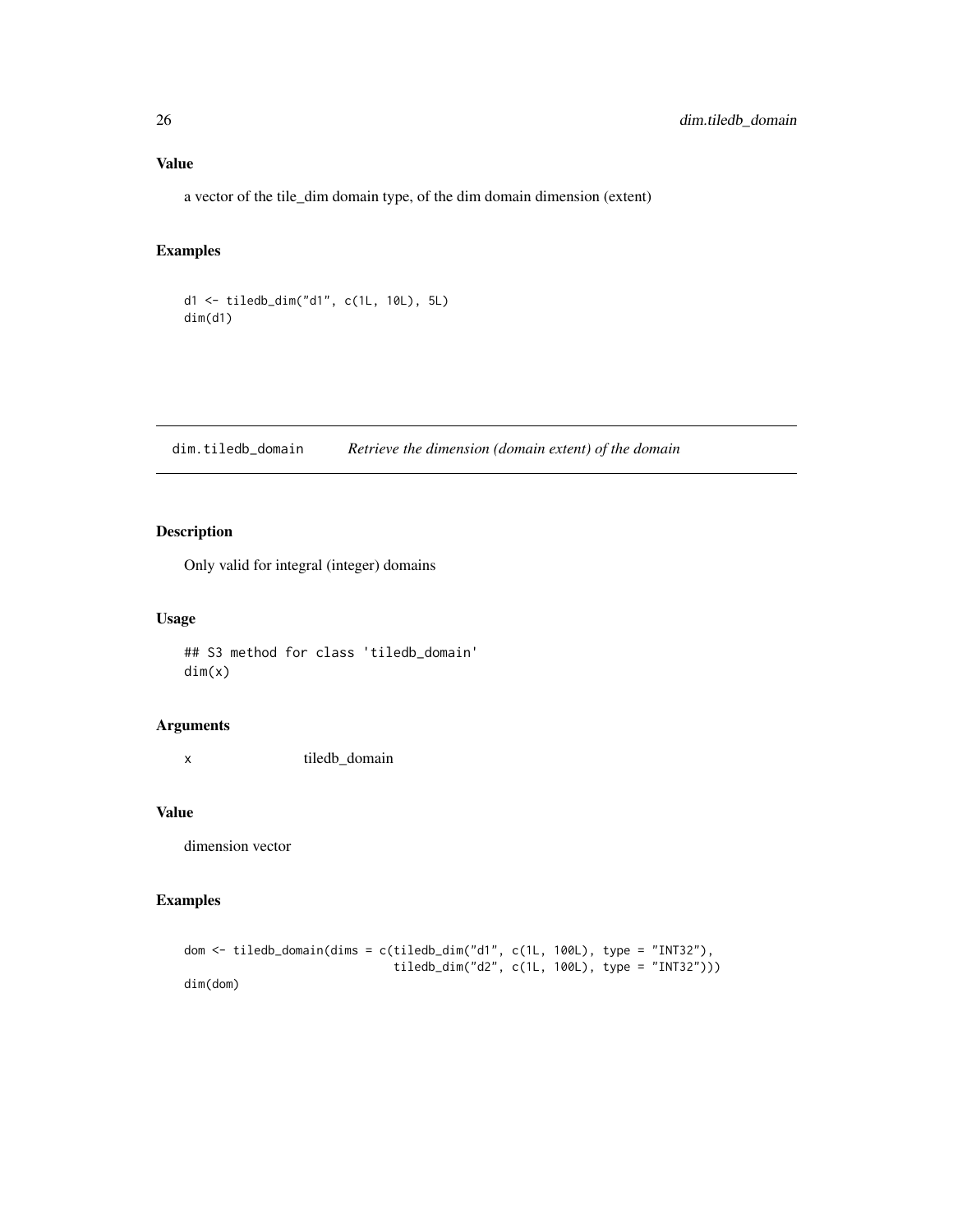<span id="page-26-0"></span>dimensions,tiledb\_array\_schema-method

*Returns a list of* tiledb\_dim *objects associated with the* tiledb\_array\_schema

### Description

Returns a list of tiledb\_dim objects associated with the tiledb\_array\_schema

#### Usage

```
## S4 method for signature 'tiledb_array_schema'
dimensions(object)
```
### Arguments

object tiledb\_array\_schema

#### Value

a list of tiledb\_dim objects

#### Examples

```
dom <- tiledb_domain(dims = c(tiledb_dim("d1", c(1L, 100L), type = "INT32"),
                              tiledb_dim("d2", c(1L, 50L), type = "INT32")))
sch <- tiledb_array_schema(dom, attrs = c(tiledb_attr("a1", type = "INT32")))
dimensions(dom)
```
lapply(dimensions(dom), name)

dimensions,tiledb\_domain-method

*Returns a list of the tiledb\_domain dimension objects*

### Description

Returns a list of the tiledb\_domain dimension objects

#### Usage

```
## S4 method for signature 'tiledb_domain'
dimensions(object)
```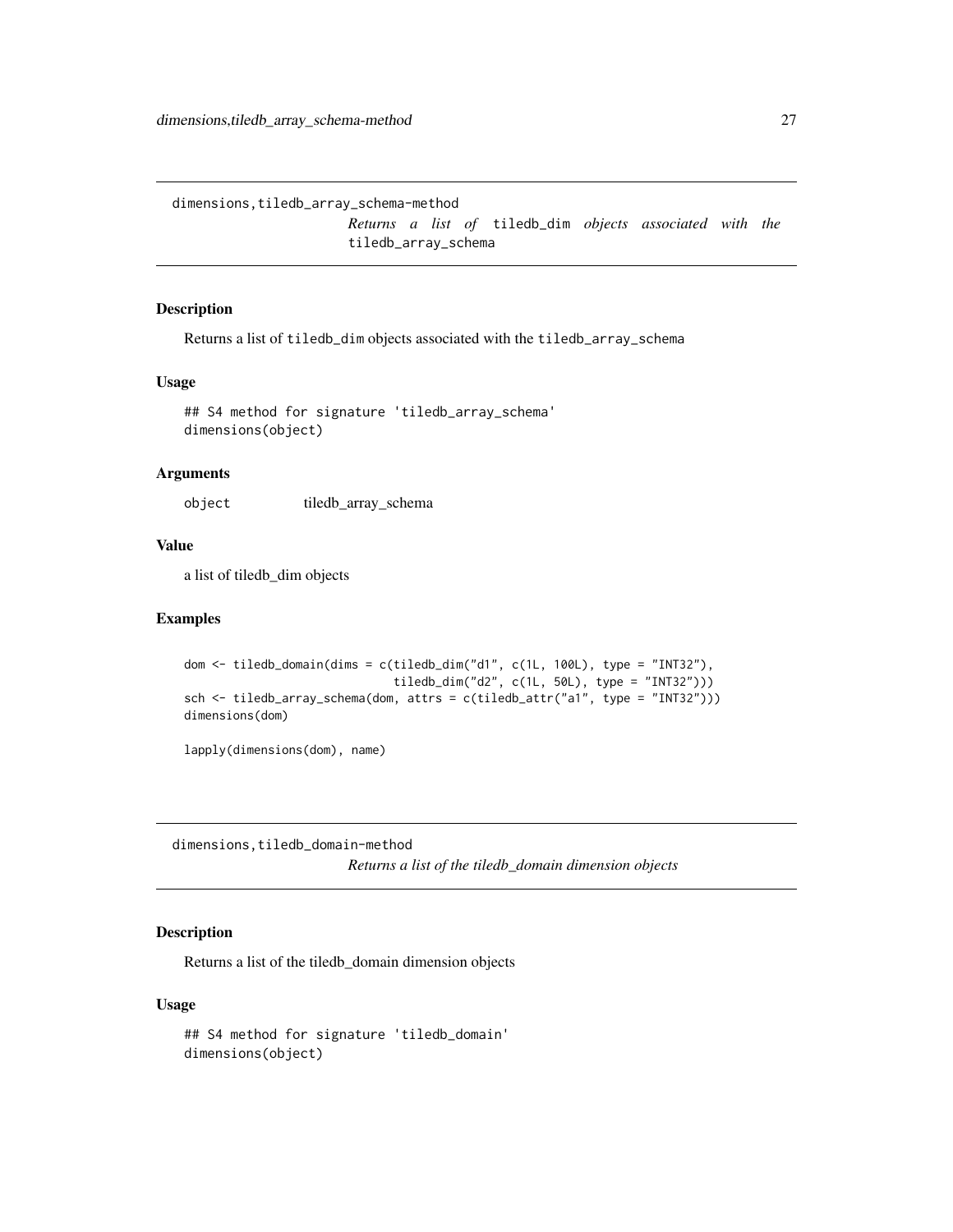#### Arguments

object tiledb\_domain

### Value

a list of tiledb\_dim

### Examples

```
dom <- tiledb_domain(dims = c(tiledb_dim("d1", c(1L, 100L), type = "INT32"),
                              tiledb_dim("d2", c(1L, 50L), type = "INT32")))
dimensions(dom)
```
lapply(dimensions(dom), name)

domain,tiledb\_array\_schema-method

*Returns the* tiledb\_domain *object associated with a given* tiledb\_array\_schema

#### Description

Returns the tiledb\_domain object associated with a given tiledb\_array\_schema

### Usage

## S4 method for signature 'tiledb\_array\_schema' domain(object)

### Arguments

object tiledb\_array\_schema

### Examples

```
dom <- tiledb_domain(dims = c(tiledb_dim("d1", c(1L, 10L), type = "INT32")))
sch <- tiledb_array_schema(dom, attrs = c(tiledb_attr("a1", type = "INT32")))
domain(sch)
```
<span id="page-27-0"></span>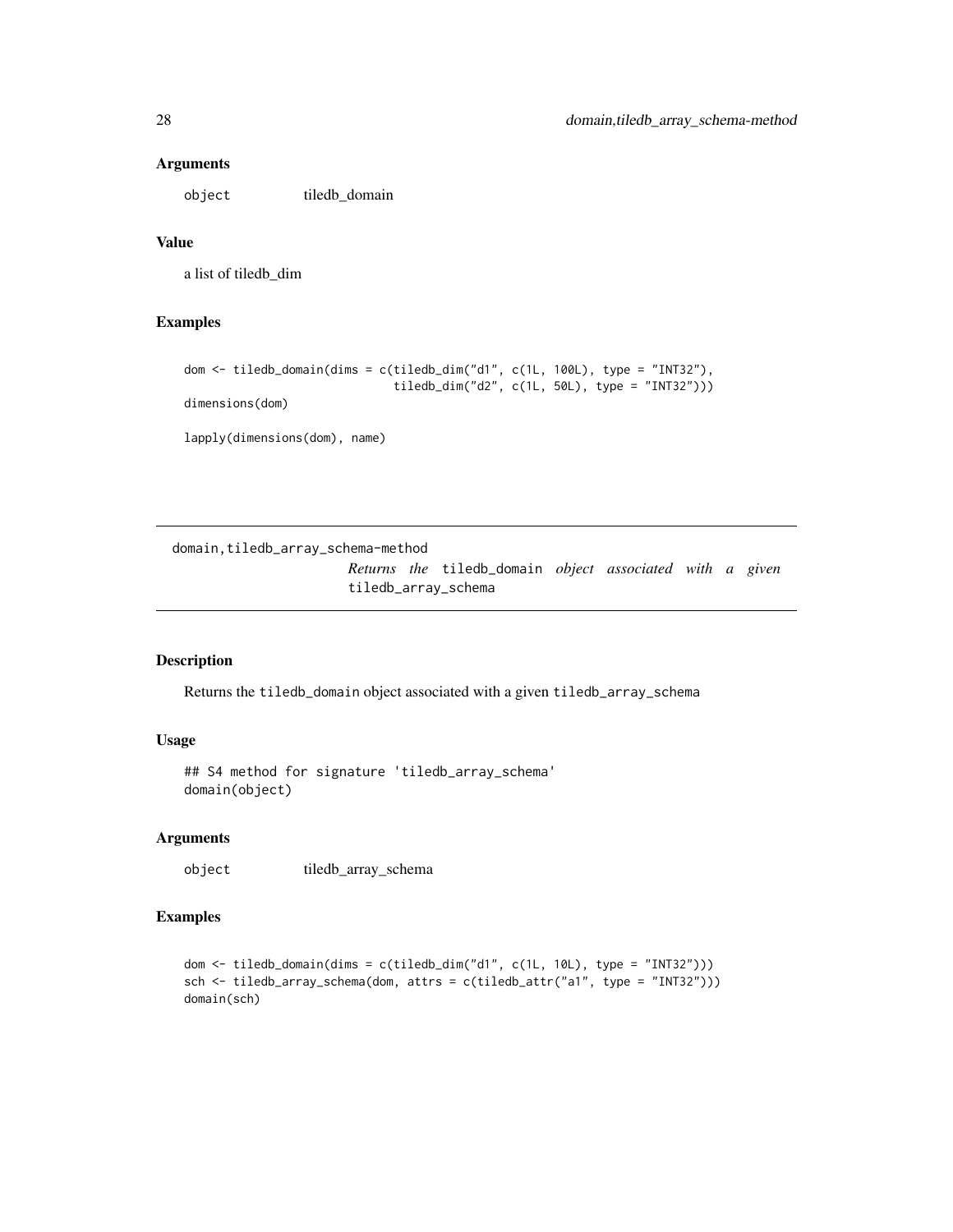<span id="page-28-0"></span>domain,tiledb\_dim-method

*Return the* tiledb\_dim *domain*

### Description

Return the tiledb\_dim domain

### Usage

```
## S4 method for signature 'tiledb_dim'
domain(object)
```
### Arguments

object tiledb\_dim object

#### Value

a vector of (lb, ub) inclusive domain of the dimension

### Examples

d1 <- tiledb\_dim("d1", domain = c(5L, 10L)) domain(d1)

extended *Retrieve data.frame extended returns columns toggle*

#### Description

A tiledb\_array object can be returned as data.frame. This methods returns the selection value for 'extended' format including row (and column, if present) indices.

### Usage

```
extended(object)
```
## S4 method for signature 'tiledb\_array' extended(object)

#### Arguments

object A tiledb\_array object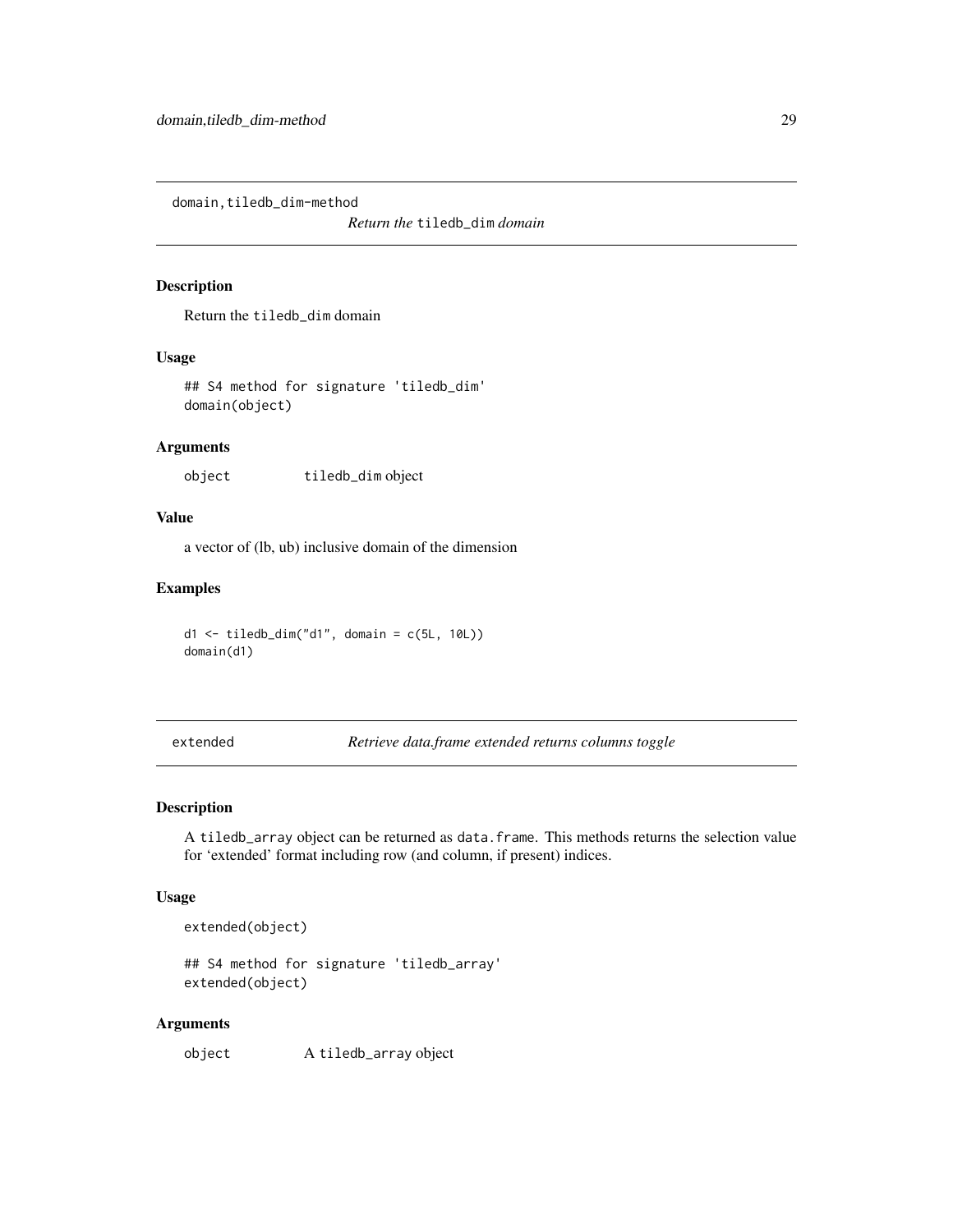### <span id="page-29-0"></span>Value

A logical value indicating whether an extended return is selected

extended<- *Set data.frame extended return columns toggle*

### Description

A tiledb\_array object can be returned as data.frame. This methods set the selection value for 'extended' format including row (and column, if present) indices.

#### Usage

 $extended(x) < - value$ 

## S4 replacement method for signature 'tiledb\_array'  $extended(x) < -$  value

### Arguments

| x     | A tiledb_array object              |
|-------|------------------------------------|
| value | A logical value with the selection |

#### Value

The modified tiledb\_array array object

fetchBatched *Run a 'batched' query*

#### Description

Batched queries return an initial result set even when it is incomplete. Where the normal retrieval process will loop in place to complete a (potentially large) result set, this function will return a result (which may be part of a larger result set) allowing the user to assemble all part.

### Usage

fetchBatched(x, obj)

#### Arguments

|     | A tiledb_array object                              |
|-----|----------------------------------------------------|
| obi | A batchedquery object as returned by createBatched |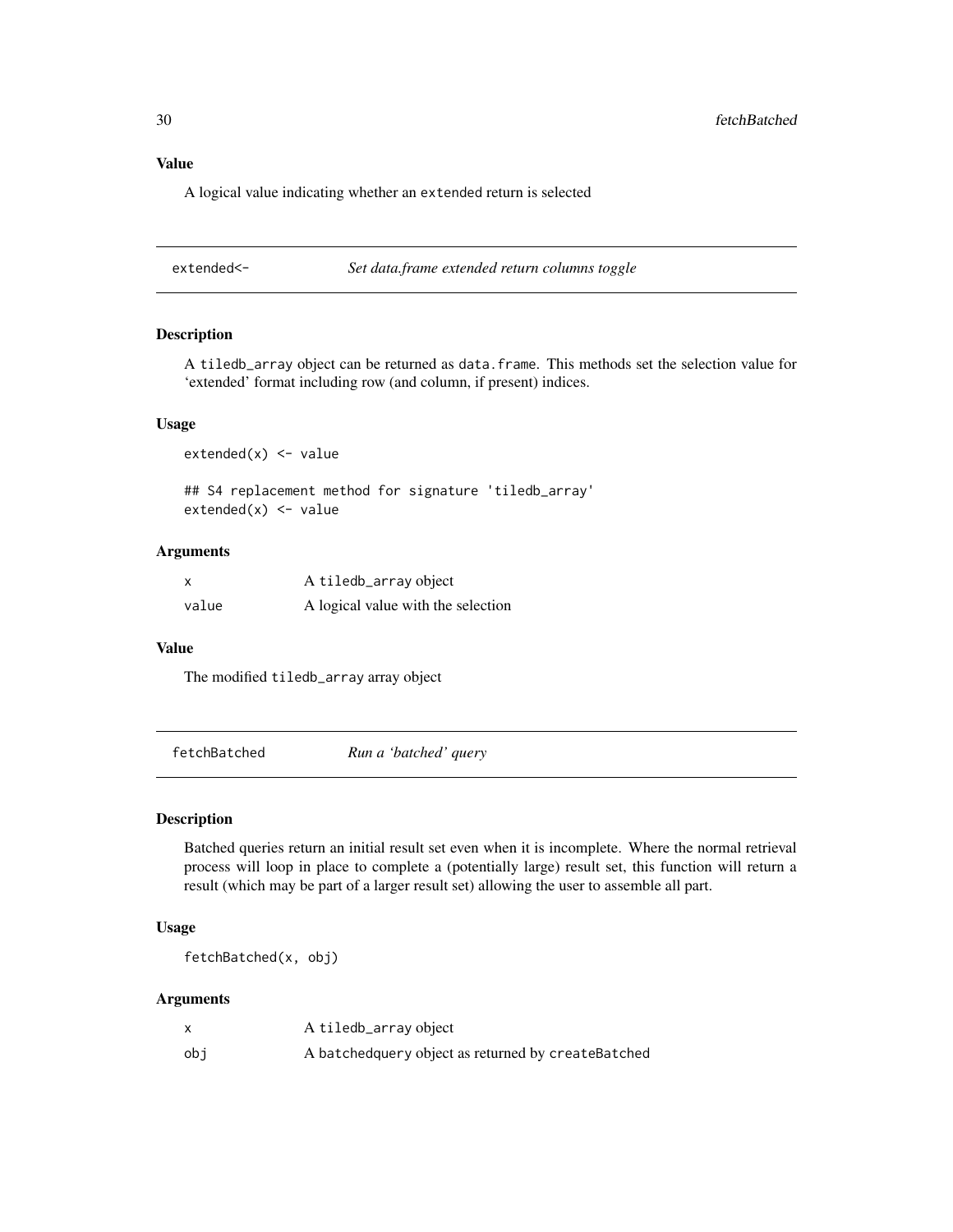### <span id="page-30-0"></span>Details

The tiledb\_array object can be parameterised as usual.

#### Value

A data.frame object with the (potentially partial) result of a batched query

filter\_list,tiledb\_array\_schema-method *Returns the offsets and coordinate filter\_lists associated with the* tiledb\_array\_schema

### Description

Returns the offsets and coordinate filter\_lists associated with the tiledb\_array\_schema

### Usage

```
## S4 method for signature 'tiledb_array_schema'
filter_list(object)
```
#### Arguments

object tiledb\_array\_schema

#### Value

a list of tiledb\_filter\_list objects

filter\_list,tiledb\_attr-method

*Returns the TileDB Filter List object associated with the given TileDB Attribute*

### Description

Returns the TileDB Filter List object associated with the given TileDB Attribute

#### Usage

```
## S4 method for signature 'tiledb_attr'
filter_list(object)
```
#### Arguments

object TileDB Attribute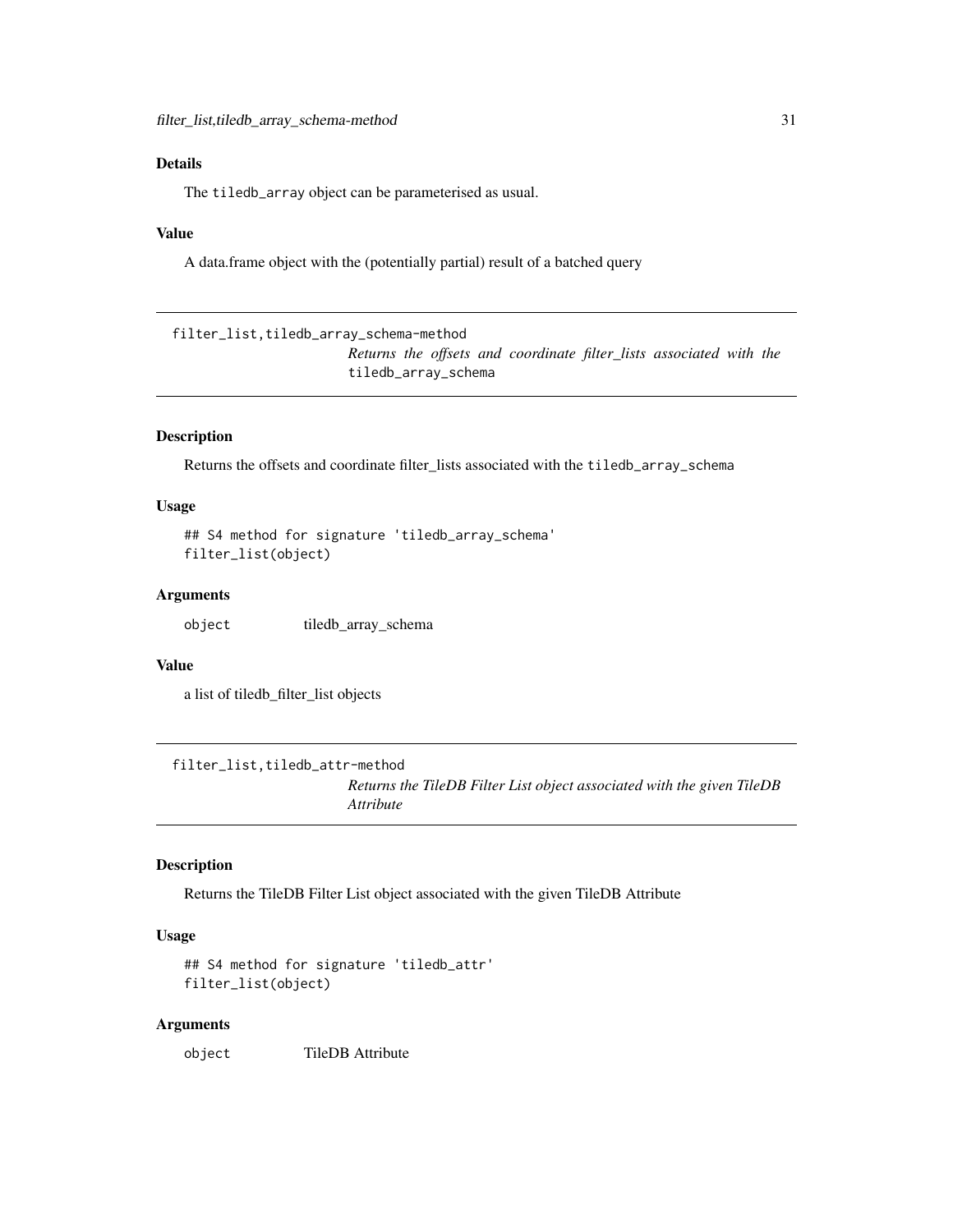### Value

a tiledb\_filter\_list object

### Examples

```
attr <- tiledb_attr(type = "INT32", filter_list=tiledb_filter_list(list(tiledb_filter("ZSTD"))))
filter_list(attr)
```
filter\_list,tiledb\_dim-method

*Returns the TileDB Filter List object associated with the given TileDB Dimension*

### Description

Returns the TileDB Filter List object associated with the given TileDB Dimension

#### Usage

```
## S4 method for signature 'tiledb_dim'
filter_list(object)
```
### Arguments

object TileDB\_Dimension

### Value

A TileDB\_filter\_list object

filter\_list<-,tiledb\_attr-method *Sets the TileDB Filter List for the TileDB Attribute object*

### Description

Sets the TileDB Filter List for the TileDB Attribute object

#### Usage

```
## S4 replacement method for signature 'tiledb_attr'
filter_list(x) <- value
```
<span id="page-31-0"></span>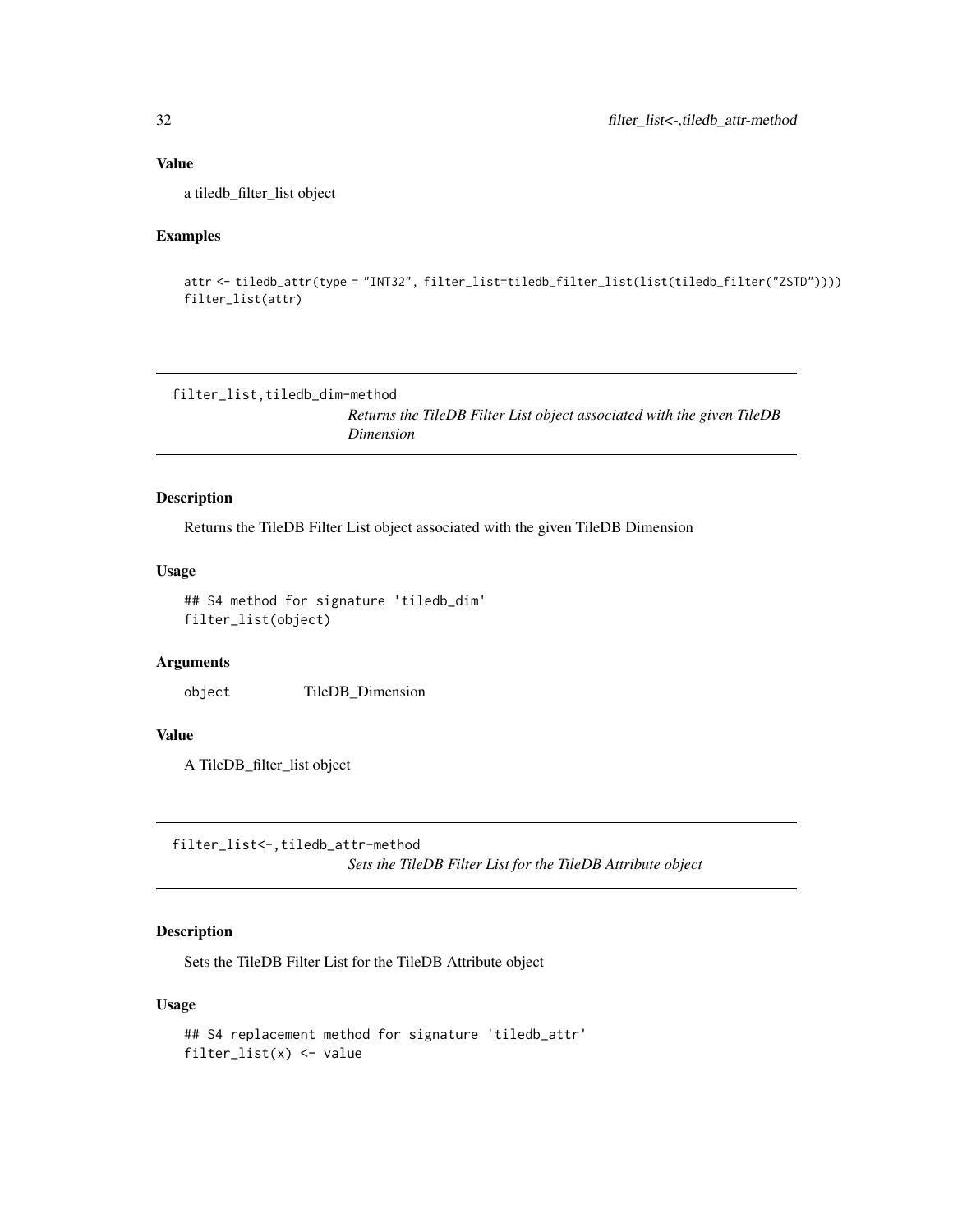#### <span id="page-32-0"></span>Arguments

| x     | TileDB Attribute          |
|-------|---------------------------|
| value | <b>TileDB</b> Filter List |

#### Value

The modified TileDB Attribute object

filter\_list<-,tiledb\_dim-method

*Sets the TileDB Filter List for the TileDB Dimension object*

### Description

Sets the TileDB Filter List for the TileDB Dimension object

### Usage

```
## S4 replacement method for signature 'tiledb_dim'
filter\_list(x) \leftarrow value
```
### Arguments

| X     | <b>TileDB</b> Dimension |
|-------|-------------------------|
| value | TileDB Filter List      |

#### Value

The modified TileDB Dimension object

| fromDataFrame | Create a TileDB dense or sparse array from a given data. frame Ob- |
|---------------|--------------------------------------------------------------------|
|               | iect                                                               |

### Description

The supplied data. frame object is (currently) limited to integer, numeric, or character. In addition, three datetime columns are supported with the R representations of Date, POSIXct and nanotime.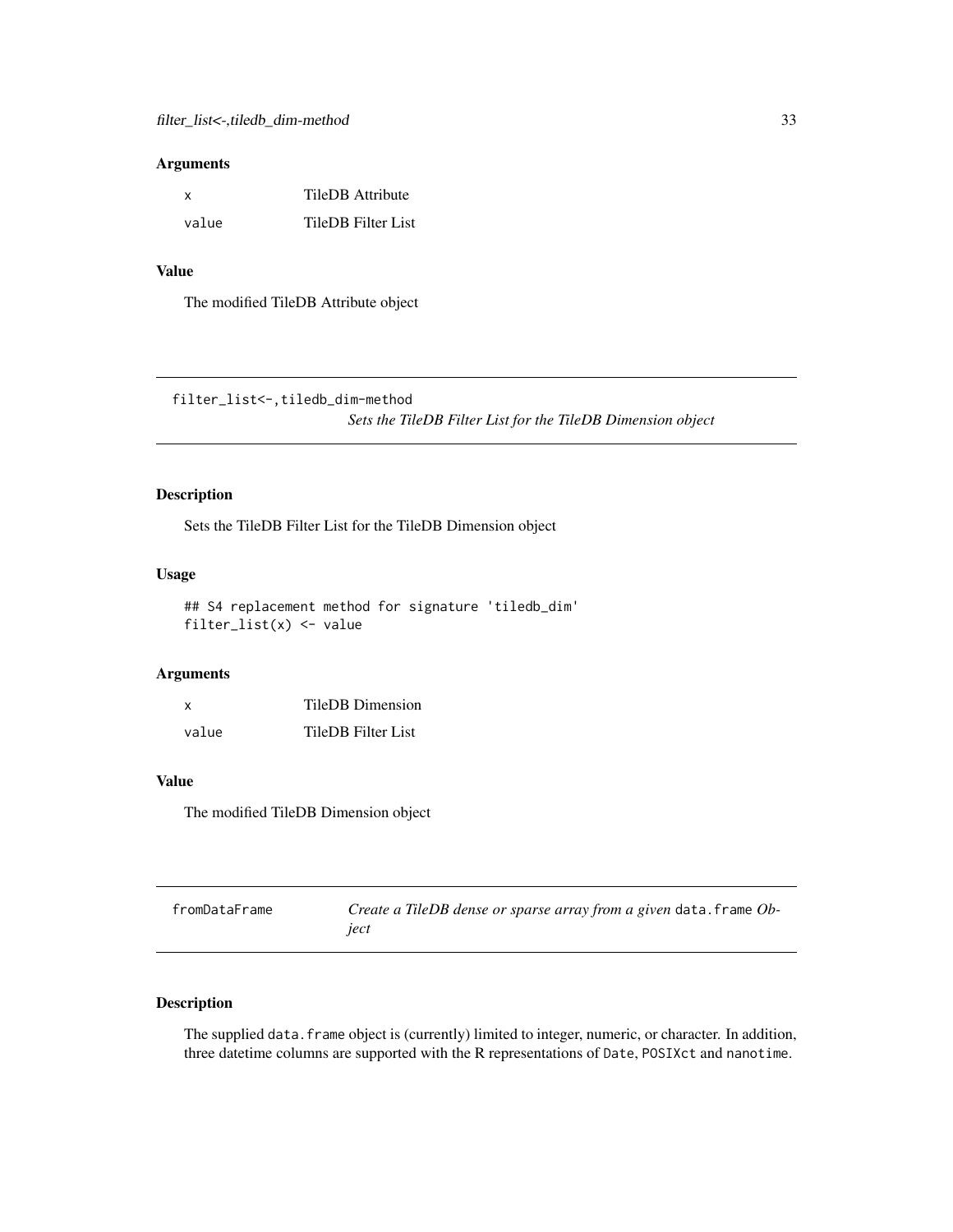### Usage

```
fromDataFrame(
 obj,
 uri,
 col_index = NULL,
 sparse = TRUE,allows_dups = sparse,
 cell_order = "COL_MAJOR",
  tile_order = "COL_MAJOR",
 filter = "ZSTD",
 capacity = 10000L,
 tile_domain = NULL,
  tile_extent = NULL,
  mode = c("ingest", "schema_only", "append"),
 debug = FALSE
\mathcal{L}
```
## Arguments

| obj         | A data.frame object.                                                                                                                                                                                                                                                              |
|-------------|-----------------------------------------------------------------------------------------------------------------------------------------------------------------------------------------------------------------------------------------------------------------------------------|
| uri         | A character variable with an Array URI.                                                                                                                                                                                                                                           |
| col_index   | An optional column index, either numeric with a column index, or character<br>with a column name, designating an index column; default is NULL implying<br>an index column is added when the array is created                                                                     |
| sparse      | A logical switch to select sparse (the default) or dense                                                                                                                                                                                                                          |
| allows_dups | A logical switch to select if duplicate values are allowed or not, default is the<br>same value as 'sparse'.                                                                                                                                                                      |
| cell_order  | A character variable with one of the TileDB cell order values, default is "COL MAJOR".                                                                                                                                                                                            |
| tile_order  | A character variable with one of the TileDB tile order values, default is "COL_MAJOR".                                                                                                                                                                                            |
| filter      | A character variable vector, defaults to 'ZSTD', for one or more filters to be<br>applied to each attribute;                                                                                                                                                                      |
| capacity    | A integer value with the schema capacity, default is 10000.                                                                                                                                                                                                                       |
| tile_domain | An integer vector or list or NULL. If an integer vector of size two it specifies the<br>integer domain of the row dimension; if a list then a named element is used for<br>the dimension of the same name; or if NULL the row dimension of the obj is<br>used.                    |
| tile_extent | An integer value for the tile extent of the row dimensions; if NULL the row di-<br>mension of the obj is used. Note that the tile_extent cannot exceed the tile<br>domain.                                                                                                        |
| mode        | A character variable with possible values 'ingest' (for schema creation and data<br>ingestion, the default behavior), 'schema_only' (to create the array schema with-<br>out writing to the newly-created array) and 'append' (to only append to an al-<br>ready existing array). |
| debug       | Logical flag to select additional output.                                                                                                                                                                                                                                         |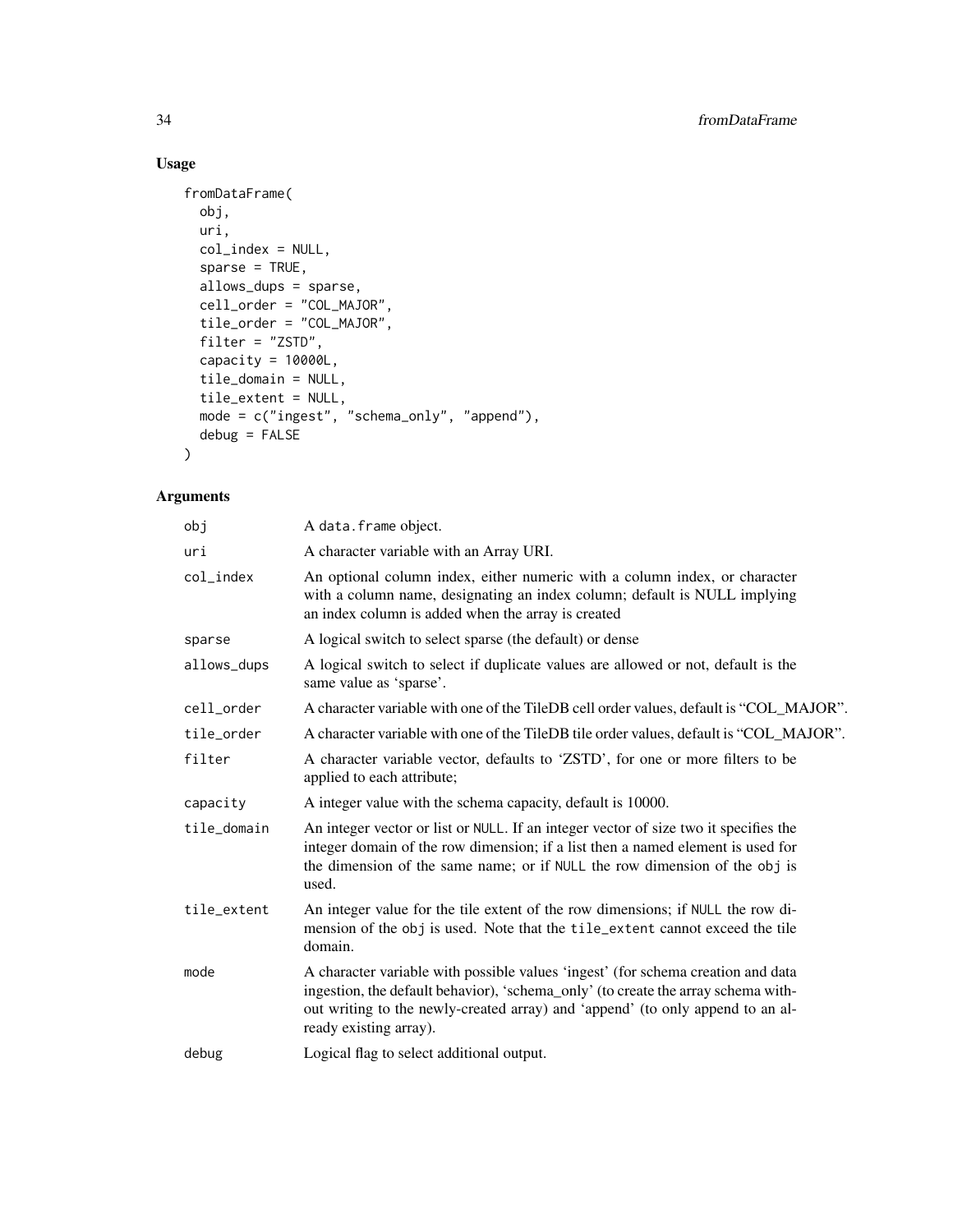#### <span id="page-34-0"></span>from Matrix 35

### Details

The created (dense or sparse) array will have as many attributes as there are columns in the data. frame. Each attribute will be a single column. For a sparse array, one or more columns have to be designated as dimensions.

At present, factor variable are converted to character.

### Value

Null, invisibly.

#### Examples

```
## Not run:
uri <- tempfile()
## turn factor into character
irisdf <- within(iris, Species <- as.character(Species))
fromDataFrame(irisdf, uri)
arr <- tiledb_array(uri, as.data.frame=TRUE, sparse=FALSE)
newdf \leftarrow arr[]all.equal(iris, newdf)
```
## End(Not run)

fromMatrix *Create a TileDB array from an R matrix, or return an R matrix*

#### Description

The functions fromMatrix and toMatrix help in storing (and retrieving) matrices using a TileDB backend. In particular they help for matrices with explicit rownames.

### Usage

```
fromMatrix(obj, uri, filter = "ZSTD", capacity = 10000L)
toMatrix(uri)
```
#### Arguments

| obj      | A sparse matrix object.                                                                                      |
|----------|--------------------------------------------------------------------------------------------------------------|
| uri      | A character variable with an Array URI.                                                                      |
| filter   | A character variable vector, defaults to 'ZSTD', for one or more filters to be<br>applied to each attribute; |
| capacity | A integer value with the schema capacity, default is 10000.                                                  |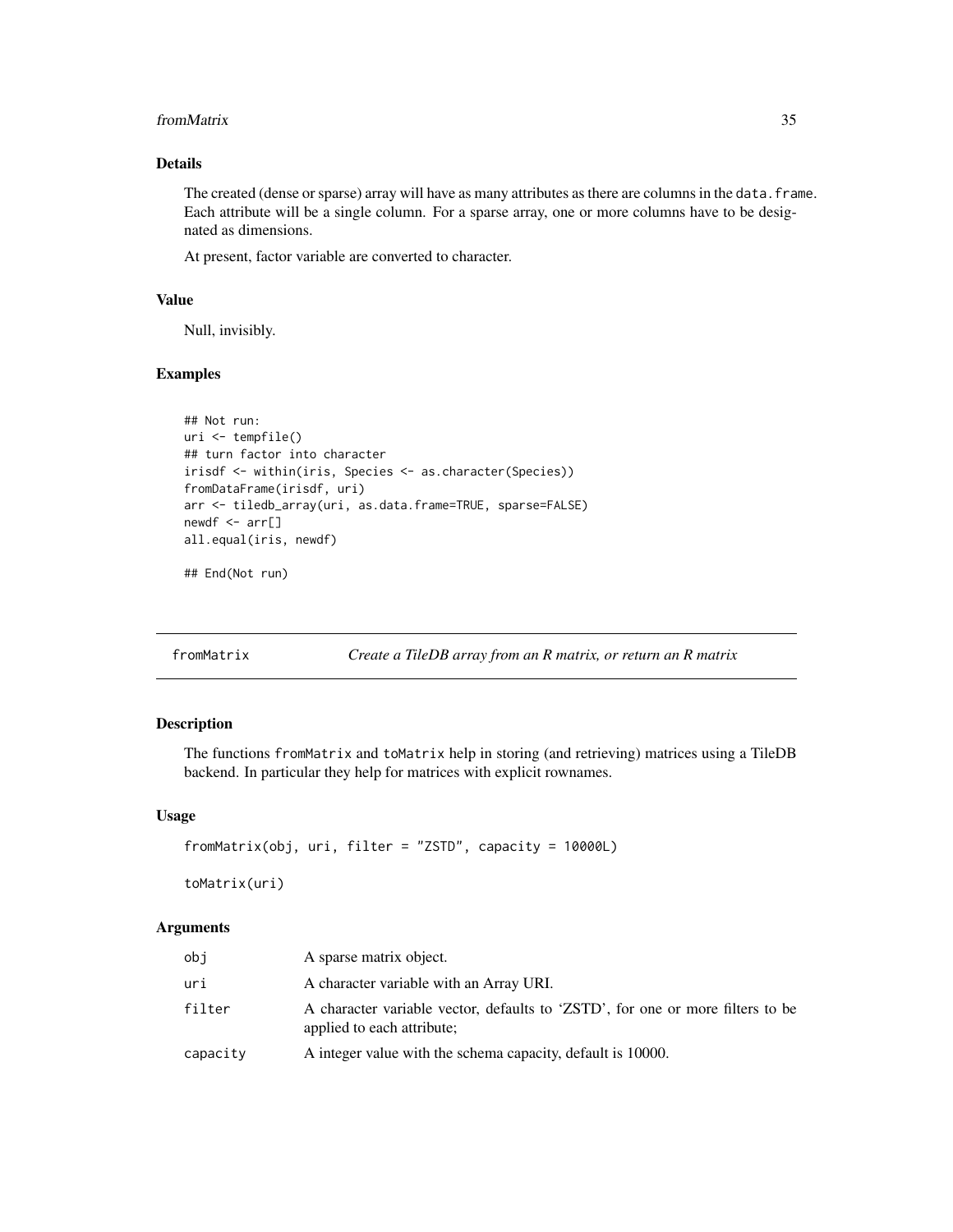### <span id="page-35-0"></span>Value

Null, invisibly.

fromSparseMatrix *Create (or return) a TileDB sparse array*

### Description

The functions fromSparseMatrix and toSparseMatrix help in storing (and retrieving) sparse matrices using a TileDB backend.

### Usage

```
fromSparseMatrix(
 obj,
 uri,
  cell_order = "ROW_MAJOR",
  tile_order = "ROW_MAJOR",
  filter = "ZSTD",
  capacity = 10000L
\lambda
```

```
toSparseMatrix(uri)
```
### Arguments

| obj        | A sparse matrix object.                                                                                      |
|------------|--------------------------------------------------------------------------------------------------------------|
| uri        | A character variable with an Array URI.                                                                      |
| cell_order | A character variable with one of the TileDB cell order values, default is "COL MAJOR".                       |
| tile_order | A character variable with one of the TileDB tile order values, default is "COL_MAJOR".                       |
| filter     | A character variable vector, defaults to 'ZSTD', for one or more filters to be<br>applied to each attribute; |
| capacity   | A integer value with the schema capacity, default is 10000.                                                  |

#### Value

Null, invisibly.

### Examples

```
## Not run:
if (requireNamespace("Matrix", quietly=TRUE)) {
   library(Matrix)
   set.seed(123) # just to fix it
   mat <- matrix(0, nrow=20, ncol=10)
```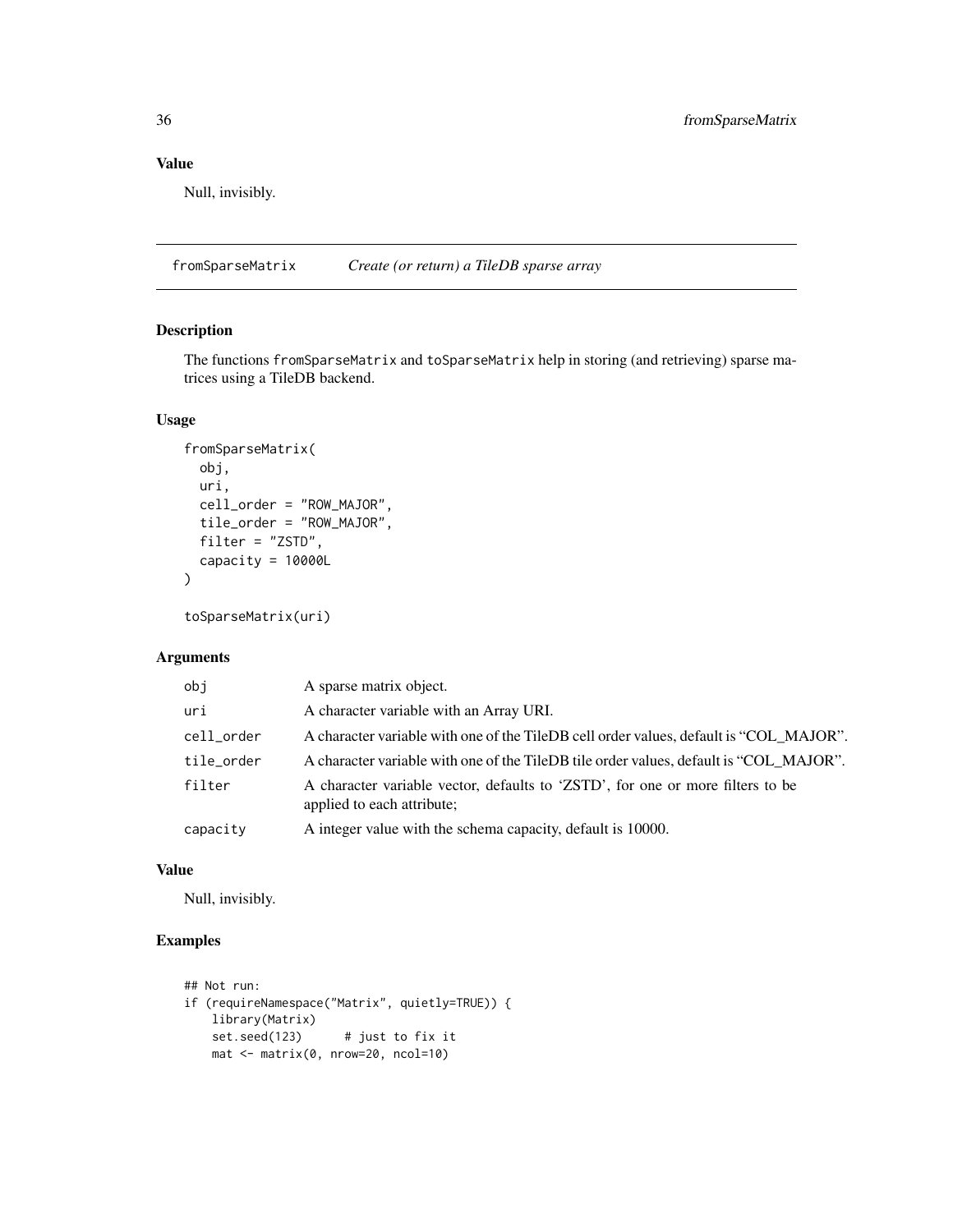#### generics 37

```
mat[sample(seq_len(200), 20)] <- seq(1, 20)
   spmat <- as(mat, "dgTMatrix") # sparse matrix in dgTMatrix format
   uri <- "sparse_matrix"
   fromSparseMatrix(spmat, uri) # now written
   chk <- toSparseMatrix(uri) # and re-read
   print(chk)
   all.equal(spmat, chk)
}
## End(Not run)
```
generics *Generic Methods*

## Description

Definition of generic methods

## Usage

schema(object, ...)

return.data.frame(object, ...)

return.data.frame(x) <- value

 $attrs(x) < -$  value

raw\_dump(object, ...)

domain(object, ...)

```
dimensions(object, ...)
```
attrs(object, idx, ...)

cell\_order(object, ...)

tile\_order(object, ...)

filter\_list(object, ...)

filter\_list(x)  $\leftarrow$  value

is.sparse(object, ...)

tiledb\_ndim(object, ...)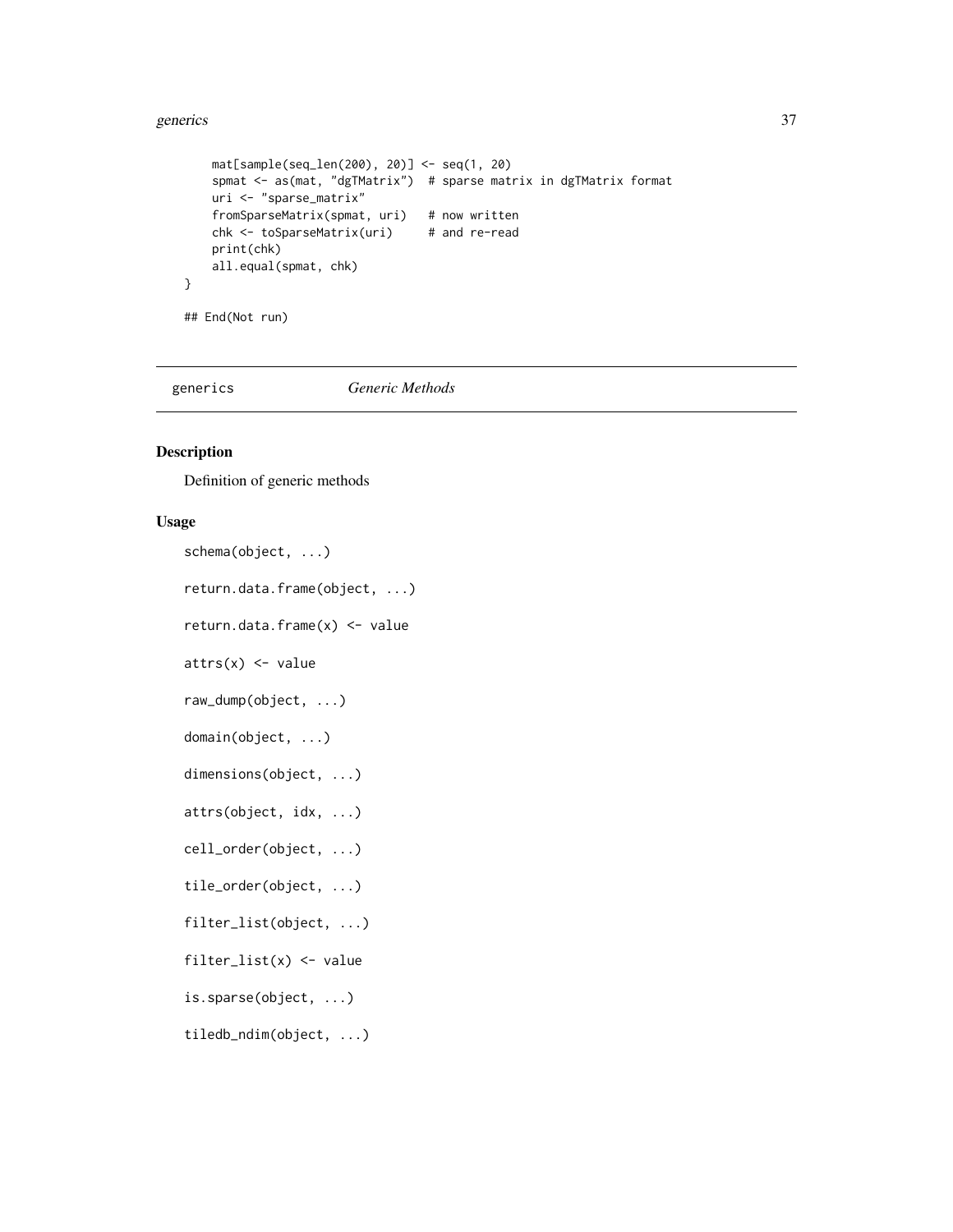```
name(object)
```

```
datatype(object)
```

```
config(object, ...)
```
tile(object)

```
is.integral(object)
```
nfilters(object)

tdb\_filter(x, ...)

tdb\_select(x, ...)

tdb\_collect(x, ...)

# Arguments

| object | A TileDB object        |
|--------|------------------------|
| .      | Currently unused       |
| x      | A TileDB Object        |
| value  | A value to be assigned |
| xhi    | An index argument      |

has\_attribute *Check a schema for a given attribute name*

## Description

Check a schema for a given attribute name

## Usage

```
has_attribute(schema, attr)
```
## Arguments

| schema | A schema for a TileDB Array                 |
|--------|---------------------------------------------|
| attr   | A character variable with an attribute name |

## Value

A boolean value indicating if the attribute exists in the schema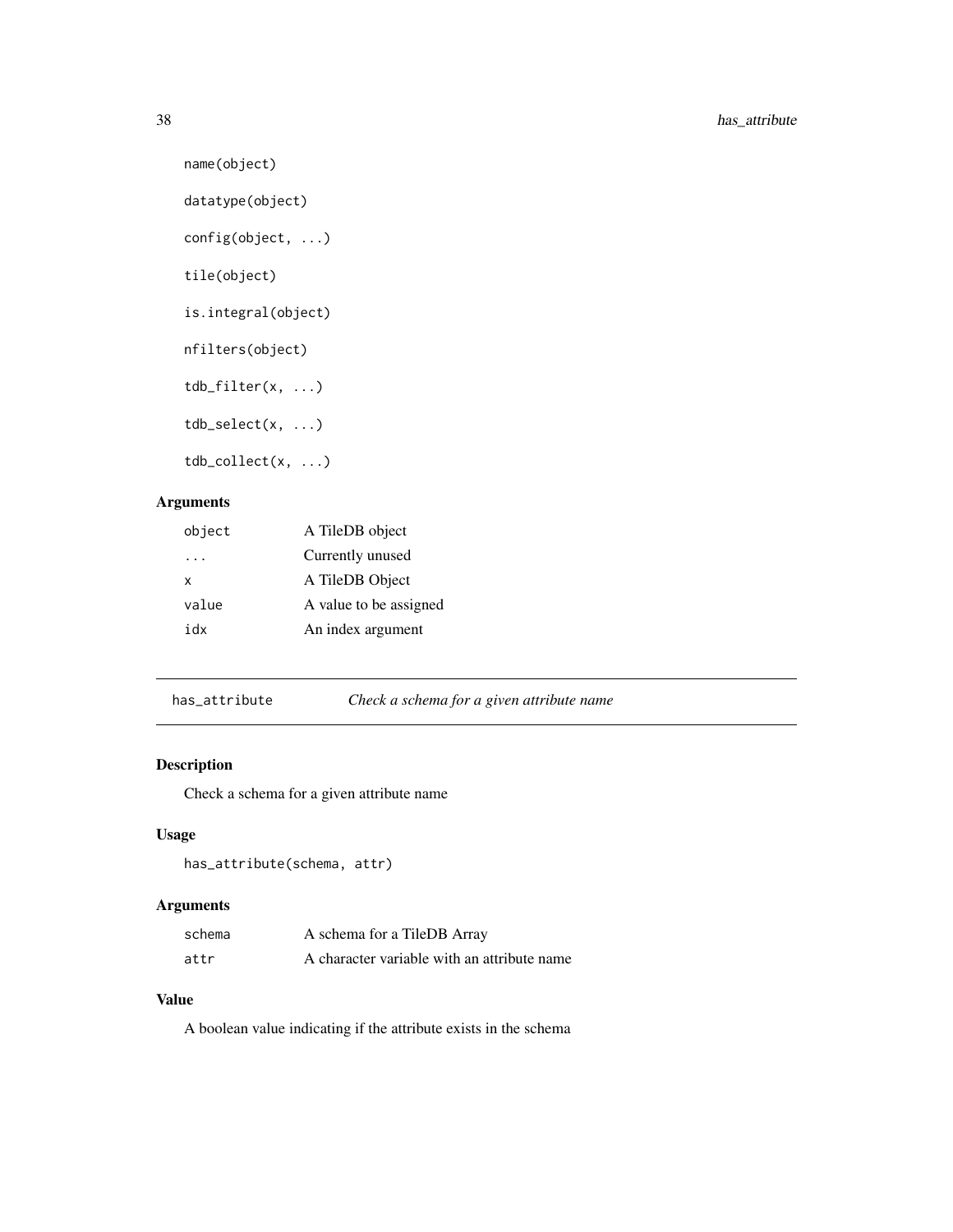# Description

A TileDB attribute is anonymous if no name/label is defined

### Usage

```
is.anonymous(object)
```
## S3 method for class 'tiledb\_attr' is.anonymous(object)

## Arguments

object tiledb\_attr object

### Value

TRUE or FALSE

## Examples

a1 <- tiledb\_attr("a1", type = "FLOAT64") is.anonymous(a1) a2 <- tiledb\_attr("", type = "FLOAT64") is.anonymous(a2)

is.anonymous.tiledb\_dim

*Returns TRUE if the tiledb\_dim is anonymous*

## Description

A TileDB dimension is anonymous if no name/label is defined

### Usage

```
## S3 method for class 'tiledb_dim'
is.anonymous(object)
```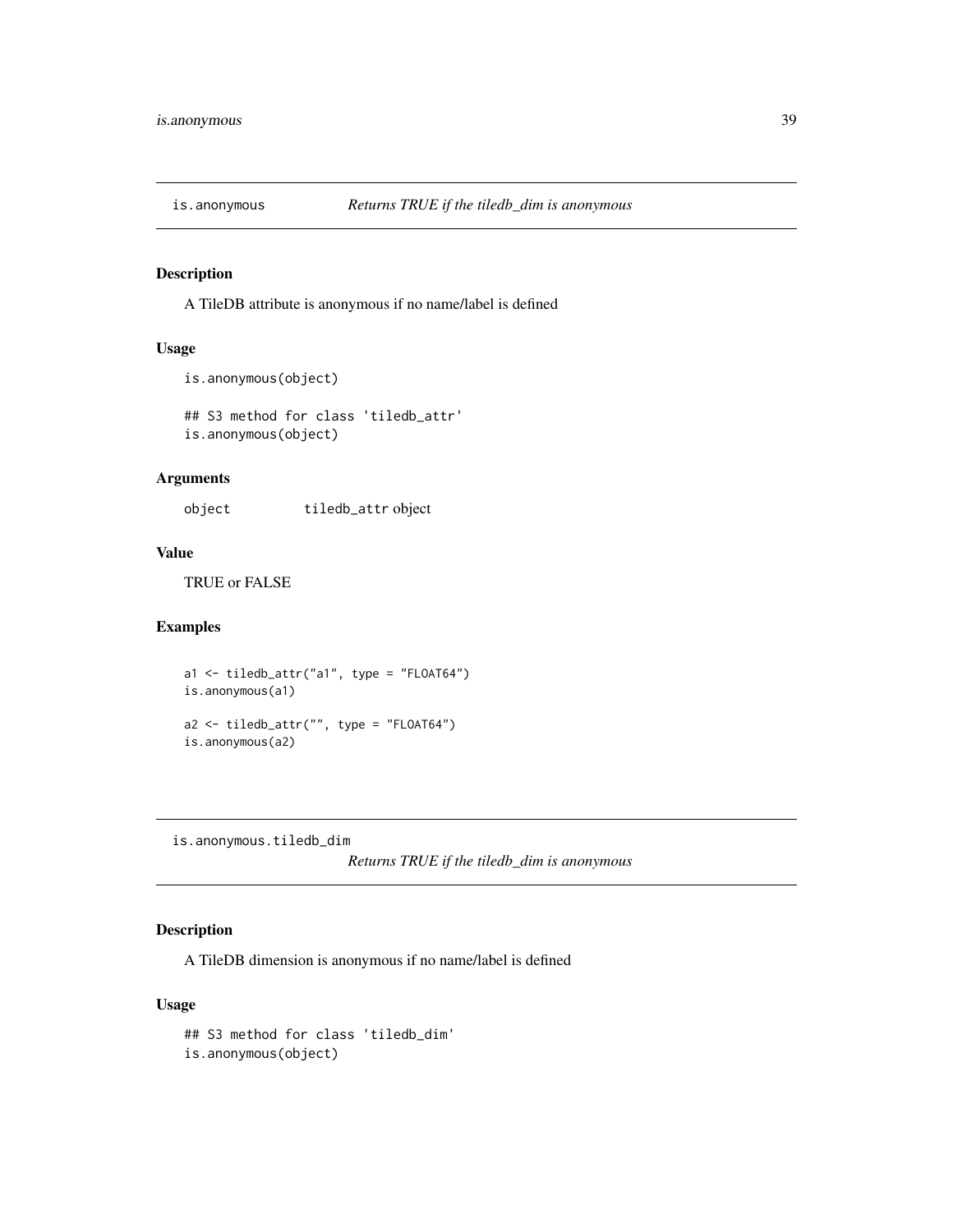### Arguments

object tiledb\_dim object

# Value

TRUE or FALSE

# Examples

```
d1 <- tiledb_dim("d1", c(1L, 10L), 10L)
is.anonymous(d1)
d2 <- tiledb_dim("", c(1L, 10L), 10L)
is.anonymous(d2)
```
is.integral,tiledb\_domain-method *Returns TRUE is tiledb\_domain is an integral (integer) domain*

### Description

Returns TRUE is tiledb\_domain is an integral (integer) domain

### Usage

```
## S4 method for signature 'tiledb_domain'
is.integral(object)
```
### Arguments

object tiledb\_domain

### Value

TRUE if the domain is an integral domain, else FALSE

### Examples

```
dom <- tiledb_domain(dims = c(tiledb_dim("d1", c(1L, 100L), type = "INT32")))
is.integral(dom)
dom <- tiledb_domain(dims = c(tiledb_dim("d1", c(0.5, 100.0), type = "FLOAT64")))
is.integral(dom)
```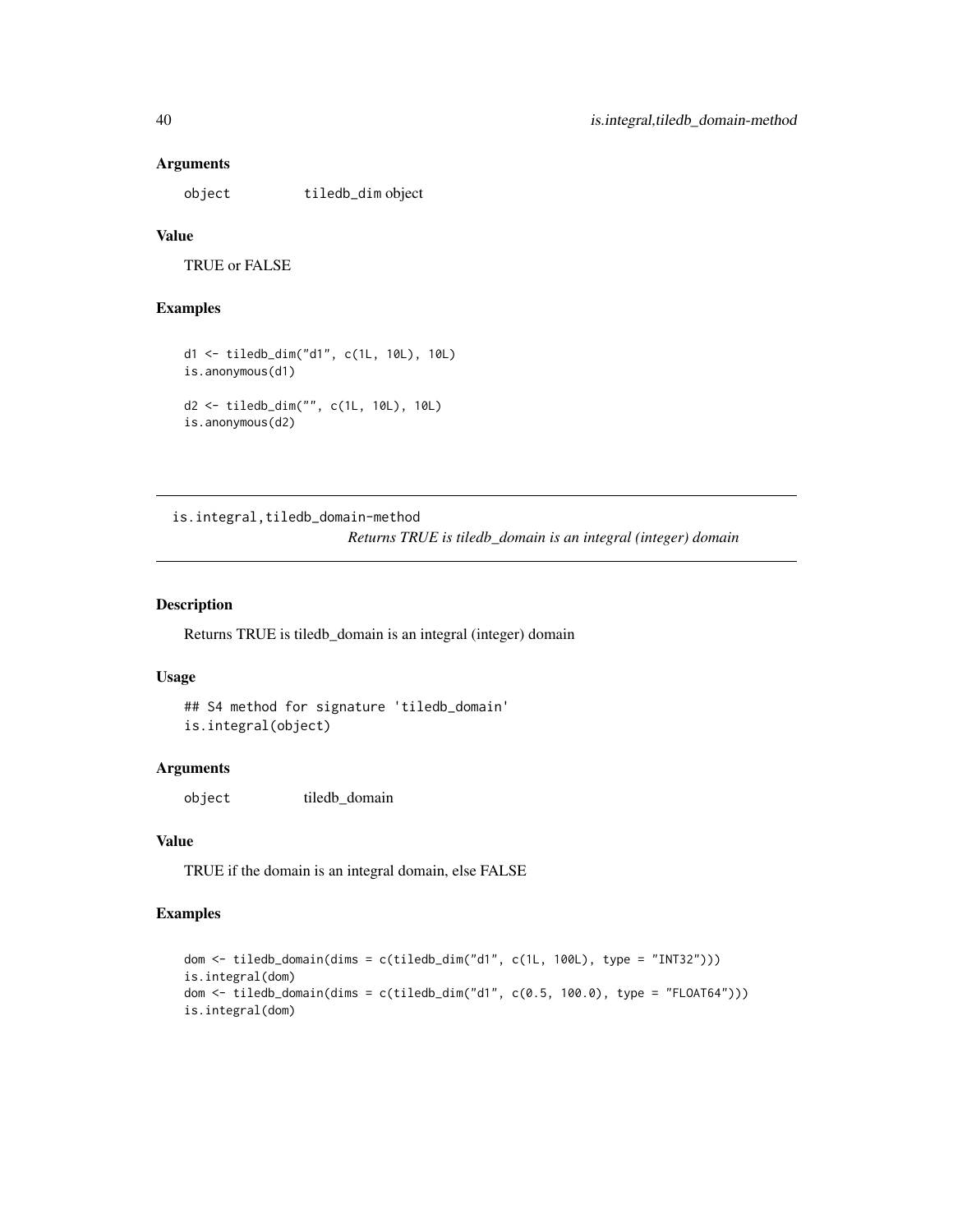is.sparse,tiledb\_array\_schema-method

*Returns TRUE if the tiledb\_array\_schema is sparse, else FALSE*

### Description

Returns TRUE if the tiledb\_array\_schema is sparse, else FALSE

#### Usage

```
## S4 method for signature 'tiledb_array_schema'
is.sparse(object)
```
### Arguments

object tiledb\_array\_schema

## Value

TRUE if tiledb\_array\_schema is sparse

limitTileDBCores *Limit TileDB core use to a given number of cores*

# Description

By default, TileDB will use all available cores on a given machine. In multi-user or multi-process settings, one may want to reduce the number of core. This function will take a given number, or default to smaller of the 'Ncpus' options value or the '"OMP\_THREAD\_LIMIT"' enviroment variable (or two as hard fallback).

## Usage

```
limitTileDBCores(ncores, verbose = FALSE)
```
### Arguments

| ncores  | Value of CPUs used, if missing the smaller of a fallback of two, the value of 'Nc-<br>pus' (if set) and the value of environment variable "OMP_THREAD_LIMIT"'<br>is used. |
|---------|---------------------------------------------------------------------------------------------------------------------------------------------------------------------------|
| verbose | Optional logical toggle; if set, a short message is displayed informing the user<br>about the value set.                                                                  |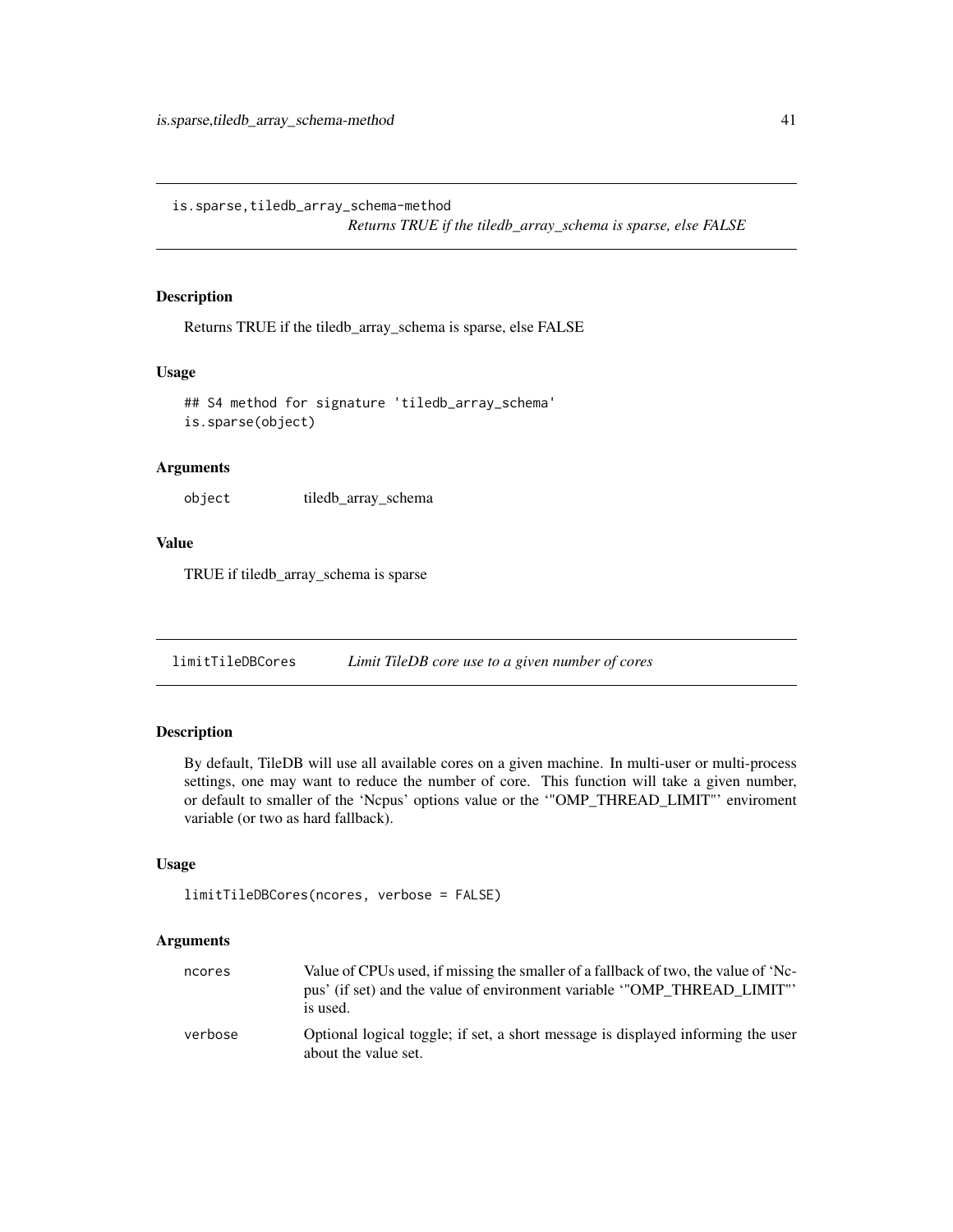### Details

As this function returns a config object, its intended use is as argument to the context creating functions: ctx <- tiledb\_ctx(limitTileDBCores()). To check that the values are set (or at a later point, still set) the config object should be retrieved via the corresponding method and this ctx object: cfg <- config(ctx).

## Value

The modified configuration object is returned invisibly.

max\_chunk\_size *Returns the filter\_list's max\_chunk\_size*

## Description

Returns the filter\_list's max\_chunk\_size

### Usage

```
max_chunk_size(object)
```
## S4 method for signature 'tiledb\_filter\_list' max\_chunk\_size(object)

tiledb\_filter\_list\_get\_max\_chunk\_size(object)

# Arguments

object tiledb\_filter\_list

### Value

integer max\_chunk\_size

#### Examples

```
flt <- tiledb_filter("ZSTD")
tiledb_filter_set_option(flt, "COMPRESSION_LEVEL", 5)
filter_list <- tiledb_filter_list(c(flt))
max_chunk_size(filter_list)
```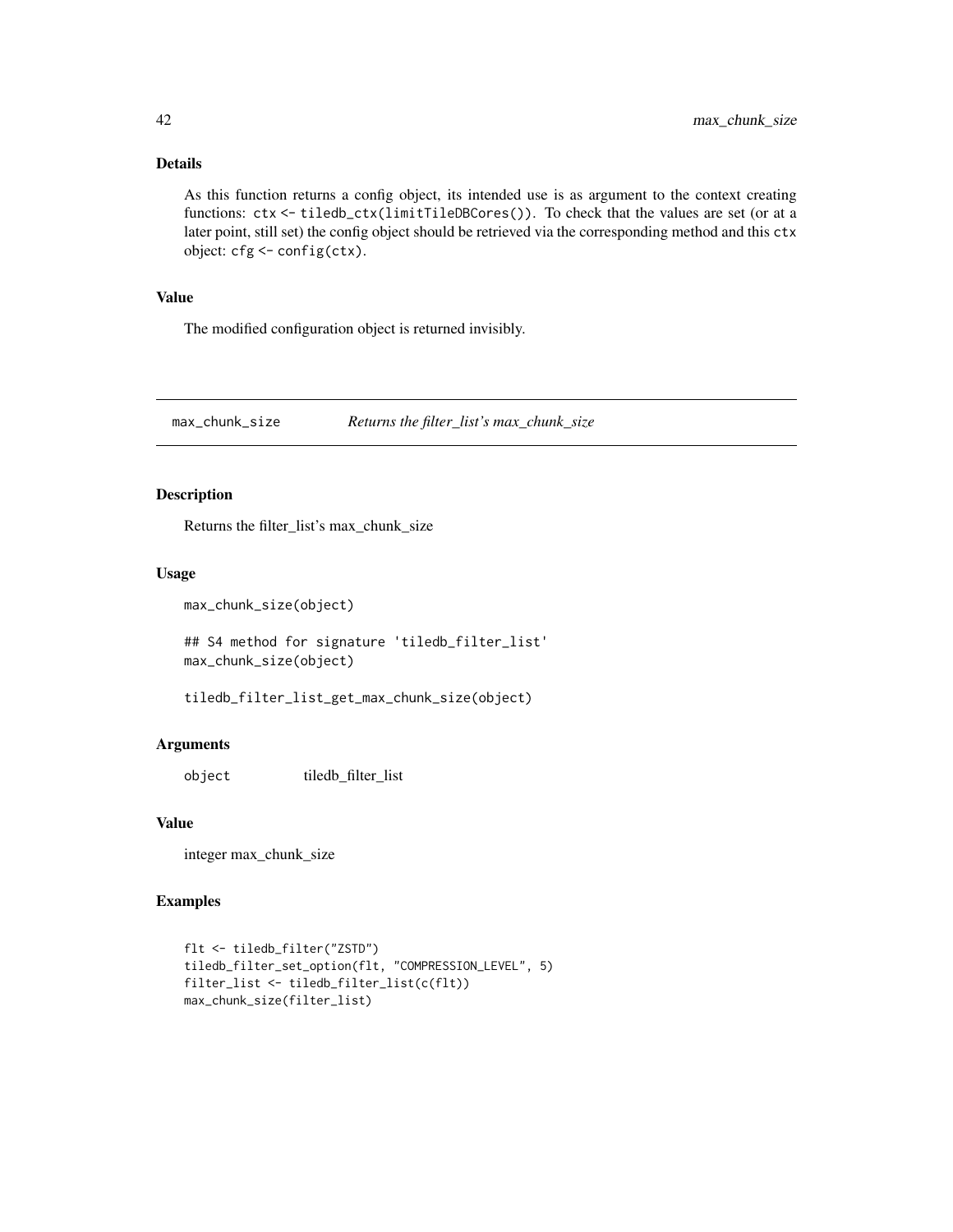name, tiledb\_attr-method

*Return the* tiledb\_attr *name*

### Description

Return the tiledb\_attr name

## Usage

## S4 method for signature 'tiledb\_attr' name(object)

### Arguments

object tiledb\_attr object

### Value

string name, empty string if the attribute is anonymous

## Examples

```
a1 \leftarrow \text{tiledb\_attr("a1", type = "INT32")}name(a1)
a2 <- tiledb_attr(type = "INT32")
name(a2)
```
name,tiledb\_dim-method

*Return the* tiledb\_dim *name*

# Description

Return the tiledb\_dim name

### Usage

```
## S4 method for signature 'tiledb_dim'
name(object)
```
## Arguments

object tiledb\_dim object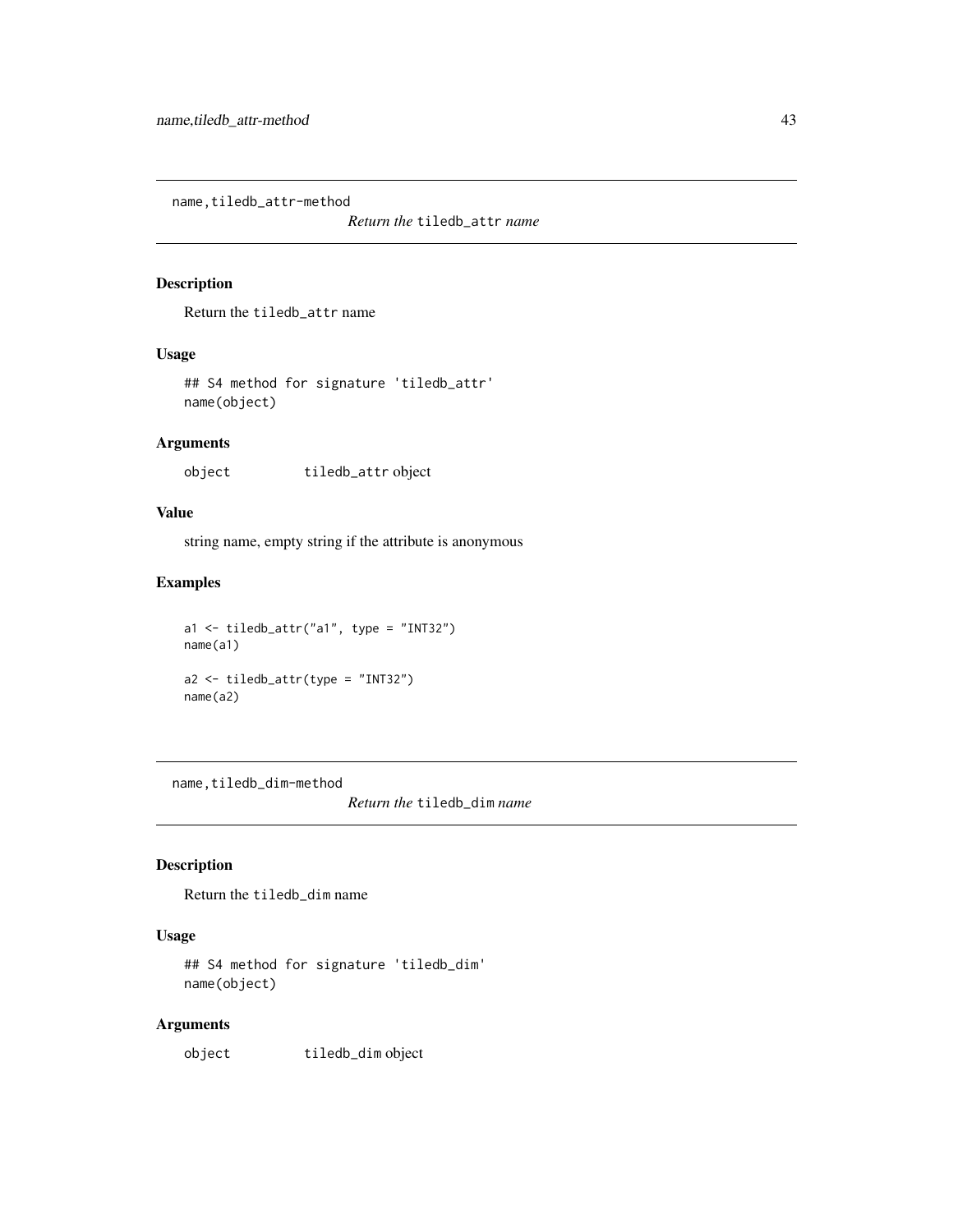## Value

string name, empty string if the dimension is anonymous

## Examples

```
d1 <- tiledb_dim("d1", c(1L, 10L))
name(d1)
d2 <- tiledb_dim("", c(1L, 10L))
name(d2)
```
nfilters,tiledb\_filter\_list-method *Returns the filter\_list's number of filters*

# Description

Returns the filter\_list's number of filters

### Usage

```
## S4 method for signature 'tiledb_filter_list'
nfilters(object)
```
### Arguments

object tiledb\_filter\_list

### Value

integer number of filters

## Examples

```
flt <- tiledb_filter("ZSTD")
tiledb_filter_set_option(flt, "COMPRESSION_LEVEL", 5)
filter_list <- tiledb_filter_list(c(flt))
nfilters(filter_list)
```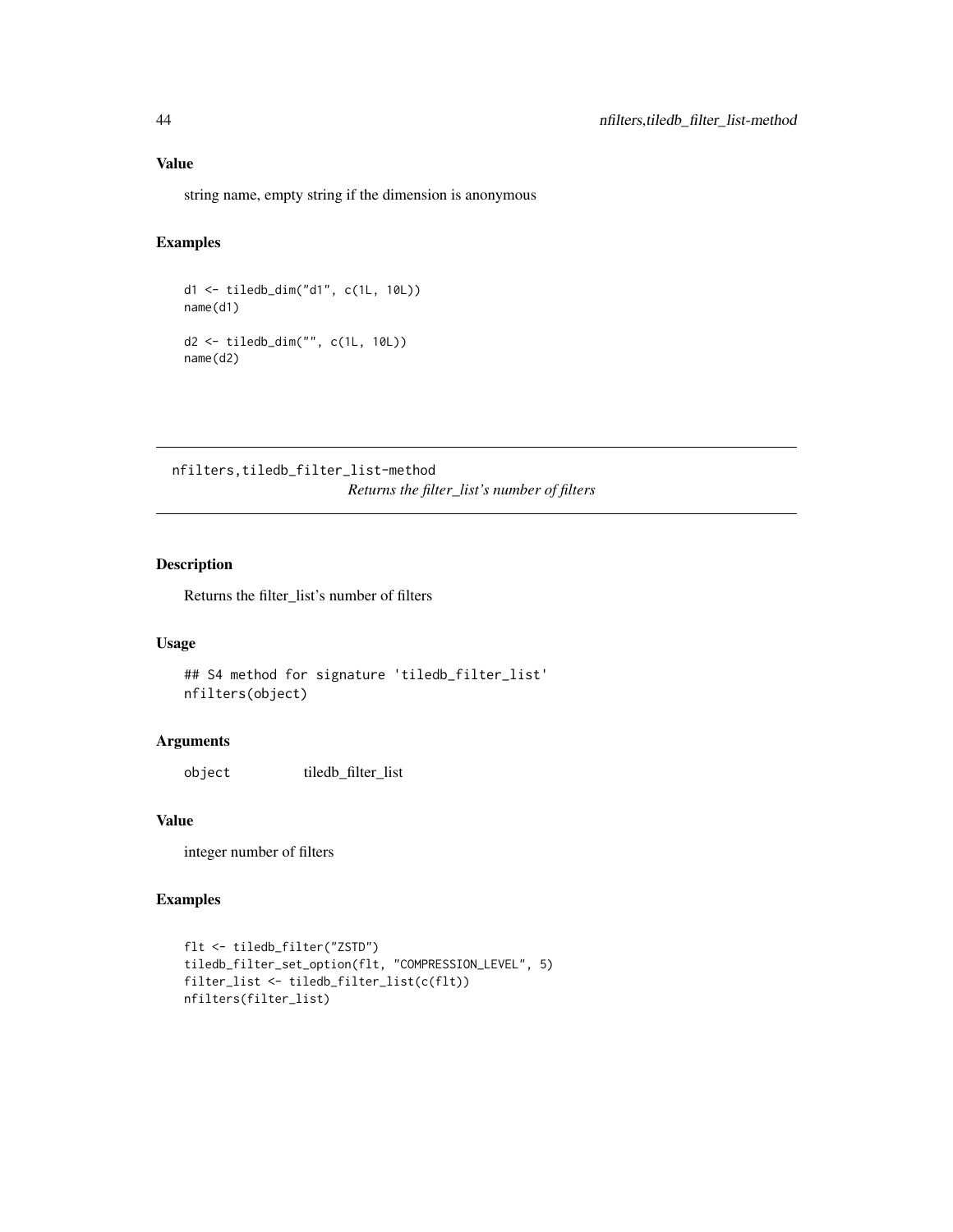parse\_query\_condition *Create a 'tiledb\_query\_condition' object from an expression*

## Description

The grammar for query conditions is at present constraint to six operators and three boolean types.

## Usage

parse\_query\_condition(expr, ta = NULL, debug = FALSE, strict = TRUE)

## Arguments

| expr   | An expression that is understood by the TileDB grammar for query conditions.                                                                                            |
|--------|-------------------------------------------------------------------------------------------------------------------------------------------------------------------------|
| ta     | An optional tiled array object that the query condition is applied to                                                                                                   |
| debug  | A boolean toogle to enable more verbose operations, defaults to 'FALSE'.                                                                                                |
| strict | A boolean toogle to, if set, errors if a non-existing attribute is selected or filtered<br>on, defaults to 'TRUE'; if 'FALSE' a warning is shown by execution proceeds. |

## Value

A tiledb\_query\_condition object

print.tiledb\_metadata *Print a TileDB Array Metadata object*

# Description

Print a TileDB Array Metadata object

### Usage

```
## S3 method for class 'tiledb_metadata'
print(x, width = NULL, ...)
```
## Arguments

| $\mathsf{x}$            | A TileDB array object                       |
|-------------------------|---------------------------------------------|
| width                   | Optional display width, defaults to NULL    |
| $\cdot$ $\cdot$ $\cdot$ | Optional method arguments, currently unused |

### Value

The array object, invisibly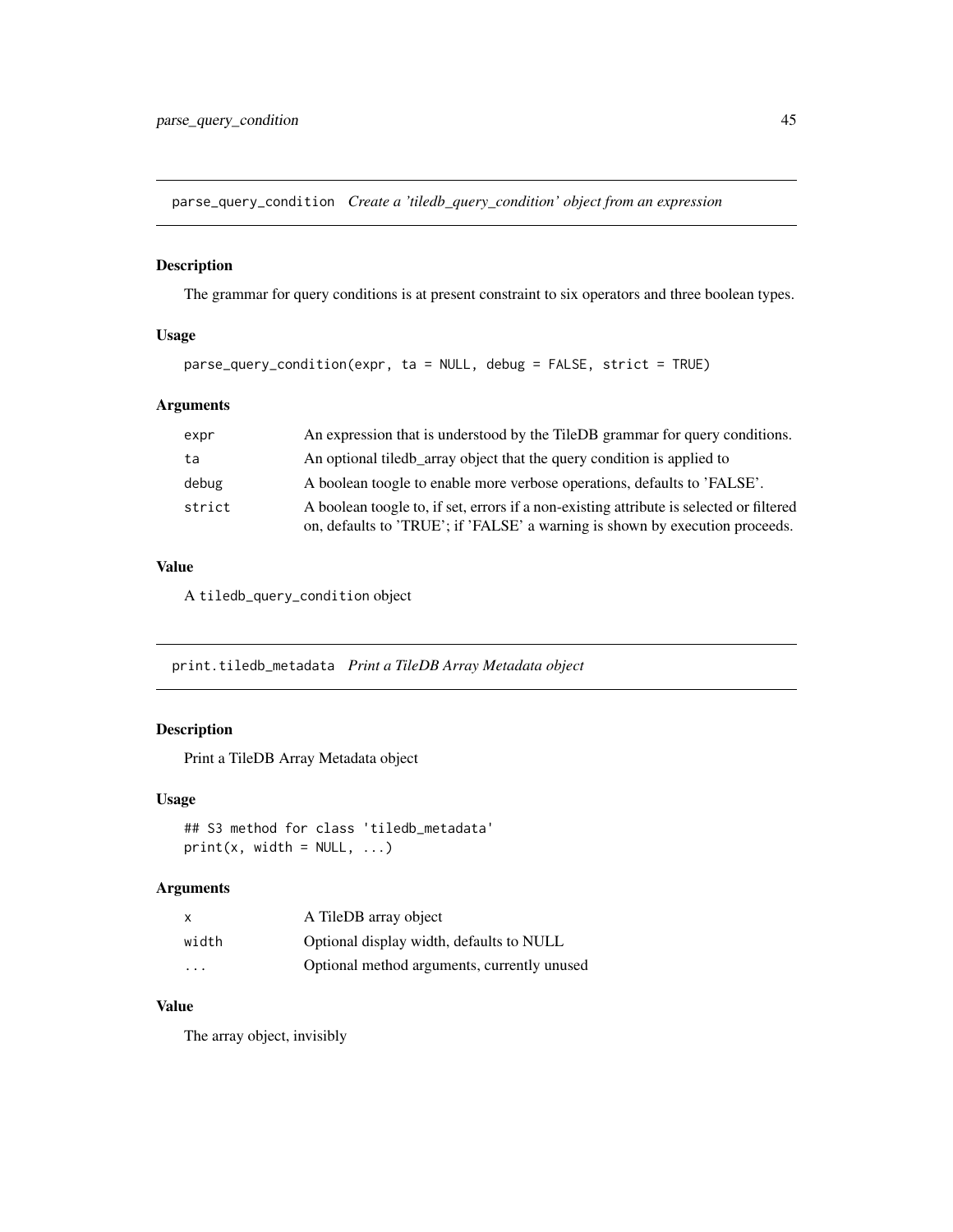### Description

A tiledb\_array object can have a corresponding query condition object. This methods returns it.

#### Usage

```
query_condition(object)
```

```
## S4 method for signature 'tiledb_array'
query_condition(object)
```
### Arguments

object A tiledb\_array object

### Value

A tiledb\_query\_condition object

query\_condition<- *Set query\_condition object for the array*

### Description

A tiledb\_array object can have an associated query condition object to set conditions on the read queries. This methods sets the 'query\_condition' object.

### Usage

```
query_condition(x) <- value
```
## S4 replacement method for signature 'tiledb\_array' query\_condition $(x)$  <- value

## Arguments

| X     | A tiledb_array object          |
|-------|--------------------------------|
| value | A tiledb_query_conditon_object |

### Value

The modified tiledb\_array array object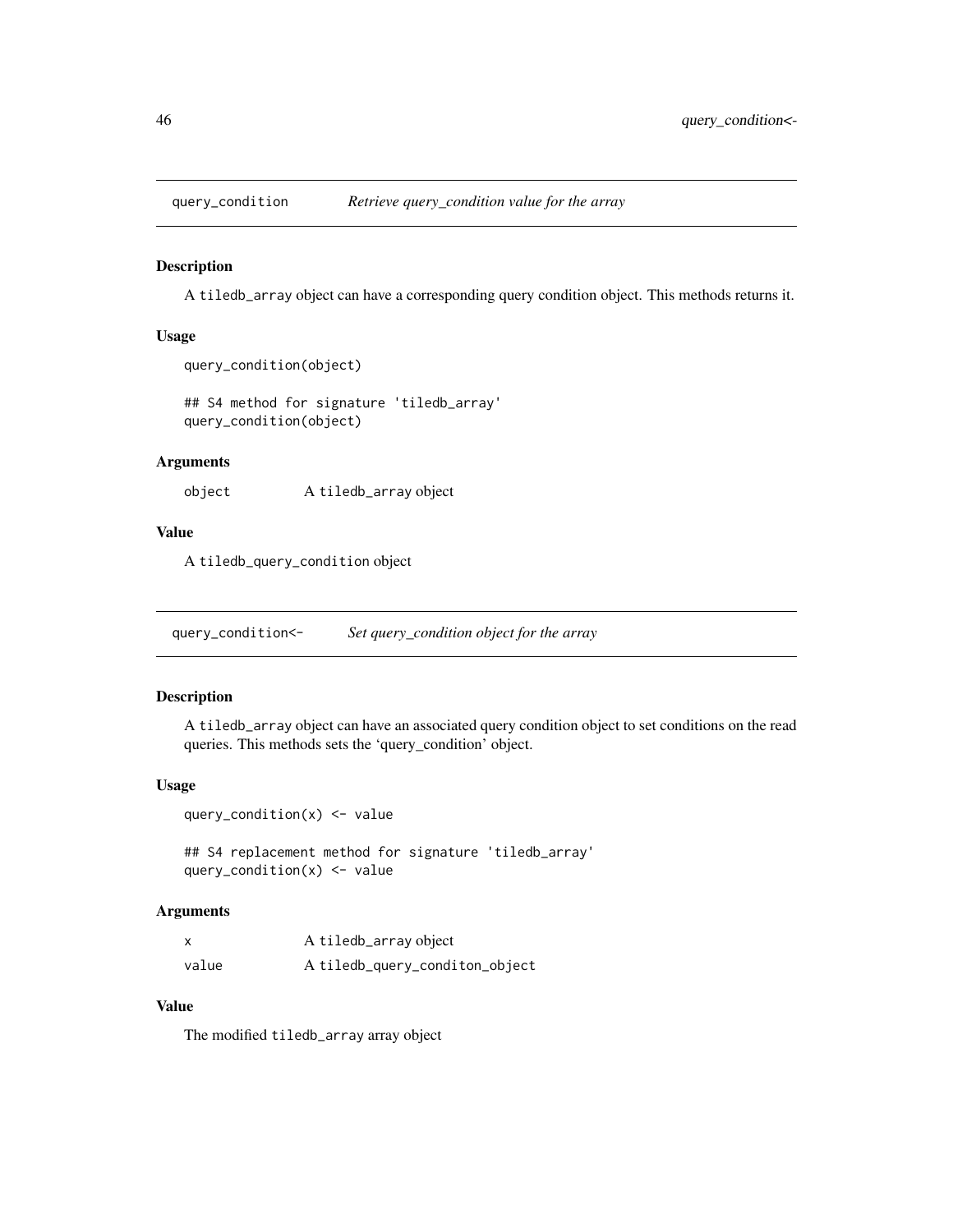### Description

A tiledb\_array object can have a corresponding query with a given layout given layout. This methods returns the selection value for 'query\_layout' as a character value.

#### Usage

```
query_layout(object)
```
## S4 method for signature 'tiledb\_array' query\_layout(object)

# Arguments

object A tiledb\_array object

# Value

A character value describing the query layout

query\_layout<- *Set query\_layout return values for the array*

### Description

A tiledb\_array object can have an associated query with a specific layout. This methods sets the selection value for 'query\_layout' from a character value.

#### Usage

query\_layout(x) <- value

## S4 replacement method for signature 'tiledb\_array' query\_layout(x) <- value

### Arguments

|       | A tiledb_array object                                                        |
|-------|------------------------------------------------------------------------------|
| value | A character variable for the query layout. Permitted values are "ROW MAJOR". |
|       | "COL MAJOR". "GLOBAL ORDER". or "UNORDERD".                                  |

# Value

The modified tiledb\_array array object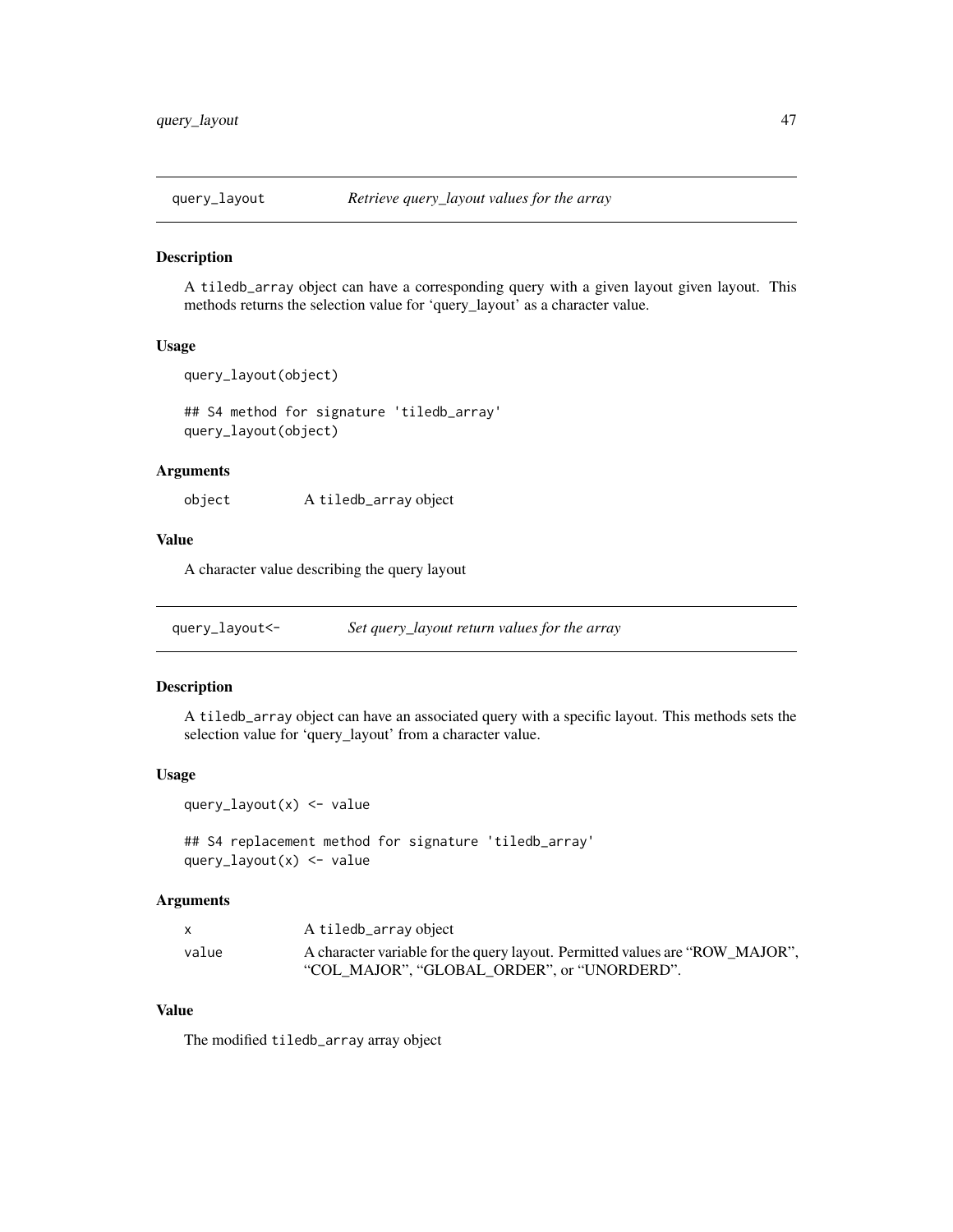query\_statistics *Retrieve query\_statistics toggle*

### Description

A tiledb\_array object can, if requested, return query statistics as a JSON string in an attribute 'query\_statistics' attached to the return object. The default value of the logical switch is 'FALSE'. This method returns the current value.

### Usage

```
query_statistics(object, ...)
```
## S4 method for signature 'tiledb\_array' query\_statistics(object)

### Arguments

| object   | A tiledb_array object |
|----------|-----------------------|
| $\cdots$ | Currently unused      |

## Value

A logical value indicating whether query statistics are returned.

query\_statistics<- *Set query\_statistics toggle*

### Description

A tiledb\_array object can, if requested, return query statistics as a JSON string in an attribute 'query\_statistics' attached to the return object. The default value of the logical switch is 'FALSE'. This method sets the value.

#### Usage

query\_statistics(x) <- value

## S4 replacement method for signature 'tiledb\_array' query\_statistics(x) <- value

### Arguments

| X     | A tiledb_array object              |
|-------|------------------------------------|
| value | A logical value with the selection |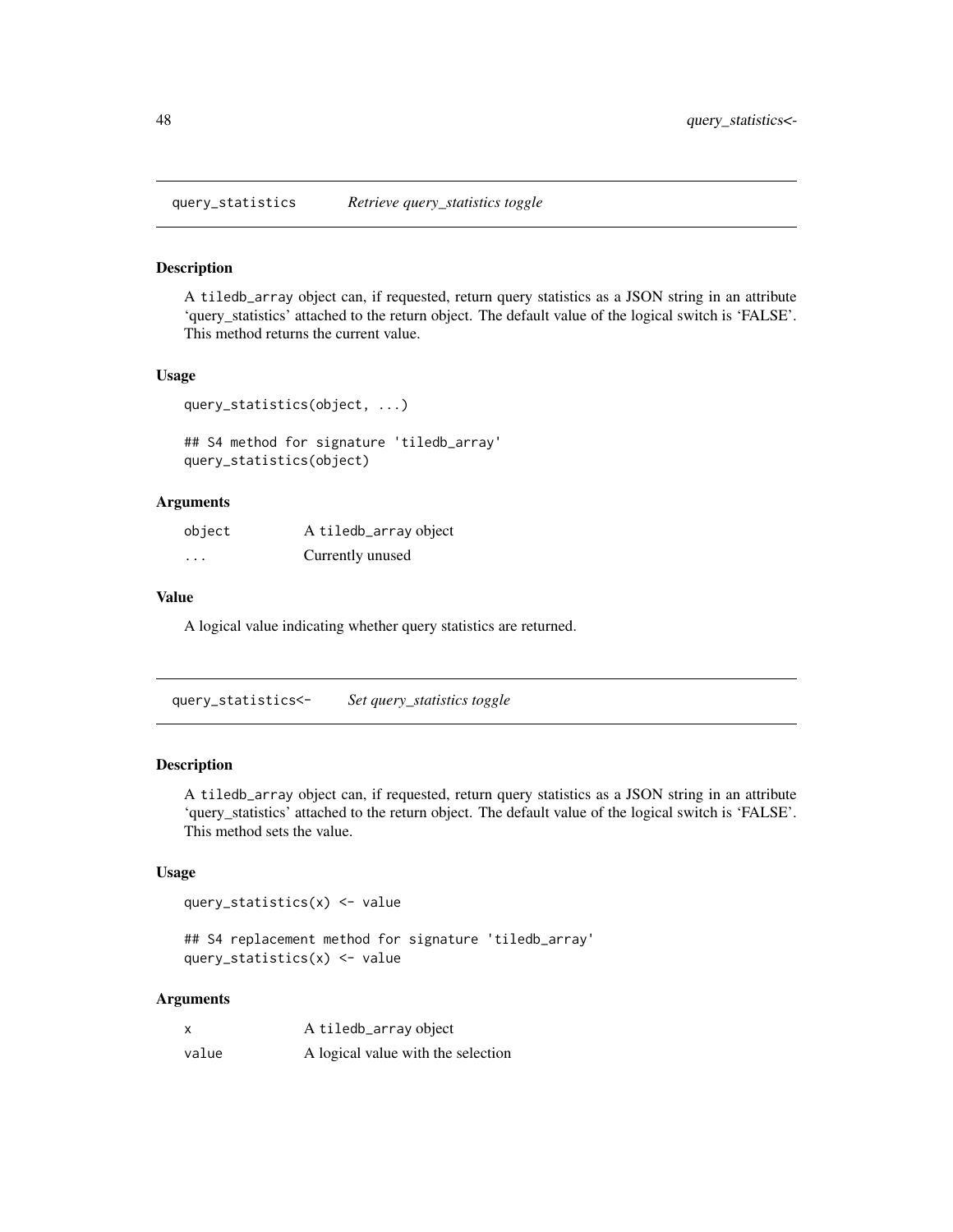# Value

The modified tiledb\_array array object

raw\_dump,tiledb\_array\_schema-method *Raw display of an array schema object*

## Description

This method used the display method provided by the underlying library.

## Usage

```
## S4 method for signature 'tiledb_array_schema'
raw_dump(object)
```
### Arguments

object An array\_schema object

raw\_dump,tiledb\_attr-method *Raw display of an attribute object*

## Description

This method used the display method provided by the underlying library.

### Usage

```
## S4 method for signature 'tiledb_attr'
raw_dump(object)
```
### Arguments

object An attribute object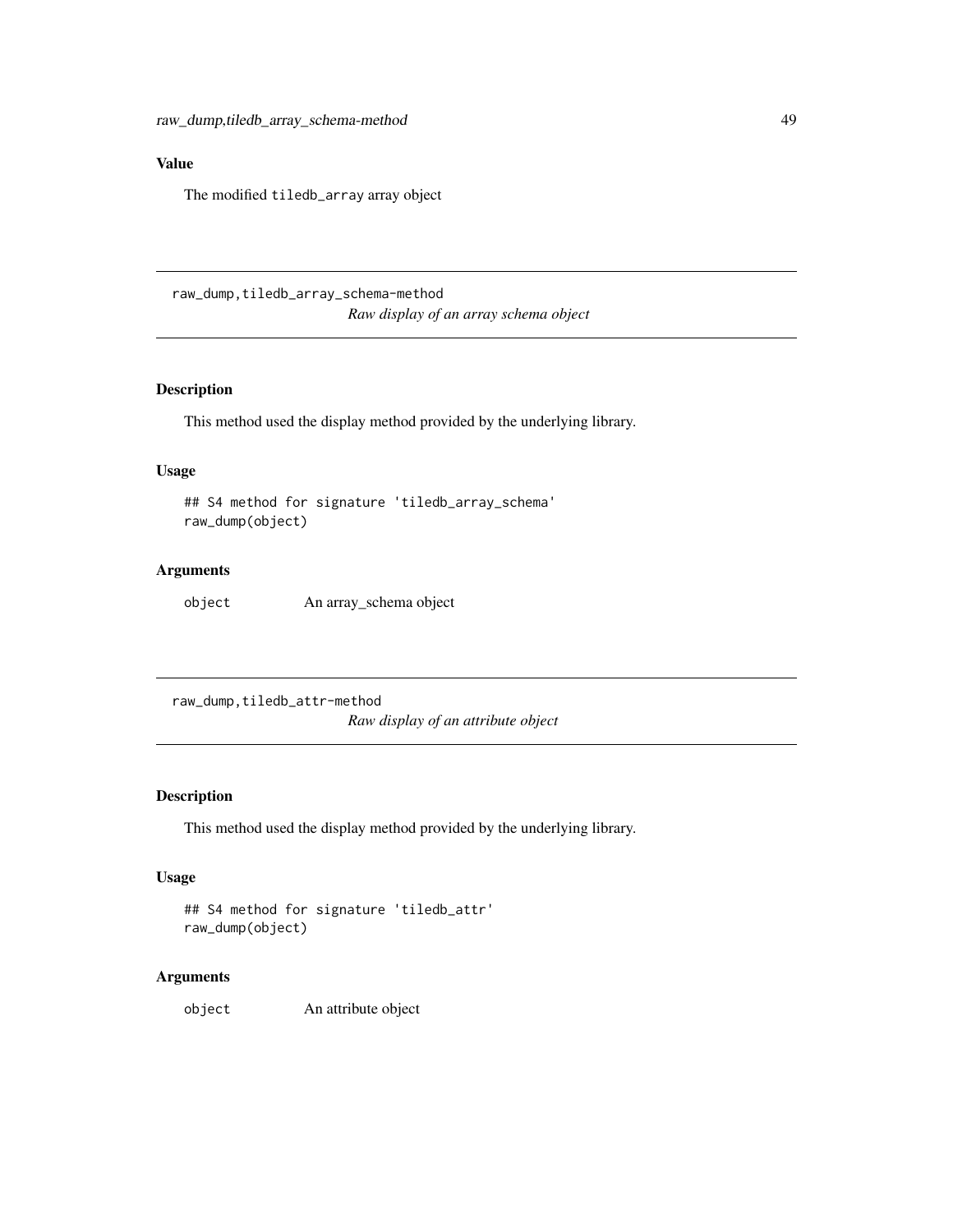raw\_dump,tiledb\_domain-method

*Raw display of a domain object*

## Description

This method used the display method provided by the underlying library.

#### Usage

```
## S4 method for signature 'tiledb_domain'
raw_dump(object)
```
### Arguments

object A domain object

return.array *Retrieve array return toggle*

### Description

A tiledb\_array object can be returned as an array (or list of arrays), or, if select, as a data.frame or as a matrix. This methods returns the selection value for the array selection.

# Usage

```
return.array(object, ...)
```
## S4 method for signature 'tiledb\_array' return.array(object)

### Arguments

| object   | A tiledb_array object |
|----------|-----------------------|
| $\cdots$ | Currently unused      |

## Value

A logical value indicating whether array return is selected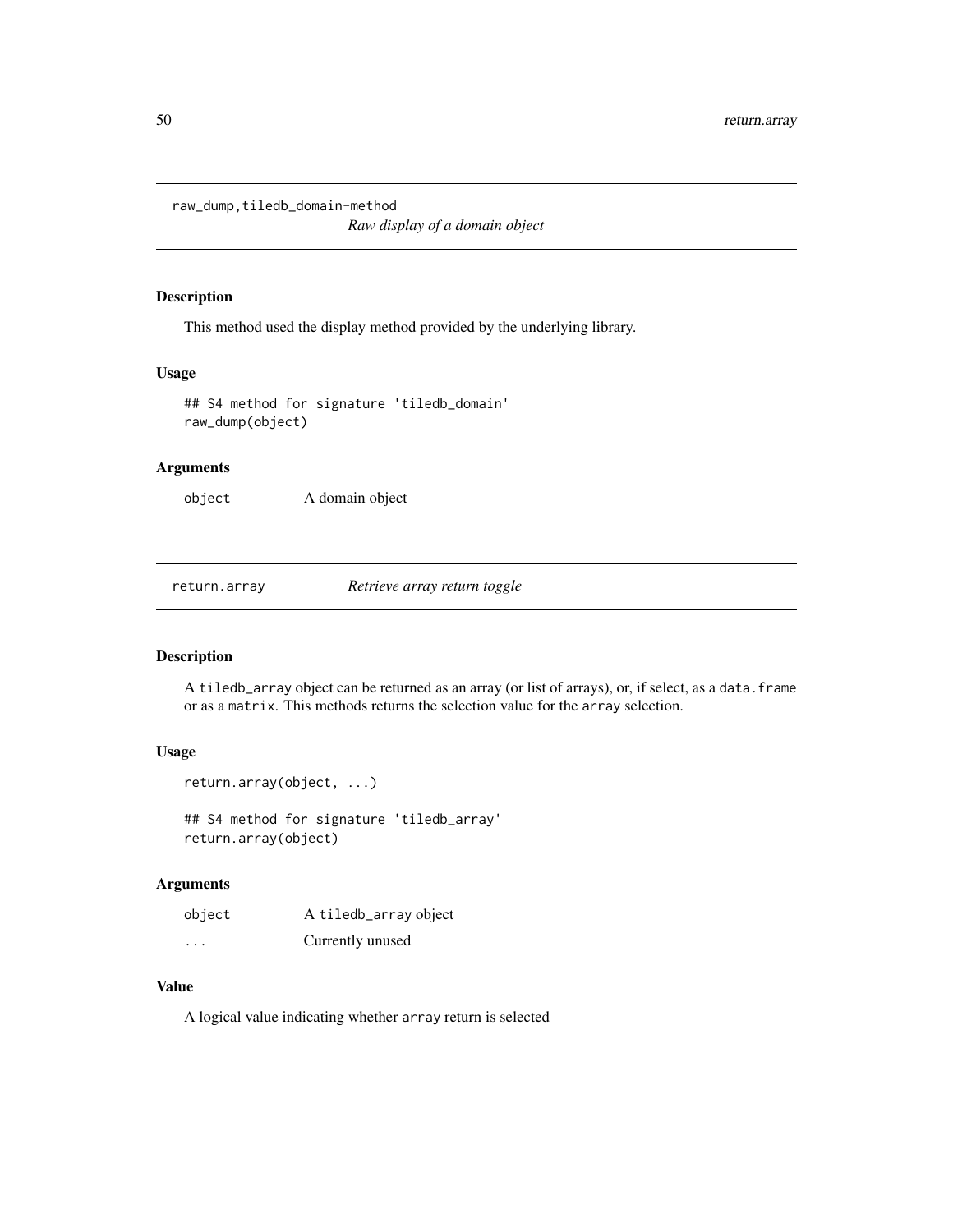return.array<- *Set array return toggle*

## Description

A tiledb\_array object can be returned as an array (or list of arrays), or, if select, as a data.frame or a matrix. This methods sets the selection value for a array.

#### Usage

```
return.array(x) <- value
```
## S4 replacement method for signature 'tiledb\_array' return.array $(x)$  <- value

## Arguments

| X     | A tiledb_array object              |
|-------|------------------------------------|
| value | A logical value with the selection |

### Value

The modified tiledb\_array array object

return.data.frame,tiledb\_array-method *Retrieve data.frame return toggle*

### Description

A tiledb\_array object can be returned as an array (or list of arrays), or, if select, as a data.frame. This methods returns the selection value.

## Usage

```
## S4 method for signature 'tiledb_array'
return.data.frame(object)
```
### Arguments

object A tiledb\_array object

### Value

A logical value indicating whether data.frame return is selected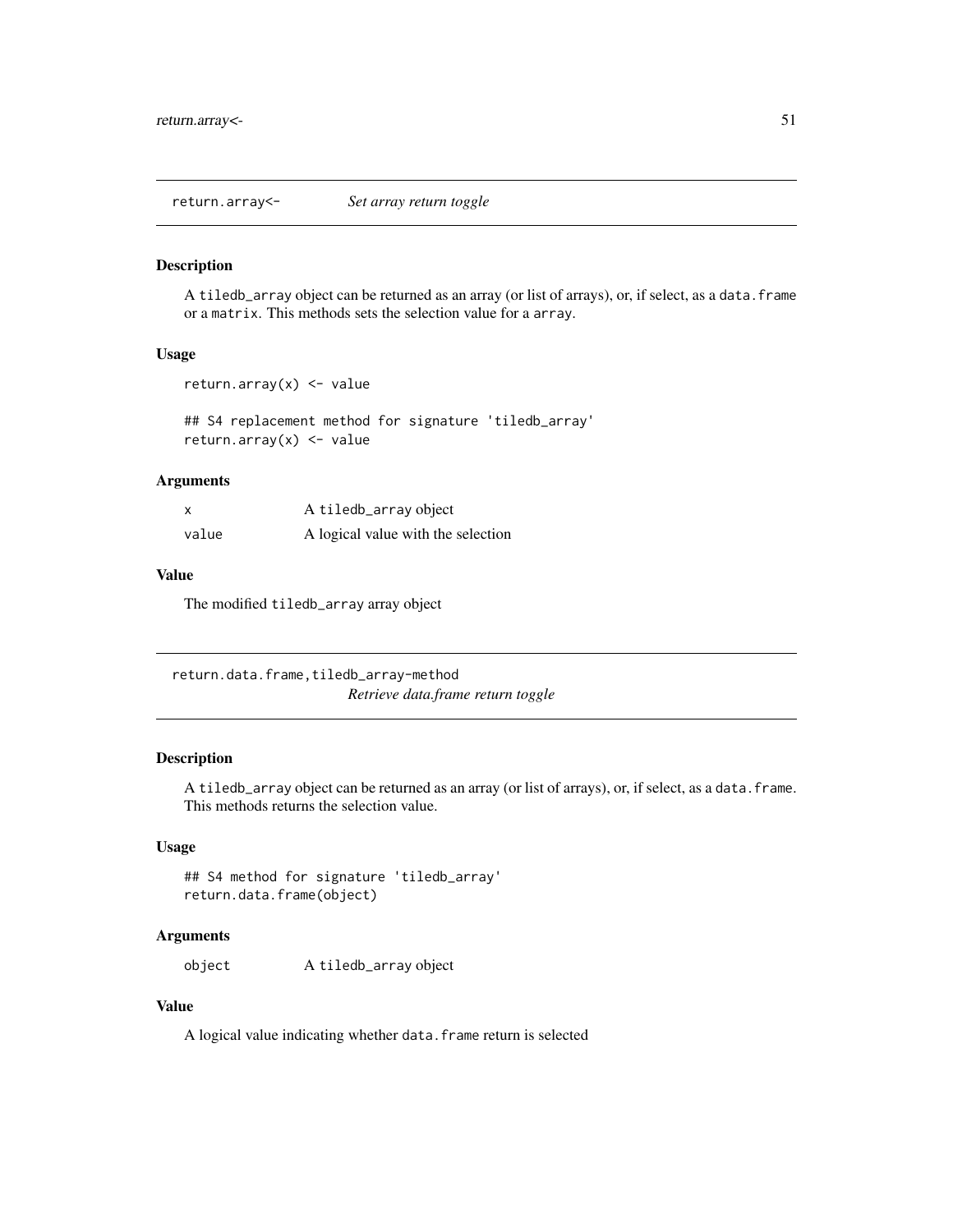return.data.frame<-,tiledb\_array-method *Set data.frame return toggle*

## Description

A tiledb\_array object can be returned as an array (or list of arrays), or, if select, as a data.frame. This methods sets the selection value.

## Usage

```
## S4 replacement method for signature 'tiledb_array'
return.data.frame(x) <- value
```
## Arguments

| x     | A tiledb_array object              |
|-------|------------------------------------|
| value | A logical value with the selection |

### Value

The modified tiledb\_array array object

| return.matrix | Retrieve matrix return toggle |
|---------------|-------------------------------|
|---------------|-------------------------------|

## Description

A tiledb\_array object can be returned as an array (or list of arrays), or, if select, as a data.frame or as a matrix. This methods returns the selection value for the matrix selection.

### Usage

```
return.matrix(object, ...)
```
## S4 method for signature 'tiledb\_array' return.matrix(object)

### Arguments

| object | A tiledb_array object |
|--------|-----------------------|
| .      | Currently unused      |

## Value

A logical value indicating whether matrix return is selected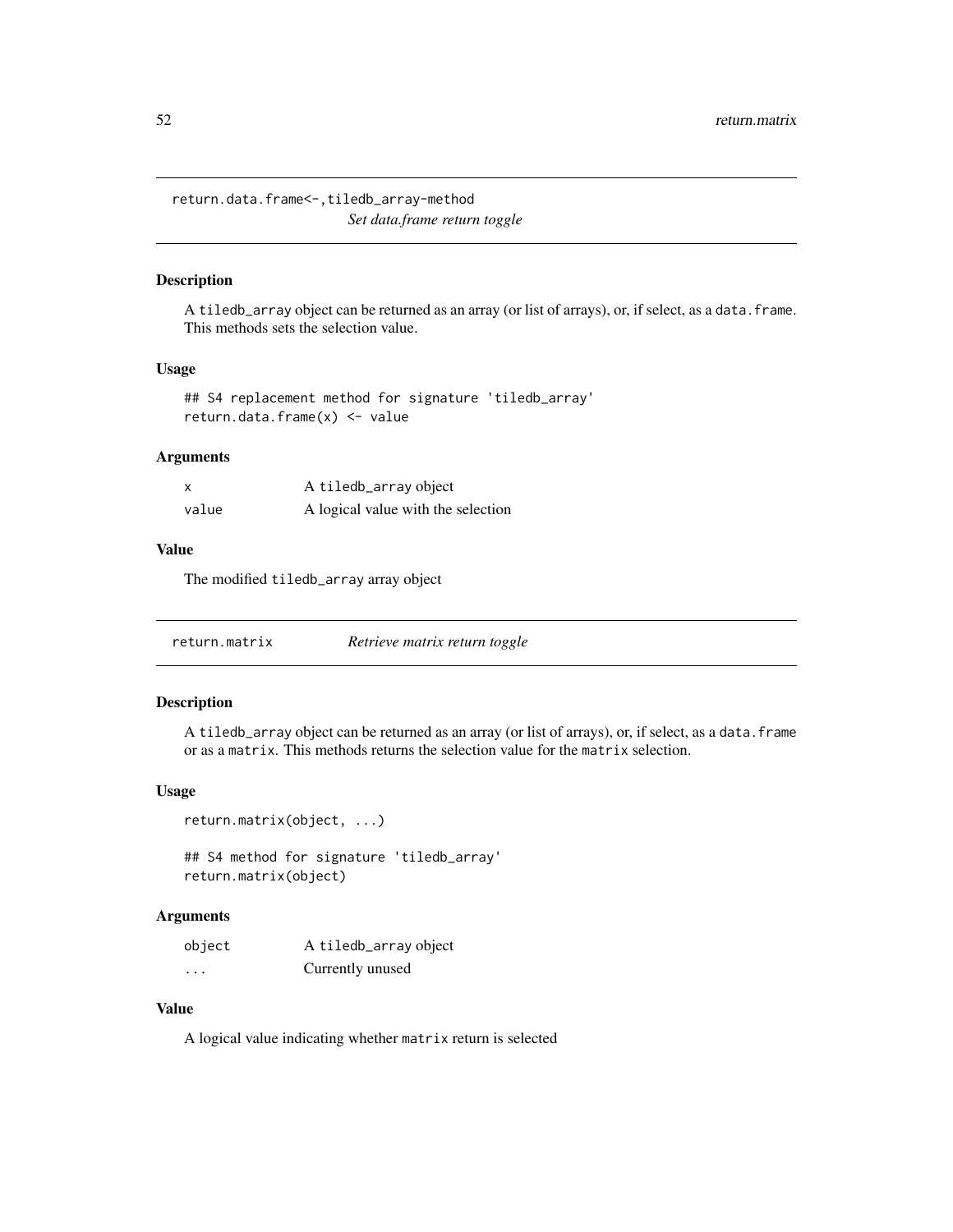return.matrix<- *Set matrix return toggle*

#### Description

A tiledb\_array object can be returned as an array (or list of arrays), or, if select, as a data.frame or a matrix. This methods sets the selection value for a matrix.

#### Usage

```
return.matrix(x) <- value
```
## S4 replacement method for signature 'tiledb\_array' return.matrix(x) <- value

### Arguments

|       | A tiledb_array object              |
|-------|------------------------------------|
| value | A logical value with the selection |

### Value

The modified tiledb\_array array object

return\_as *Retrieve return\_as conversion preference*

## Description

A tiledb\_array object can be returned as a 'list' (default), 'array', 'matrix', 'data.frame', 'data.table' or 'tibble'. This method permits to select a preference for the returned object. The default value of 'asis' means that no conversion is performed.

### Usage

return\_as(object, ...)

## S4 method for signature 'tiledb\_array' return\_as(object)

#### Arguments

| object   | A tiledb_array object |
|----------|-----------------------|
| $\cdots$ | Currently unused      |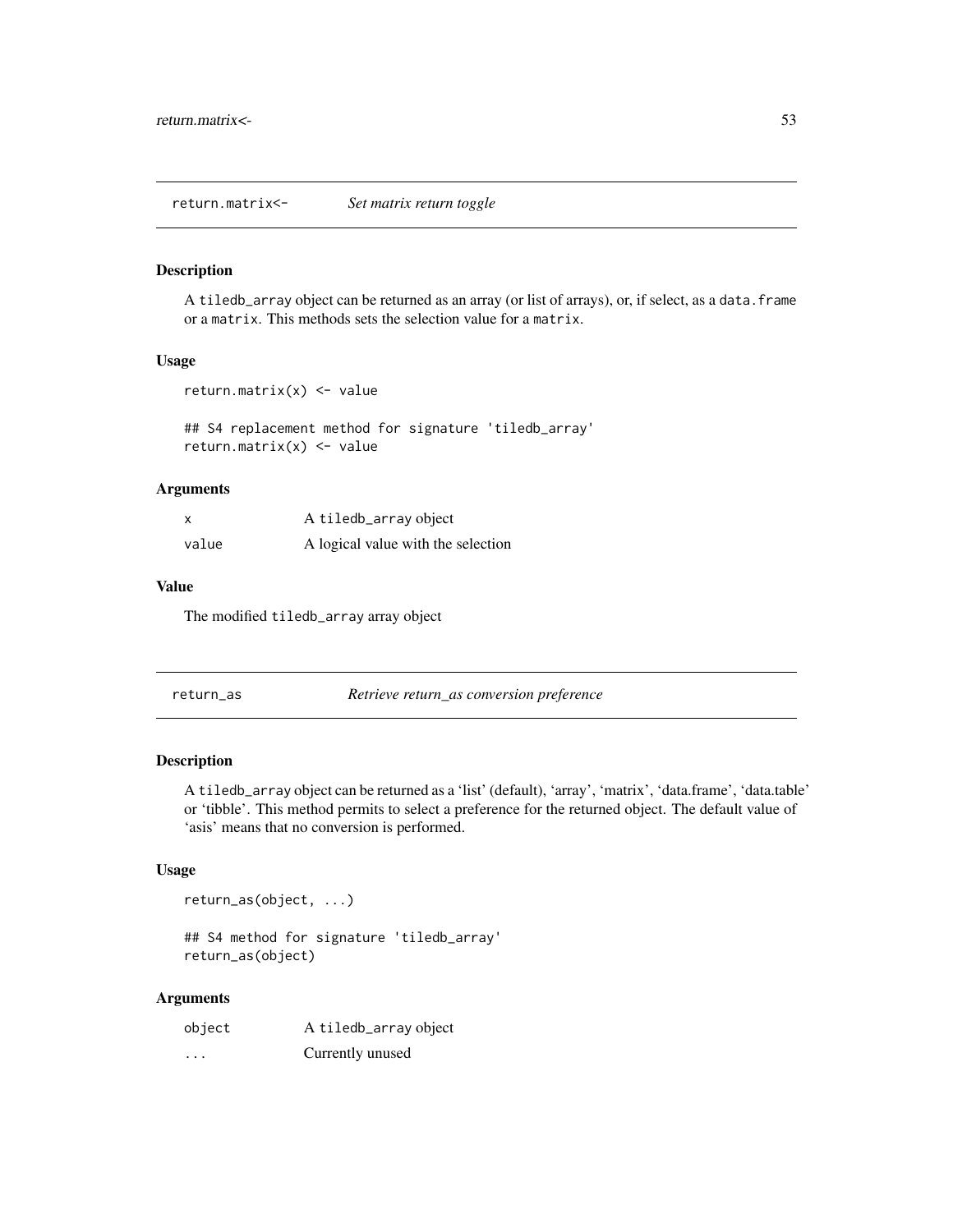### Value

A character value indicating the preferred conversion where the value is one of 'asis' (the default), 'array', 'matrix', 'data.frame', 'data.table', or 'tibble'.

return\_as<- *Retrieve return\_as conversion preference*

### Description

A tiledb\_array object can be returned as a 'list' (default), 'array', 'matrix', 'data.frame', 'data.table' or 'tibble'. This method This methods permits to set a preference of returning a list, array, matrix, data.frame, a data.table, or a tibble. The default value of "asis" means that no conversion is performed and a list is returned.

### Usage

 $return_as(x) < - value$ 

## S4 replacement method for signature 'tiledb\_array'  $return_as(x) < - value$ 

### Arguments

| X     | A tiledb_array object                |
|-------|--------------------------------------|
| value | A character value with the selection |

### Value

The modified tiledb\_array array object

r\_to\_tiledb\_type *Look up TileDB type corresponding to the type of an R object*

### Description

Look up TileDB type corresponding to the type of an R object

#### Usage

r\_to\_tiledb\_type(x)

#### Arguments

x an R array or list

### Value

single character, e.g. INT32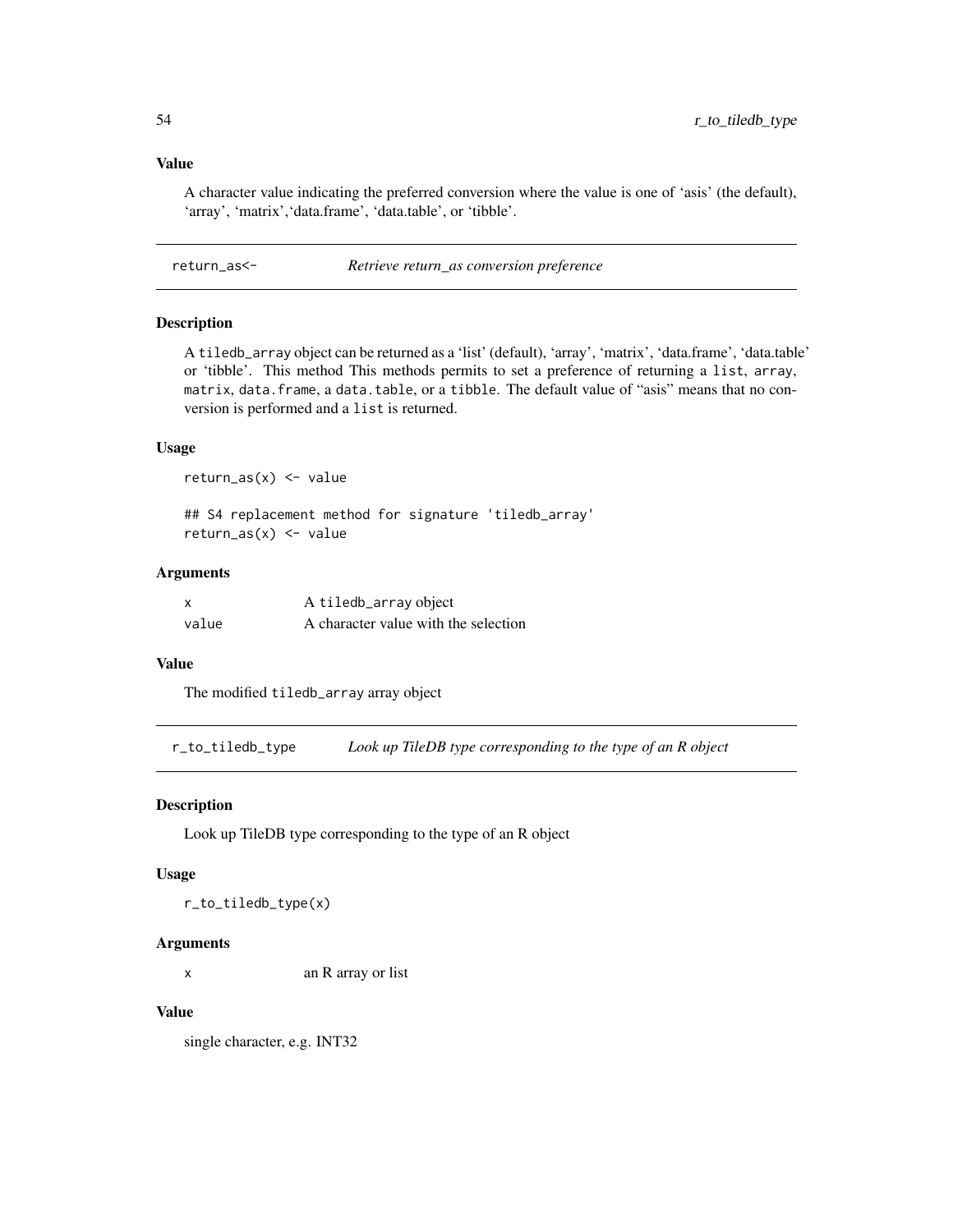save\_allocation\_size\_preference *Store allocation size preference*

#### **Description**

Save (or load) allocation size default preference in an optional config file

#### Usage

```
save_allocation_size_preference(value)
```
load\_allocation\_size\_preference()

get\_allocation\_size\_preference()

set\_allocation\_size\_preference(value)

### Arguments

value A numeric value with the desired allocation size (in bytes).

#### Details

When retrieving data from sparse arrays, allocation sizes cannot be determined *ex ante* as the degree of sparsity is unknown. A configuration value can aide in providing an allocation size value. These functions let the user store such a value for retrieval by their package or script code. The preference will be encoded in a configuration file as R (version 4.0.0 or later) allows a user- and package specific configuration files. These helper functions sets and retrieve the value, respectively, or retrieve the cached value from the package environment where is it set at package load.

The value will be stored as a character value and reparsed so '1e6' and '1000000' are equivalent, and the fixed (but adjustable) number of digits for numerical precision *use for formatting* will impact the writing. This should have no effect on standard allocation sizes.

The value is used as a limit *per column* so total memory use per query will a multiple of this value, and increasing in dimension and attribute count.

A fallback value of 10 mb is used if no user value is set.

#### Value

For the setter, TRUE is returned invisibly but the function is invoked for the side effect of storing the value. For the getters, the value as a numeric.

### **Note**

This function requires R version 4.0.0 or later to utilise the per-user config directory accessor function. For older R versions, a fallback from the TileDB configuration object is used.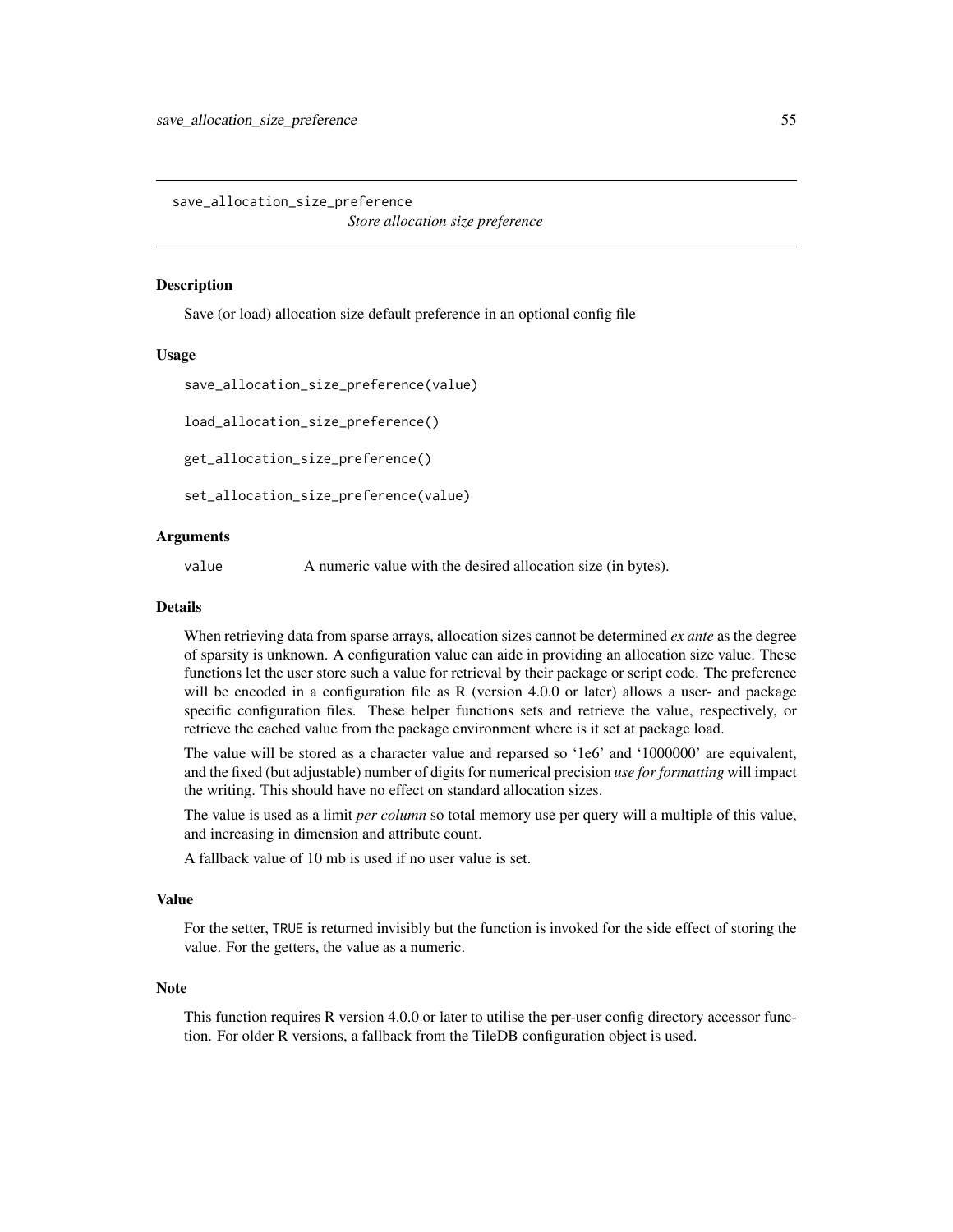```
save_return_as_preference
```
*Store object conversion preference*

#### Description

Save (or load) 'return\_as' conversion preference in an optional config file

#### Usage

```
save_return_as_preference(
 value = c("asis", "array", "matrix", "data.frame", "data.table", "tibble")
)
load_return_as_preference()
get_return_as_preference()
set_return_as_preference(
 value = c("asis", "array", "matrix", "data.frame", "data.table", "tibble")
)
```
### Arguments

value A character variable with one of the six permitted values

### Details

The tiledb\_array object can set a preference for conversion for each retrieved object. This preference can also be enconded in a configuration file as R (version 4.0.0 or later) allows a user- and package specific configuration files. These helper functions sets and retrieve the value, respectively, or retrieve the cached value from the package environment where is it set at package load.

Note that the value must be one of 'asis' (the default), 'array', 'matrix''data.frame', 'data.table' or 'tibble'. The latter two require the corresponding package to be installed.

### Value

For the setter, TRUE is returned invisibly but the function is invoked for the side effect of storing the value. For either getter, the character value.

### Note

This function requires R version 4.0.0 or later to utilise the per-user config directory accessor function. For older R versions, please set the attribute directly when creating the tiledb\_array object, or via the return\_as() method.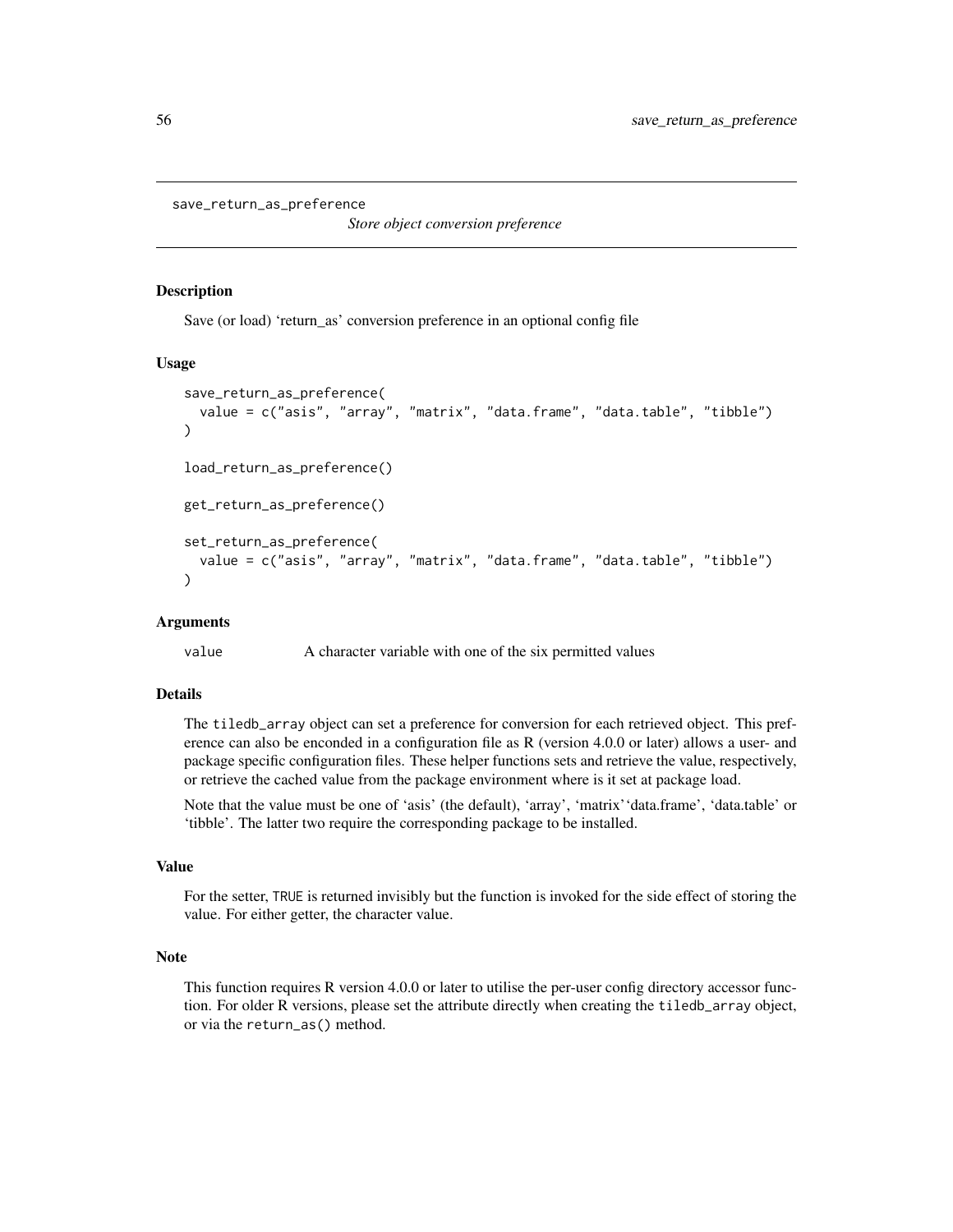schema, character-method

*Return a schema from a URI character value*

## Description

Return a schema from a URI character value

# Usage

## S4 method for signature 'character' schema(object, ...)

# Arguments

| object | A character variable with a URI                       |
|--------|-------------------------------------------------------|
| .      | Extra parameters such as 'enckey', the encryption key |

### Value

The scheme for the object

```
schema, tiledb_array-method
```
*Return a schema from a tiledb\_array object*

# Description

Return a schema from a tiledb\_array object

### Usage

```
## S4 method for signature 'tiledb_array'
schema(object, ...)
```
# Arguments

| object   | tiledb array object                                      |
|----------|----------------------------------------------------------|
| $\cdots$ | Extra parameter for function signature, currently unused |

# Value

The scheme for the object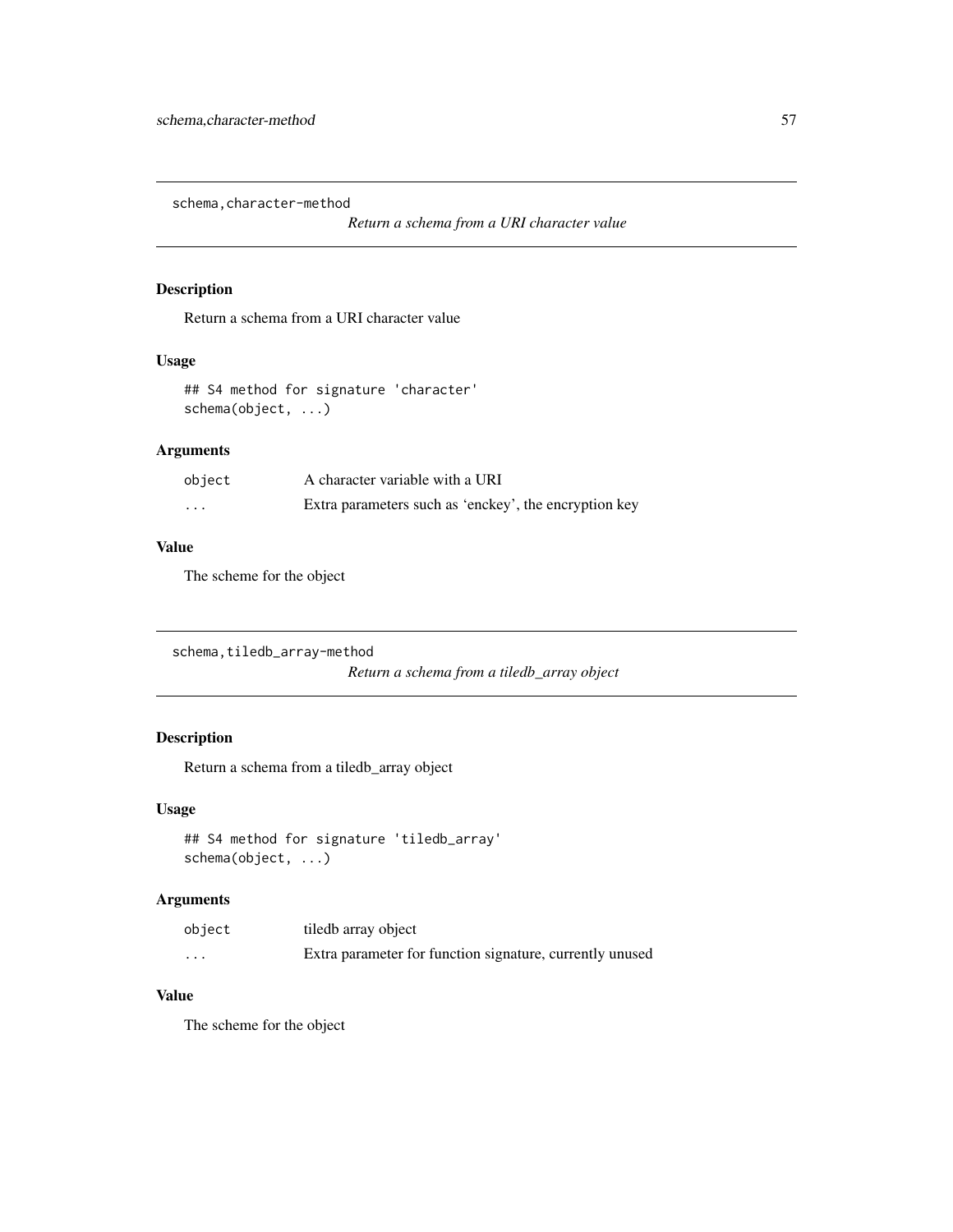#### Description

Returns the tiledb\_array schema for correctness

#### Usage

schema\_check(object)

## S4 method for signature 'tiledb\_array\_schema' schema\_check(object)

check(object)

## S4 method for signature 'tiledb\_array\_schema' check(object)

tiledb\_array\_schema\_check(object)

### Arguments

object An array\_schema object

#### Value

The boolean value TRUE is returned for a correct schema; for an incorrect schema an error condition is triggered.

selected\_ranges *Retrieve selected\_ranges values for the array*

#### Description

A tiledb\_array object can have a range selection for each dimension attribute. This methods returns the selection value for 'selected\_ranges' and returns a list (with one element per dimension) of two-column matrices where each row describes one pair of minimum and maximum values. Alternatively, the list can be named with the names providing the match to the corresponding dimension.

#### Usage

```
selected_ranges(object)
```
## S4 method for signature 'tiledb\_array' selected\_ranges(object)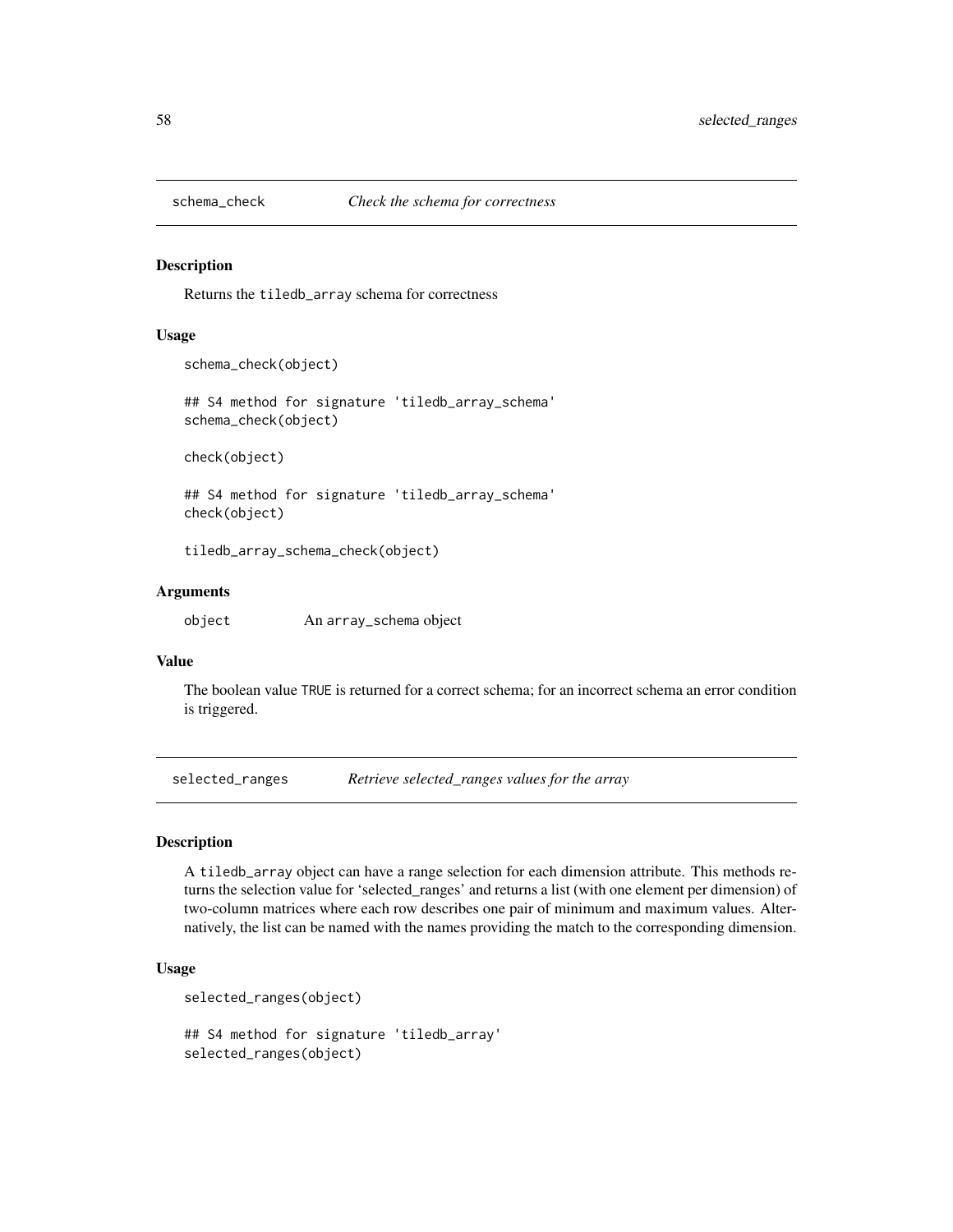selected\_ranges<- 59

#### **Arguments**

object A tiledb\_array object

### Value

A list which can contain a matrix for each dimension

selected\_ranges<- *Set selected\_ranges return values for the array*

### Description

A tiledb\_array object can have a range selection for each dimension attribute. This methods sets the selection value for 'selected\_ranges' which is a list (with one element per dimension) of two-column matrices where each row describes one pair of minimum and maximum values. Alternatively, the list can be named with the names providing the match to the corresponding dimension.

### Usage

selected\_ranges(x) <- value

## S4 replacement method for signature 'tiledb\_array' selected\_ranges(x) <- value

### Arguments

| x | A tiledb_array object |  |
|---|-----------------------|--|
|---|-----------------------|--|

value A list of two-column matrices where each list element 'i' corresponds to the dimension attribute 'i'. The matrices can contain rows where each row contains the minimum and maximum value of a range.

# Value

The modified tiledb\_array array object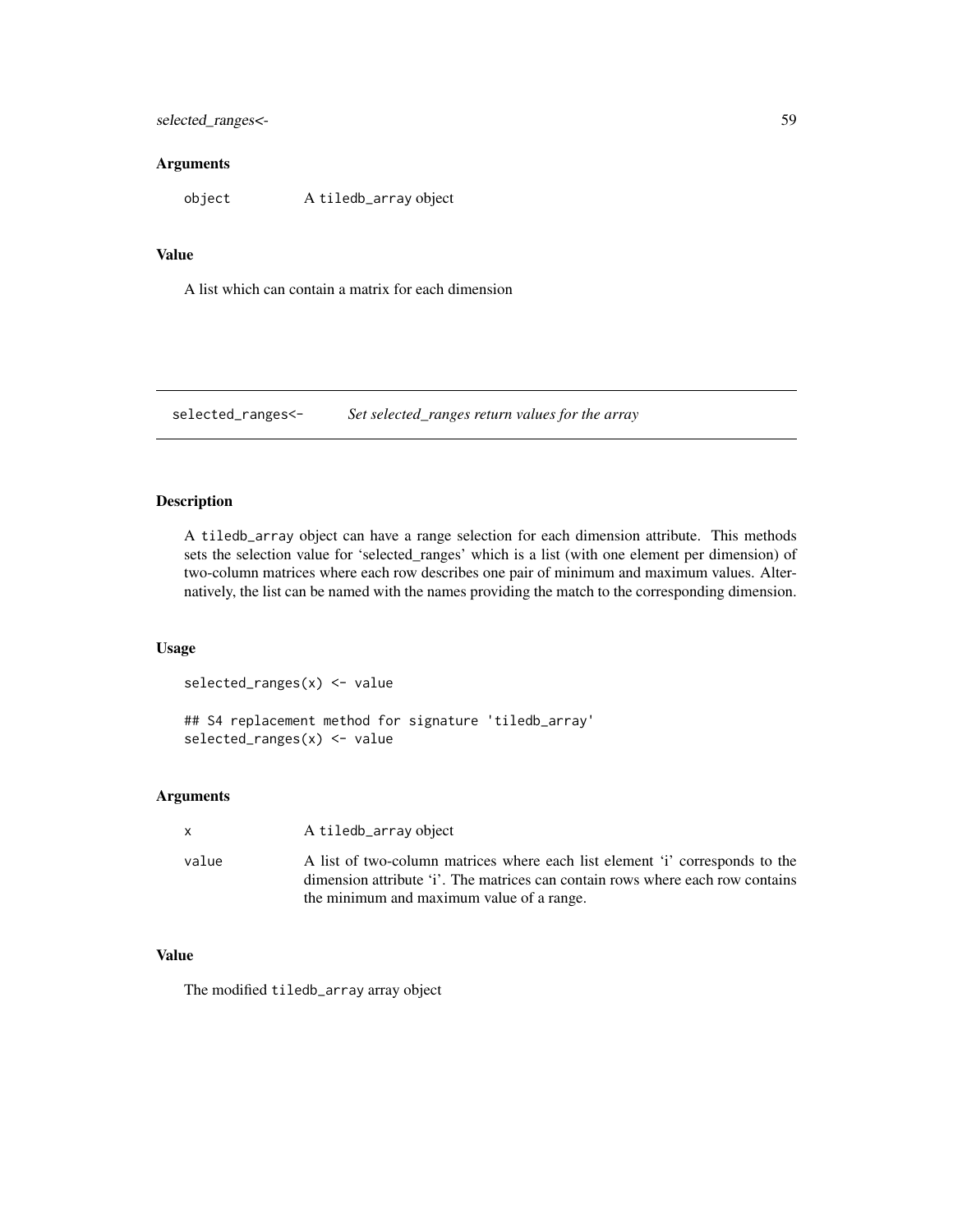set\_max\_chunk\_size *Set the filter\_list's max\_chunk\_size*

## Description

Set the filter\_list's max\_chunk\_size

### Usage

```
set_max_chunk_size(object, value)
```
## S4 method for signature 'tiledb\_filter\_list,numeric' set\_max\_chunk\_size(object, value)

tiledb\_filter\_list\_set\_max\_chunk\_size(object, value)

### Arguments

| object | tiledb filter list |
|--------|--------------------|
| value  | A numeric value    |

## Examples

```
flt <- tiledb_filter("ZSTD")
tiledb_filter_set_option(flt, "COMPRESSION_LEVEL", 5)
filter_list <- tiledb_filter_list(c(flt))
set_max_chunk_size(filter_list, 10)
```
show,tiledb\_array-method

*Prints a tiledb\_array object*

#### Description

Prints a tiledb\_array object

### Usage

```
## S4 method for signature 'tiledb_array'
show(object)
```
## Arguments

object A tiledb array object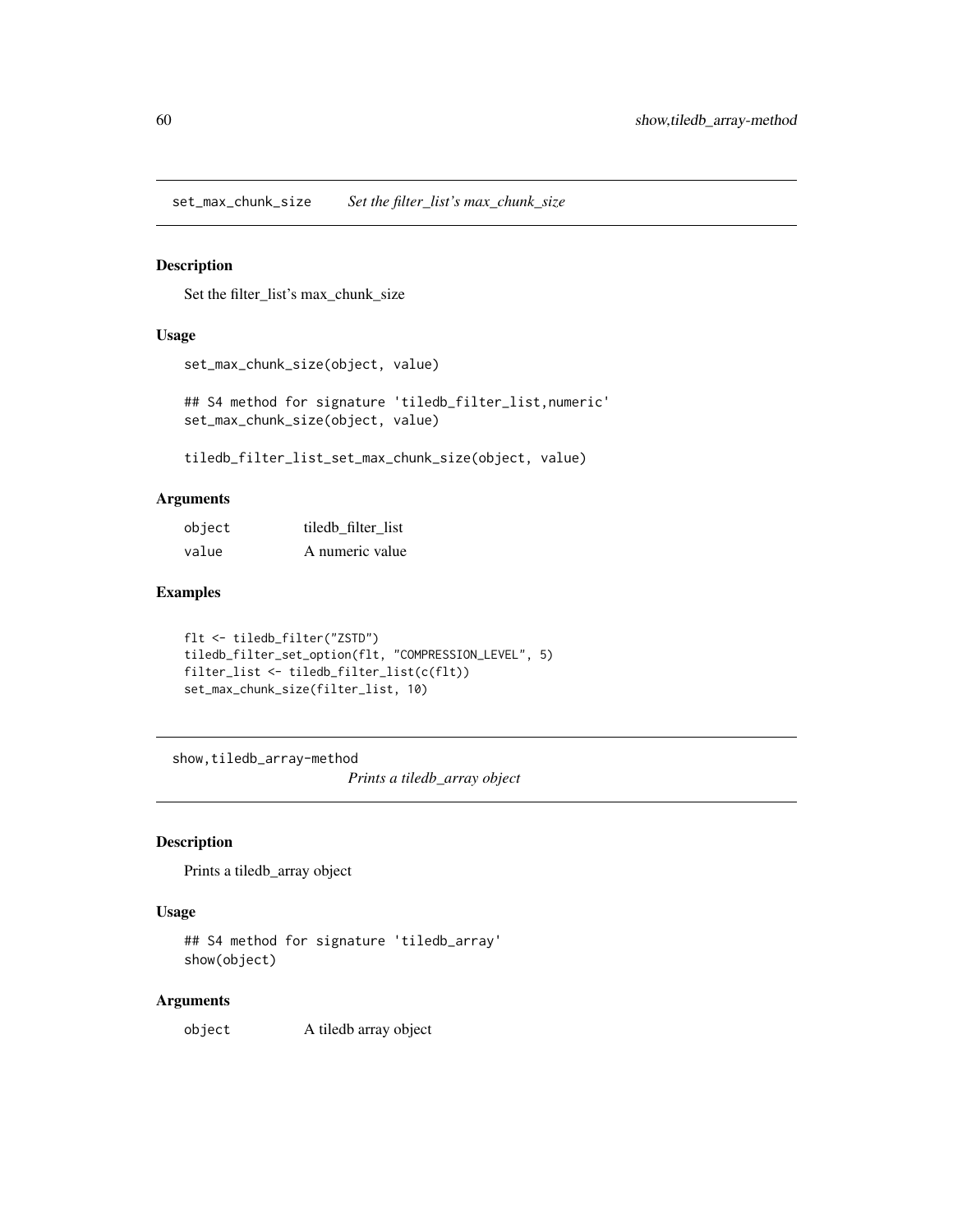show,tiledb\_array\_schema-method *Prints an array schema object*

## Description

Prints an array schema object

# Usage

```
## S4 method for signature 'tiledb_array_schema'
show(object)
```
## Arguments

object An array\_schema object

show,tiledb\_attr-method

*Prints an attribute object*

# Description

Prints an attribute object

## Usage

```
## S4 method for signature 'tiledb_attr'
show(object)
```
## Arguments

object An attribute object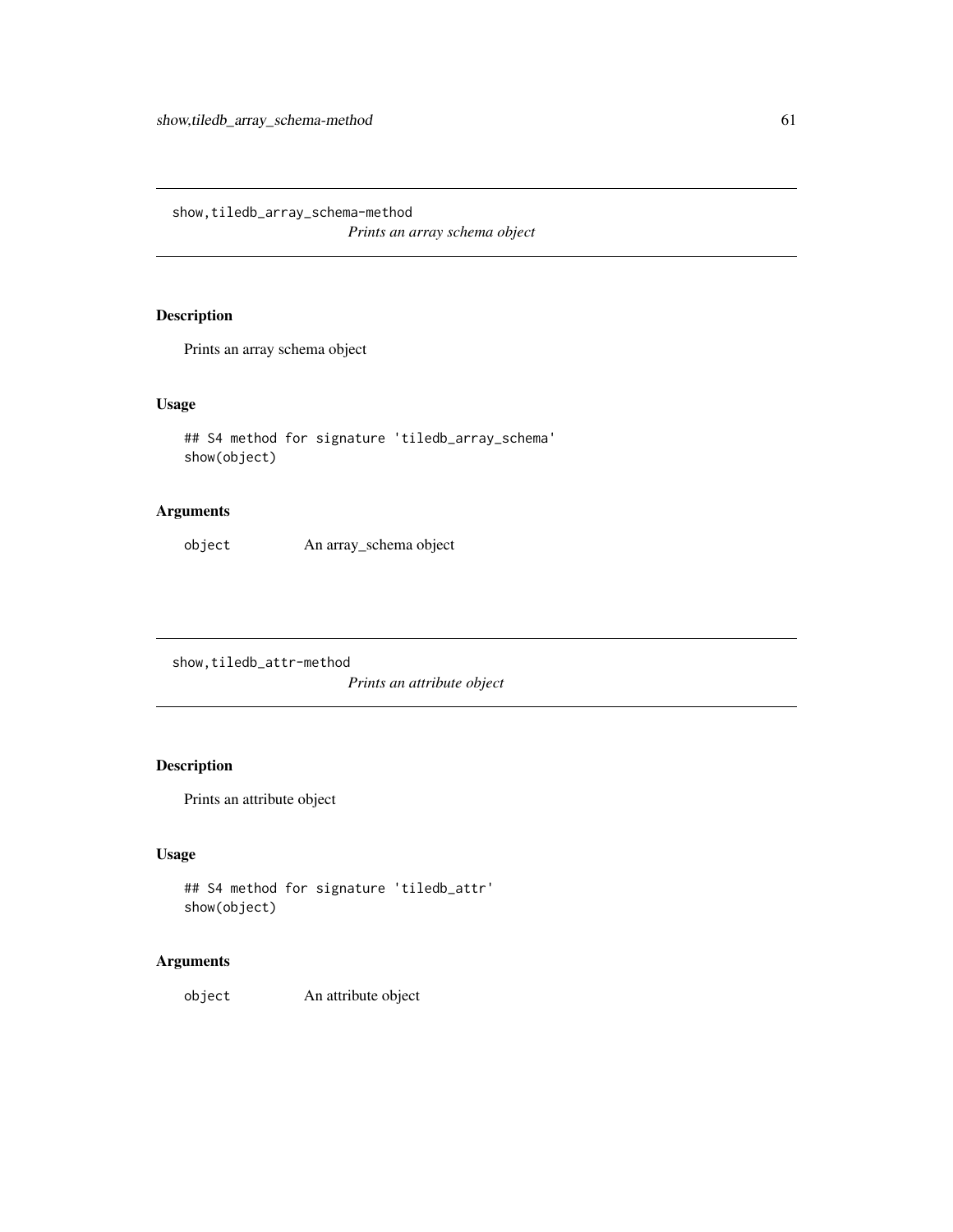show,tiledb\_config-method

*Prints the config object to STDOUT*

# Description

Prints the config object to STDOUT

## Usage

## S4 method for signature 'tiledb\_config' show(object)

## Arguments

object tiledb\_config object

## Examples

cfg <- tiledb\_config() show(cfg)

show,tiledb\_dim-method

*Prints a dimension object*

## Description

Prints a dimension object

### Usage

```
## S4 method for signature 'tiledb_dim'
show(object)
```
## Arguments

object A dimension object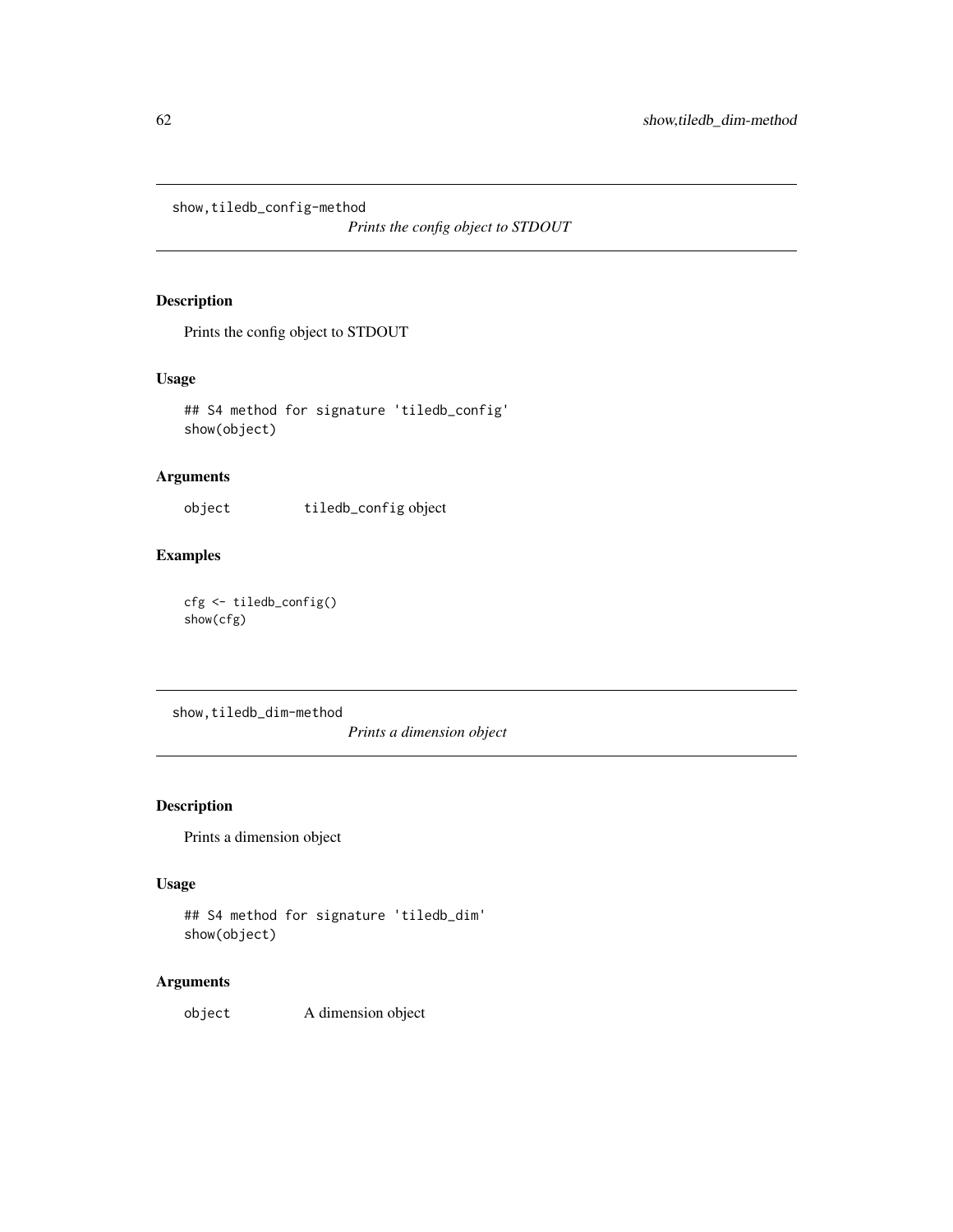show,tiledb\_domain-method

*Prints a domain object*

## Description

Prints a domain object

# Usage

```
## S4 method for signature 'tiledb_domain'
show(object)
```
## Arguments

object A domain object

show,tiledb\_filter-method *Prints a filter object*

# Description

Prints a filter object

# Usage

```
## S4 method for signature 'tiledb_filter'
show(object)
```
## Arguments

object A filter object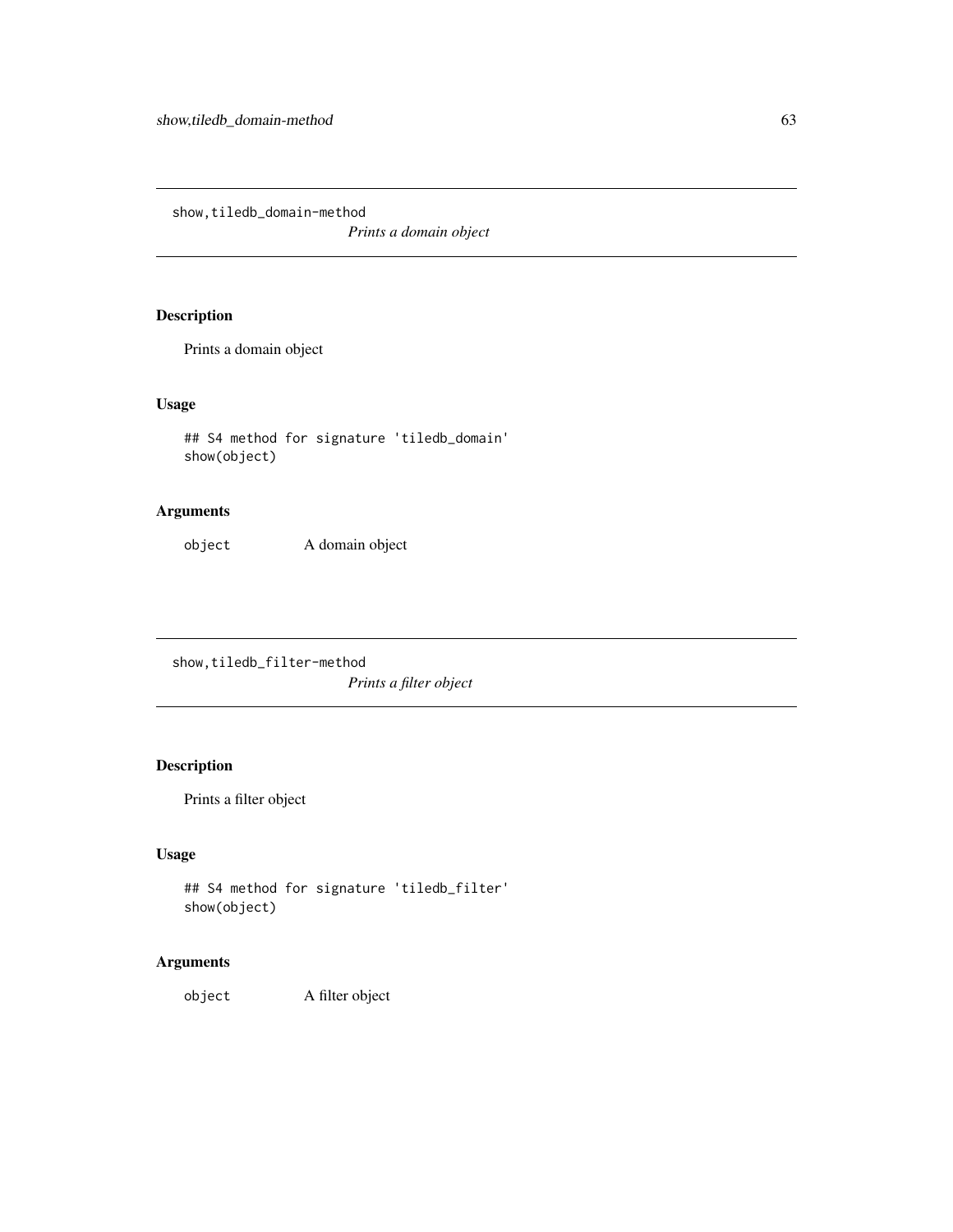show,tiledb\_filter\_list-method

*Prints a filter\_list object*

# Description

Prints a filter\_list object

## Usage

```
## S4 method for signature 'tiledb_filter_list'
show(object)
```
## Arguments

object A filter\_list object

statusBatched *Return 'batched' status*

## Description

Batched queries return an initial result set even when it is incomplete. Where the normal retrieval process will loop in place to complete a (potentially large) result set, this function will return a result (which may be part of a larger result set) allowing the user to assemble all part.

## Usage

```
statusBatched(obj)
```
#### Arguments

obj A list object as returned by createBatched

# Value

The Query status as a character variable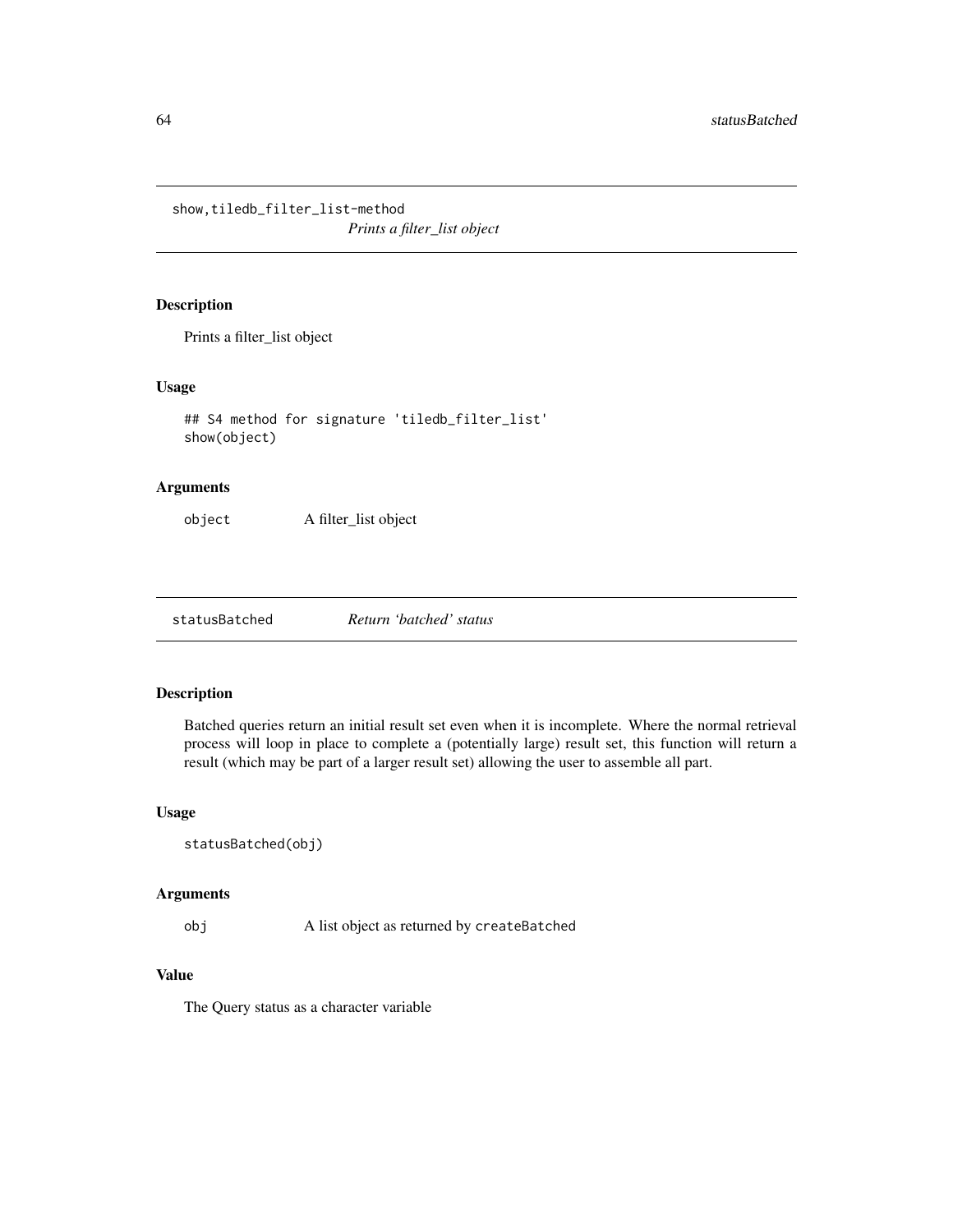strings\_as\_factors *Retrieve strings\_as\_factors conversion toggle*

#### Description

A tiledb\_array object containing character column can have those converted to factors variables. This methods returns the selection value for 'strings\_as\_factors'.

## Usage

```
strings_as_factors(object)
```
## S4 method for signature 'tiledb\_array' strings\_as\_factors(object)

### Arguments

object A tiledb\_array object

### Value

A logical value indicating whether an strings\_as\_factors return is selected

strings\_as\_factors<- *Set strings\_as\_factors return toggle*

## Description

A tiledb\_array object containing character column can have those converted to factors variables. This methods sets the selection value for 'strings\_as\_factors'.

### Usage

```
strings_as_factors(x) <- value
```
## S4 replacement method for signature 'tiledb\_array' strings\_as\_factors(x) <- value

# Arguments

| $\boldsymbol{\mathsf{x}}$ | A tiledb_array object              |
|---------------------------|------------------------------------|
| value                     | A logical value with the selection |

## Value

The modified tiledb\_array array object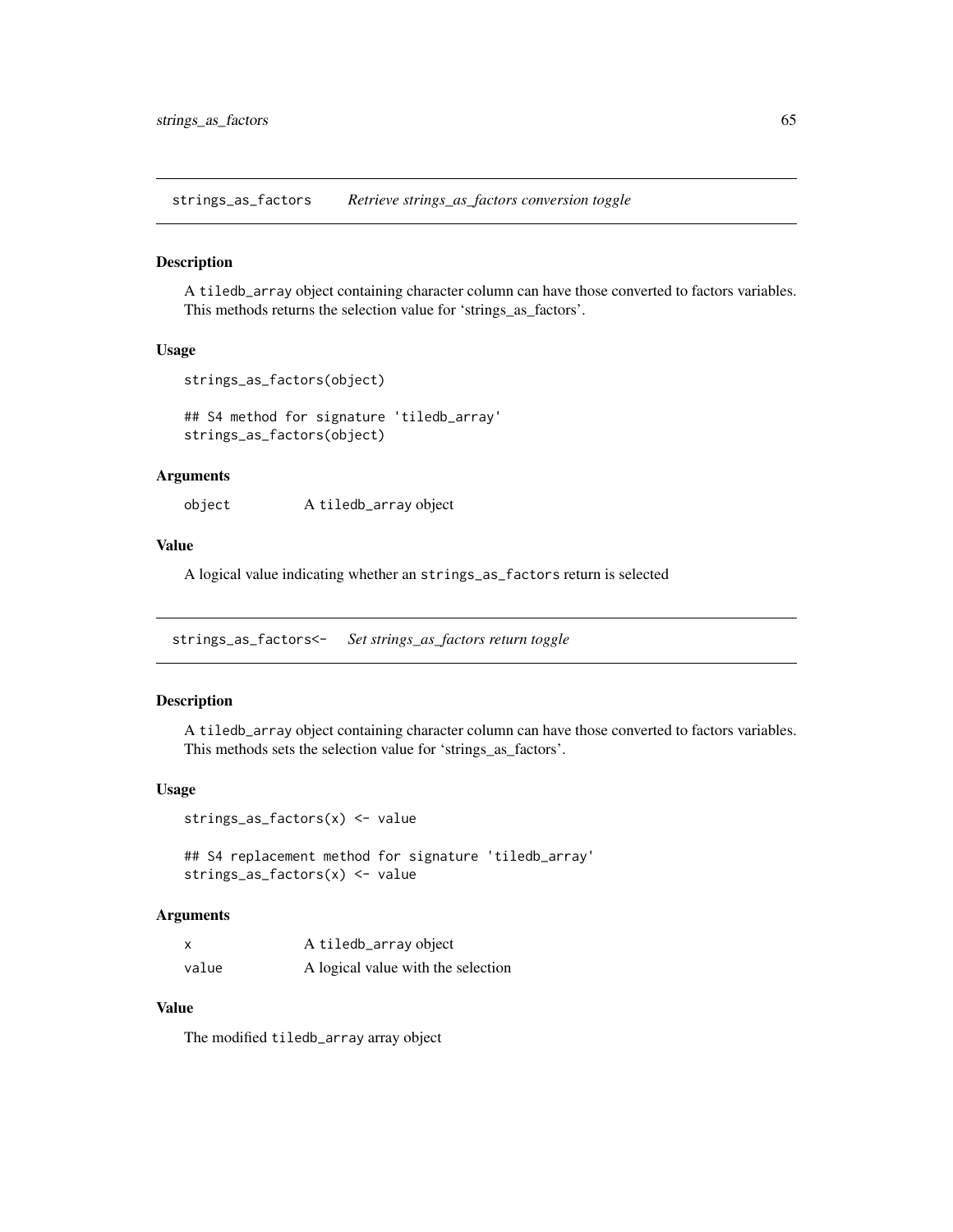```
tdb_collect,tiledb_array-method
```
*Collect the query results to finalize piped expression*

## Description

Collect the query results to finalize piped expression

### Usage

```
## S4 method for signature 'tiledb_array'
tdb\_collect(x, \ldots)
```
## Arguments

|         | A tiledb_array object as first argument, permitting piping |
|---------|------------------------------------------------------------|
| $\cdot$ | Ignored                                                    |

## Value

The object returning from a tiledb\_array query (the type of which can be set via the return preference mechanism, see the help for "[" accessor)

```
tdb_filter,tiledb_array-method
```
*Filter from array for query via logical conditions*

# Description

Filter from array for query via logical conditions

### Usage

```
## S4 method for signature 'tiledb_array'
tdb_filter(x, ..., strict = TRUE)
```
## Arguments

| X.                      | A tiledb array object as first argument, permitting piping                              |
|-------------------------|-----------------------------------------------------------------------------------------|
| $\cdot$ $\cdot$ $\cdot$ | One or more expressions that are parsed as query_condition objects                      |
| strict                  | A boolean toogle to, if set, errors if a non-existing attribute is selected or filtered |
|                         | on, defaults to 'TRUE'; if 'FALSE' a warning is shown by execution proceeds.            |

# Value

The tiledb\_array object, permitting piping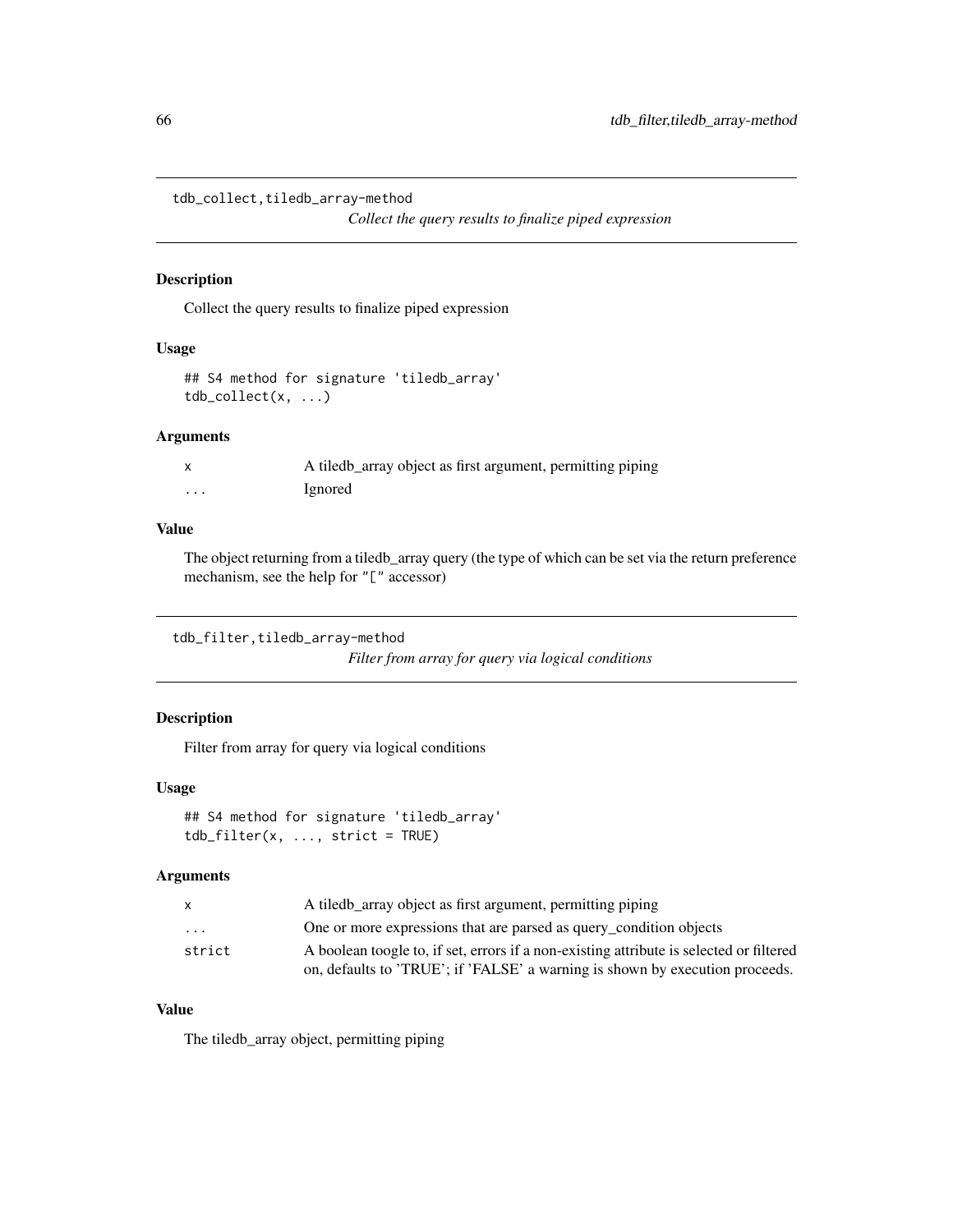tdb\_select,tiledb\_array-method

*Select attributes from array for query*

## Description

Select attributes from array for query

### Usage

```
## S4 method for signature 'tiledb_array'
tdb\_select(x, ...)
```
### Arguments

| $\mathsf{x}$ | A tiledb_array object as first argument, permitting piping |
|--------------|------------------------------------------------------------|
| .            | One or more attributes of the query                        |

# Value

The tiledb\_array object, permitting piping

```
tile,tiledb_dim-method
```
*Return the* tiledb\_dim *tile extent*

### Description

Return the tiledb\_dim tile extent

## Usage

```
## S4 method for signature 'tiledb_dim'
tile(object)
```
### Arguments

object tiledb\_dim object

## Value

a scalar tile extent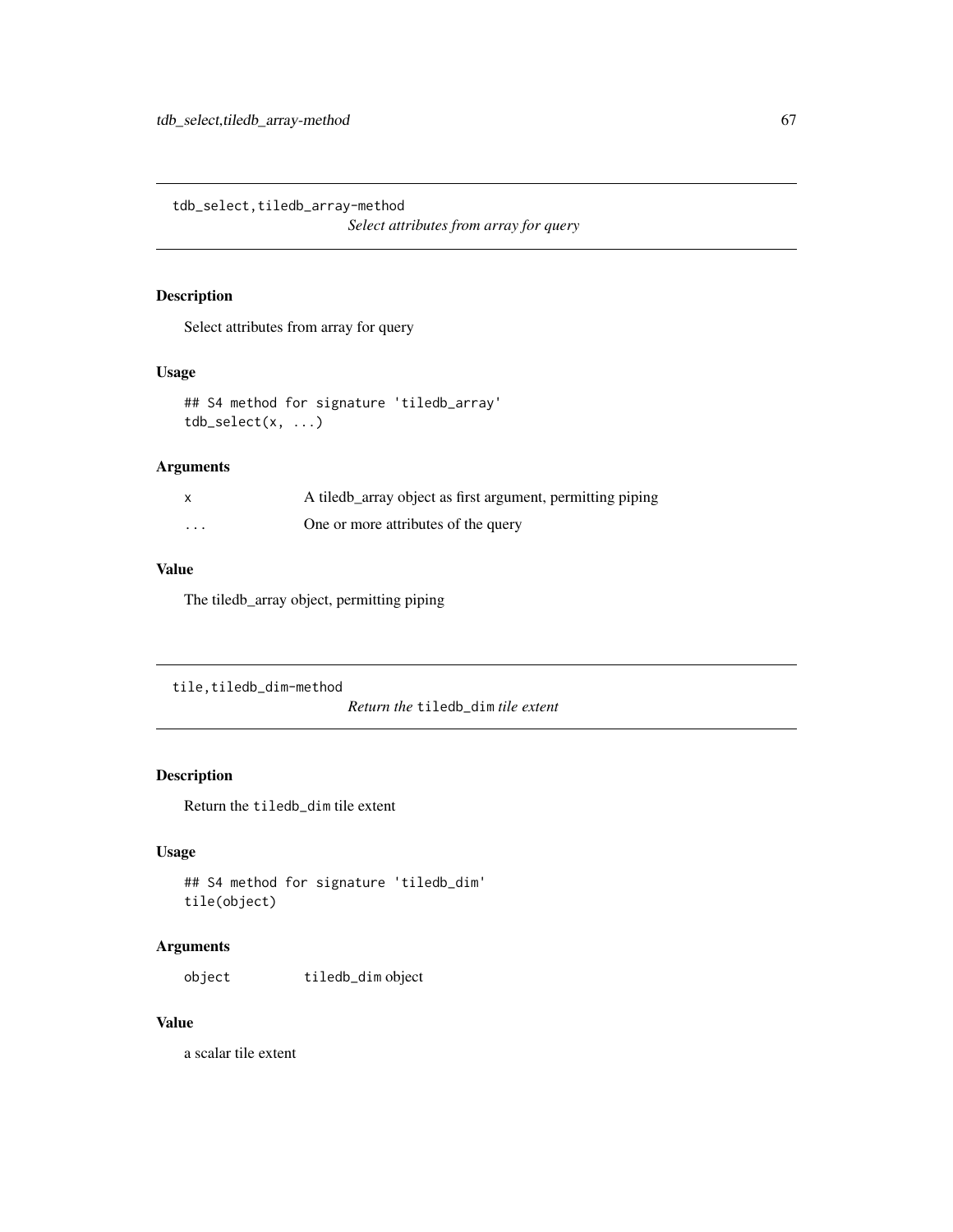#### Examples

```
d1 \le - tiledb_dim("d1", domain = c(5L, 10L), tile = 2L)
tile(d1)
```
tiledb\_array *Constructs a tiledb\_array object backed by a persisted tiledb array uri*

## Description

tiledb\_array returns a new object. This class is experimental.

#### Usage

```
tiledb_array(
 uri,
  query_type = c("READ", "WRITE"),
  is.sparse = NA,
  as.data.frame = FALSE,
 atts = character(),
 extended = TRUE,selected_ranges = list(),
  query \_ layout = character(),datetimes_as_int64 = FALSE,
  encryption_key = character(),
  timestamp = as.POSIXct(double(), origin = "1970-01-01"),
  as.matrix = FALSE,
  as.array = FALSE,
  query_condition = new("tiledb_query_condition"),
  timestamp_start = as.POSIXct(double(), origin = "1970-01-01"),
  timestamp_end = as.POSIXct(double(), origin = "1970-01-01"),
  return_as = get_return_as_preference(),
  query_statistics = FALSE,
  strings_as_factors = getOption("stringsAsFactors", FALSE),
  sil = list(),dumpbuffers = character(),
 buffers = list(),ctx = tiledb_get_context()
\lambdatiledb_dense(...)
tiledb_sparse(...)
```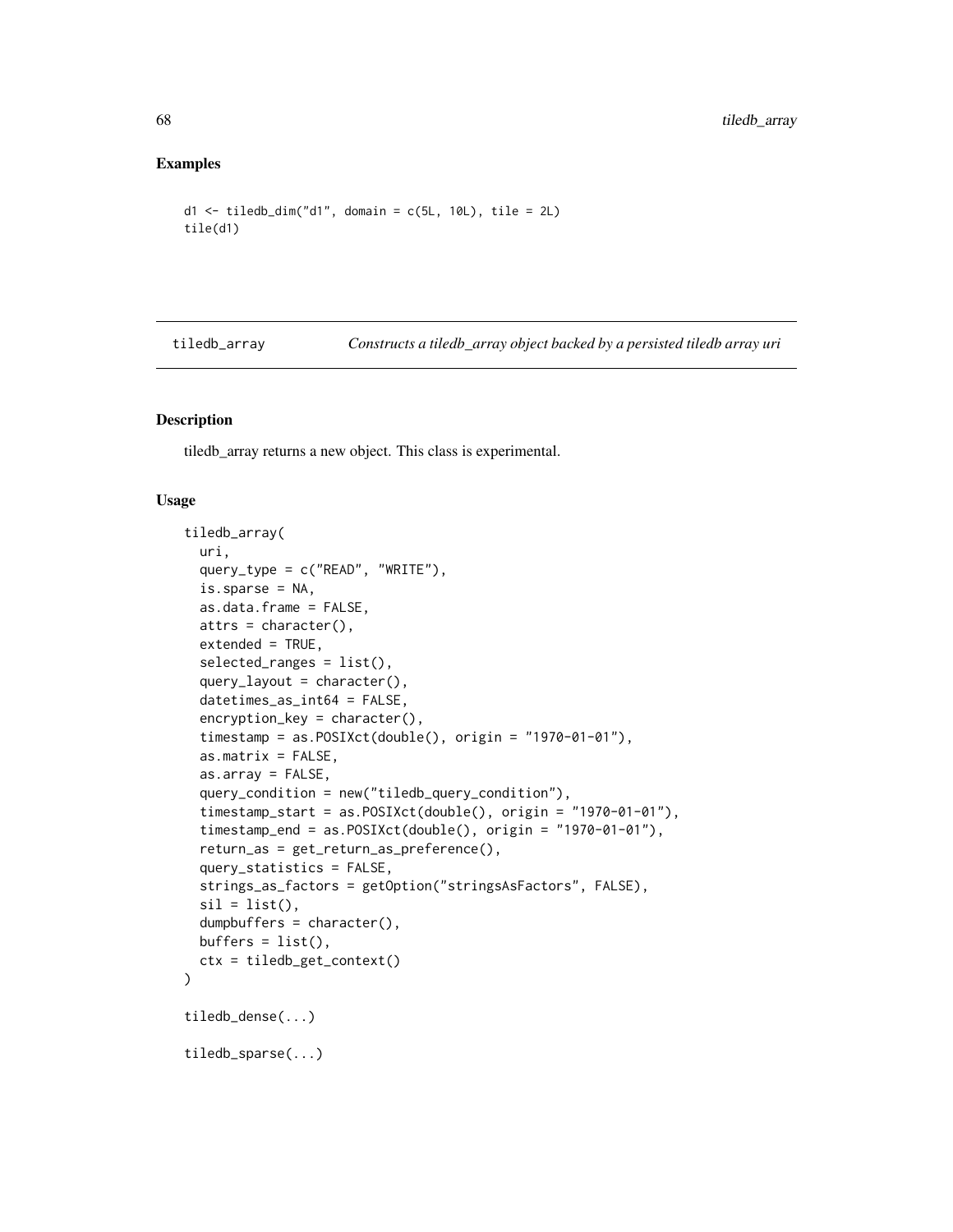# tiledb\_array 69

# Arguments

| uri                | uri path to the tiledb dense array                                                                                                                                                                                                                                                                                               |  |
|--------------------|----------------------------------------------------------------------------------------------------------------------------------------------------------------------------------------------------------------------------------------------------------------------------------------------------------------------------------|--|
| query_type         | optionally loads the array in "READ" or "WRITE" only modes.                                                                                                                                                                                                                                                                      |  |
| is.sparse          | optional logical switch, defaults to "NA" letting array determine it                                                                                                                                                                                                                                                             |  |
| as.data.frame      | optional logical switch, defaults to "FALSE"                                                                                                                                                                                                                                                                                     |  |
| attrs              | optional character vector to select attributes, default is empty implying all are<br>selected, the special value NA_character_ has the opposite effect and implies<br>no attributes are returned.                                                                                                                                |  |
| extended           | optional logical switch selecting wide 'data.frame' format, defaults to TRUE                                                                                                                                                                                                                                                     |  |
| selected_ranges    |                                                                                                                                                                                                                                                                                                                                  |  |
|                    | optional A list with matrices where each matrix i describes the (min, max) pair<br>of ranges for dimension i                                                                                                                                                                                                                     |  |
| query_layout       | optional A value for the TileDB query layout, defaults to an empty character<br>variable indicating no special layout is set                                                                                                                                                                                                     |  |
| datetimes_as_int64 |                                                                                                                                                                                                                                                                                                                                  |  |
|                    | optional A logical value selecting date and datetime value representation as<br>'raw' integer64 and not as Date, POSIXct or nanotime objects.                                                                                                                                                                                    |  |
| encryption_key     | optional A character value with an AES-256 encryption key in case the array<br>was written with encryption.                                                                                                                                                                                                                      |  |
| timestamp          | optional A POSIXct Datetime value determining where in time the array is to be<br>openened. Deprecated, use 'timestamp_start' instead                                                                                                                                                                                            |  |
| as.matrix          | optional logical switch, defaults to "FALSE"; currently limited to dense matri-<br>ces; in the case of multiple attributes in query a list of matrices is returned                                                                                                                                                               |  |
| as.array           | optional logical switch, defaults to "FALSE"; in the case of multiple attributes<br>in query a list of arrays is returned                                                                                                                                                                                                        |  |
| query_condition    |                                                                                                                                                                                                                                                                                                                                  |  |
|                    | optional tiledb_query_condition object, by default uninitialized without a<br>condition; this functionality requires TileDB 2.3.0 or later                                                                                                                                                                                       |  |
| timestamp_start    |                                                                                                                                                                                                                                                                                                                                  |  |
|                    | optional A POSIXct Datetime value determining the inclusive time point at<br>which the array is to be openened. No fragments written earlier will be con-<br>sidered.                                                                                                                                                            |  |
| timestamp_end      | optional A POSIXct Datetime value determining the inclusive time point until<br>which the array is to be openened. No fragments written earlier later be consid-<br>ered.                                                                                                                                                        |  |
| return_as          | optional A character value with the desired tiledb_array conversion, permit-<br>ted values are 'asis' (default, returning a list of columns), 'array', 'matrix', 'data.frame',<br>'data.table' or 'tibble'; the latter two require the respective packages installed.<br>The existing $as.*$ arguments take precedent over this. |  |
| query_statistics   |                                                                                                                                                                                                                                                                                                                                  |  |
|                    | optional A logical value, defaults to 'FALSE'; if 'TRUE' the query statistics<br>are returned (as a JSON string) via the attribute 'query_statistics' of the return<br>object.                                                                                                                                                   |  |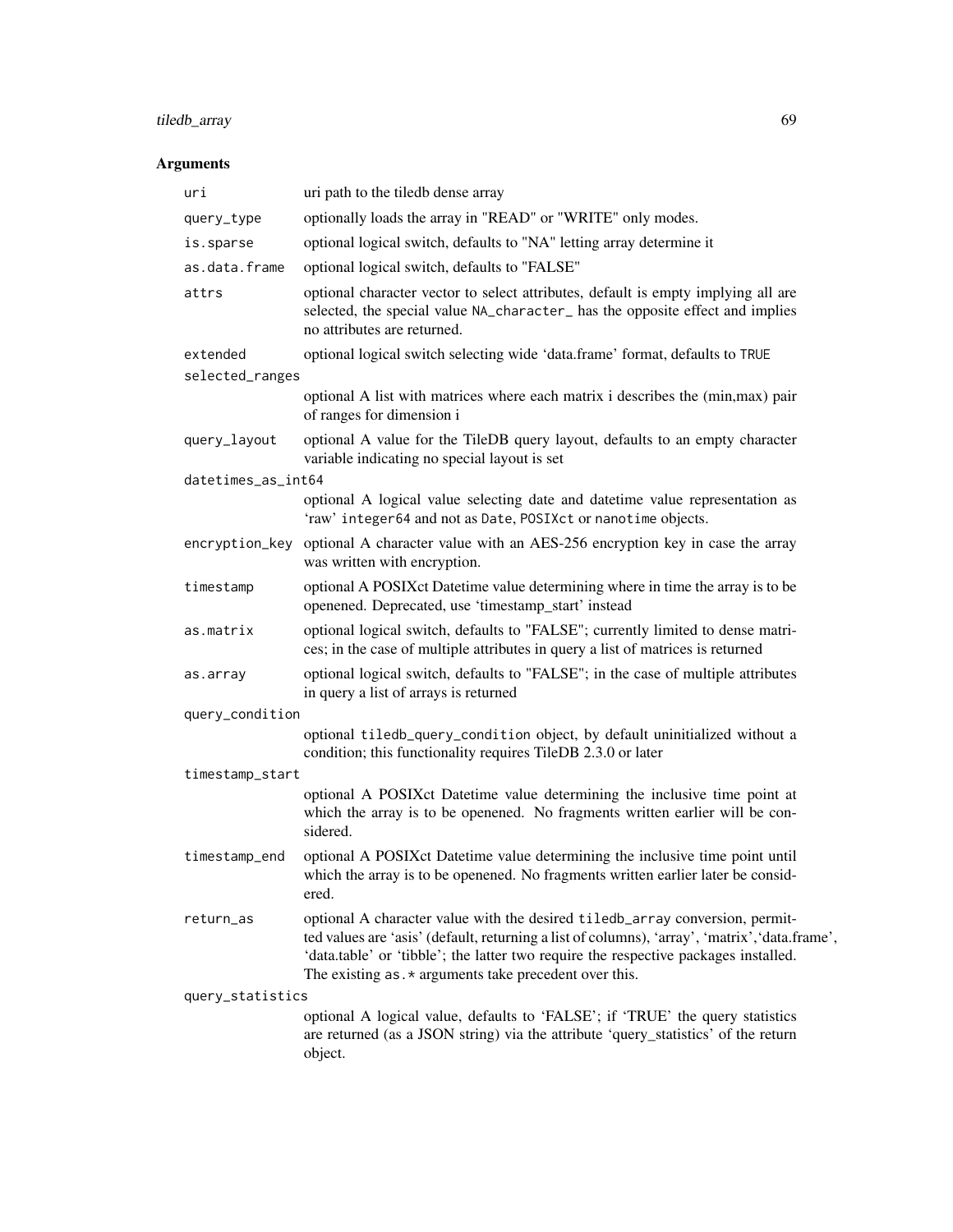| strings_as_factors |                                                                                                                                             |  |
|--------------------|---------------------------------------------------------------------------------------------------------------------------------------------|--|
|                    | An optional logical to convert character columns to factor type; defaults to the<br>value of getOption("stringsAsFactors", FALSE).          |  |
| sil                | optional A list, by default empty to store schema information when query objects<br>are parsed.                                             |  |
| dumpbuffers        | An optional character variable with a directory name (relative to /dev/shm) for<br>writing out results buffers (for internal use / testing) |  |
| buffers            | An optional list with full pathnames of shared memory buffers to read data from                                                             |  |
| ctx                | optional tiledb ctx                                                                                                                         |  |
| $\cdots$           | Used as a pass-through for tiledb_dense and tiledb_sparse aliasing                                                                          |  |

#### Value

tiledb\_array object

tiledb\_array-class *An S4 class for a TileDB Array*

#### Description

This class replaces the earlier (and now removed) tiledb\_dense and tiledb\_sparse and provides equivalent functionality based on a refactored implementation utilising newer TileDB features.

### Slots

- ctx A TileDB context object
- uri A character despription with the array URI
- is.sparse A logical value whether the array is sparse or not
- as.data.frame A logical value
- attrs A character vector to select particular column 'attributes'; default is an empty character vector implying 'all' columns, the special value NA\_character\_ has the opposite effect and selects 'none'.

extended A logical value, defaults to TRUE, indicating whether index columns are returned as well.

- selected\_ranges An optional list with matrices where each matrix i describes the (min,max) pair of ranges for dimension i
- query\_layout An optional character value

datetimes\_as\_int64 A logical value

encryption\_key A character value

timestamp A POSIXct datetime variable (deprecated, use timestamp\_start)

- as.matrix A logical value
- as.array A logical value

query\_condition A Query Condition object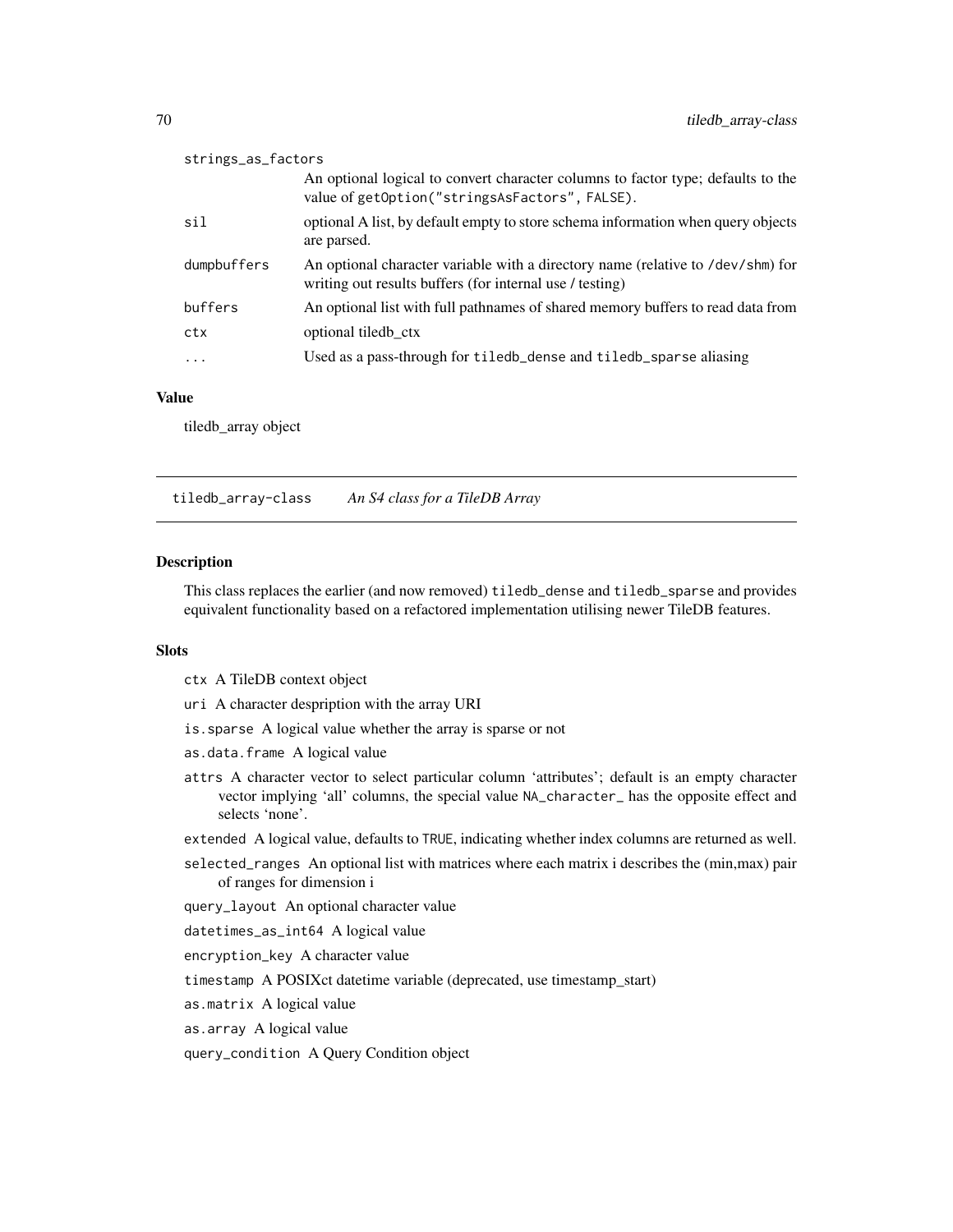timestamp\_start A POSIXct datetime variable for the inclusive interval start

- timestamp\_end A POSIXct datetime variable for the inclusive interval start
- return\_as A character value with the desired tiledb\_array conversion, permitted values are 'asis' (default, returning a list of columns), 'array', 'matrix','data.frame', 'data.table' or 'tibble'; the latter two require the respective packages installed
- query\_statistics A logical value, defaults to 'FALSE'; if 'TRUE' the query statistics are returned (as a JSON string) via the attribute 'query\_statistics' of the return object.
- sil An optional and internal list object with schema information, used for parsing queries.
- dumpbuffers An optional character variable with a directory name (relative to /dev/shm) for writing out results buffers (for internal use / testing)
- buffers An optional list with full pathnames of shared memory buffers to read data from
- strings\_as\_factors An optional logical to convert character columns to factor type
- ptr External pointer to the underlying implementation

tiledb\_array\_close *Close a TileDB Array*

#### **Description**

Close a TileDB Array

#### Usage

```
tiledb_array_close(arr)
```
### Arguments

arr A TileDB Array object as for example returned by tiledb\_array()

### Value

The TileDB Array object but closed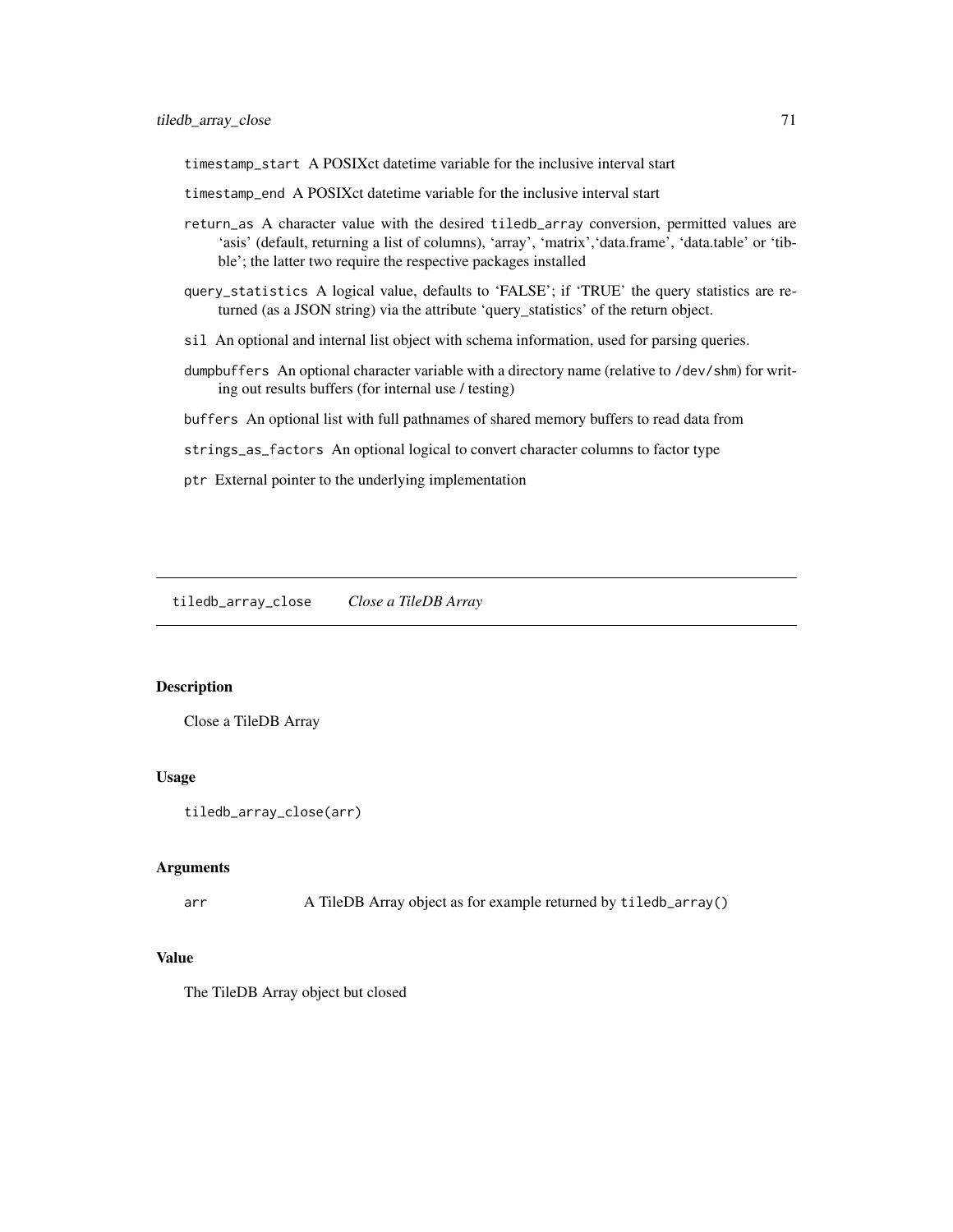tiledb\_array\_create *Creates a new TileDB array given an input schema.*

#### Description

Creates a new TileDB array given an input schema.

#### Usage

tiledb\_array\_create(uri, schema, encryption\_key)

#### Arguments

| uri    | URI specifying path to create the TileDB array object                                      |
|--------|--------------------------------------------------------------------------------------------|
| schema | tiledb_array_schema object                                                                 |
|        | encryption_key optional A character value with an AES-256 encryption key in case the array |
|        | should be encryption.                                                                      |

## Examples

```
## Not run:
pth <- tempdir()
dom <- tiledb_domain(dims = c(tiledb_dim("d1", c(1L, 10L), type = "INT32")))
sch <- tiledb_array_schema(dom, attrs = c(tiledb_attr("a1", type = "INT32")))
tiledb_array_create(pth, sch)
tiledb_object_type(pth)
```
## End(Not run)

tiledb\_array\_get\_non\_empty\_domain\_from\_index *Get the non-empty domain from a TileDB Array by index*

#### Description

This functions works for both fixed- and variable-sized dimensions and switches internally.

### Usage

tiledb\_array\_get\_non\_empty\_domain\_from\_index(arr, idx)

## Arguments

| arr | A TileDB Array                                        |
|-----|-------------------------------------------------------|
| idx | An integer index between one the number of dimensions |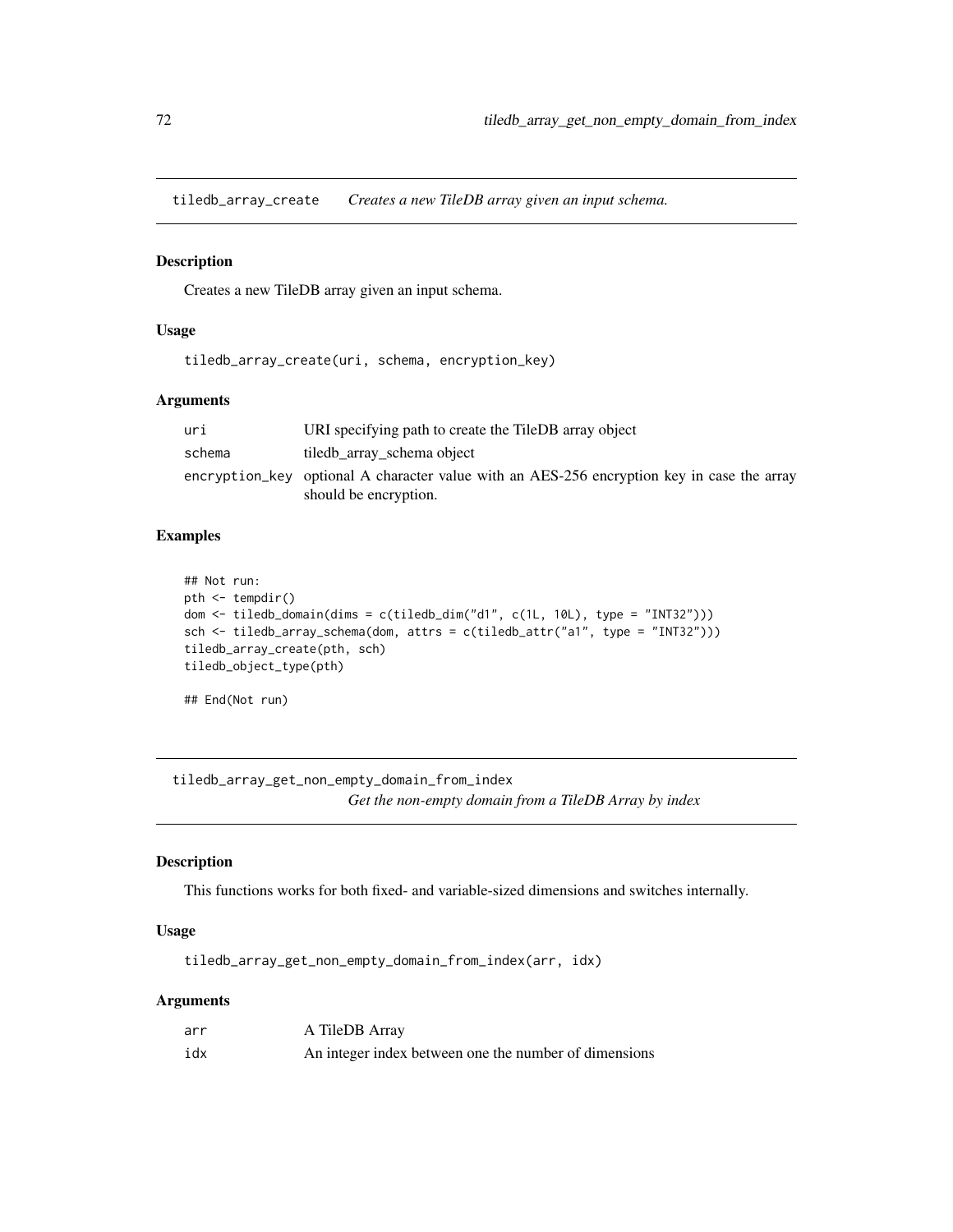### Value

A two-element object is returned describing the domain of selected dimension; it will either be a numeric vector in case of a fixed-size fixed-sized dimensions, or a characer vector for a variablesized one.

tiledb\_array\_get\_non\_empty\_domain\_from\_name *Get the non-empty domain from a TileDB Array by name*

### Description

This functions works for both fixed- and variable-sized dimensions and switches internally.

### Usage

tiledb\_array\_get\_non\_empty\_domain\_from\_name(arr, name)

#### Arguments

| arr  | A TileDB Array                              |
|------|---------------------------------------------|
| name | An character variable with a dimension name |

### Value

A two-element object is returned describing the domain of selected dimension; it will either be a numeric vector in case of a fixed-size fixed-sized dimensions, or a characer vector for a variablesized one.

tiledb\_array\_is\_heterogeneous *Check for Heterogeneous Domain*

#### Description

Check for Heterogeneous Domain

### Usage

tiledb\_array\_is\_heterogeneous(arr)

#### Arguments

arr A TileDB Array object

## Value

A boolean indicating if the array has heterogenous domains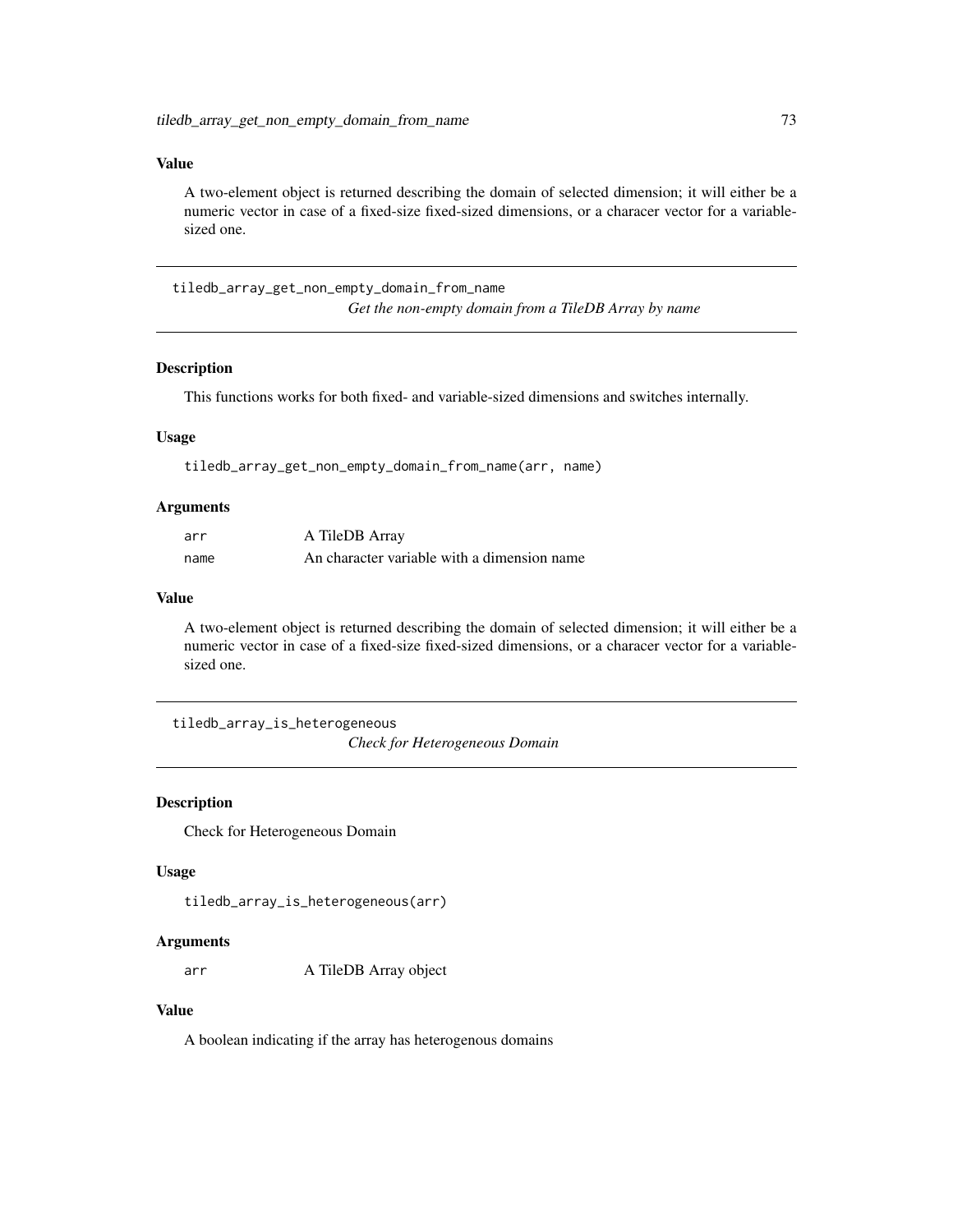tiledb\_array\_is\_homogeneous

*Check for Homogeneous Domain*

# Description

Check for Homogeneous Domain

#### Usage

tiledb\_array\_is\_homogeneous(arr)

## Arguments

arr A TileDB Array object

### Value

A boolean indicating if the array has homogeneous domains

tiledb\_array\_is\_open *Test if TileDB Array is open*

# Description

Test if TileDB Array is open

#### Usage

```
tiledb_array_is_open(arr)
```
### Arguments

arr A TileDB Array object as for example returned by tiledb\_array()

## Value

A boolean indicating whether the TileDB Array object is open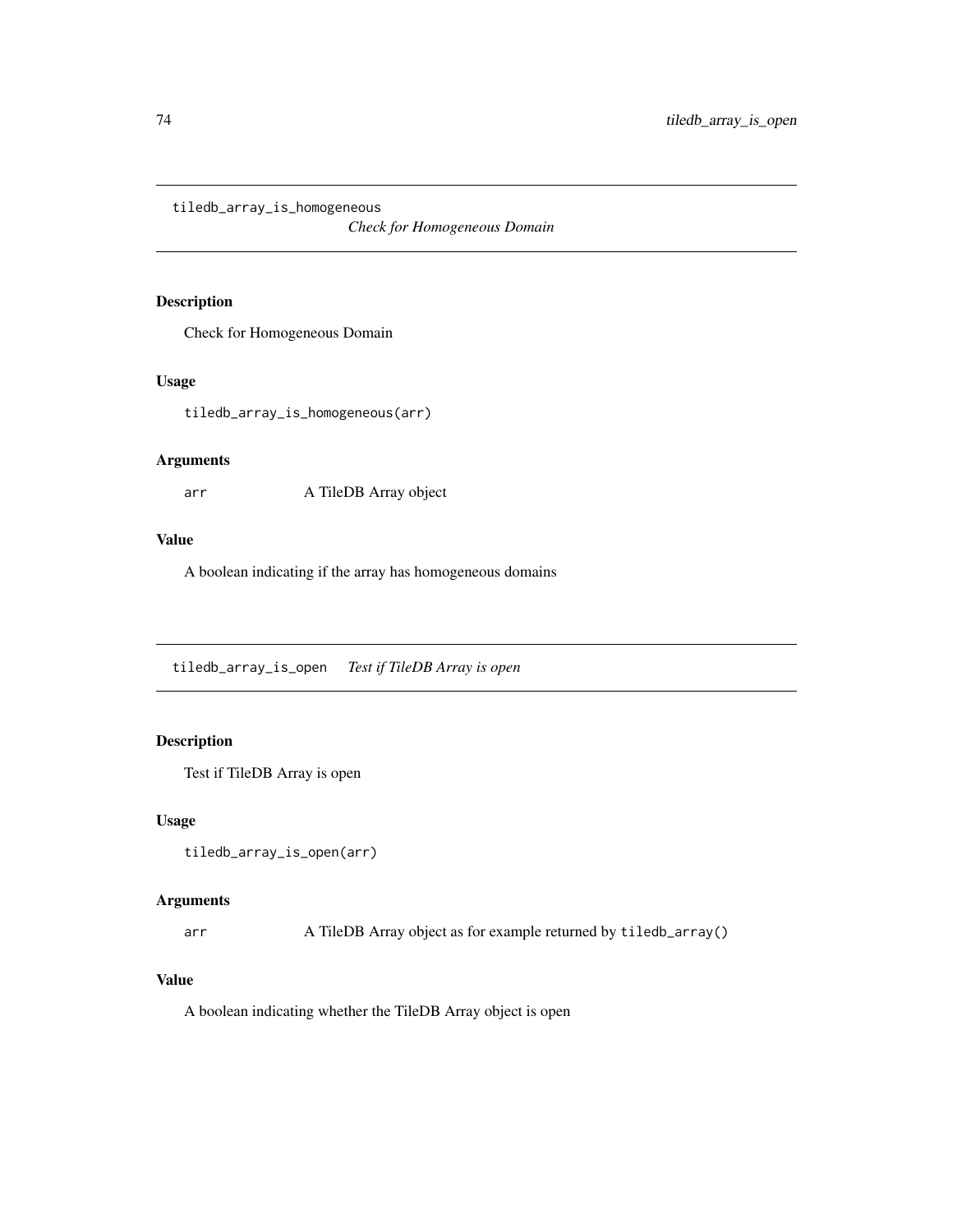tiledb\_array\_open *Open a TileDB Array*

### Description

Open a TileDB Array

## Usage

tiledb\_array\_open(arr, type = c("READ", "WRITE"))

## Arguments

| arr  | A TileDB Array object as for example returned by tiledb_array() |
|------|-----------------------------------------------------------------|
| type | A character value that must be either 'READ' or 'WRITE'         |

## Value

The TileDB Array object but opened for reading or writing

tiledb\_array\_open\_at *Open a TileDB Array at Timestamp*

## Description

Open a TileDB Array at Timestamp

## Usage

```
tiledb_array_open_at(arr, type = c("READ", "WRITE"), timestamp)
```
# Arguments

| arr       | A TileDB Array object as for example returned by tiledb_array()      |
|-----------|----------------------------------------------------------------------|
| type      | A character value that must be either 'READ' or 'WRITE'              |
| timestamp | A Date time object that will be converted to millisecond granularity |

# Value

The TileDB Array object but opened for reading or writing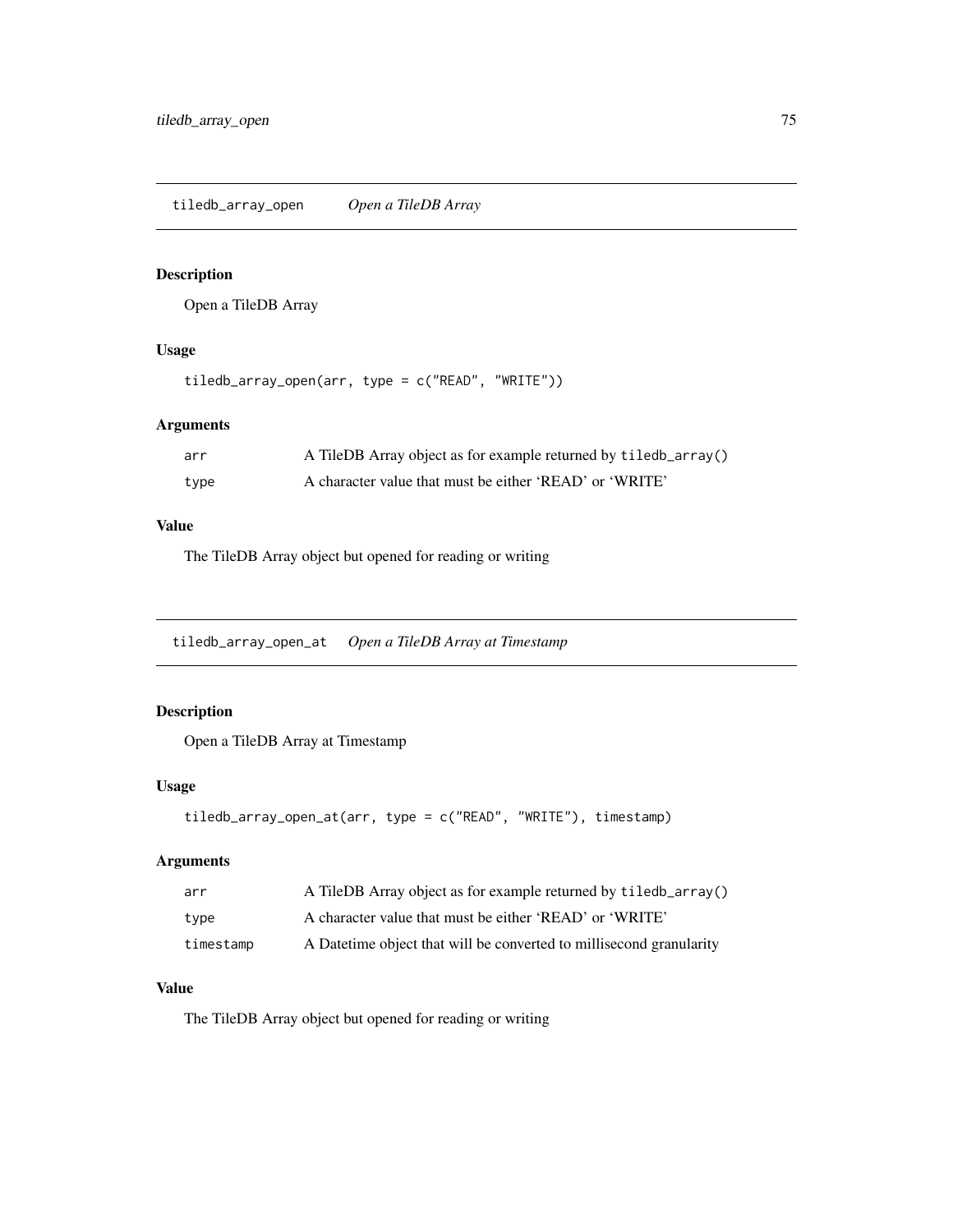tiledb\_array\_schema *Constructs a* tiledb\_array\_schema *object*

## Description

Constructs a tiledb\_array\_schema object

## Usage

```
tiledb_array_schema(
  domain,
  attrs,
  cell_order = "COL_MAJOR",
  tile_order = "COL_MAJOR",
  sparse = FALSE,
  coords_filter_list = NULL,
  offsets_filter_list = NULL,
  validity_filter_list = NULL,
  capacity = 10000L,
 allows_dups = FALSE,
  ctx = tiledb_get_context()
)
```
## Arguments

| domain               | tiledb_domain object                      |  |
|----------------------|-------------------------------------------|--|
| attrs                | a list of one or more tiledb attr objects |  |
| cell_order           | (default "COL_MAJOR")                     |  |
| tile_order           | (default "COL_MAJOR")                     |  |
| sparse               | (default FALSE)                           |  |
| coords_filter_list   |                                           |  |
|                      | (optional)                                |  |
| offsets_filter_list  |                                           |  |
|                      | (optional)                                |  |
| validity_filter_list |                                           |  |
|                      | (optional)                                |  |
| capacity             | (optional)                                |  |
| allows_dups          | (optional, requires 'spars' to be TRUE)   |  |
| ctx                  | tiledb ctx object (optional)              |  |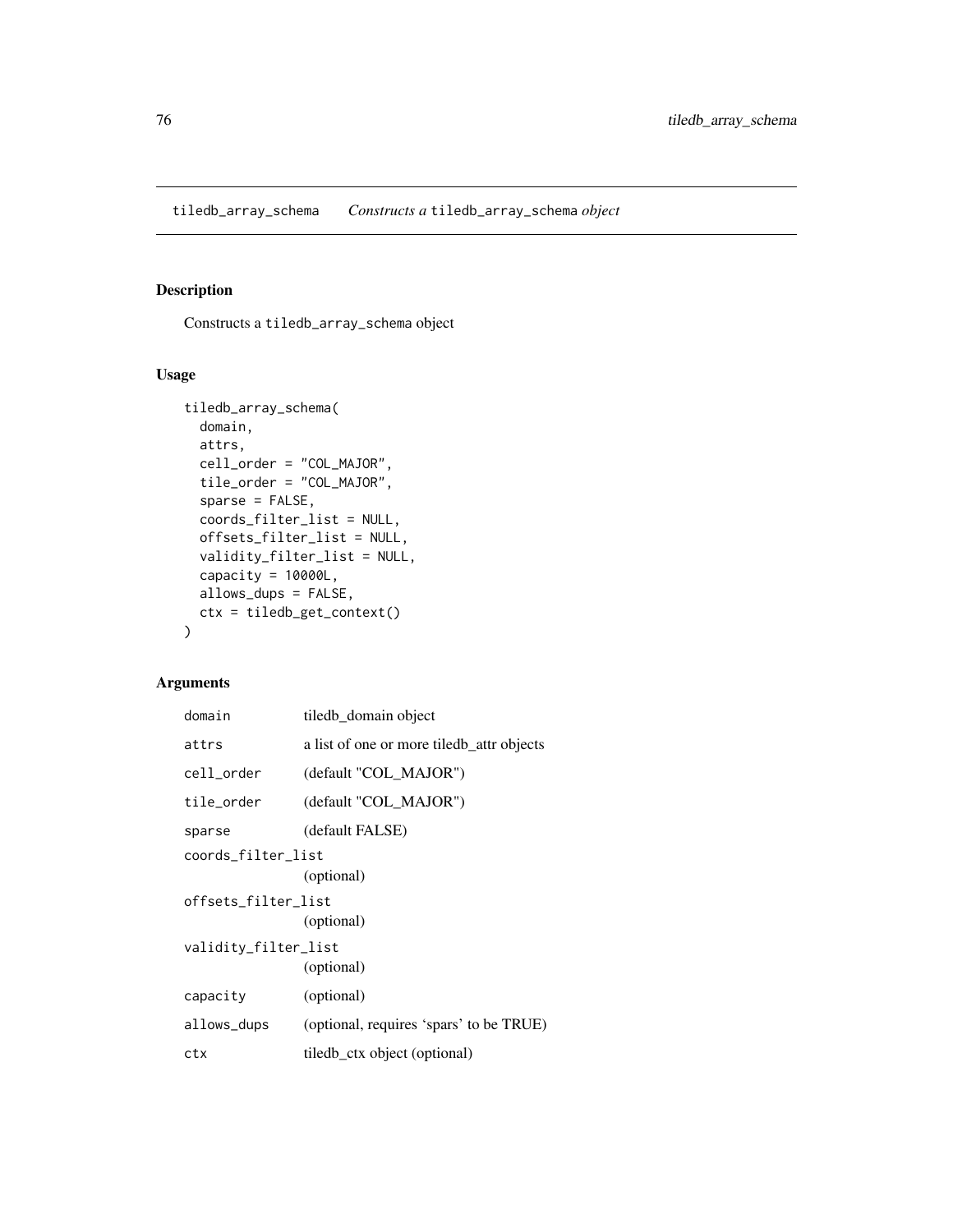### Examples

```
schema <- tiledb_array_schema(
              dom = tiledb_domain(
                        dims = c(tiledb_dim("rows", c(1L, 4L), 4L, "INT32"),
                                 tiledb_dim("cols", c(1L, 4L), 4L, "INT32"))),
              attrs = c(tiledb_attr("a", type = "INT32")),
              cell_order = "COL_MAJOR",
              tile_order = "COL_MAJOR",
              sparse = FALSE)
```
schema

tiledb\_array\_schema-class *An S4 class for the TileDB array schema*

#### Description

An S4 class for the TileDB array schema

#### Slots

ptr An external pointer to the underlying implementation

```
tiledb_array_schema_evolution
```
*Creates a 'tiledb\_array\_schema\_evolution' object*

### Description

Creates a 'tiledb\_array\_schema\_evolution' object

### Usage

```
tiledb_array_schema_evolution(ctx = tiledb_get_context())
```
#### Arguments

ctx (optional) A TileDB Ctx object; if not supplied the default context object is retrieved

## Value

A 'array\_schema\_evolution' object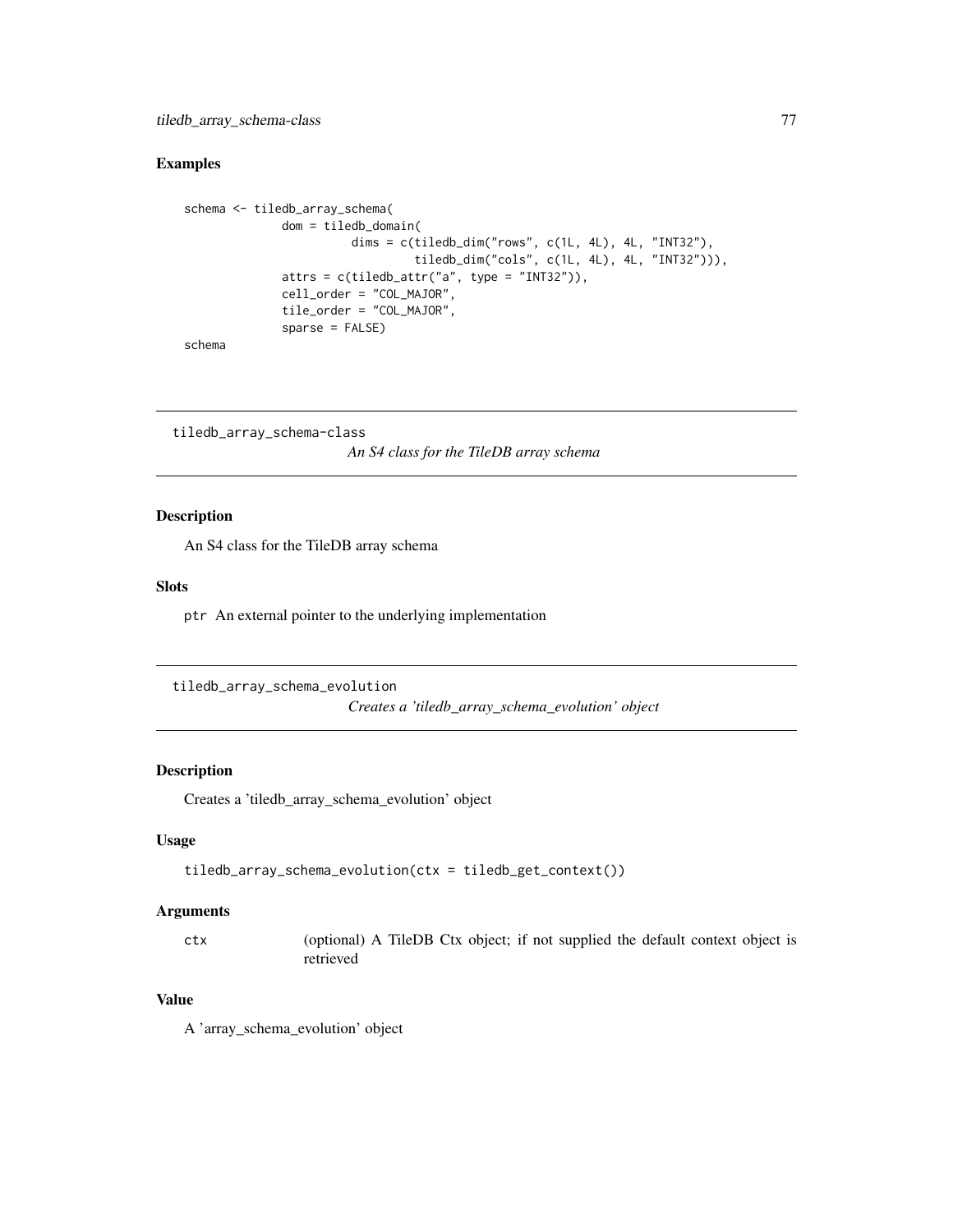tiledb\_array\_schema\_evolution-class

*An S4 class for a TileDB ArraySchemaEvolution object*

### Description

An S4 class for a TileDB ArraySchemaEvolution object

# Slots

ptr An external pointer to the underlying implementation

tiledb\_array\_schema\_evolution\_add\_attribute *Add an Attribute to a TileDB Array Schema Evolution object*

## Description

Add an Attribute to a TileDB Array Schema Evolution object

# Usage

tiledb\_array\_schema\_evolution\_add\_attribute(object, attr)

### Arguments

| object | A TileDB 'array_schema_evolution' object |
|--------|------------------------------------------|
| attr   | A TileDB attribute                       |

# Value

The modified 'array\_schema\_evolution' object, invisibly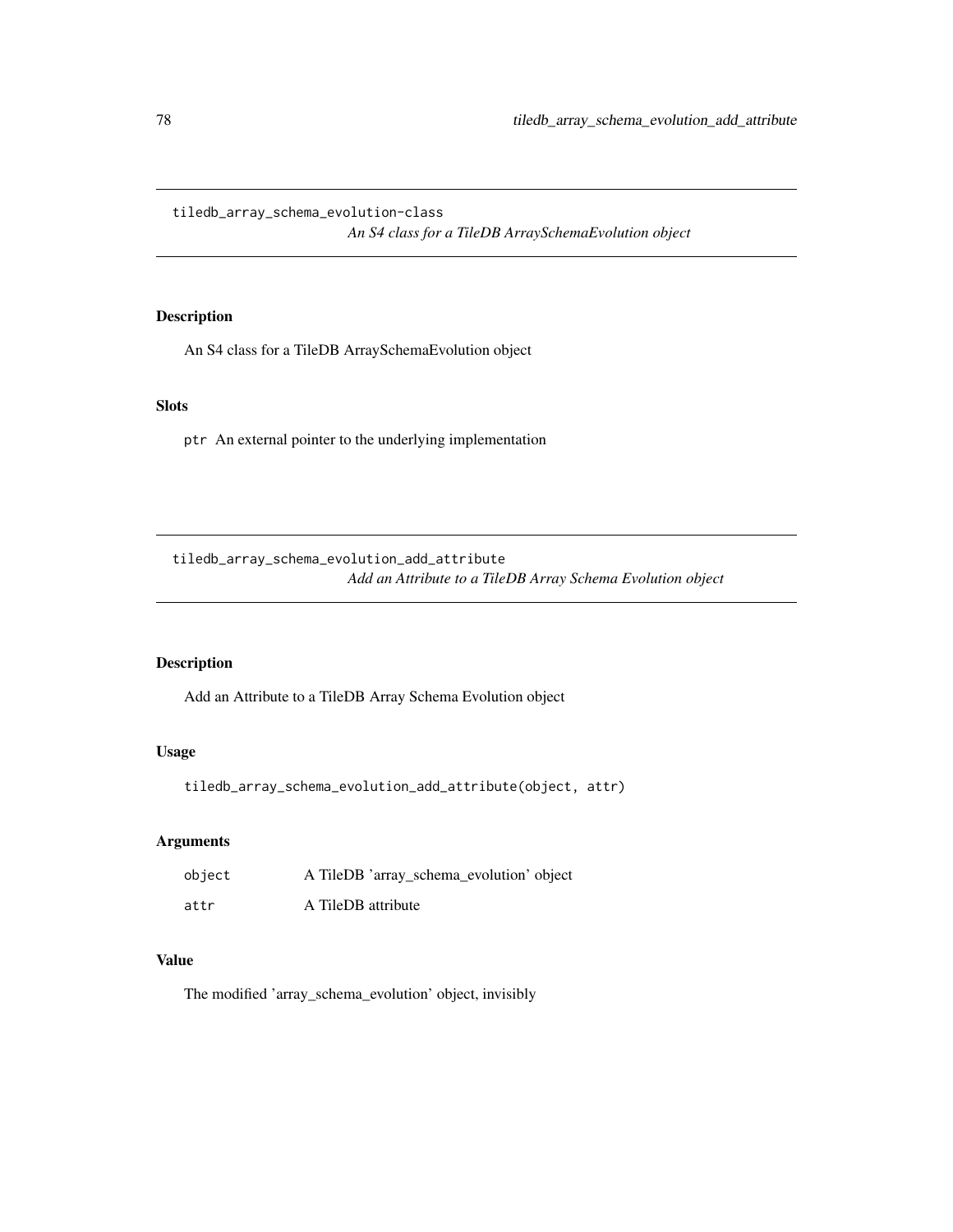tiledb\_array\_schema\_evolution\_array\_evolve *Evolve an Array Schema*

### Description

Evolve an Array Schema

#### Usage

tiledb\_array\_schema\_evolution\_array\_evolve(object, uri)

## Arguments

| object | A TileDB 'array_schema_evolution' object |
|--------|------------------------------------------|
| uri    | A character variable with an URI         |

### Value

The modified 'array\_schema\_evolution' object, invisibly

| tiledb_array_schema_evolution_drop_attribute |                                                                   |
|----------------------------------------------|-------------------------------------------------------------------|
|                                              | Drop an attribute given by name from a TileDB Array Schema Evolu- |
| <i>tion object</i>                           |                                                                   |

## Description

Drop an attribute given by name from a TileDB Array Schema Evolution object

## Usage

```
tiledb_array_schema_evolution_drop_attribute(object, attrname)
```
# Arguments

| object   | A TileDB 'array_schema_evolution' object    |
|----------|---------------------------------------------|
| attrname | A character variable with an attribute name |

# Value

The modified 'array\_schema\_evolution' object, invisibly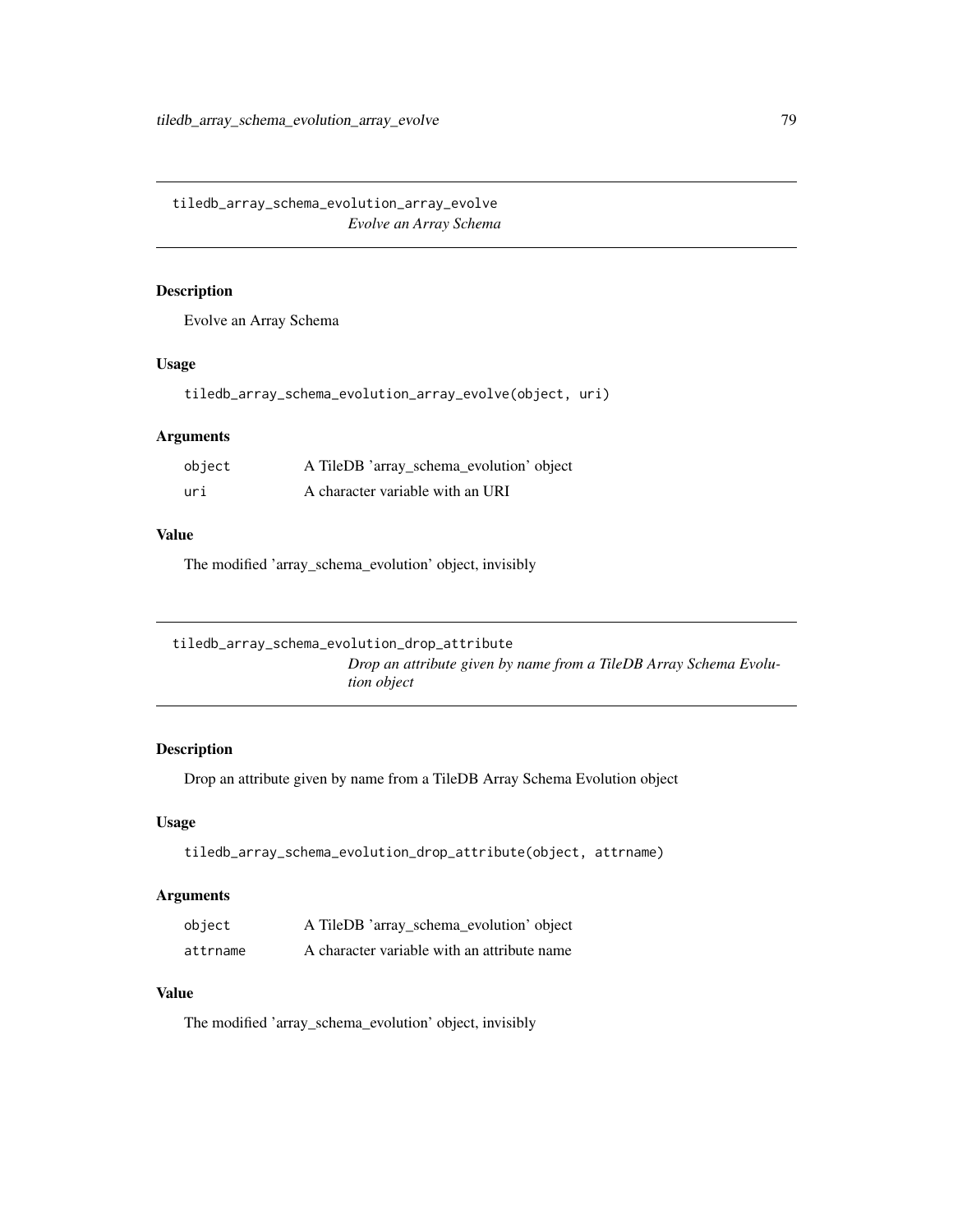tiledb\_array\_schema\_set\_coords\_filter\_list *Set a Filter List for Coordinate of a TileDB Schema*

### Description

Set a Filter List for Coordinate of a TileDB Schema

## Usage

```
tiledb_array_schema_set_coords_filter_list(sch, fl)
```
### Arguments

| sch | A TileDB Array Schema object |
|-----|------------------------------|
| f1  | A TileDB Filter List object  |

# Value

The modified Array Schema object

tiledb\_array\_schema\_set\_offsets\_filter\_list *Set a Filter List for Variable-Sized Offsets of a TileDB Schema*

# Description

Set a Filter List for Variable-Sized Offsets of a TileDB Schema

#### Usage

```
tiledb_array_schema_set_offsets_filter_list(sch, fl)
```
## Arguments

| sch | A TileDB Array Schema object |
|-----|------------------------------|
| f1  | A TileDB Filter List object  |

## Value

The modified Array Schema object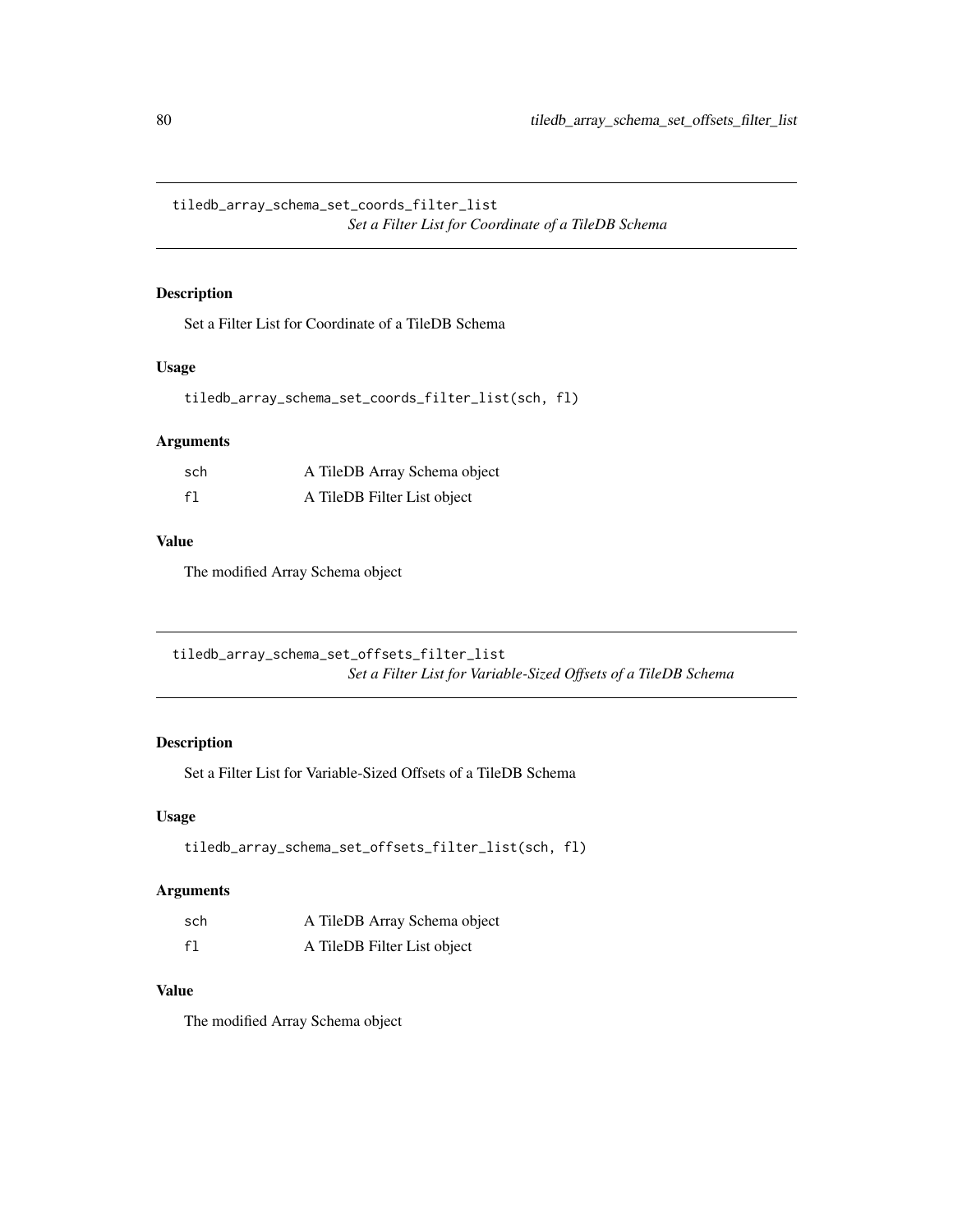tiledb\_array\_schema\_set\_validity\_filter\_list *Set a Filter List for Validity of a TileDB Schema*

### Description

Set a Filter List for Validity of a TileDB Schema

### Usage

```
tiledb_array_schema_set_validity_filter_list(sch, fl)
```
#### Arguments

| sch | A TileDB Array Schema object |
|-----|------------------------------|
| f1  | A TileDB Filter List object  |

# Value

The modified Array Schema object

```
tiledb_arrow_array_ptr
```
*Allocate (or Release) Arrow Array and Schema Pointers*

#### Description

These functions allocate (and free) appropriate pointer objects for, respectively, Arrow array and schema objects.

## Usage

```
tiledb_arrow_array_ptr()
```
tiledb\_arrow\_schema\_ptr()

tiledb\_arrow\_array\_del(ptr)

```
tiledb_arrow_schema_del(ptr)
```
#### Arguments

ptr A external pointer object previously allocated with these functions

## Value

The allocating functions return the requested pointer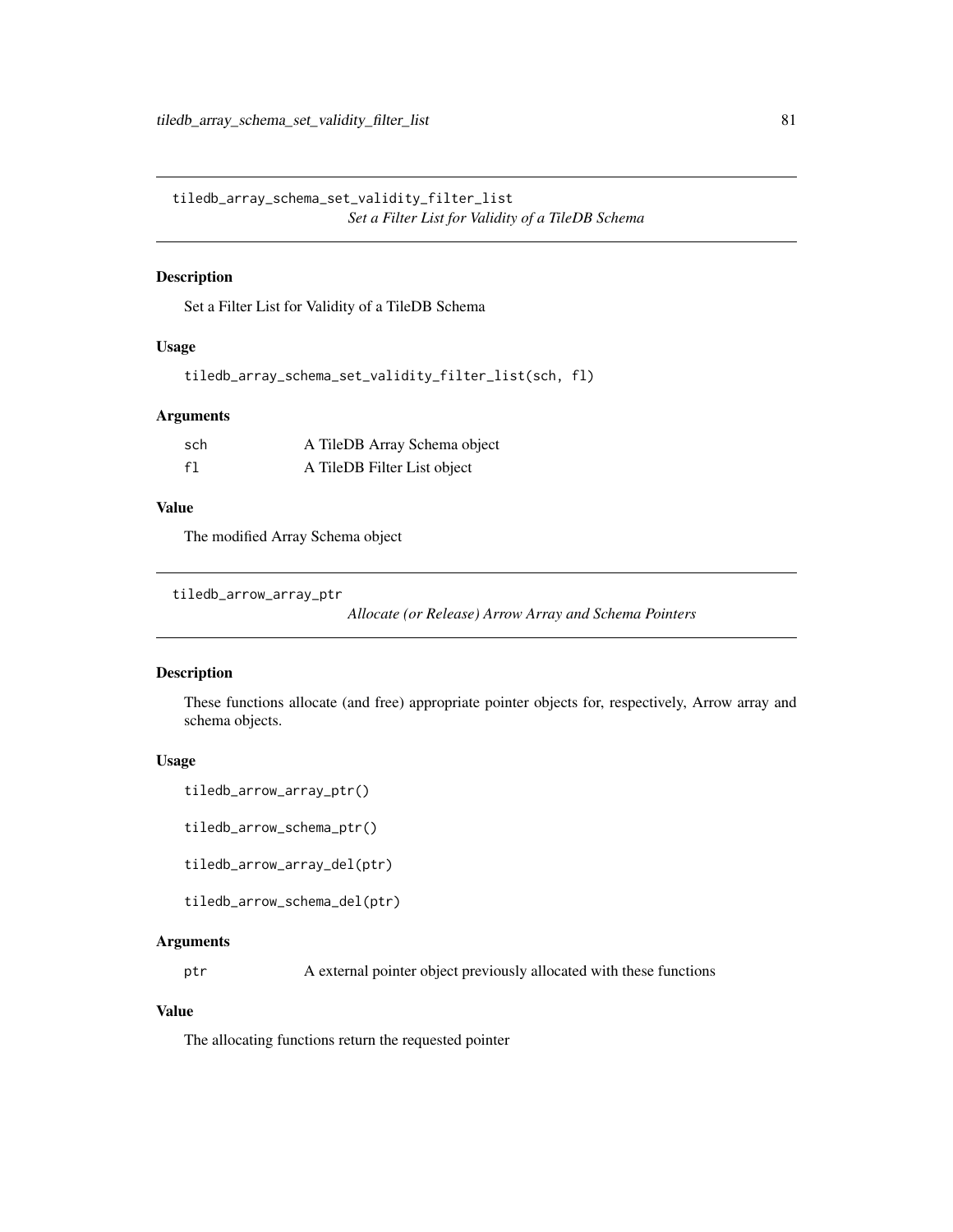# Description

Contructs a tiledb\_attr object

#### Usage

```
tiledb_attr(
  name,
  type,
 filter_list = tiledb_filter_list(),
 ncells = 1,
 nullable = FALSE,
 ctx = tiledb_get_context()
\mathcal{L}
```
## Arguments

| name        | The dimension name / label string; if missing default "" is used.                                              |
|-------------|----------------------------------------------------------------------------------------------------------------|
| type        | The tiled batter TileDB data type string; if missing the user is alerted that this is<br>a required parameter. |
| filter_list | (default filter_list("NONE")) The tiledb_attr filter_list                                                      |
| ncells      | (default 1) The number of cells, use NA to signal variable length                                              |
| nullable    | (default FALSE) A logical switch whether the attribute can have missing values                                 |
| ctx         | tiled b_ctx object (optional)                                                                                  |

# Value

tiledb\_dim object

## Examples

```
flt <- tiledb_filter_list(list(tiledb_filter("GZIP")))
attr <- tiledb_attr(name = "a1", type = "INT32",
                    filter_list = flt)
attr
```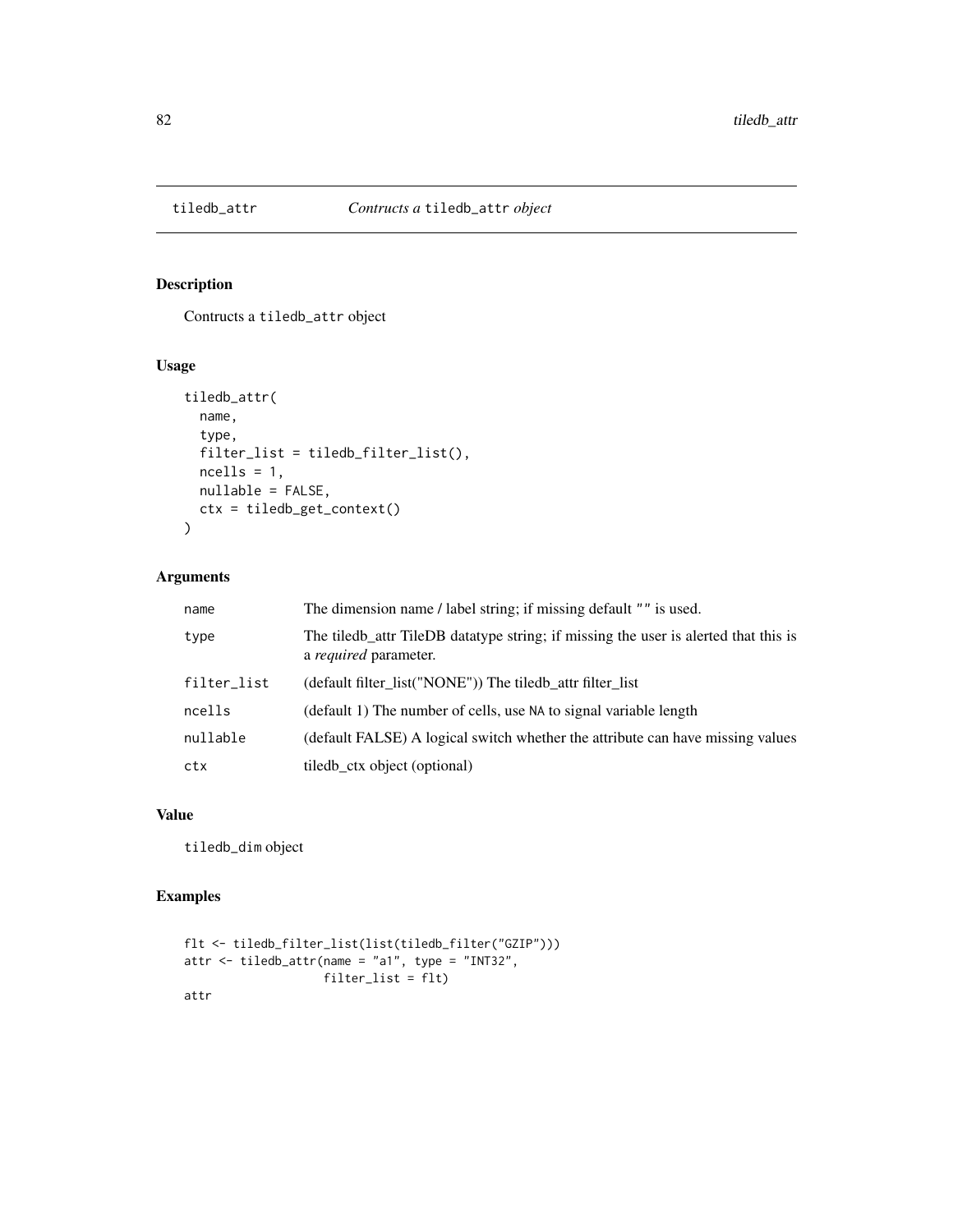tiledb\_attr-class *An S4 class for a TileDB attribute*

## Description

An S4 class for a TileDB attribute

# Slots

ptr External pointer to the underlying implementation

tiledb\_attribute\_get\_cell\_size *Get the TileDB Attribute cell size*

### Description

Get the TileDB Attribute cell size

#### Usage

tiledb\_attribute\_get\_cell\_size(attr)

#### Arguments

attr A TileDB Attribute object

### Value

A numeric value with the cell size

tiledb\_attribute\_get\_fill\_value *Get the fill value for a TileDB Attribute*

# Description

Get the fill value for a TileDB Attribute

## Usage

tiledb\_attribute\_get\_fill\_value(attr)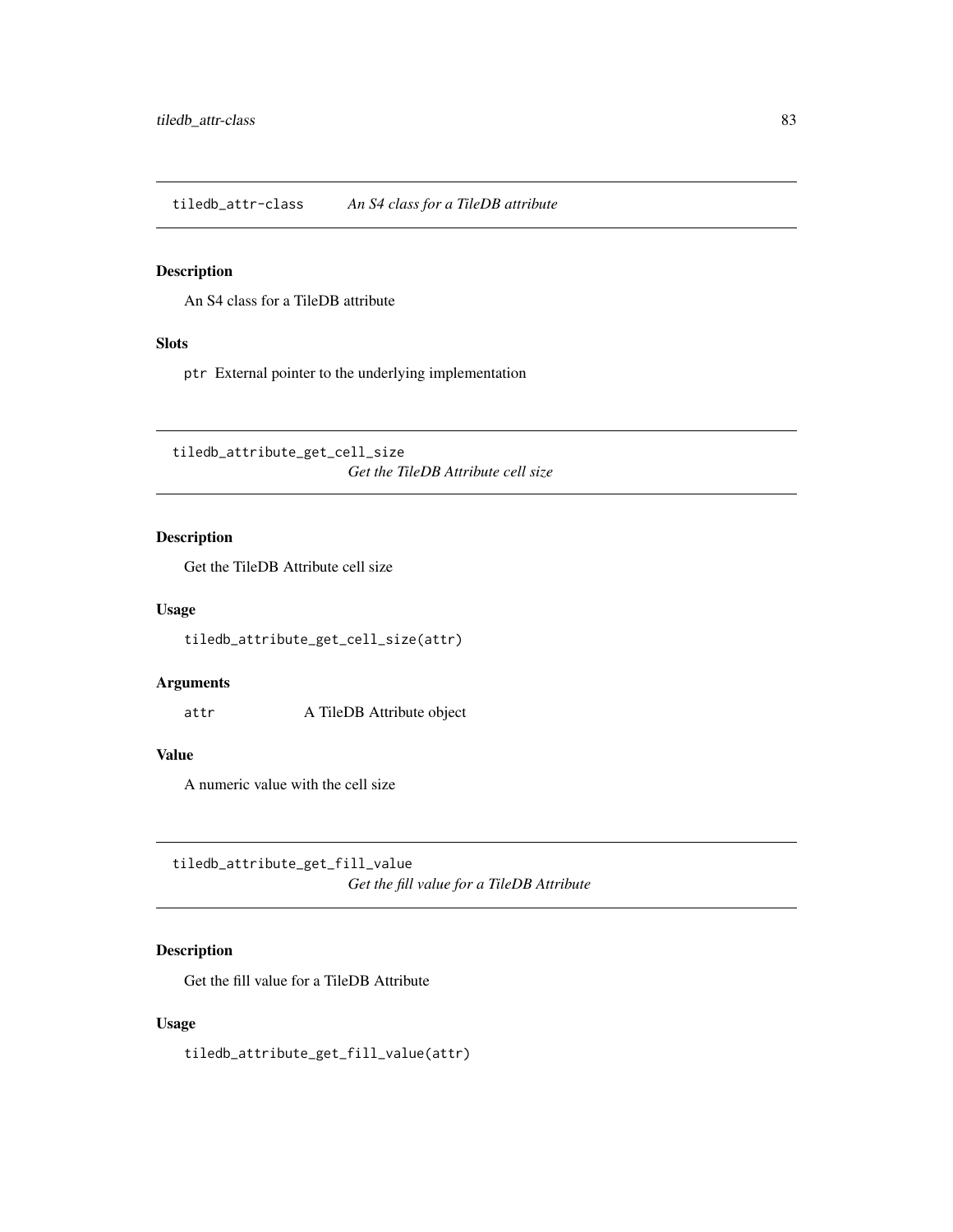#### Arguments

attr A TileDB Attribute object

### Value

The fill value for the attribute

tiledb\_attribute\_get\_nullable

*Get the TileDB Attribute Nullable flag value*

# Description

Get the TileDB Attribute Nullable flag value

## Usage

tiledb\_attribute\_get\_nullable(attr)

## Arguments

attr A TileDB Attribute object

## Value

A boolean value with the 'Nullable' status

tiledb\_attribute\_is\_variable\_sized *Check whether TileDB Attribute is variable-sized*

### Description

Check whether TileDB Attribute is variable-sized

# Usage

tiledb\_attribute\_is\_variable\_sized(attr)

## Arguments

attr A TileDB Attribute object

# Value

A boolean value indicating variable-size or not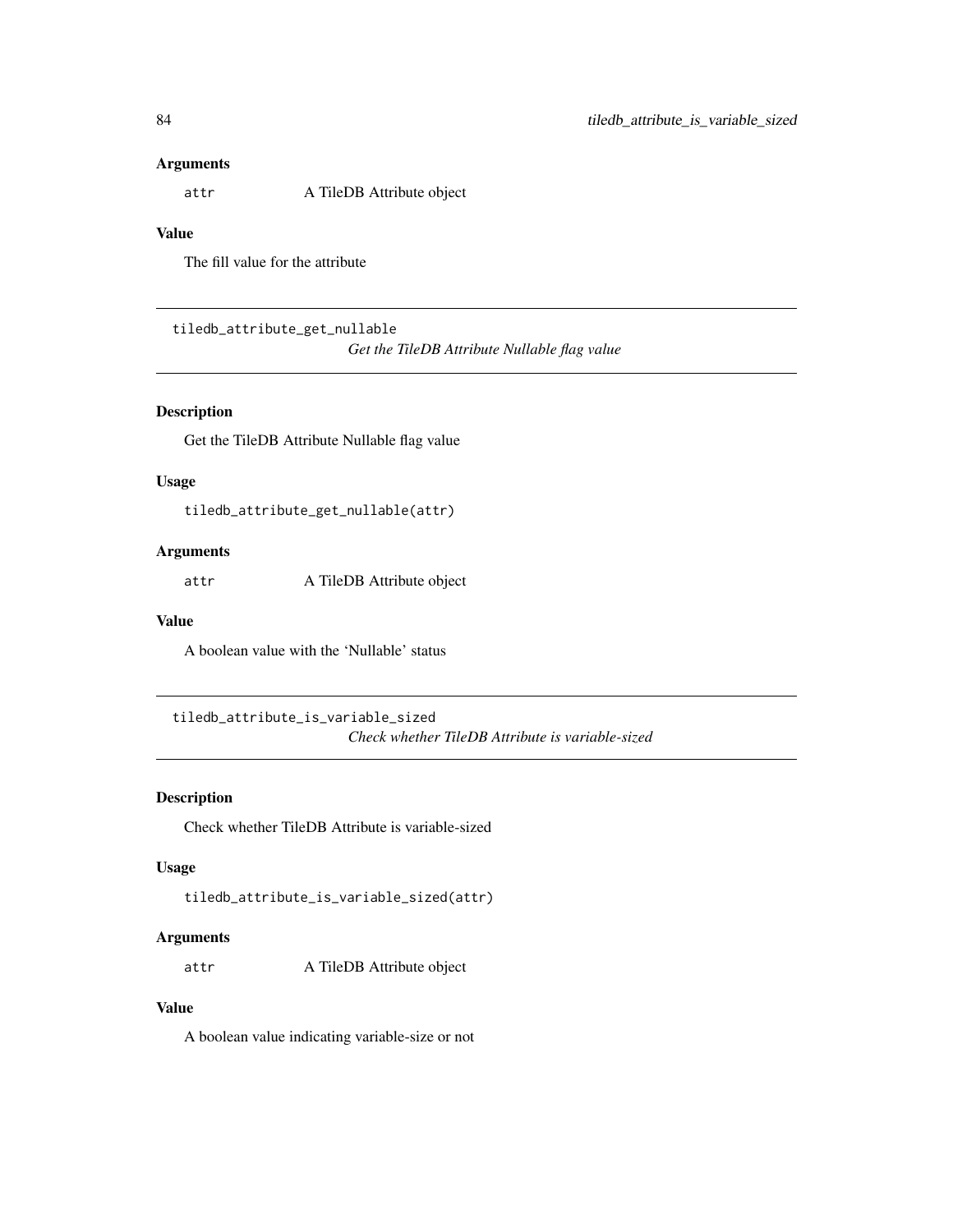tiledb\_attribute\_set\_fill\_value *Set the fill value for a TileDB Attribute*

# Description

Set the fill value for a TileDB Attribute

# Usage

```
tiledb_attribute_set_fill_value(attr, value)
```
## Arguments

| attr  | A TileDB Attribute object |
|-------|---------------------------|
| value | A fill value              |

#### Value

NULL is returned invisibly

tiledb\_attribute\_set\_nullable *Set the TileDB Attribute Nullable flags*

# Description

Set the TileDB Attribute Nullable flags

## Usage

```
tiledb_attribute_set_nullable(attr, flag)
```
## Arguments

| attr | A TileDB Attribute object                   |
|------|---------------------------------------------|
| flag | A boolean flag to turn 'Nullable' on or off |

## Value

Nothing is returned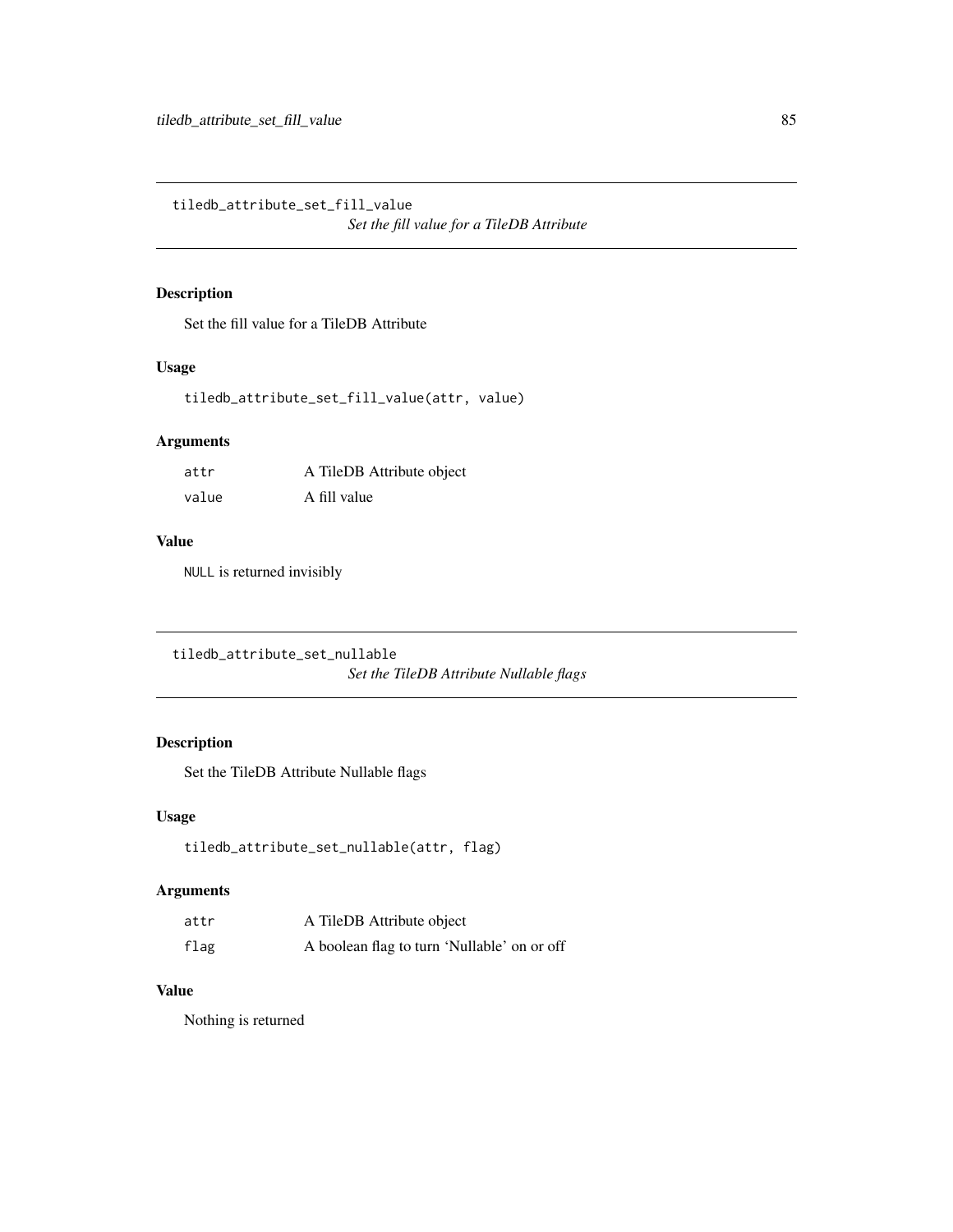#### Description

Note that for actually setting persistent values, the (altered) config object needs to used to create (or update) the tiledb\_ctx object. Similarly, to check whether values are set, one should use the config method of the of the tiledb\_ctx object. Examples for this are ctx <- tiledb\_ctx(limitTileDBCores()) to use updated configuration values to create a context object, and  $cfg \leftarrow config(ctx)$  to retrieve it.

#### Usage

```
tiledb_config(config = NA_character_)
```
### Arguments

config (optional) character vector of config parameter names, values

### Value

tiledb\_config object

#### Examples

```
cfg <- tiledb_config()
cfg["sm.tile_cache_size"]
# set tile cache size to custom value
cfg <- tiledb_config(c("sm.tile_cache_size" = "100"))
cfg["sm.tile_cache_size"]
```
tiledb\_config-class *An S4 class for a TileDB configuration*

#### Description

An S4 class for a TileDB configuration

#### Slots

ptr An external pointer to the underlying implementation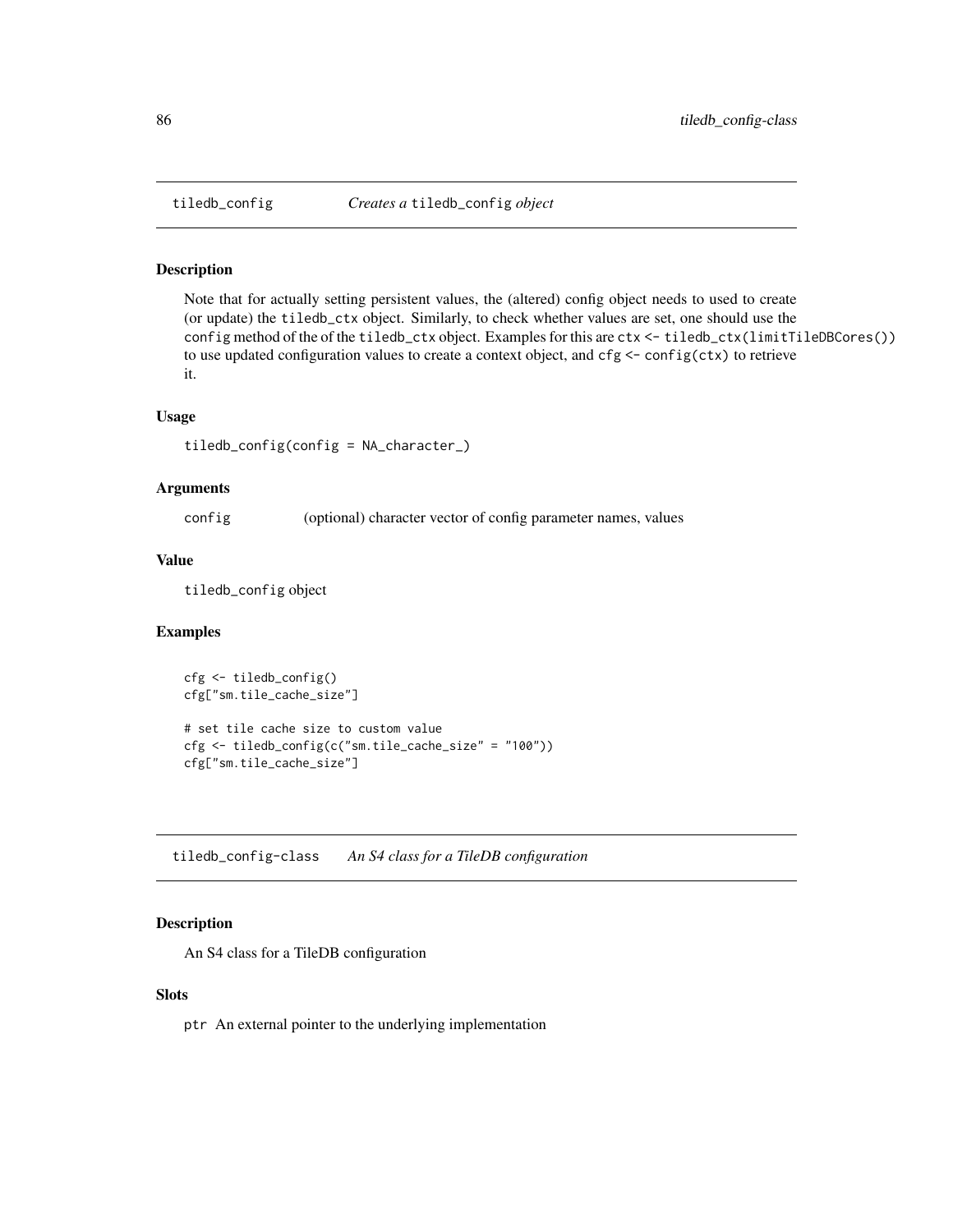tiledb\_config\_load *Load a saved* tiledb\_config *file from disk*

## Description

Load a saved tiledb\_config file from disk

### Usage

```
tiledb_config_load(path)
```
### Arguments

path path to the config file

## Examples

```
tmp <- tempfile()
cfg <- tiledb_config(c("sm.tile_cache_size" = "10"))
pth <- tiledb_config_save(cfg, tmp)
cfg <- tiledb_config_load(pth)
cfg["sm.tile_cache_size"]
```
tiledb\_config\_save *Save a* tiledb\_config *object ot a local text file*

#### Description

Save a tiledb\_config object ot a local text file

#### Usage

```
tiledb_config_save(config, path)
```
## Arguments

| config | The tiledb_config object              |
|--------|---------------------------------------|
| path   | The path to config file to be created |

#### Value

path to created config file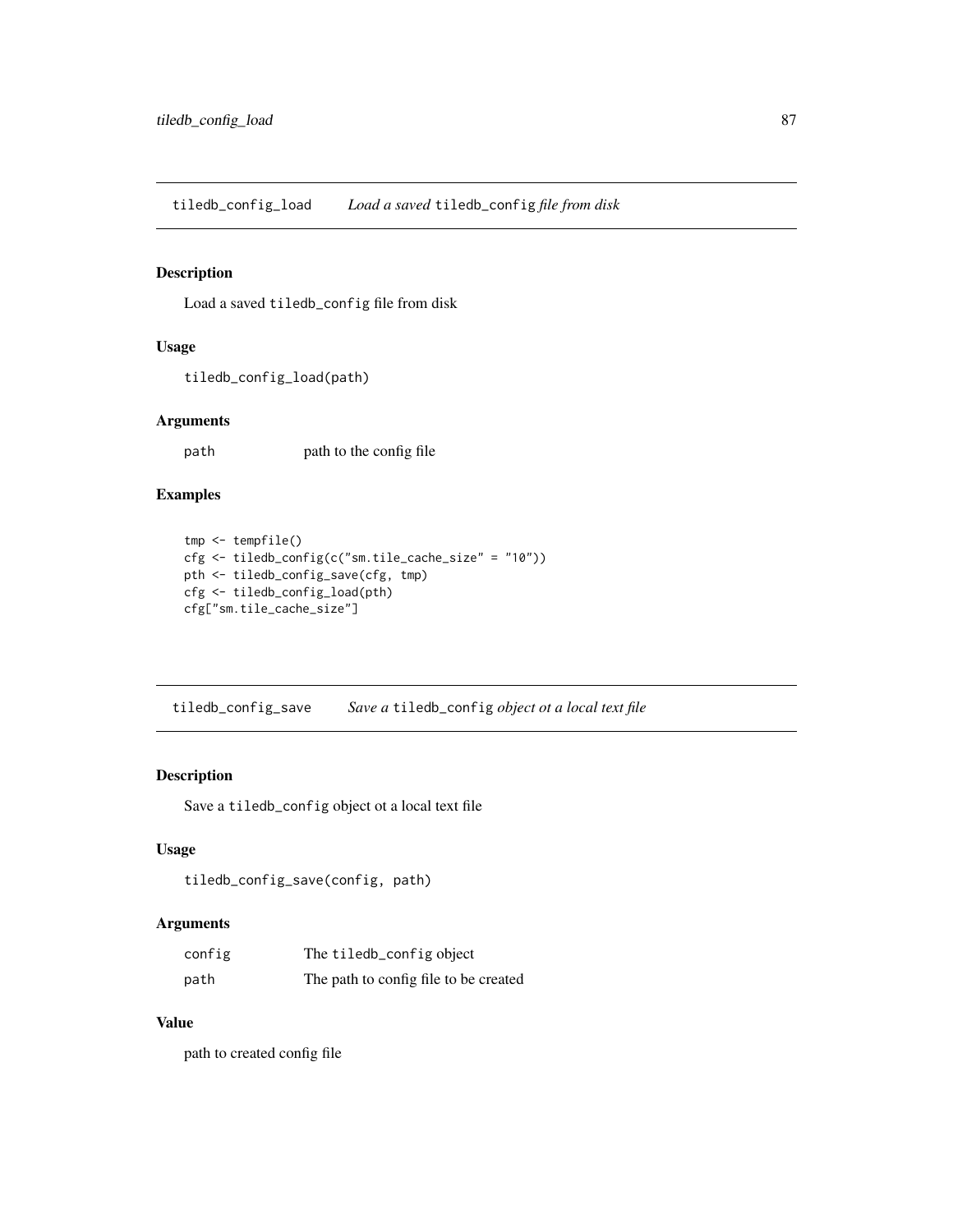# Examples

```
tmp <- tempfile()
cfg <- tiledb_config(c("sm.tile_cache_size" = "10"))
pth <- tiledb_config_save(cfg, tmp)
cat(readLines(pth), sep = "\n")
```
tiledb\_config\_unset *Unset a TileDB Config parameter to its default value*

### Description

Unset a TileDB Config parameter to its default value

### Usage

tiledb\_config\_unset(config, param)

### Arguments

| config | A TileDB Config object                       |
|--------|----------------------------------------------|
| param  | A character variable with the parameter name |

### Value

The modified TileDB Config object

tiledb\_ctx *Creates a* tiledb\_ctx *object*

#### Description

Creates a tiledb\_ctx object

# Usage

tiledb\_ctx(config = NULL, cached = TRUE)

## Arguments

| config | (optional) character vector of config parameter names, values |
|--------|---------------------------------------------------------------|
| cached | (optional) logical switch to force new creation               |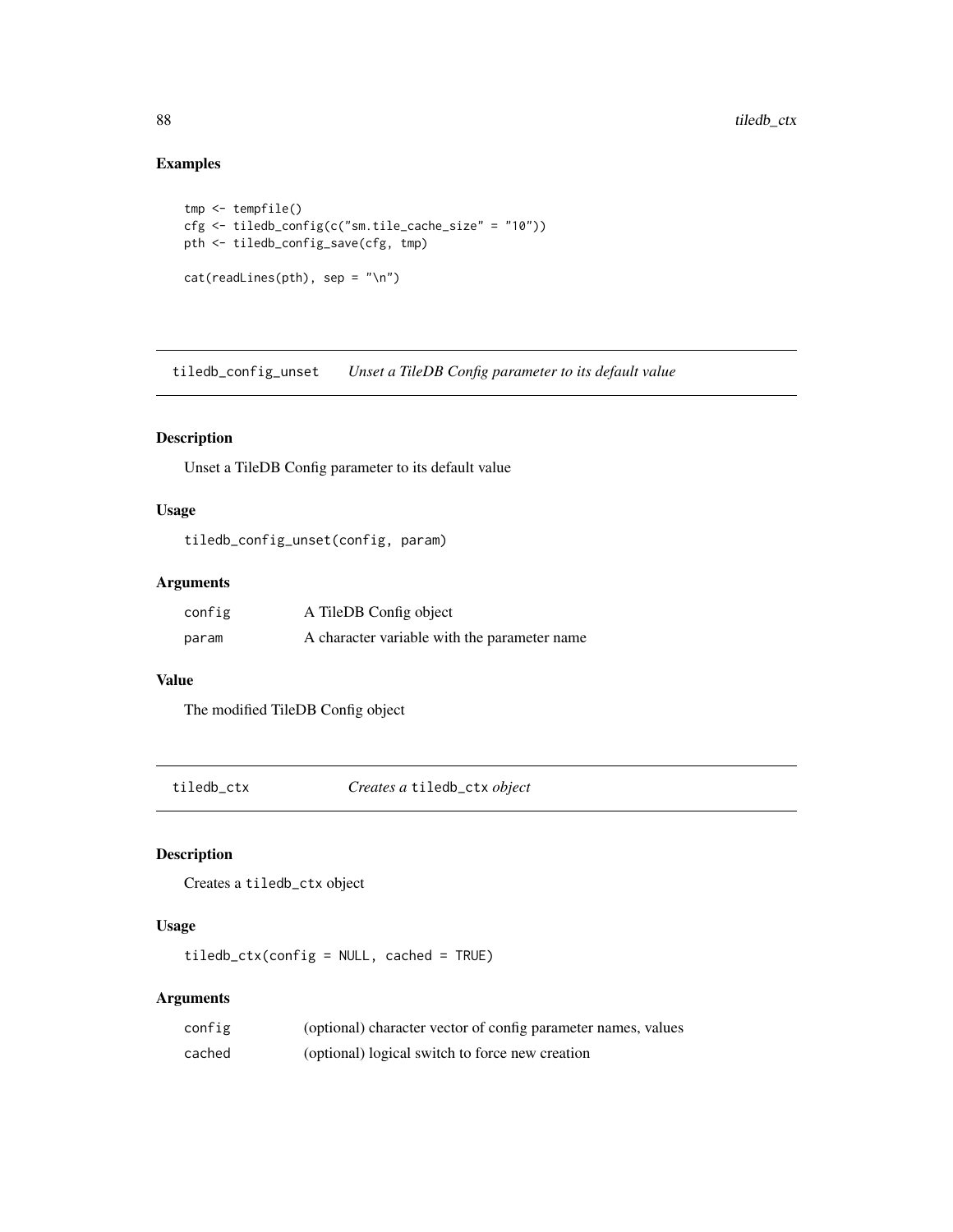tiledb\_ctx-class 89

## Value

tiledb\_ctx object

### Examples

```
# default configuration
ctx <- tiledb_ctx()
# optionally set config parameters
ctx <- tiledb_ctx(c("sm.tile_cache_size" = "100"))
```
tiledb\_ctx-class *An S4 class for a TileDB context*

## Description

An S4 class for a TileDB context

### Slots

ptr An external pointer to the underlying implementation

tiledb\_ctx\_set\_default\_tags

*Sets default context tags*

## Description

Sets default context tags

# Usage

tiledb\_ctx\_set\_default\_tags(object)

## Arguments

object tiledb\_ctx object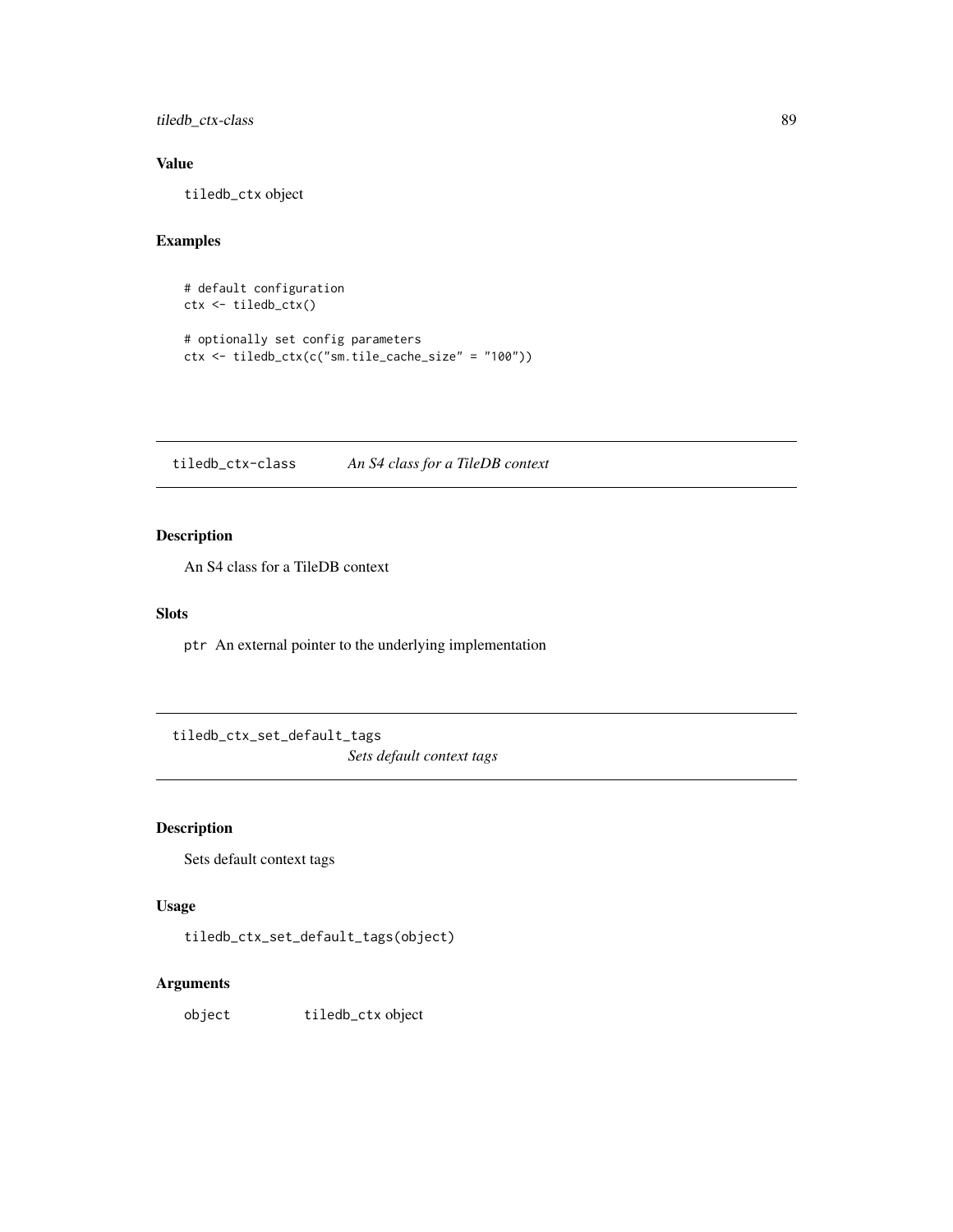tiledb\_ctx\_set\_tag *Sets a string:string "tag" on the Ctx*

## Description

Sets a string:string "tag" on the Ctx

### Usage

tiledb\_ctx\_set\_tag(object, key, value)

## Arguments

| object | tiledb_ctx object |
|--------|-------------------|
| key    | string            |
| value  | string            |

#### Examples

ctx <- tiledb\_ctx(c("sm.tile\_cache\_size" = "10")) cfg <- tiledb\_ctx\_set\_tag(ctx, "tag", "value")

tiledb\_ctx\_stats *Return context statistics as a JSON string*

#### Description

Return context statistics as a JSON string

#### Usage

```
tiledb_ctx_stats(object = tiledb_get_context())
```
## Arguments

object A tiledb\_ctx object

### Value

A JSON-formatted string with context statistics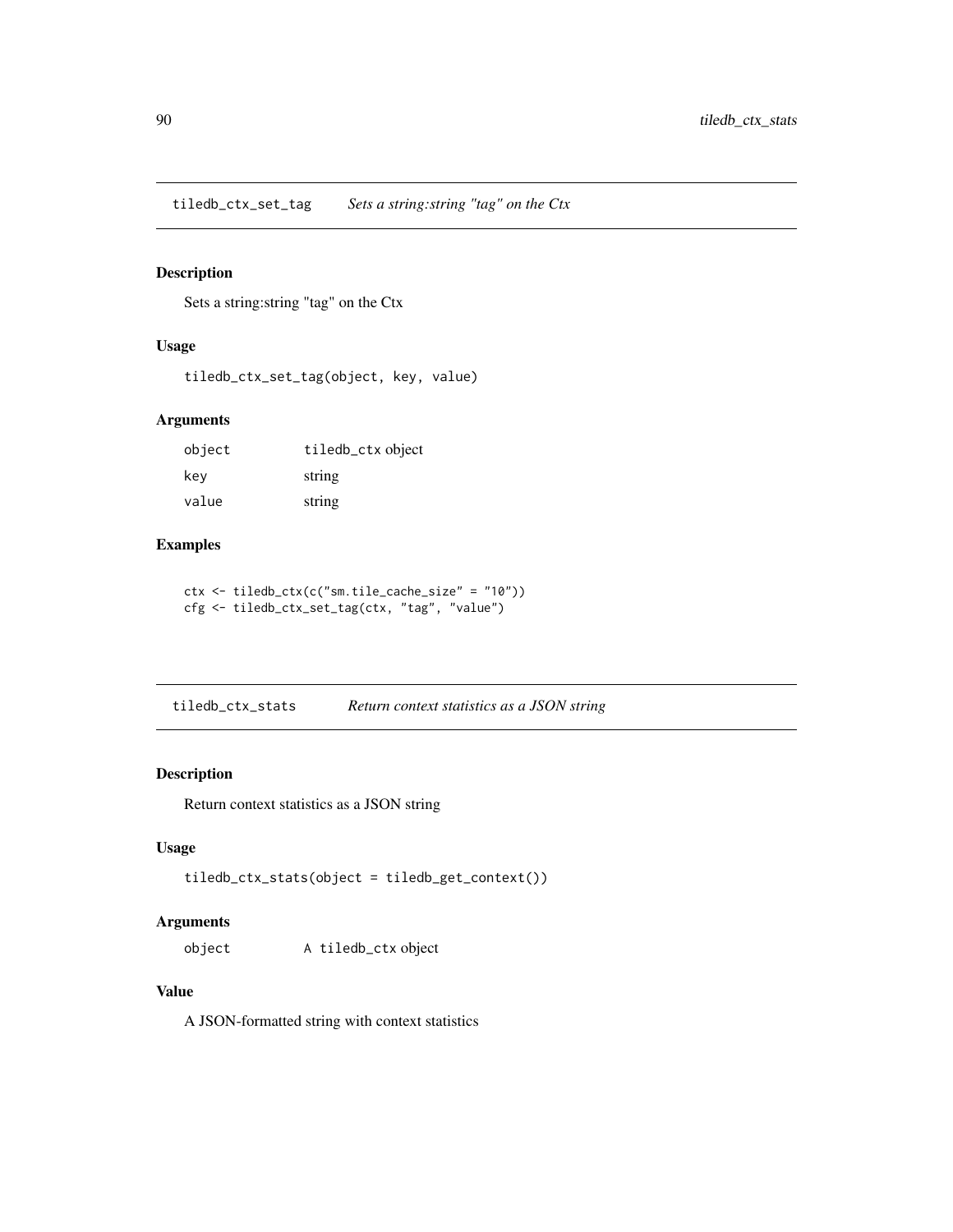tiledb\_datatype\_R\_type

*Map from TileDB type to R datatype*

### Description

This function maps from the TileDB types to the (fewer) key datatypes in R. This can be lossy as TileDB integers range from (signed and unsigned) 8 to 64 bit whereas R only has (signed) 32 bit values. Similarly, R only has 64 bit doubles whereas TileDB has 32 and 64 bit floating point types. TileDB also has more character encodings, and the full range of (NumPy) date and time types.

#### Usage

tiledb\_datatype\_R\_type(datatype)

### Arguments

datatype A string describing one TileDB datatype

#### Value

A string describing the closest match for an R datatype

```
tiledb_delete_metadata
```
*Delete a TileDB Array Metadata object given by key*

### Description

Delete a TileDB Array Metadata object given by key

#### Usage

tiledb\_delete\_metadata(arr, key)

# Arguments

| arr | A TileDB Array object                       |
|-----|---------------------------------------------|
| kev | A character value describing a metadata key |

## Value

A boolean indicating success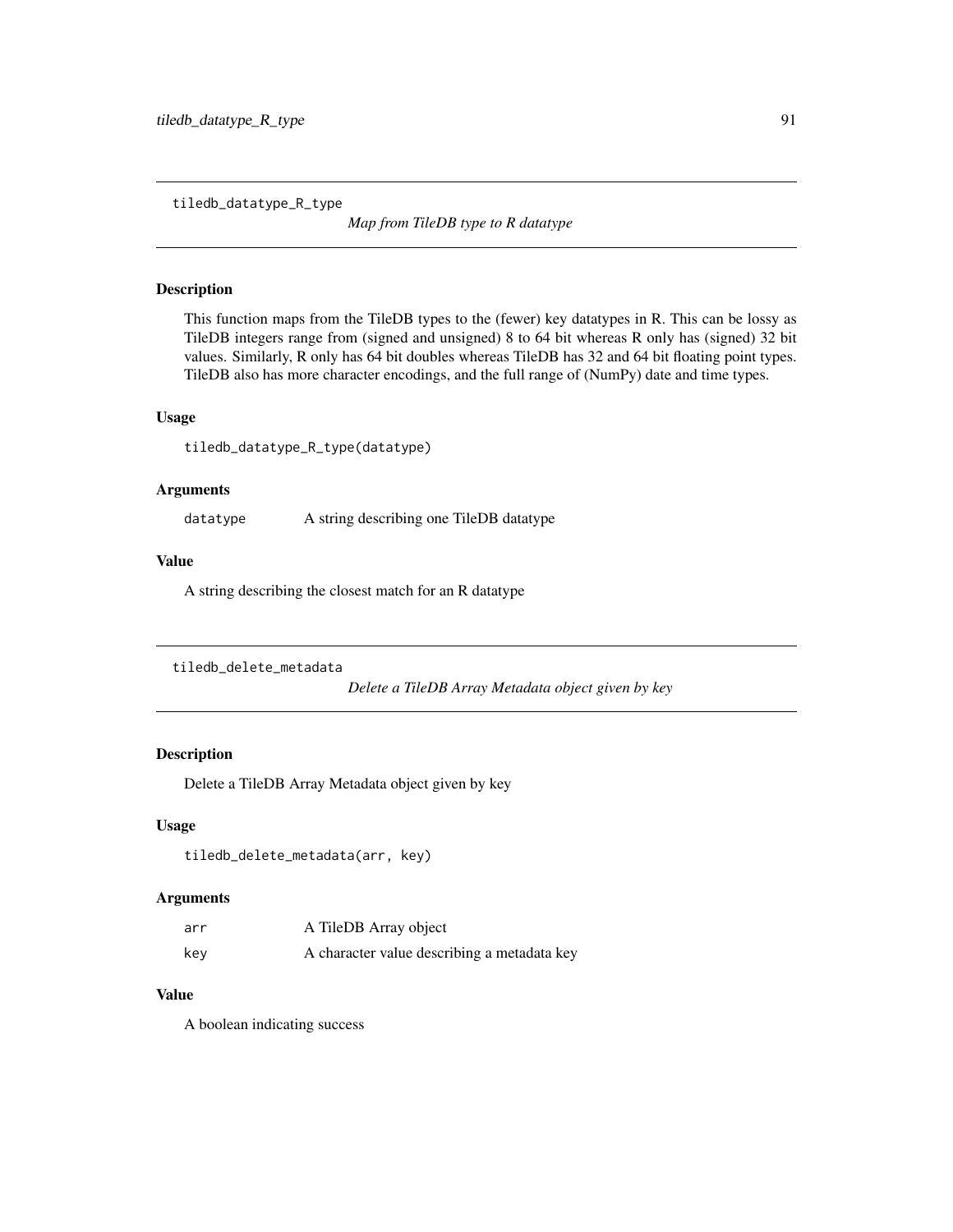## Description

Contructs a tiledb\_dim object

### Usage

```
tiledb_dim(name, domain, tile, type, ctx = tiledb_get_context())
```
# Arguments

| name   | The dimension name / label string. This argument is required.                                                                                                                                                       |
|--------|---------------------------------------------------------------------------------------------------------------------------------------------------------------------------------------------------------------------|
| domain | The dimension (inclusive) domain. The dimension's domain is defined by a<br>(lower bound, upper bound) vector, and is usually either of type integer or<br>double (i.e. numeric). For type, ASCII NULL is expected. |
| tile   | The tile dimension tile extent. For type, ASCII NULL is expected.                                                                                                                                                   |
| type   | The dimension TileDB datatype string                                                                                                                                                                                |
| ctx    | tiled ctx object (optional)                                                                                                                                                                                         |

# Value

tiledb\_dim object

## Examples

tiledb\_dim(name = "d1", domain =  $c(1L, 10L)$ , tile = 5L, type = "INT32")

tiledb\_dim-class *An S4 class for a TileDB dimension object*

### Description

An S4 class for a TileDB dimension object

#### Slots

ptr An external pointer to the underlying implementation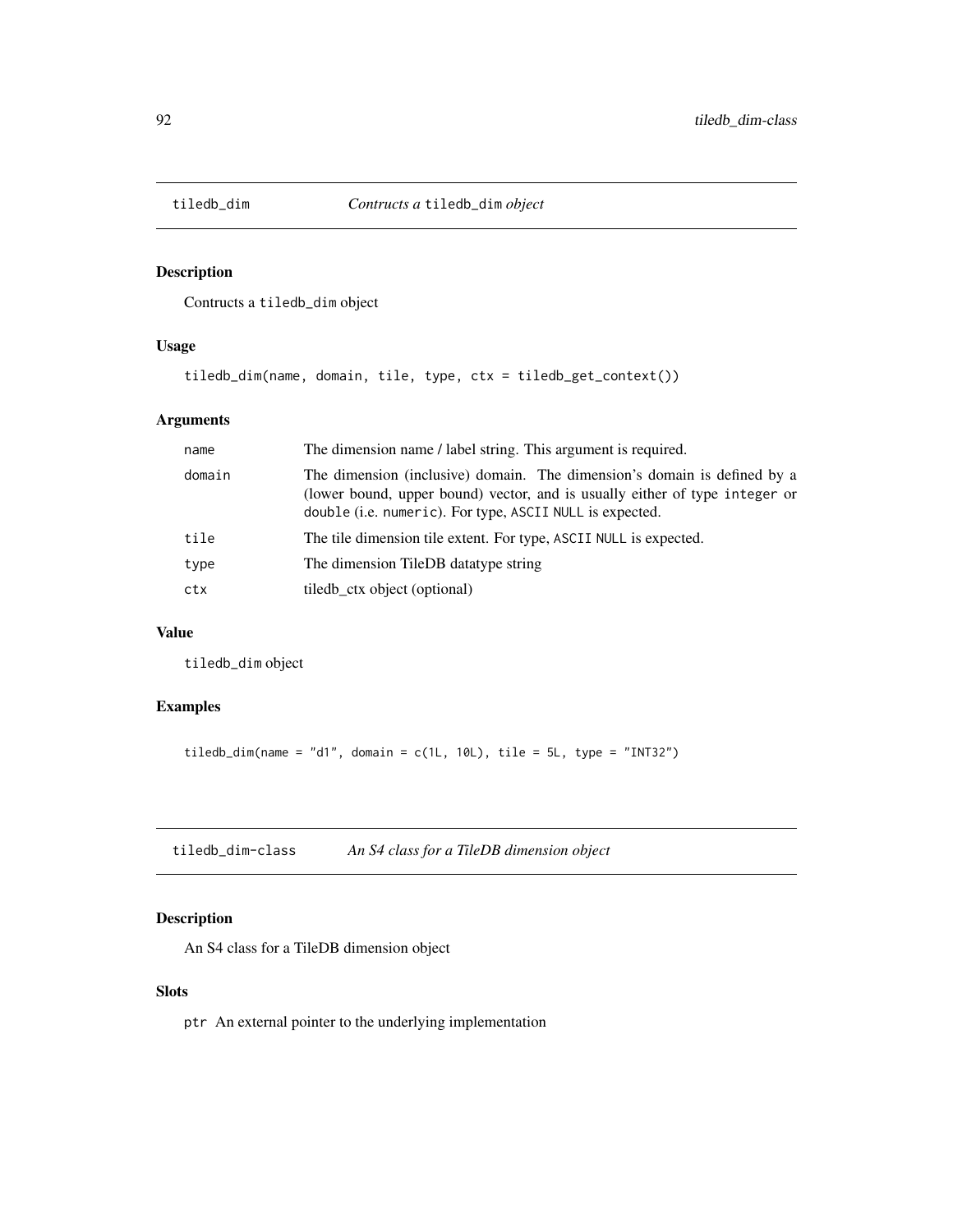## Description

All tiledb\_dim must be of the same TileDB type.

### Usage

tiledb\_domain(dims, ctx = tiledb\_get\_context())

## Arguments

| dims | $list()$ of tiledb dim objects |
|------|--------------------------------|
| ctx  | tiledb_ctx (optional)          |

### Value

tiledb\_domain

## Examples

```
dom <- tiledb_domain(dims = c(tiledb_dim("d1", c(1L, 100L), type = "INT32"),
                              tiledb_dim("d2", c(1L, 50L), type = "INT32")))
```
tiledb\_domain-class *An S4 class for a TileDB domain*

## Description

An S4 class for a TileDB domain

### Slots

ptr External pointer to the underlying implementation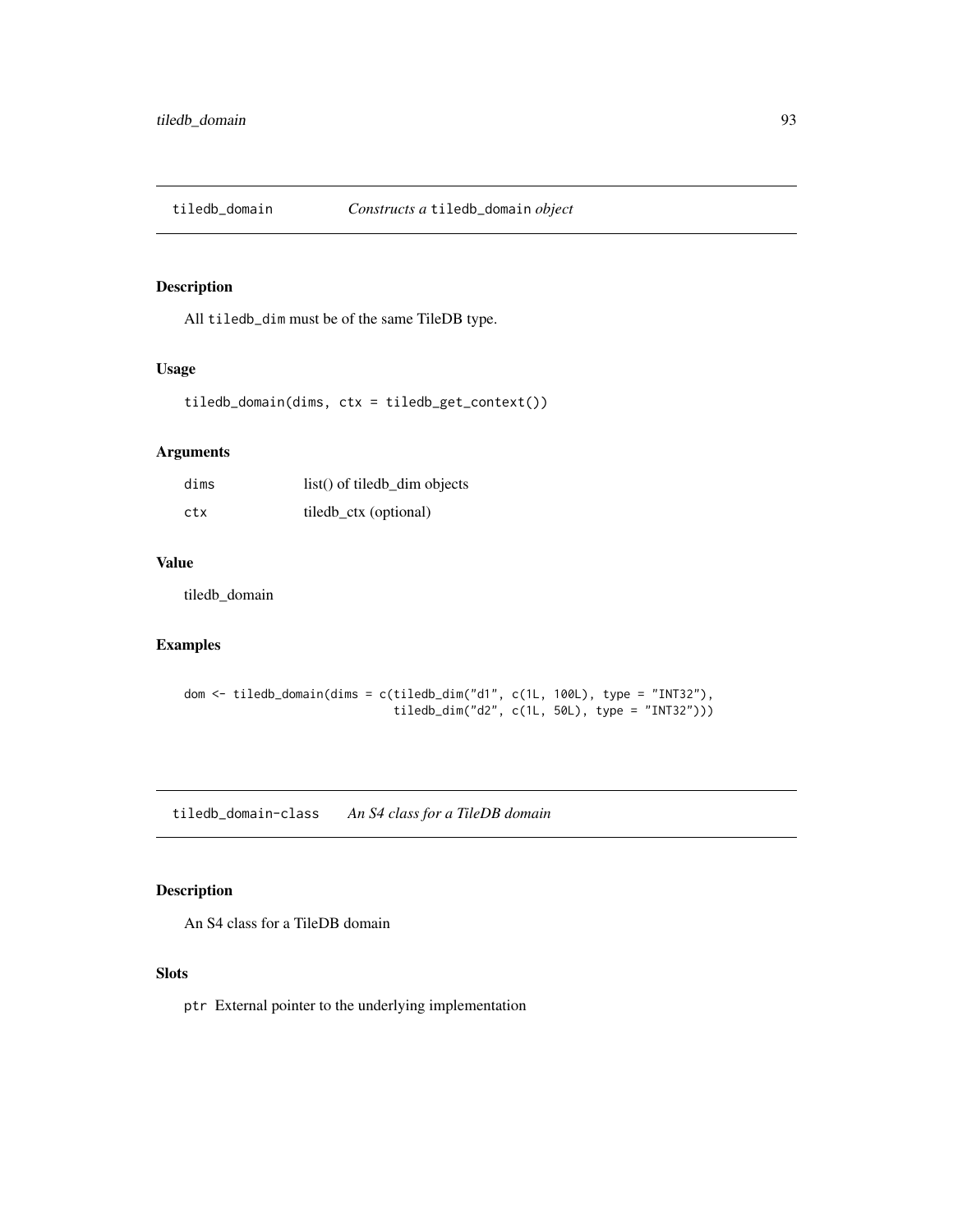tiledb\_domain\_get\_dimension\_from\_index

*Returns a Dimension indicated by index for the given TileDB Domain*

### Description

Returns a Dimension indicated by index for the given TileDB Domain

# Usage

tiledb\_domain\_get\_dimension\_from\_index(domain, idx)

## Arguments

| domain | TileDB Domain object                    |
|--------|-----------------------------------------|
| idx    | Integer index of the selected dimension |

# Value

TileDB Dimension object

tiledb\_domain\_get\_dimension\_from\_name *Returns a Dimension indicated by name for the given TileDB Domain*

# Description

Returns a Dimension indicated by name for the given TileDB Domain

### Usage

tiledb\_domain\_get\_dimension\_from\_name(domain, name)

# Arguments

| domain | TileDB Domain object                       |
|--------|--------------------------------------------|
| name   | A character variable with a dimension name |

### Value

TileDB Dimension object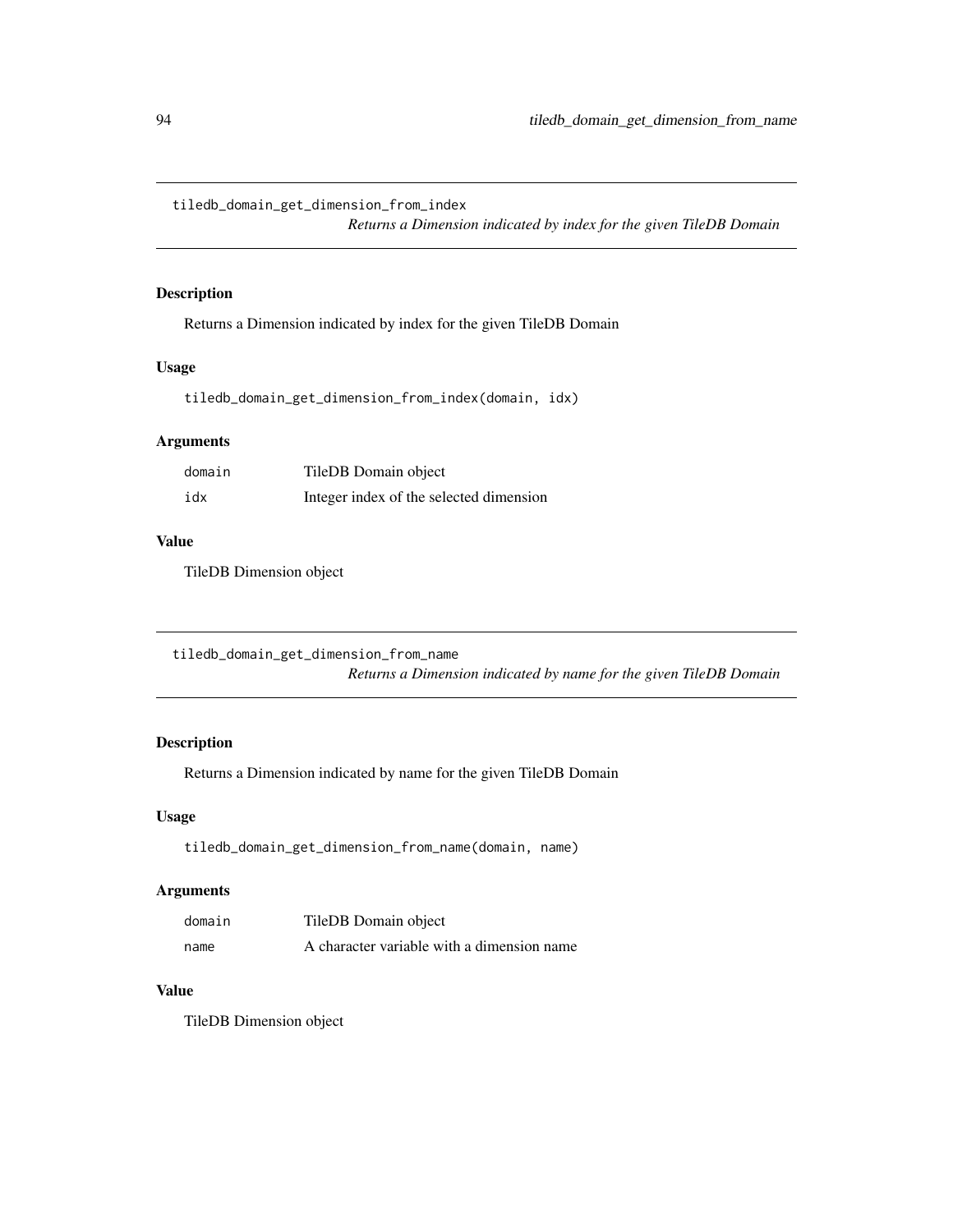tiledb\_domain\_has\_dimension

*Check a domain for a given dimension name*

## Description

Check a domain for a given dimension name

# Usage

tiledb\_domain\_has\_dimension(domain, name)

# Arguments

| domain | A domain of a TileDB Array schema          |
|--------|--------------------------------------------|
| name   | A character variable with a dimension name |

#### Value

A boolean value indicating if the dimension exists in the domain

tiledb\_error\_message *Return the error message for a given context*

# Description

Note that this function requires an actual error to have occurred.

### Usage

```
tiledb_error_message(ctx = tiledb_get_context())
```
#### Arguments

ctx A tiledb\_ctx object

### Value

A character variable with the error message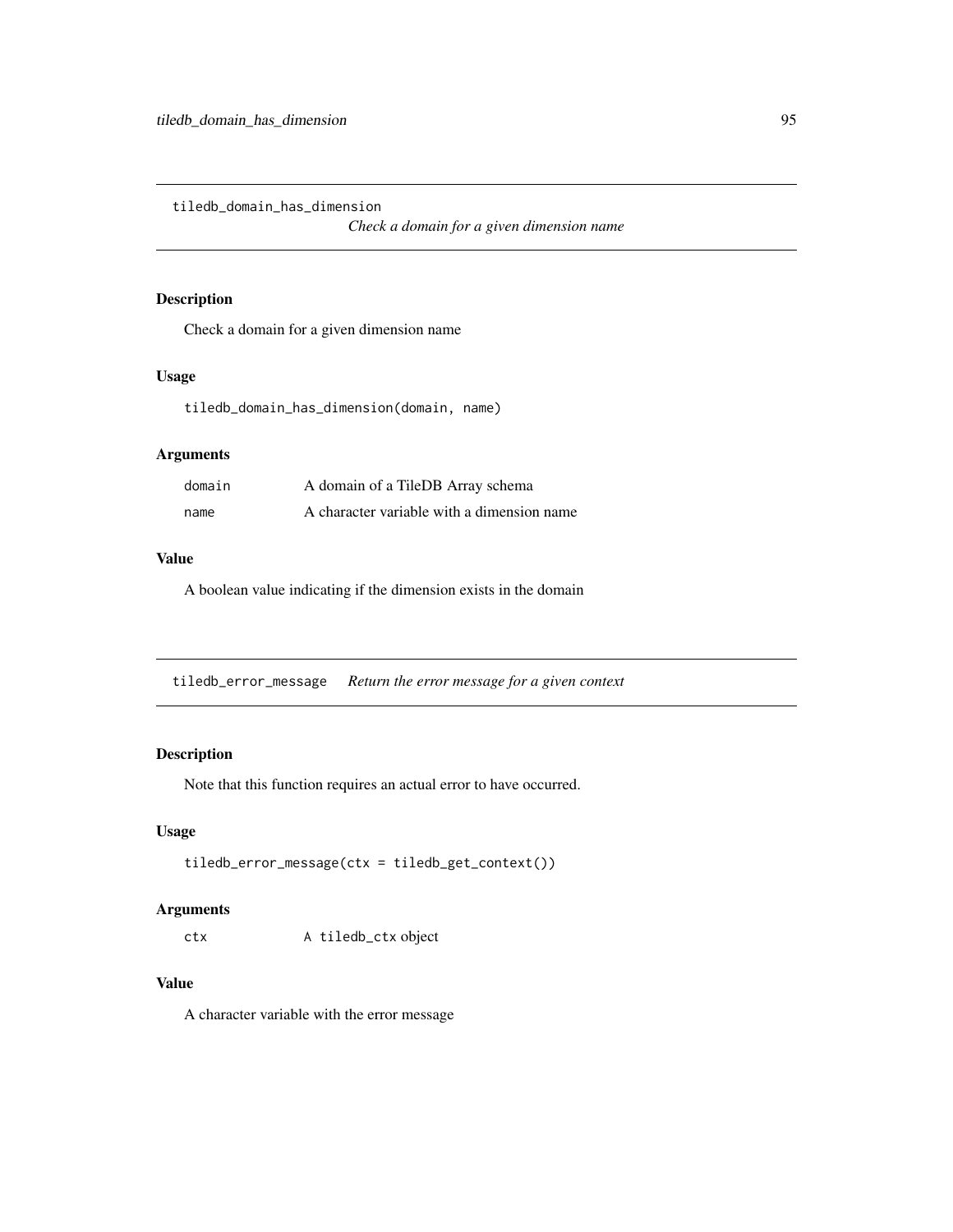tiledb\_filestore\_buffer\_export

*Export from a TileDB Filestore to a character variable*

### Description

Export from a TileDB Filestore to a character variable

#### Usage

```
tiledb_filestore_buffer_export(
  filestore_uri,
 offset,
 bytes,
  ctx = tiledb_get_context()
)
```
#### Arguments

|        | filestore_uri Character with an TileDB Array Schema URI                                    |
|--------|--------------------------------------------------------------------------------------------|
| offset | (optional) Numeric variable with offset from beginnig, default is zero                     |
| bytes  | (optional) Numeric variable with number of bytes to read, default is zero                  |
| ctx    | (optional) A TileDB Ctx object; if not supplied the default context object is<br>retrieved |

## Value

A character variable containing the filestore content (subject to offset and bytes) is returned

tiledb\_filestore\_buffer\_import *Import size bytes from a string into a TileDB Filestore*

# Description

Import size bytes from a string into a TileDB Filestore

# Usage

```
tiledb_filestore_buffer_import(
  filestore_uri,
 buf,
 bytes,
  ctx = tiledb_get_context()
)
```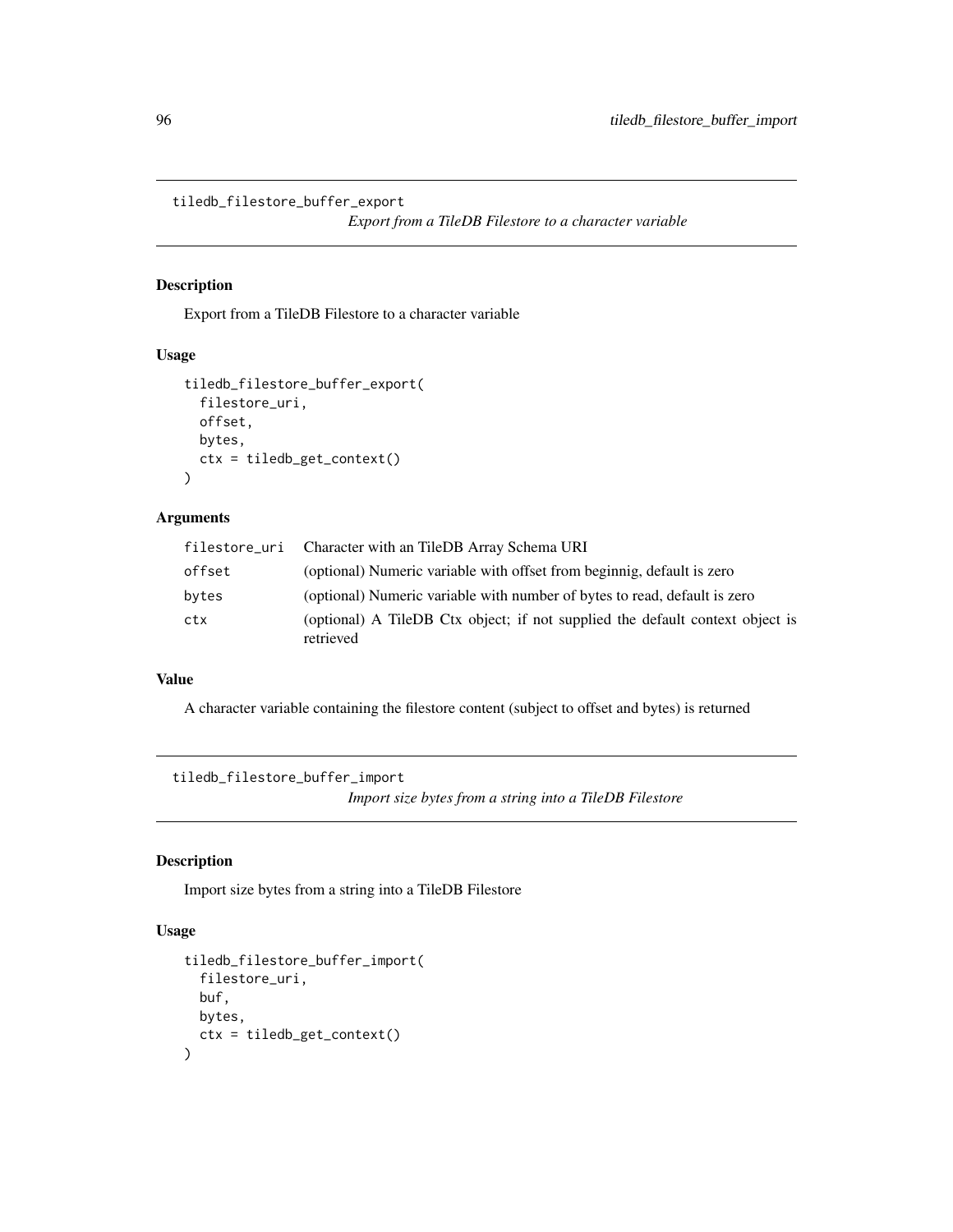# Arguments

|       | filestore_uri Character with an TileDB Array Schema URI                                    |
|-------|--------------------------------------------------------------------------------------------|
| buf   | Character variable with content to be imported                                             |
| bytes | Number of bytes to be import, defaults to length of buf                                    |
| ctx   | (optional) A TileDB Ctx object; if not supplied the default context object is<br>retrieved |

# Value

A boolean is returned to indicate successful completion

tiledb\_filestore\_schema\_create

*Create an array schema from a given URI with schema*

## Description

Create an array schema from a given URI with schema

#### Usage

```
tiledb_filestore_schema_create(uri = NULL, ctx = tiledb_get_context())
```
## Arguments

| uri | Character with an TileDB Array Schema URI, if missing or NULL a default<br>schema is returned |
|-----|-----------------------------------------------------------------------------------------------|
| ctx | (optional) A TileDB Ctx object; if not supplied the default context object is<br>retrieved    |

# Value

An ArraySchema object corresponding to the supplied schema, or a default if missing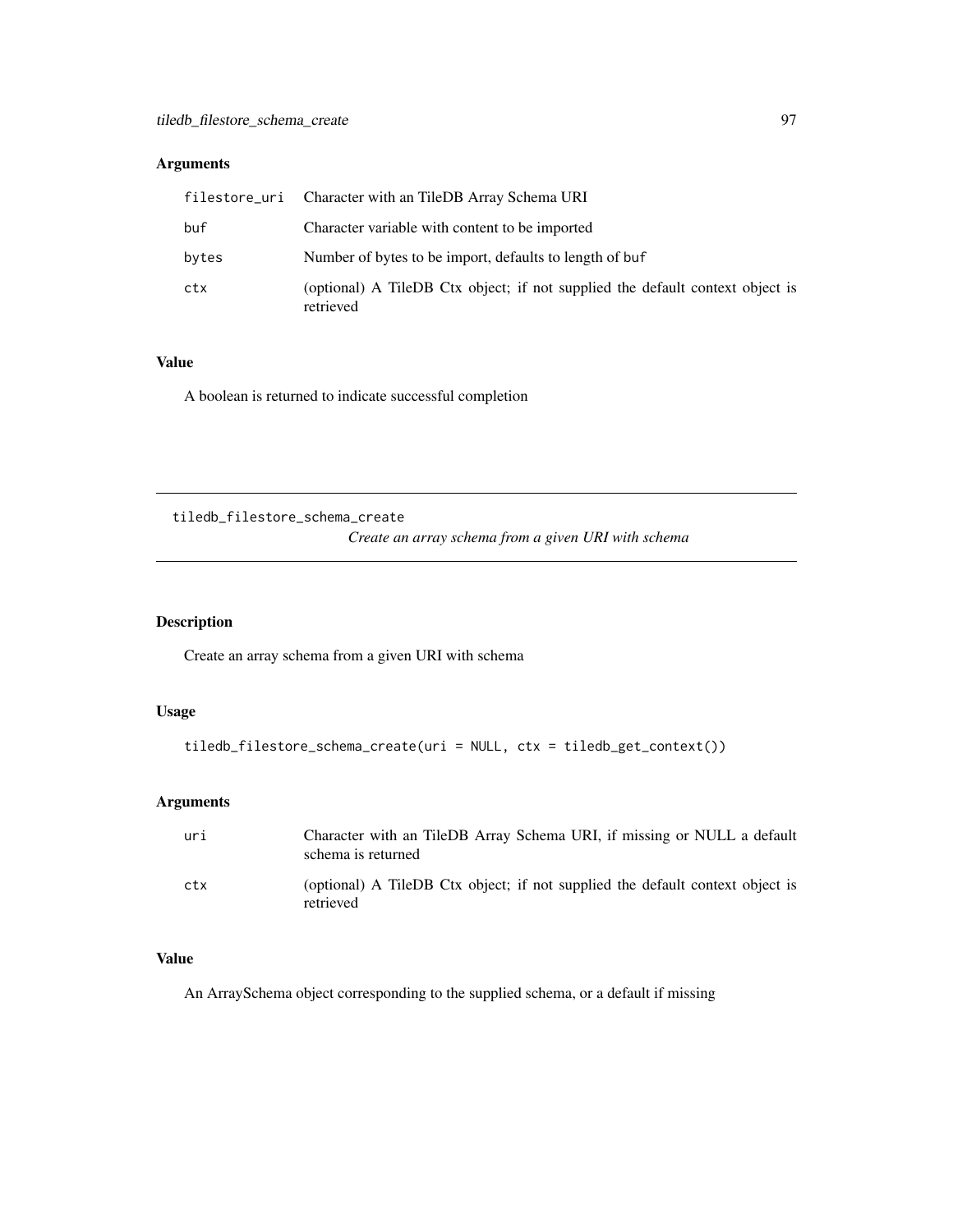tiledb\_filestore\_size *Return (uncompressed) TileDB Filestore size*

# Description

Return (uncompressed) TileDB Filestore size

## Usage

```
tiledb_filestore_size(filestore_uri, ctx = tiledb_get_context())
```
## Arguments

|     | filestore_uri Character with an TileDB Array Schema URI                                    |
|-----|--------------------------------------------------------------------------------------------|
| ctx | (optional) A TileDB Ctx object; if not supplied the default context object is<br>retrieved |

### Value

A numeric with the size is returned

tiledb\_filestore\_uri\_export

*Export a file from a TileDB Filestore*

# Description

Export a file from a TileDB Filestore

# Usage

```
tiledb_filestore_uri_export(
  file_uri,
 filestore_uri,
  ctx = tiledb_get_context()
)
```
#### Arguments

| file uri | Character with a file URI                                                                  |
|----------|--------------------------------------------------------------------------------------------|
|          | filestore_uri Character with an TileDB Array Schema URI                                    |
| ctx      | (optional) A TileDB Ctx object; if not supplied the default context object is<br>retrieved |

# Value

A boolean is returned to indicate successful completion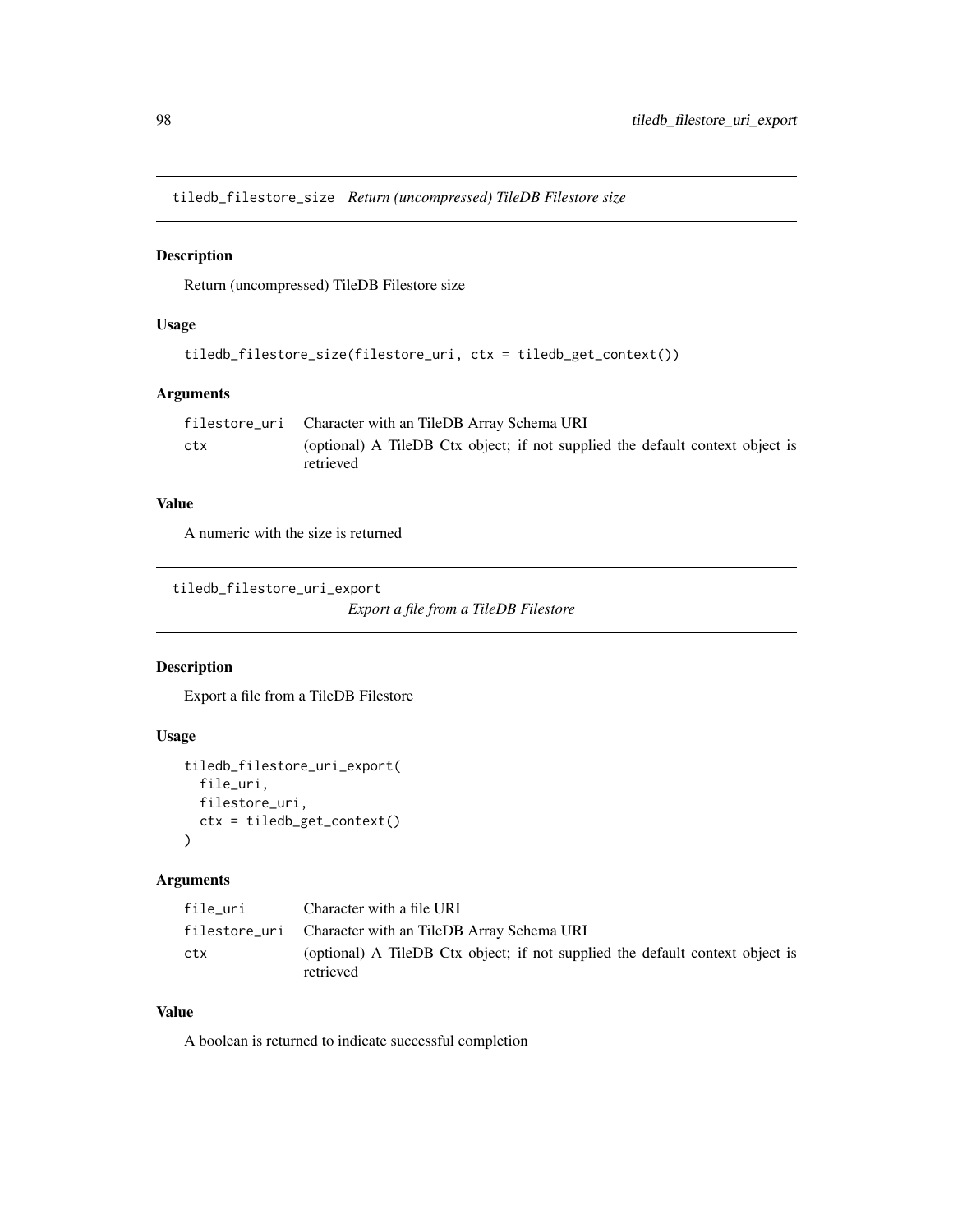tiledb\_filestore\_uri\_import

*Import a file into a TileDB Filestore*

# Description

Import a file into a TileDB Filestore

### Usage

```
tiledb_filestore_uri_import(
  filestore_uri,
  file_uri,
 ctx = tiledb_get_context()
)
```
# Arguments

|          | filestore_uri Character with an TileDB Array Schema URI                                    |
|----------|--------------------------------------------------------------------------------------------|
| file uri | Character with a file URI                                                                  |
| ctx      | (optional) A TileDB Ctx object; if not supplied the default context object is<br>retrieved |

#### Value

A boolean is returned to indicate successful completion

tiledb\_filter *Constructs a* tiledb\_filter *object*

# Description

Available filters:

- "NONE"
- "GZIP"
- "ZSTD"
- "LZ4"
- "RLE"
- "BZIP2"
- "DOUBLE\_DELTA"
- "BIT\_WIDTH\_REDUCTION"
- "BITSHUFFLE"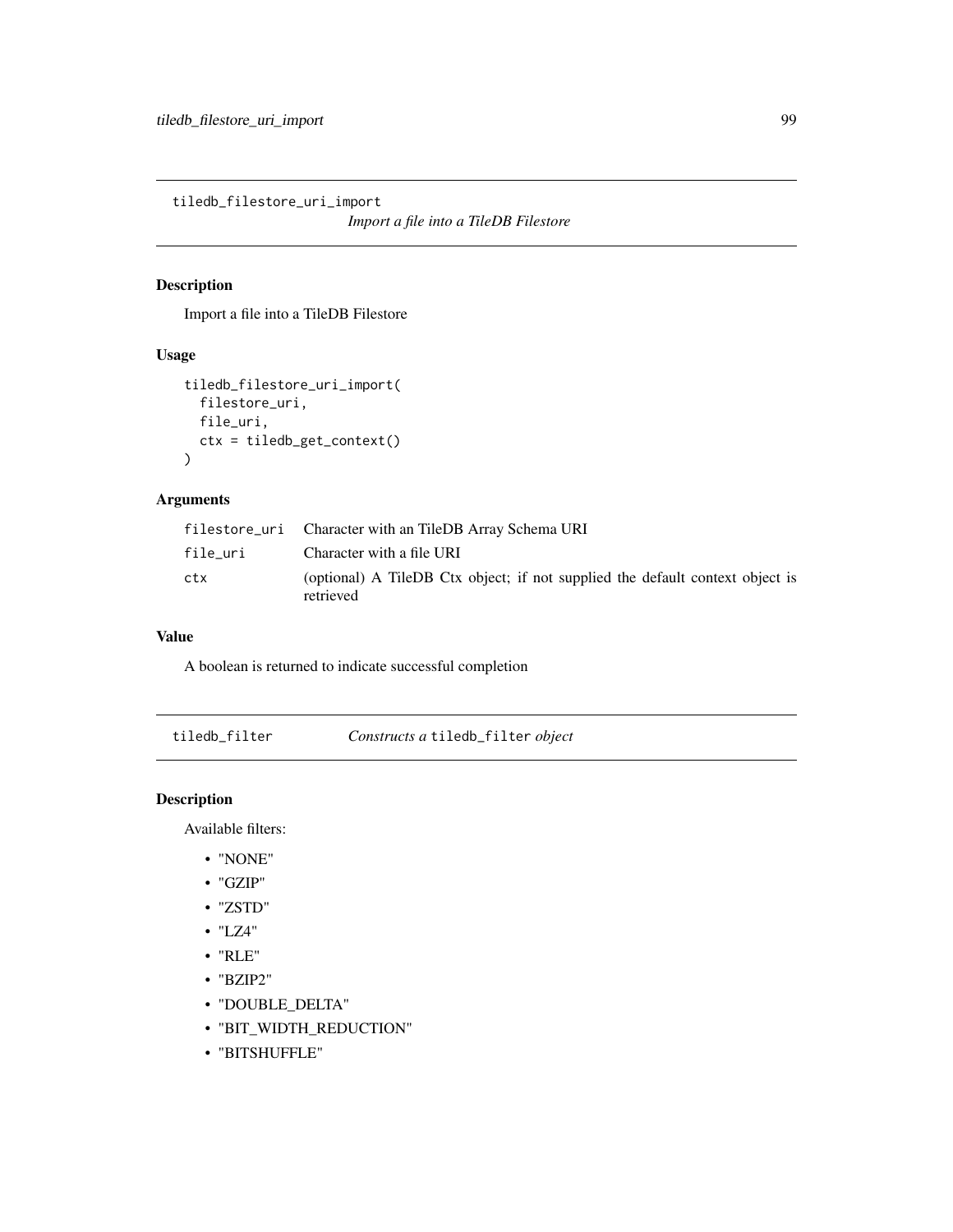- "BYTESHUFFLE"
- "POSITIVE\_DELTA"
- "CHECKSUM\_MD5"
- "CHECKSUM\_SHA256"
- "DICTIONARY"

## Usage

tiledb\_filter(name = "NONE", ctx = tiledb\_get\_context())

### Arguments

| name | (default "NONE") TileDB filter name string |
|------|--------------------------------------------|
| ctx  | tiled ctx object (optional)                |

### Details

Valid compression options vary depending on the filter used, consult the TileDB docs for more information.

#### Value

tiledb\_filter object

# Examples

tiledb\_filter("ZSTD")

tiledb\_filter-class *An S4 class for a TileDB filter*

### Description

An S4 class for a TileDB filter

### Slots

ptr External pointer to the underlying implementation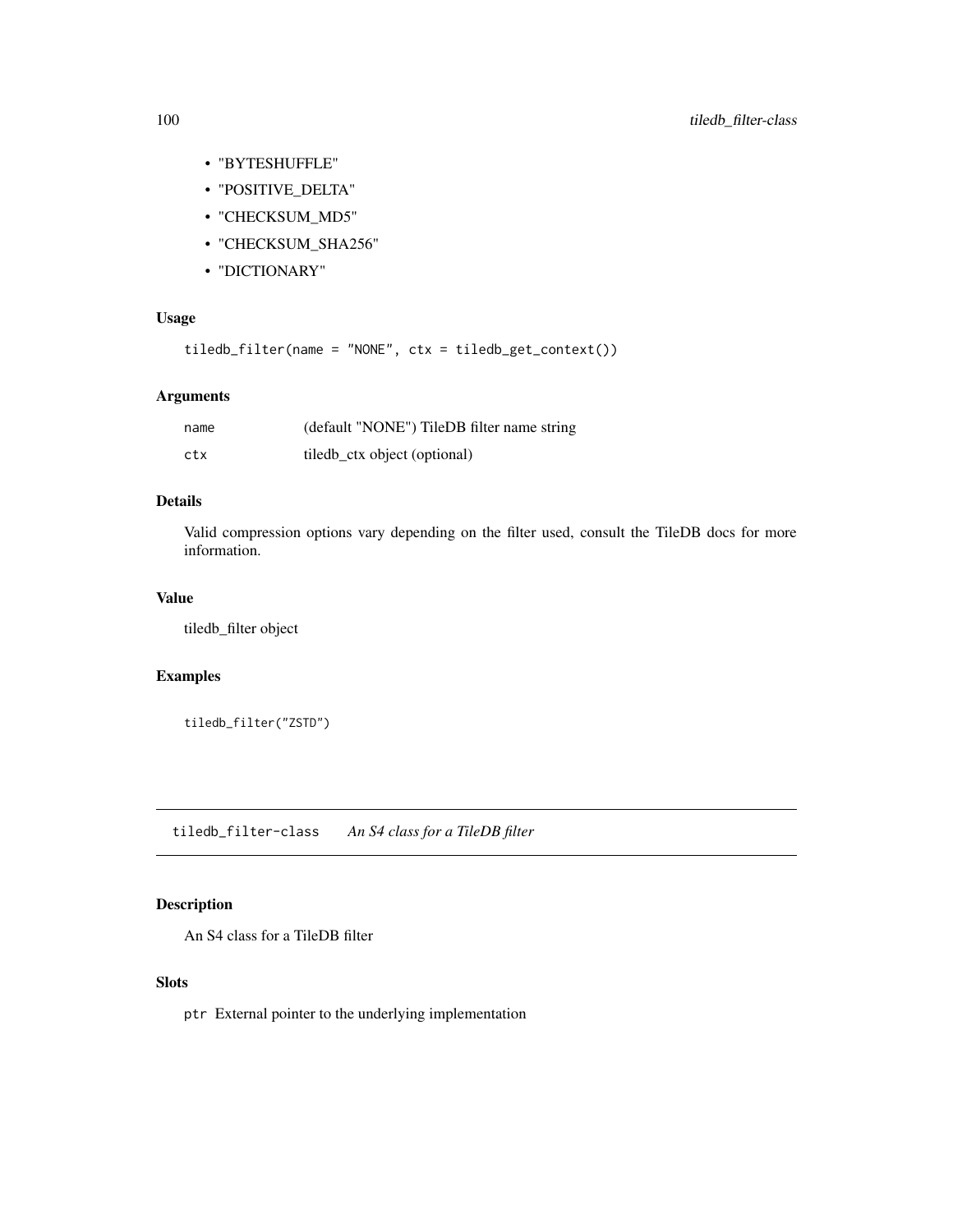tiledb\_filter\_get\_option

*Returns the filter's option*

### Description

Returns the filter's option

#### Usage

tiledb\_filter\_get\_option(object, option)

# Arguments

| object | tiledb filter |
|--------|---------------|
| option | string        |

### Value

Integer value

## Examples

```
c <- tiledb_filter("ZSTD")
tiledb_filter_set_option(c,"COMPRESSION_LEVEL", 5)
tiledb_filter_get_option(c, "COMPRESSION_LEVEL")
```
tiledb\_filter\_list *Constructs a* tiledb\_filter\_list *object*

## Description

Constructs a tiledb\_filter\_list object

# Usage

tiledb\_filter\_list(filters = c(), ctx = tiledb\_get\_context())

## Arguments

| filters | an optional list of one or more tiled b_filter_list objects |
|---------|-------------------------------------------------------------|
| ctx     | tiledb_ctx object (optional)                                |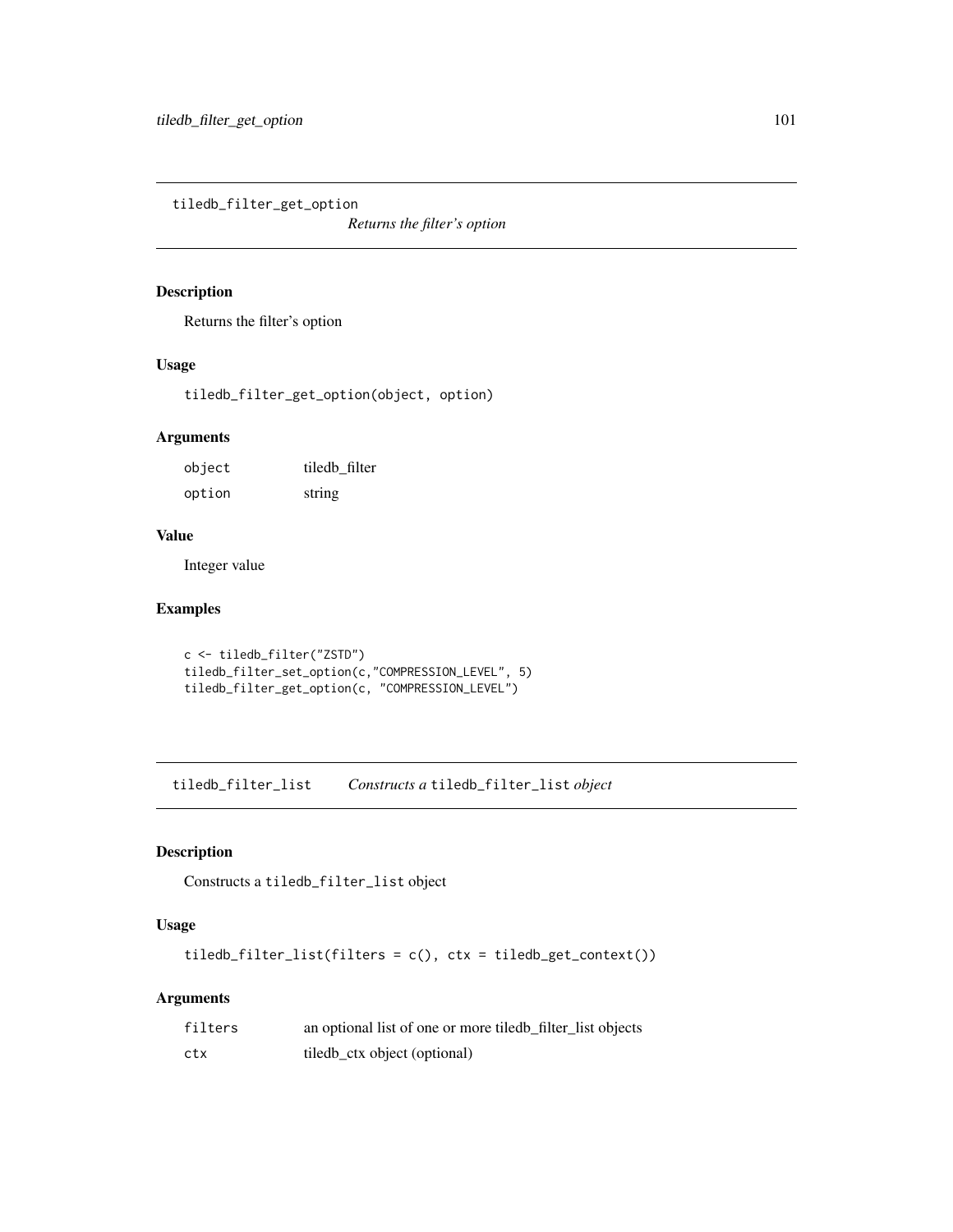# Value

tiledb\_filter\_list object

## Examples

```
flt <- tiledb_filter("ZSTD")
tiledb_filter_set_option(flt, "COMPRESSION_LEVEL", 5)
filter_list <- tiledb_filter_list(c(flt))
filter_list
```
tiledb\_filter\_list-class

*An S4 class for a TileDB filter list*

# Description

An S4 class for a TileDB filter list

#### Slots

ptr An external pointer to the underlying implementation

tiledb\_filter\_set\_option

*Set the option for a filter*

## Description

Set the option for a filter

#### Usage

tiledb\_filter\_set\_option(object, option, value)

## Arguments

| object | tiledb filter |
|--------|---------------|
| option | string        |
| value  | int           |

# Value

The modified filter object is returned.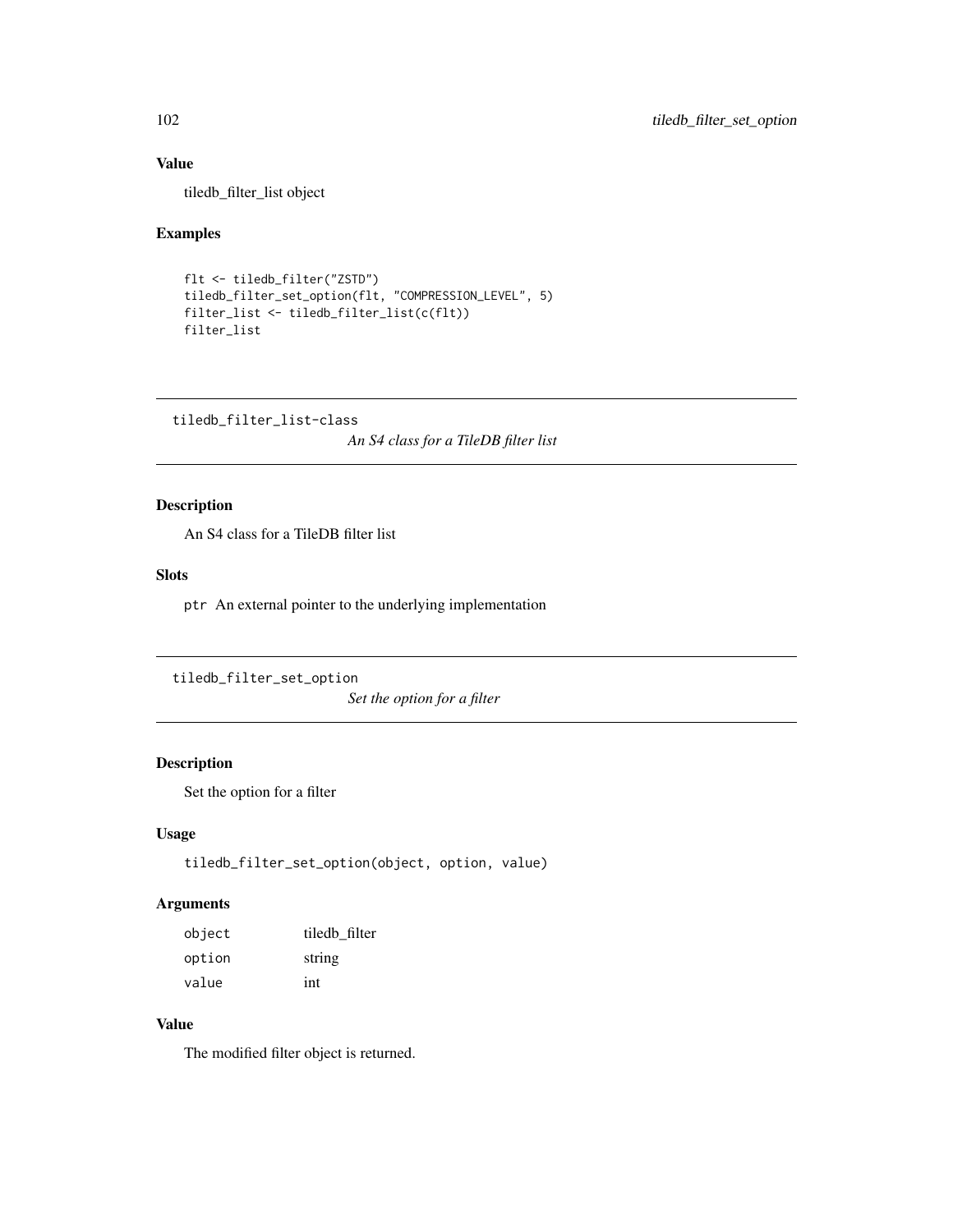## tiledb\_filter\_type 103

# Examples

```
c <- tiledb_filter("ZSTD")
tiledb_filter_set_option(c,"COMPRESSION_LEVEL", 5)
tiledb_filter_get_option(c, "COMPRESSION_LEVEL")
```
tiledb\_filter\_type *Returns the type of the filter used*

### Description

Returns the type of the filter used

## Usage

tiledb\_filter\_type(object)

## Arguments

object tiledb\_filter

# Value

TileDB filter type string

## Examples

c <- tiledb\_filter("ZSTD") tiledb\_filter\_type(c)

tiledb\_fragment\_info *Constructs a* tiledb\_fragment\_info *object*

## Description

Constructs a tiledb\_fragment\_info object

## Usage

tiledb\_fragment\_info(uri, ctx = tiledb\_get\_context())

## Arguments

| uri | an character variable with the URI of the array for which fragment info is request |
|-----|------------------------------------------------------------------------------------|
| ctx | tiledb_ctx object (optional)                                                       |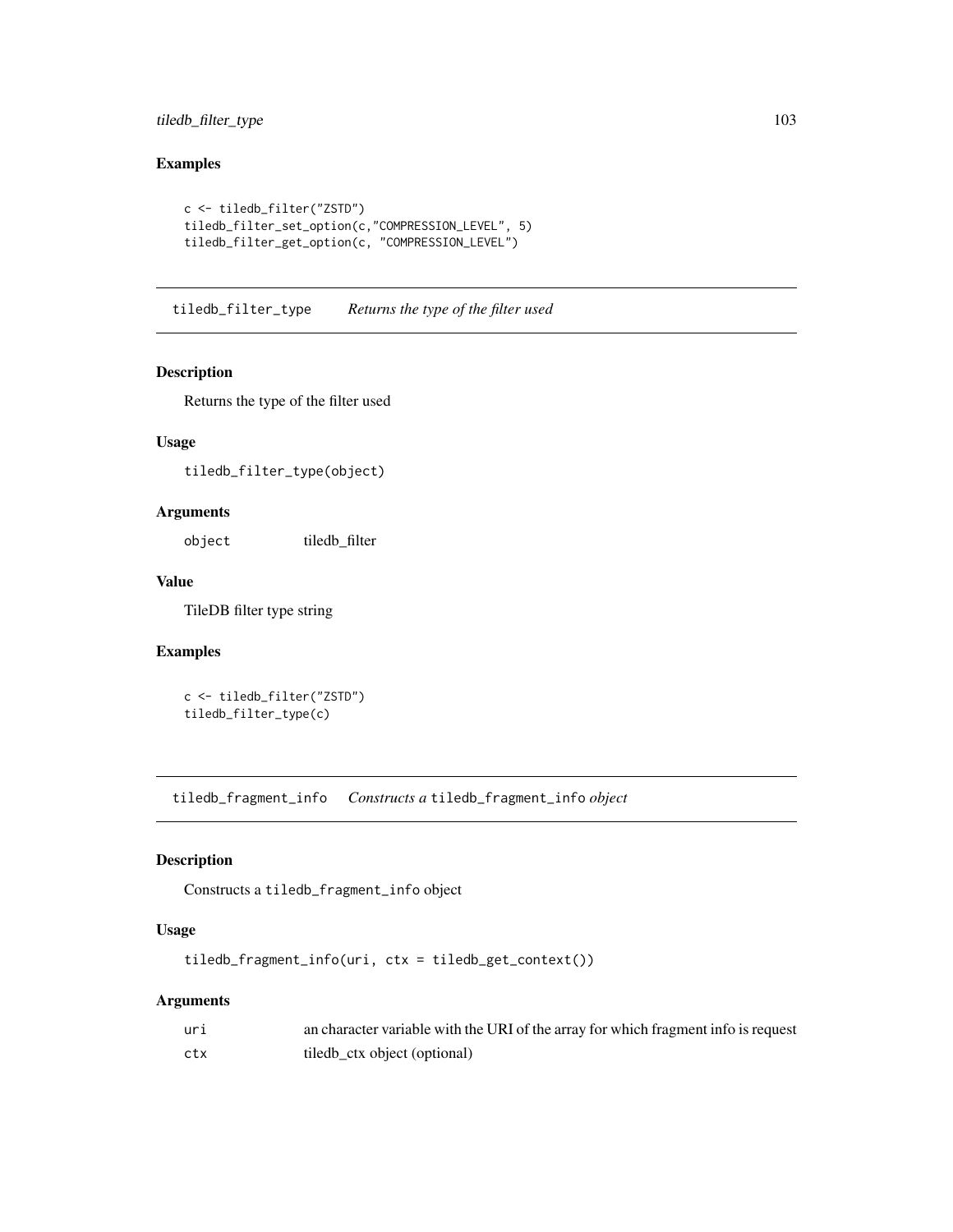# Value

tiledb\_fragment\_info object

tiledb\_fragment\_info-class

*An S4 class for a TileDB fragment info object*

## Description

An S4 class for a TileDB fragment info object

# Slots

ptr An external pointer to the underlying implementation

tiledb\_fragment\_info\_dense

*Return if a fragment info index is dense*

# Description

Return if a fragment info index is dense

#### Usage

tiledb\_fragment\_info\_dense(object, fid)

# Arguments

| object | A TileDB fragment info object |
|--------|-------------------------------|
| fid    | A fragment object index       |

# Value

A logical value indicating if the fragment is dense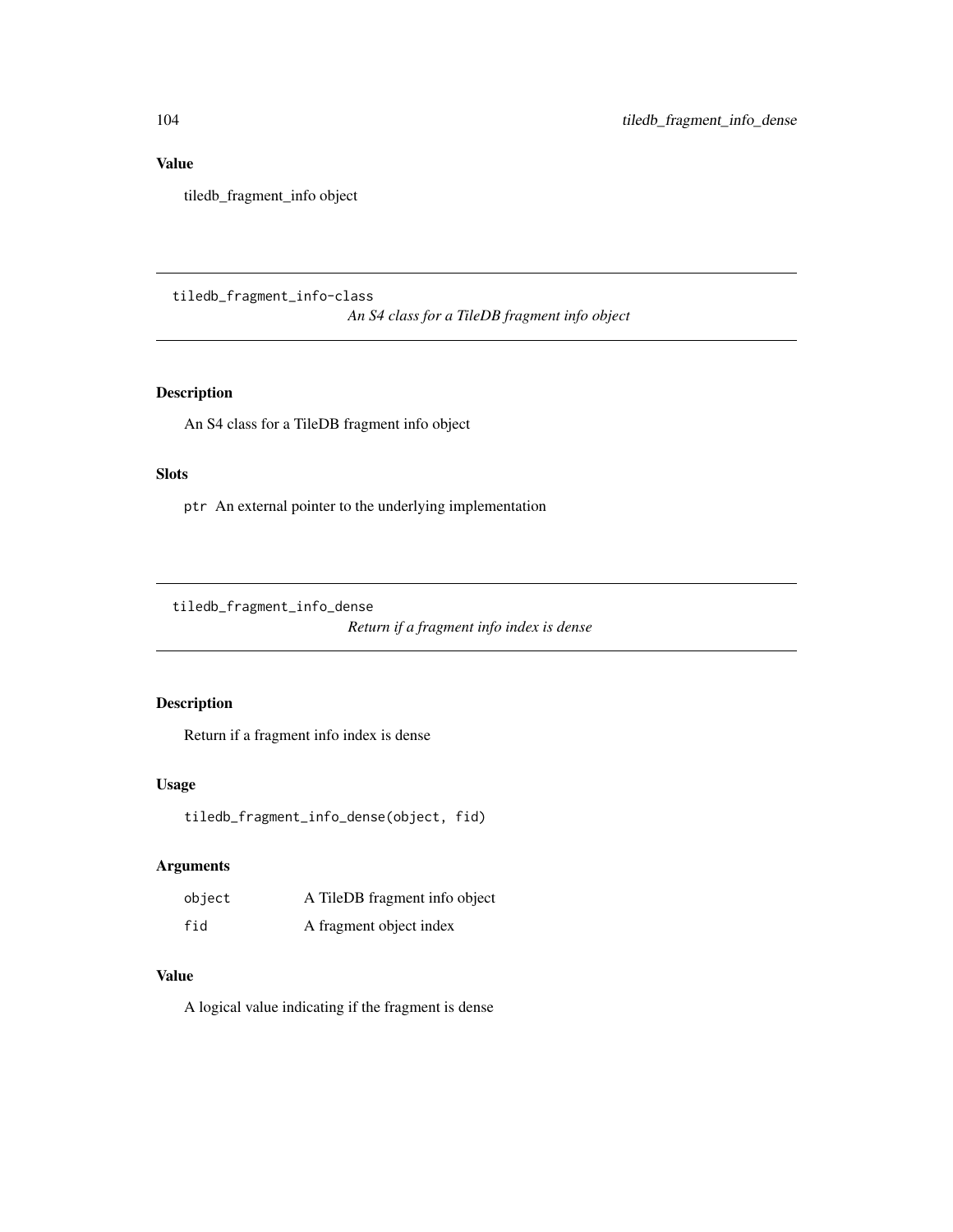tiledb\_fragment\_info\_dump

*Dump the fragment info to console*

## Description

Dump the fragment info to console

#### Usage

tiledb\_fragment\_info\_dump(object)

# Arguments

object A TileDB fragment info object

### Value

Nothing is returned, as a side effect the fragment info is displayed

tiledb\_fragment\_info\_get\_cell\_num

*Return a fragment info number of cells for a given fragment index*

## Description

Return a fragment info number of cells for a given fragment index

#### Usage

```
tiledb_fragment_info_get_cell_num(object, fid)
```
## Arguments

| object | A TileDB fragment info object |
|--------|-------------------------------|
| fid    | A fragment object index       |

#### Value

A numeric value with the number of cells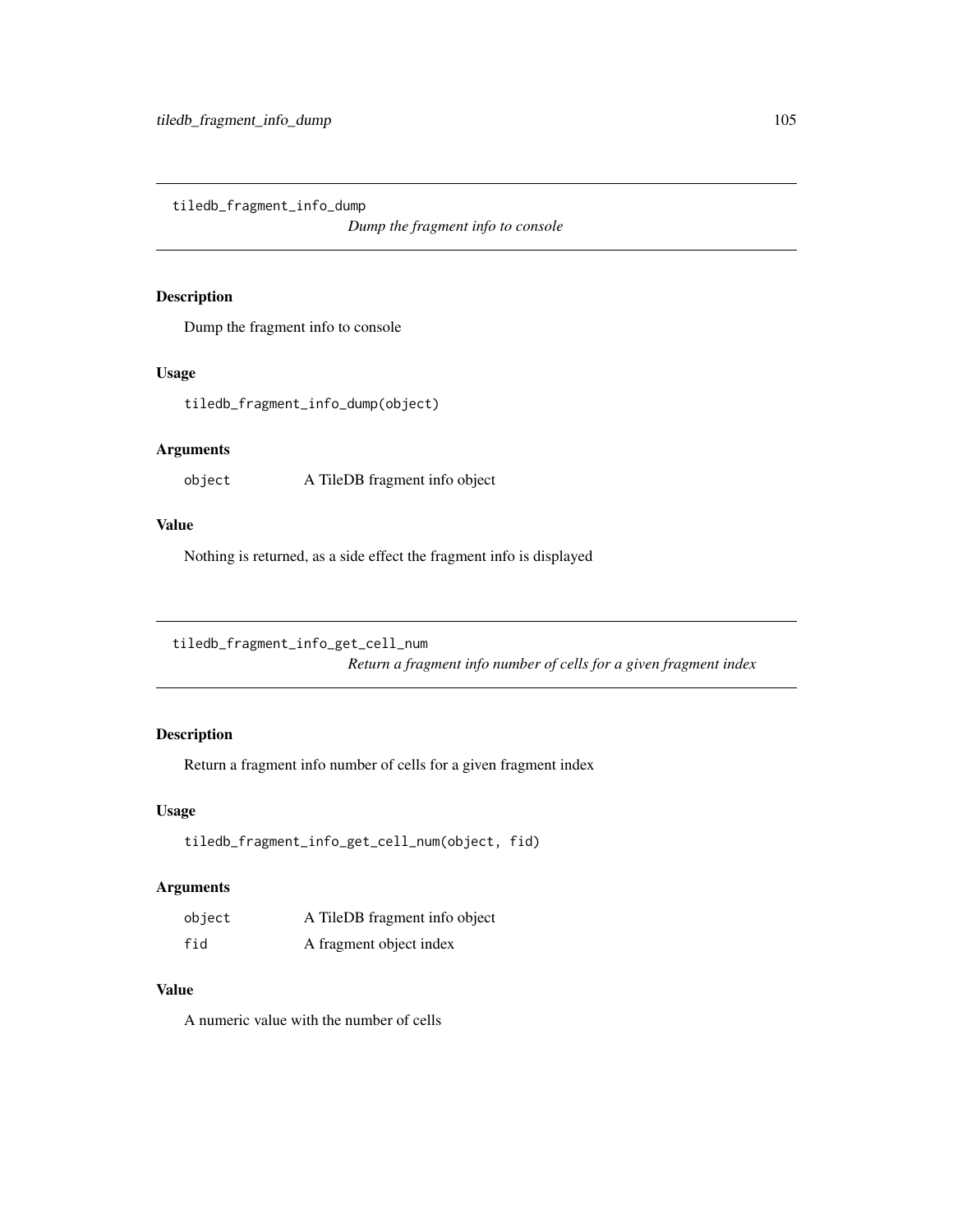tiledb\_fragment\_info\_get\_non\_empty\_domain\_index *Return a fragment info non-empty domain from index*

# Description

TODO: Rework with type information

#### Usage

```
tiledb_fragment_info_get_non_empty_domain_index(object, fid, did, typestr)
```
# Arguments

| object  | A TileDB fragment info object                                                                                |
|---------|--------------------------------------------------------------------------------------------------------------|
| fid     | A fragment object index                                                                                      |
| did     | A domain index                                                                                               |
| typestr | An optional character variable describing the data type which will be accessed<br>from the schema if missing |

# Value

A TileDB Domain object

tiledb\_fragment\_info\_get\_non\_empty\_domain\_name *Return a fragment info non-empty domain from name*

## Description

TODO: Rework with type information

## Usage

```
tiledb_fragment_info_get_non_empty_domain_name(object, fid, dim_name, typestr)
```
## Arguments

| object   | A TileDB fragment info object                                                                                |
|----------|--------------------------------------------------------------------------------------------------------------|
| fid      | A fragment object index                                                                                      |
| dim_name | A character variable with the dimension name                                                                 |
| typestr  | An optional character variable describing the data type which will be accessed<br>from the schema if missinh |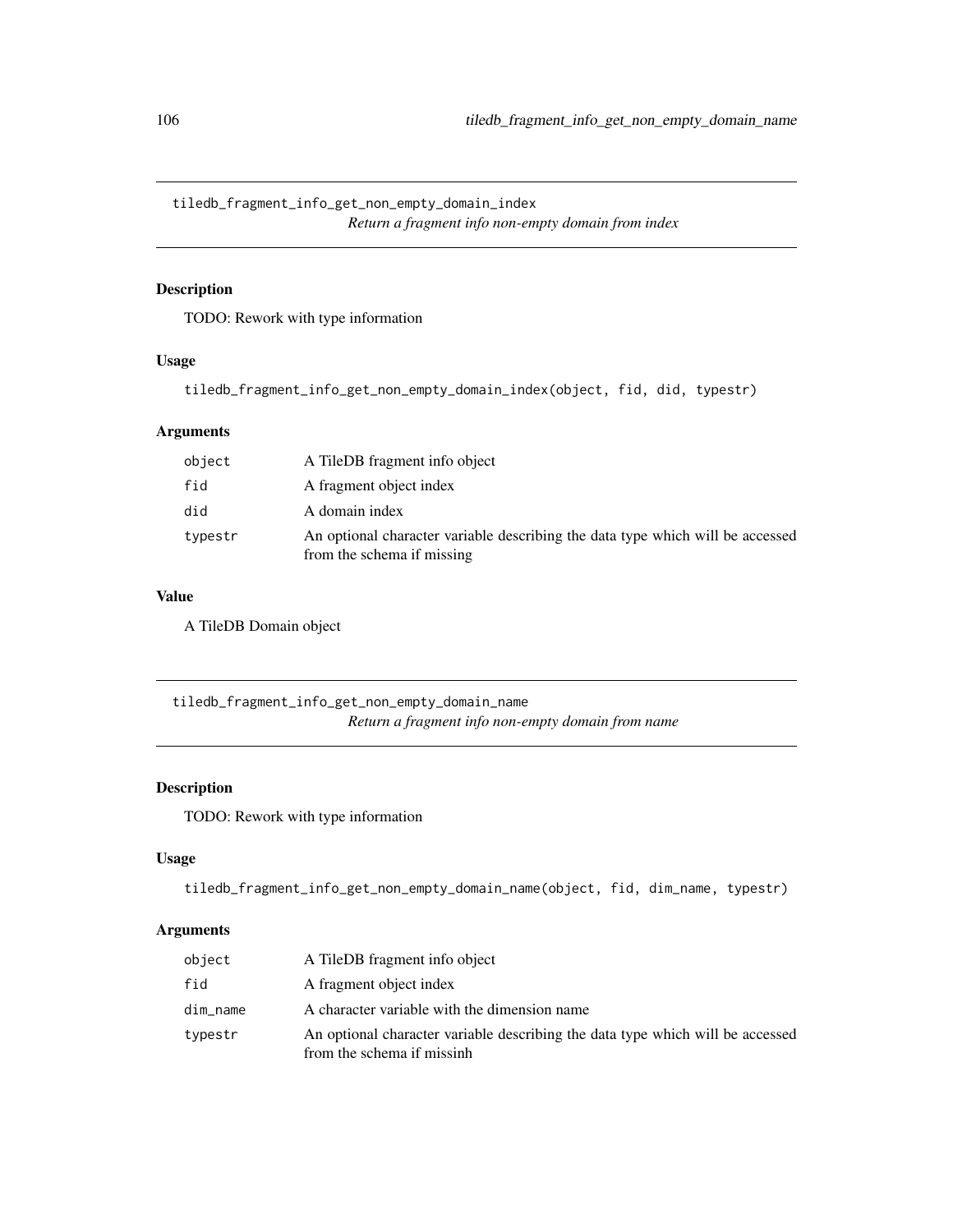# Value

A TileDB Domain object

```
tiledb_fragment_info_get_non_empty_domain_var_index
                        Return a fragment info non-empty domain variable from index
```
## Description

Return a fragment info non-empty domain variable from index

## Usage

tiledb\_fragment\_info\_get\_non\_empty\_domain\_var\_index(object, fid, did)

## Arguments

| object | A TileDB fragment info object |
|--------|-------------------------------|
| fid    | A fragment object index       |
| did    | A domain index                |

### Value

A character vector with two elements

tiledb\_fragment\_info\_get\_non\_empty\_domain\_var\_name *Return a fragment info non-empty domain variable from name*

#### Description

Return a fragment info non-empty domain variable from name

### Usage

```
tiledb_fragment_info_get_non_empty_domain_var_name(object, fid, dim_name)
```
# Arguments

| object   | A TileDB fragment info object                |
|----------|----------------------------------------------|
| fid      | A fragment object index                      |
| dim name | A character variable with the dimension name |

#### Value

A character vector with two elements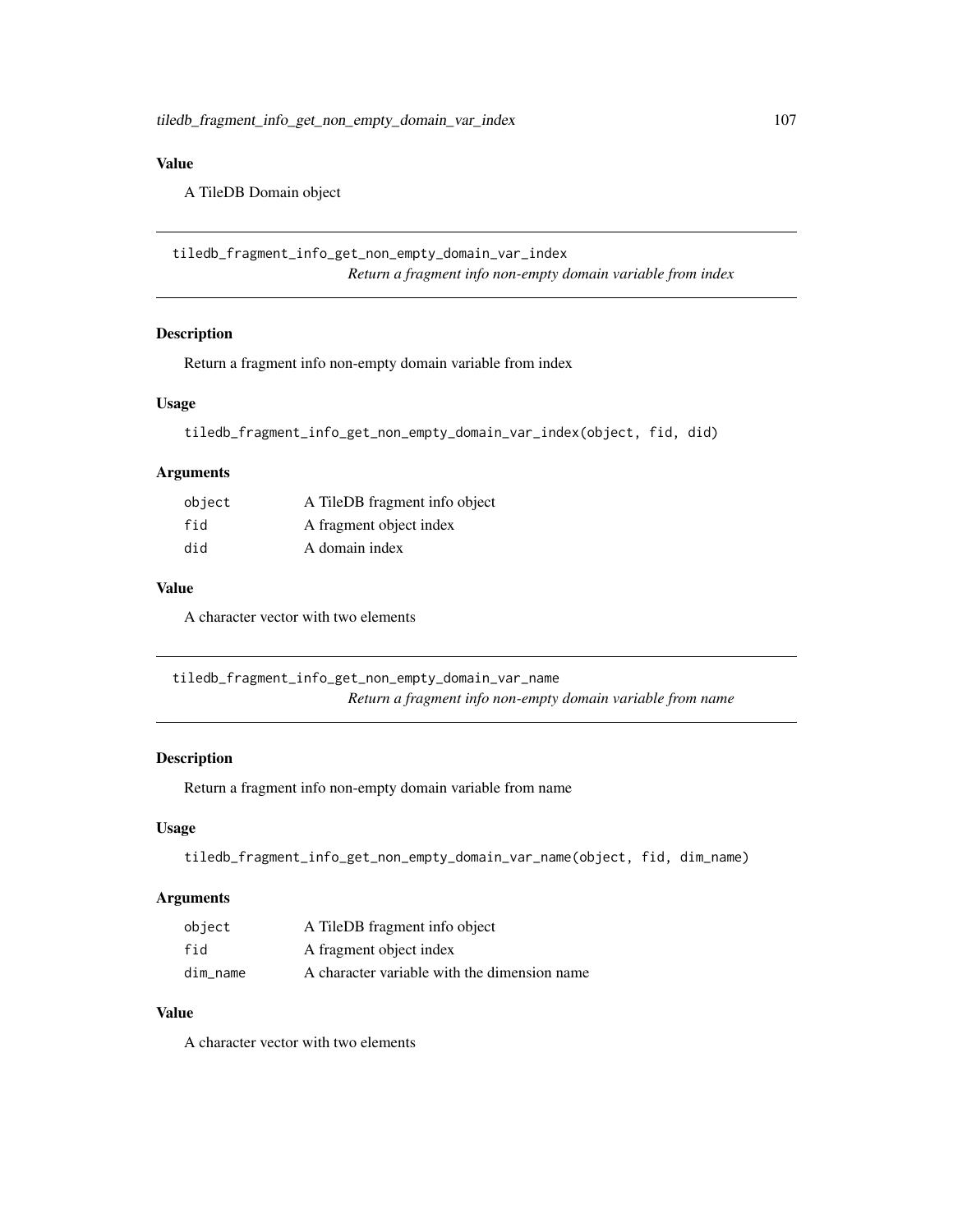tiledb\_fragment\_info\_get\_num

*Return a fragment info number of fragments*

### Description

Return a fragment info number of fragments

#### Usage

tiledb\_fragment\_info\_get\_num(object)

# Arguments

object A TileDB fragment info object

# Value

A numeric variable with the number of fragments

tiledb\_fragment\_info\_get\_size

*Return a fragment info fragment size for a given fragment index*

# Description

Return a fragment info fragment size for a given fragment index

#### Usage

```
tiledb_fragment_info_get_size(object, fid)
```
### Arguments

| object | A TileDB fragment info object |
|--------|-------------------------------|
| fid    | A fragment object index       |

### Value

A numeric variable with the number of fragments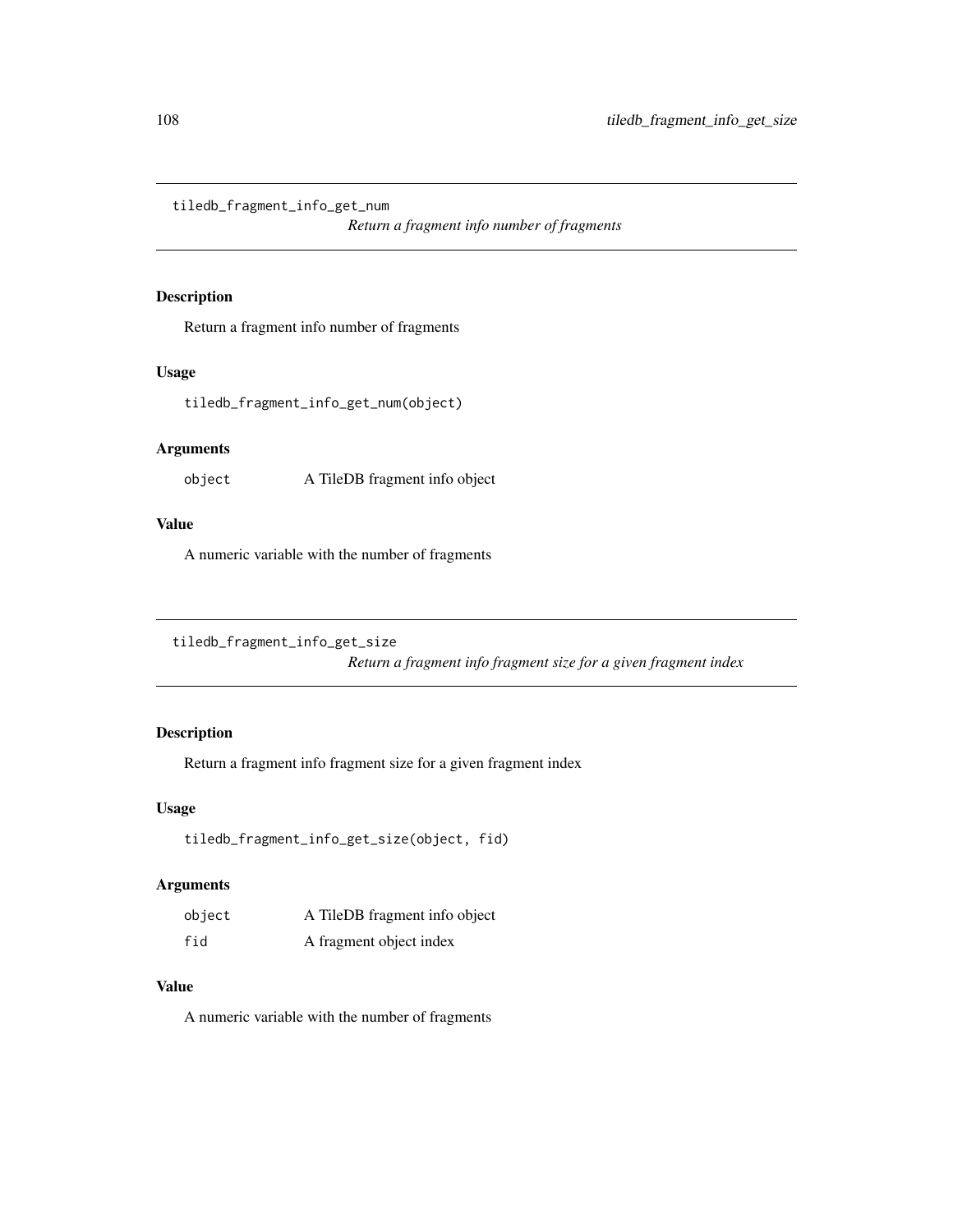tiledb\_fragment\_info\_get\_timestamp\_range *Return a fragment info timestamp range for a given fragment index*

Description

Return a fragment info timestamp range for a given fragment index

#### Usage

tiledb\_fragment\_info\_get\_timestamp\_range(object, fid)

# Arguments

| object | A TileDB fragment info object |
|--------|-------------------------------|
| fid    | A fragment object index       |

#### Value

A Datetime vector with two elements for the range

tiledb\_fragment\_info\_get\_to\_vacuum\_num *Return the number of fragment info elements to be vacuumed*

#### Description

Return the number of fragment info elements to be vacuumed

## Usage

```
tiledb_fragment_info_get_to_vacuum_num(object)
```
# Arguments

object A TileDB fragment info object

#### Value

A numeric value with the number of to be vacuumed fragments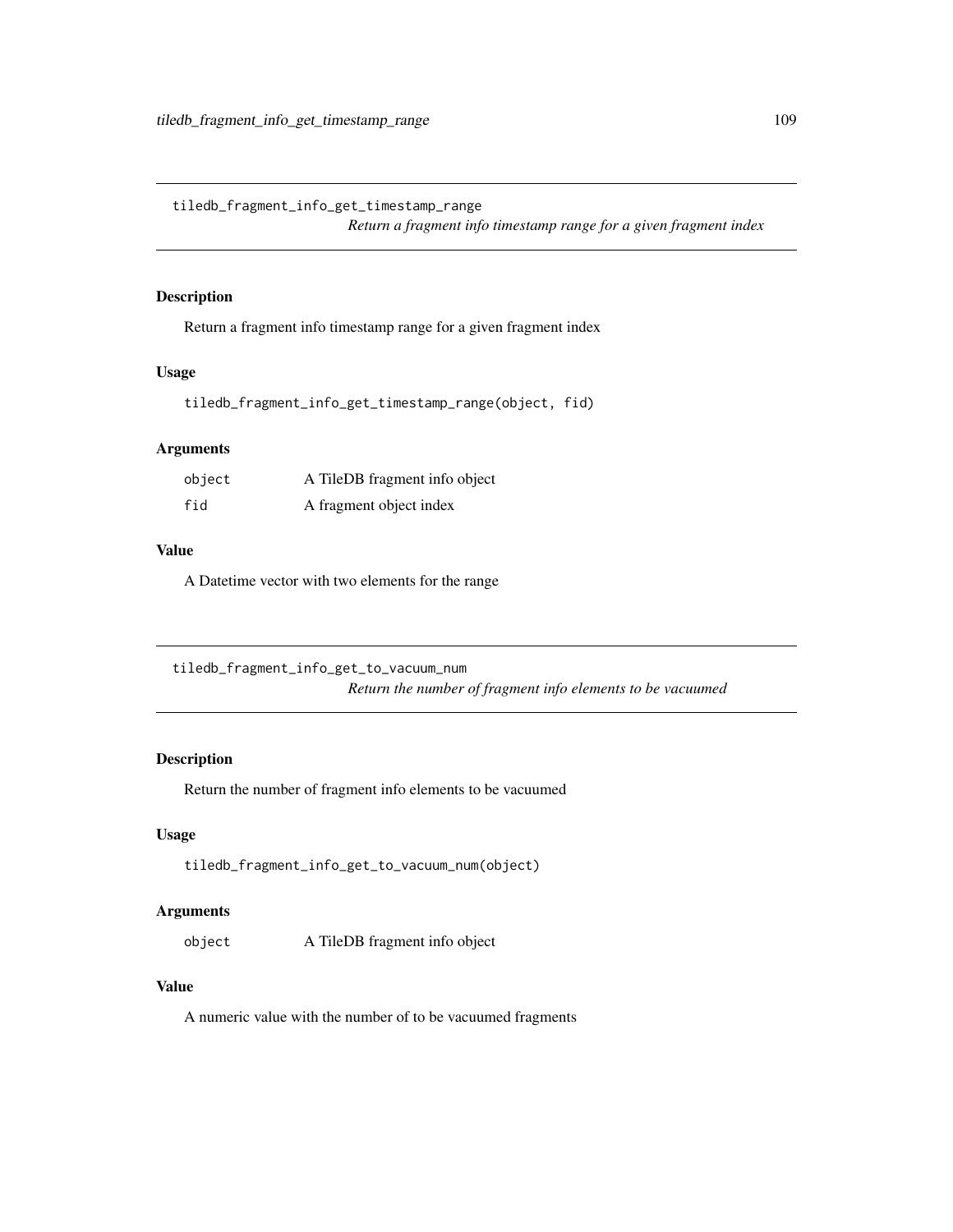tiledb\_fragment\_info\_get\_to\_vacuum\_uri

*Return fragment info URI of the to be vacuumed index*

# Description

Return fragment info URI of the to be vacuumed index

#### Usage

tiledb\_fragment\_info\_get\_to\_vacuum\_uri(object, fid)

# Arguments

| object | A TileDB fragment info object |
|--------|-------------------------------|
| fid    | A fragment object index       |

#### Value

A character variable with the URI of the be vacuumed index

tiledb\_fragment\_info\_get\_unconsolidated\_metadata\_num *Return fragment info number of unconsolidated metadata*

# Description

Return fragment info number of unconsolidated metadata

## Usage

tiledb\_fragment\_info\_get\_unconsolidated\_metadata\_num(object)

#### Arguments

object A TileDB fragment info object

#### Value

A numeric value with the number of unconsolidated metadata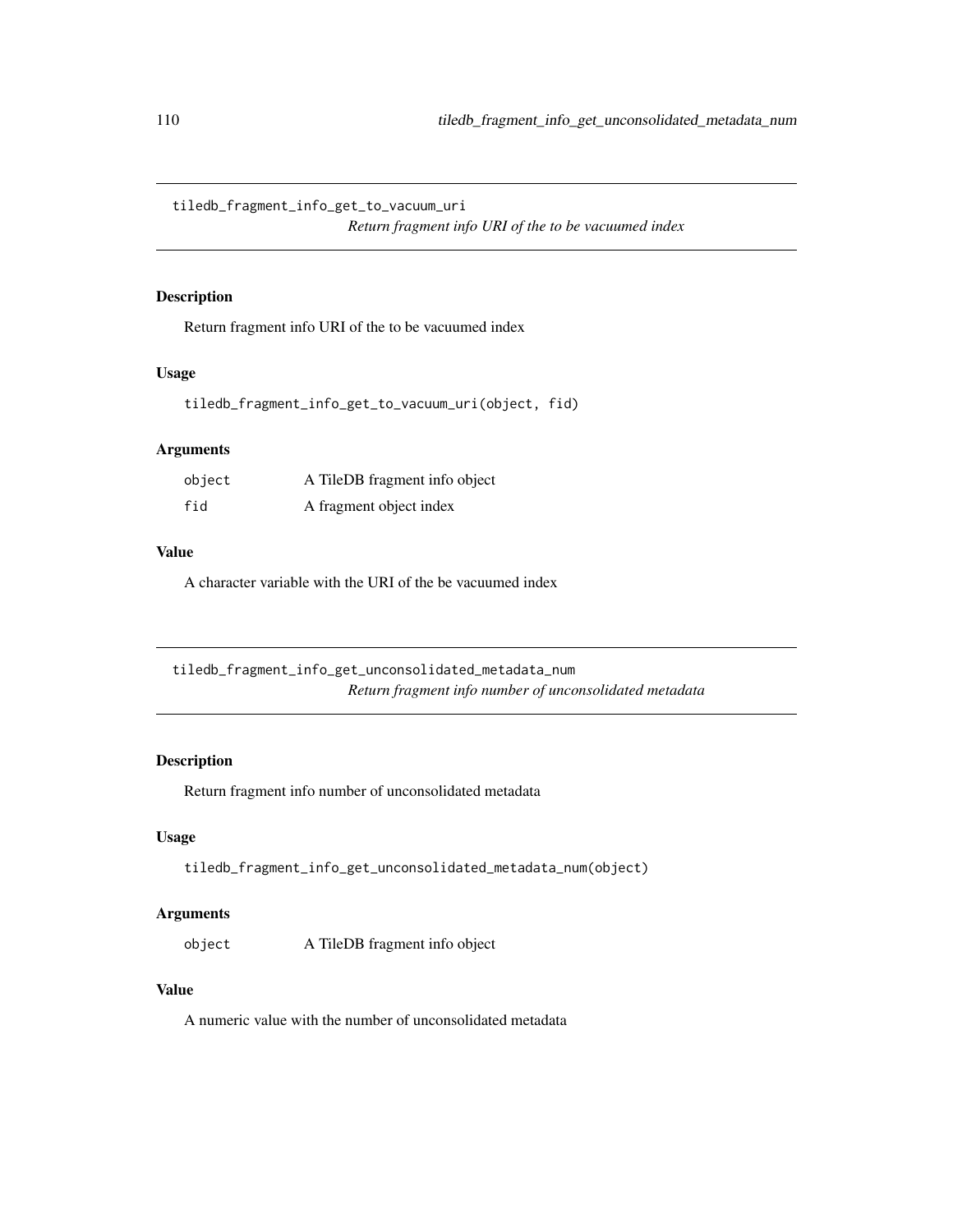tiledb\_fragment\_info\_get\_version

*Return a fragment info version for a given fragment index*

#### Description

Return a fragment info version for a given fragment index

#### Usage

tiledb\_fragment\_info\_get\_version(object, fid)

#### Arguments

| object | A TileDB fragment info object |
|--------|-------------------------------|
| fid    | A fragment object index       |

# Value

A integer value value with the version

tiledb\_fragment\_info\_has\_consolidated\_metadata *Return if a fragment info index has consolidated metadata*

# Description

Return if a fragment info index has consolidated metadata

#### Usage

```
tiledb_fragment_info_has_consolidated_metadata(object, fid)
```
#### Arguments

| object | A TileDB fragment info object |
|--------|-------------------------------|
| fid    | A fragment object index       |

## Value

A logical value indicating consolidated metadata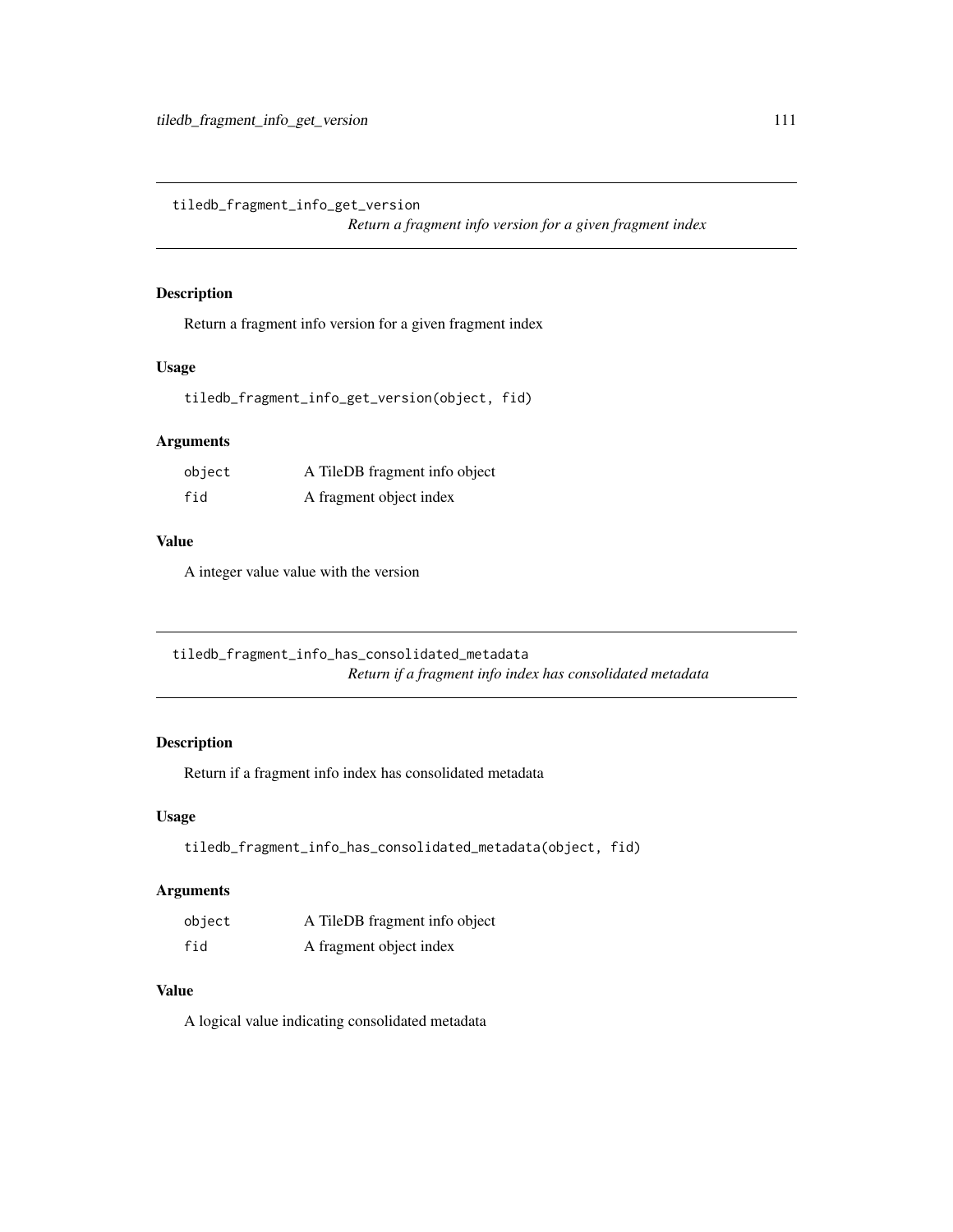tiledb\_fragment\_info\_sparse

*Return if a fragment info index is sparse*

#### Description

Return if a fragment info index is sparse

#### Usage

tiledb\_fragment\_info\_sparse(object, fid)

## Arguments

| object | A TileDB fragment info object |
|--------|-------------------------------|
| fid    | A fragment object index       |

#### Value

A logical value indicating if the fragment is sparse

```
tiledb_fragment_info_uri
```
*Return a fragment info URI given its index*

# Description

Return a fragment info URI given its index

## Usage

tiledb\_fragment\_info\_uri(object, fid)

#### Arguments

| object | A TileDB fragment info object |
|--------|-------------------------------|
| fid    | A fragment object index       |

## Value

A character variable with URI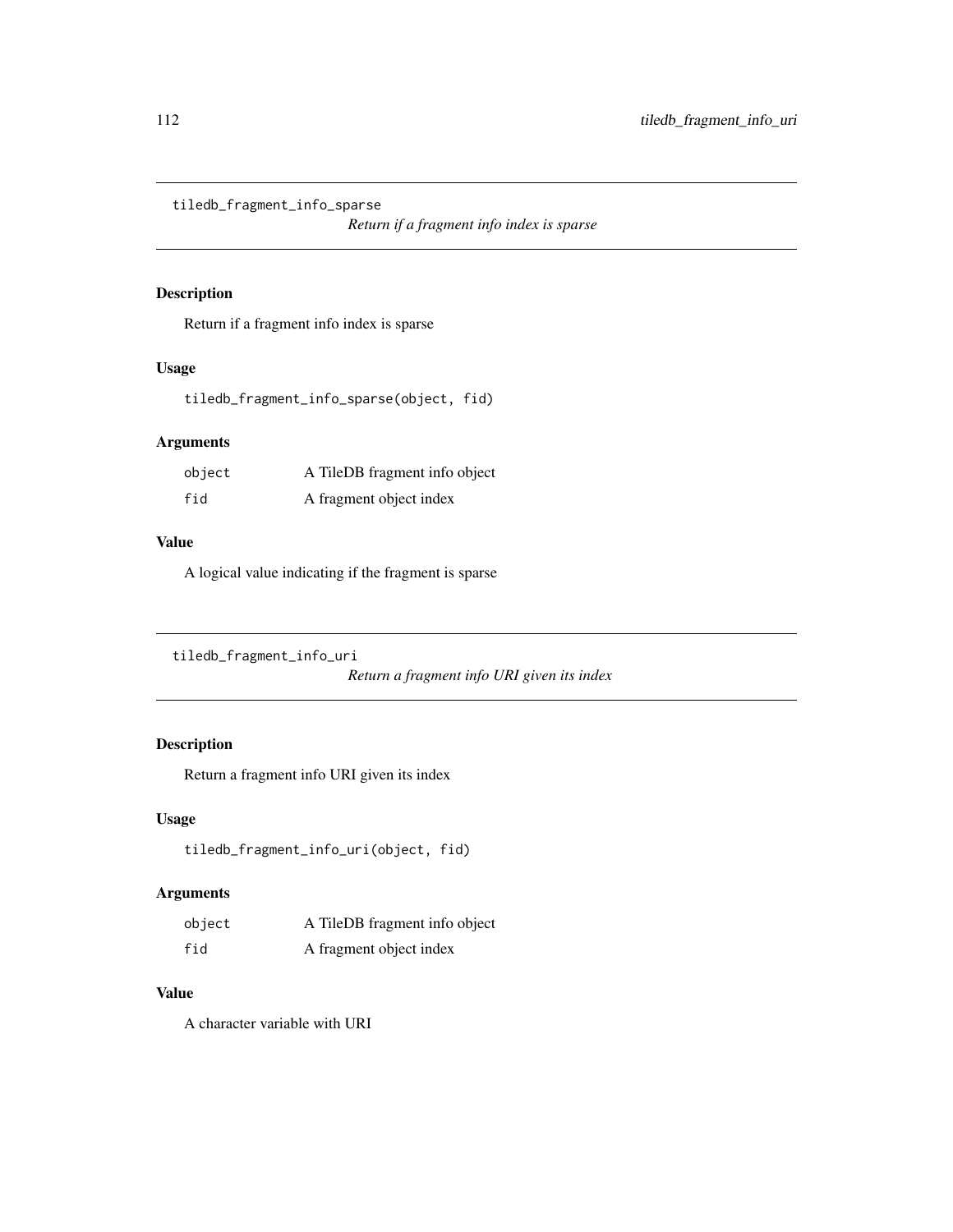tiledb\_get\_all\_metadata

*Return a TileDB Array Metadata object given by key*

# Description

Return a TileDB Array Metadata object given by key

#### Usage

tiledb\_get\_all\_metadata(arr)

#### Arguments

arr A TileDB Array object, or a character URI describing one

## Value

A object stored in the Metadata under the given key

tiledb\_get\_context *Retrieve a TileDB context object from the package cache*

# Description

Retrieve a TileDB context object from the package cache

# Usage

tiledb\_get\_context()

# Value

A TileDB context object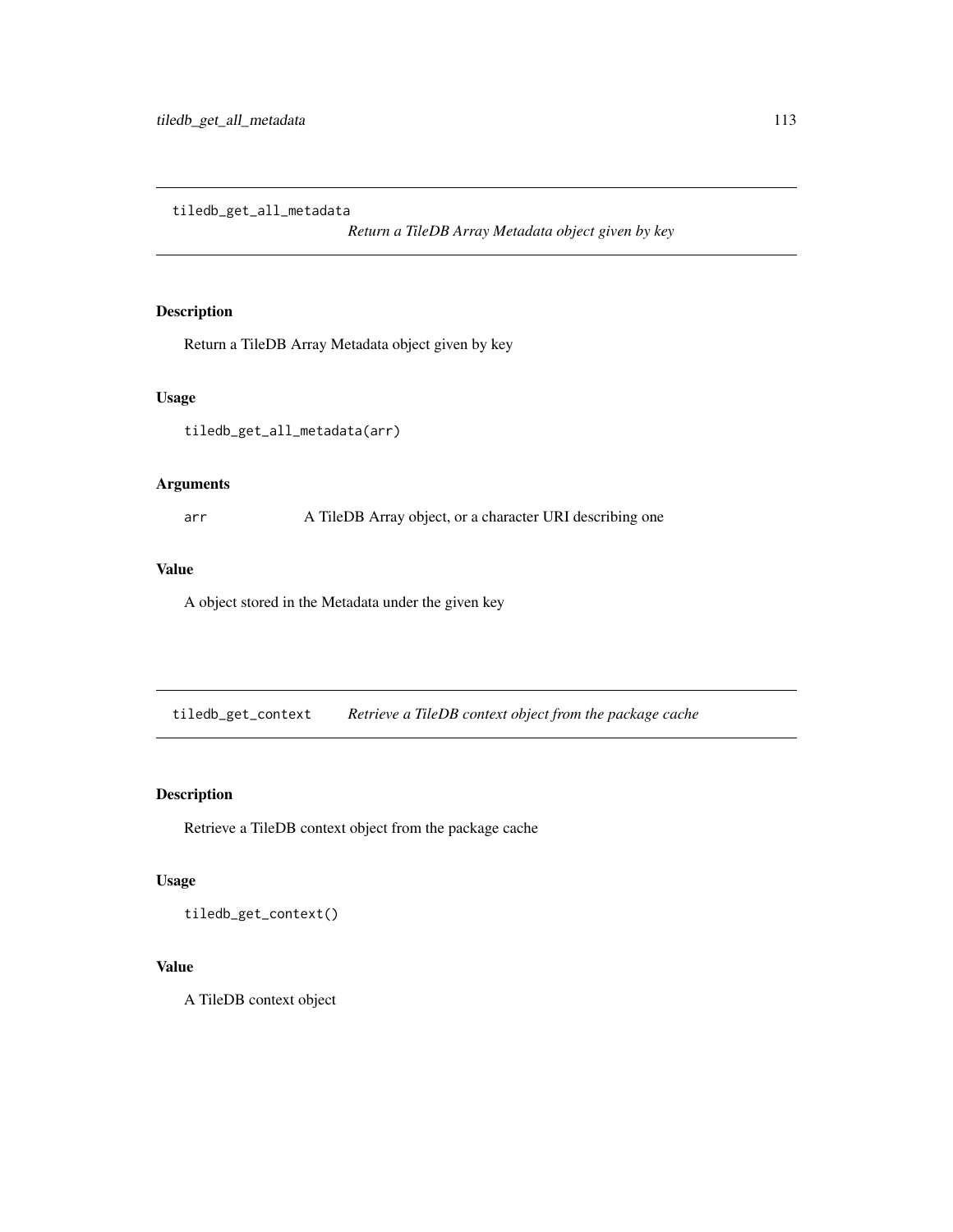tiledb\_get\_metadata *Return a TileDB Array Metadata object given by key*

## Description

Return a TileDB Array Metadata object given by key

#### Usage

```
tiledb_get_metadata(arr, key)
```
## Arguments

| arr | A TileDB Array object, or a character URI describing one |
|-----|----------------------------------------------------------|
| key | A character value describing a metadata key              |

#### Value

A object stored in the Metadata under the given key, or 'NULL' if none found.

tiledb\_get\_query\_status

*Retrieve the cached status of the last finalized query*

# Description

This function accesses the status of the last query without requiring the query object.

#### Usage

tiledb\_get\_query\_status()

#### Value

The status of the last query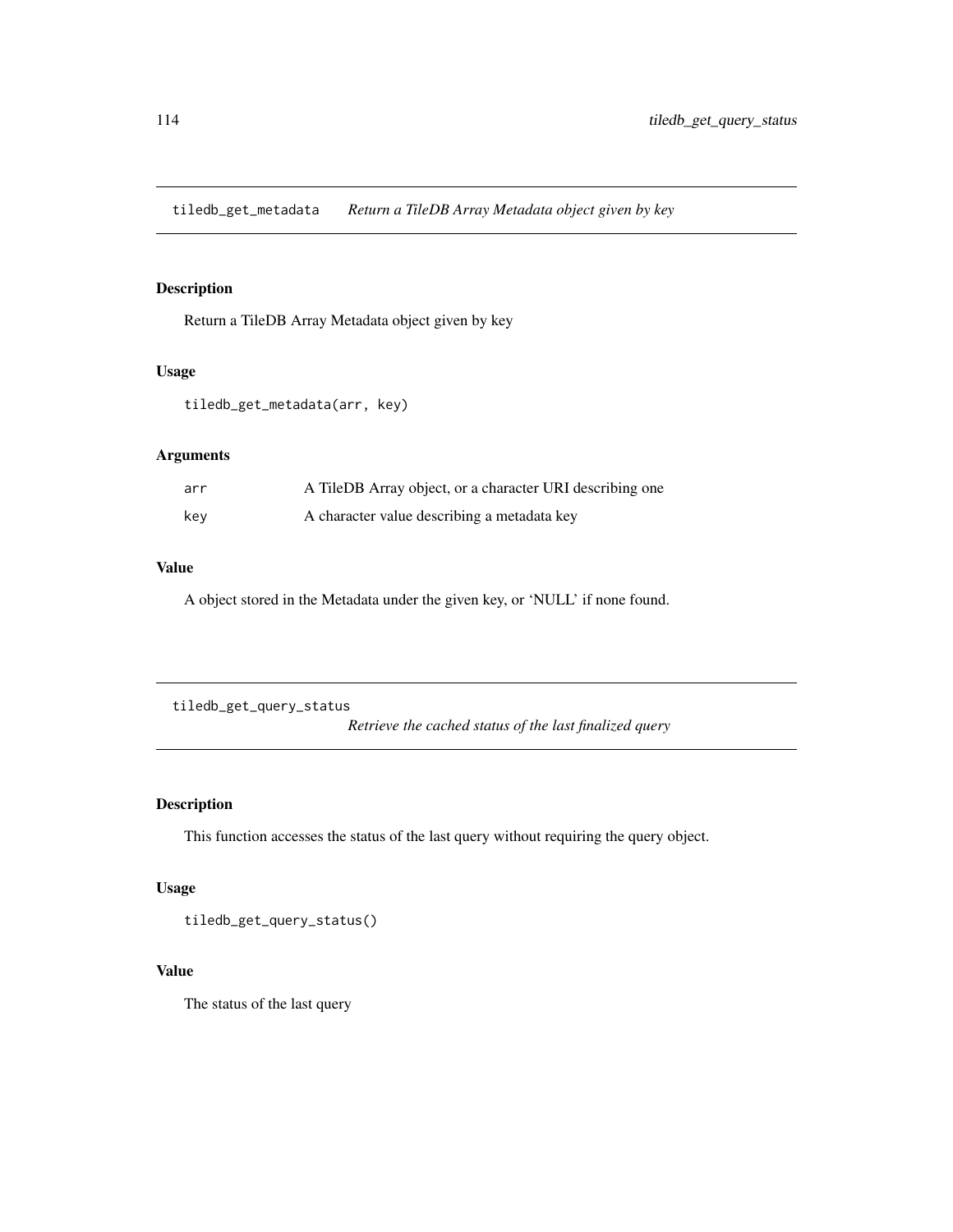tiledb\_get\_vfs *Retrieve a TileDB VFS object from the package environment and cache*

#### Description

Retrieve a TileDB VFS object from the package environment and cache

#### Usage

```
tiledb_get_vfs()
```
#### Value

A TileDB VFS object

tiledb\_group *Creates a 'tiledb\_group' object*

#### Description

Creates a 'tiledb\_group' object

#### Usage

```
tiledb_group(uri, type = c("READ", "WRITE"), ctx = tiledb_get_context())
```
#### Arguments

| uri  | Character variable with the URI of the new group object                       |
|------|-------------------------------------------------------------------------------|
| type | Character variable with the query type value: one of "READ" or "WRITE"        |
| ctx  | (optional) A TileDB Ctx object; if not supplied the default context object is |
|      | retrieved                                                                     |

#### Value

A 'group' object

tiledb\_group-class *An S4 class for a TileDB Group object*

#### Description

An S4 class for a TileDB Group object

# Slots

ptr An external pointer to the underlying implementation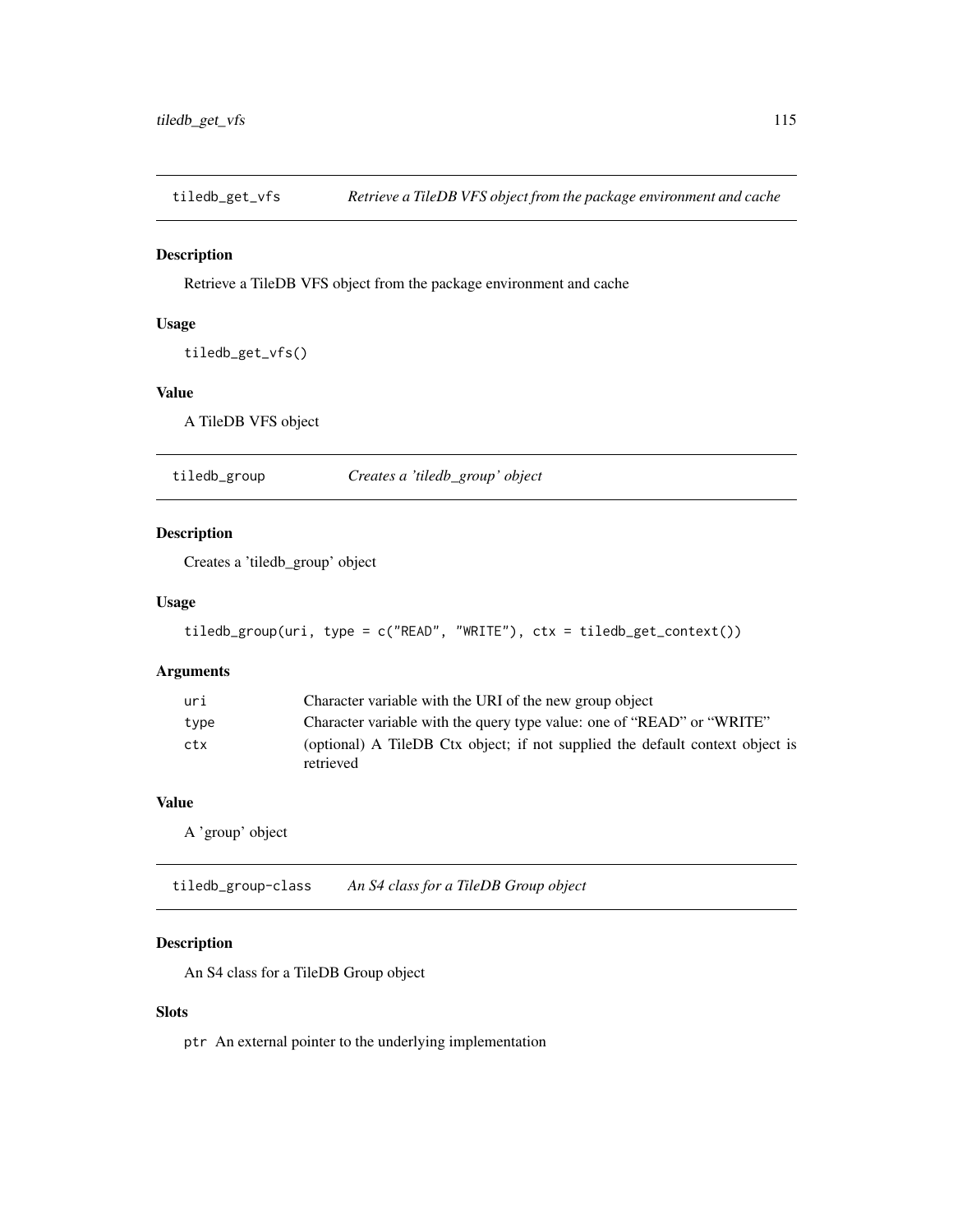tiledb\_group\_add\_member

*Add Member to TileDB Group*

#### Description

Add Member to TileDB Group

#### Usage

```
tiledb_group_add_member(grp, uri, relative, name = NULL)
```
## Arguments

| grp      | A TileDB Group object as for example returned by tiledb_group()         |
|----------|-------------------------------------------------------------------------|
| uri      | A character value with a new URI                                        |
| relative | A logical value indicating whether URI is relative to the group         |
| name     | An optional character providing a name for the object, defaults to NULL |

#### Value

The TileDB Group object, invisibly

tiledb\_group\_close *Close a TileDB Group*

# Description

Close a TileDB Group

## Usage

```
tiledb_group_close(grp)
```
#### Arguments

grp A TileDB Group object as for example returned by tiledb\_group()

#### Value

The TileDB Group object but closed for reading or writing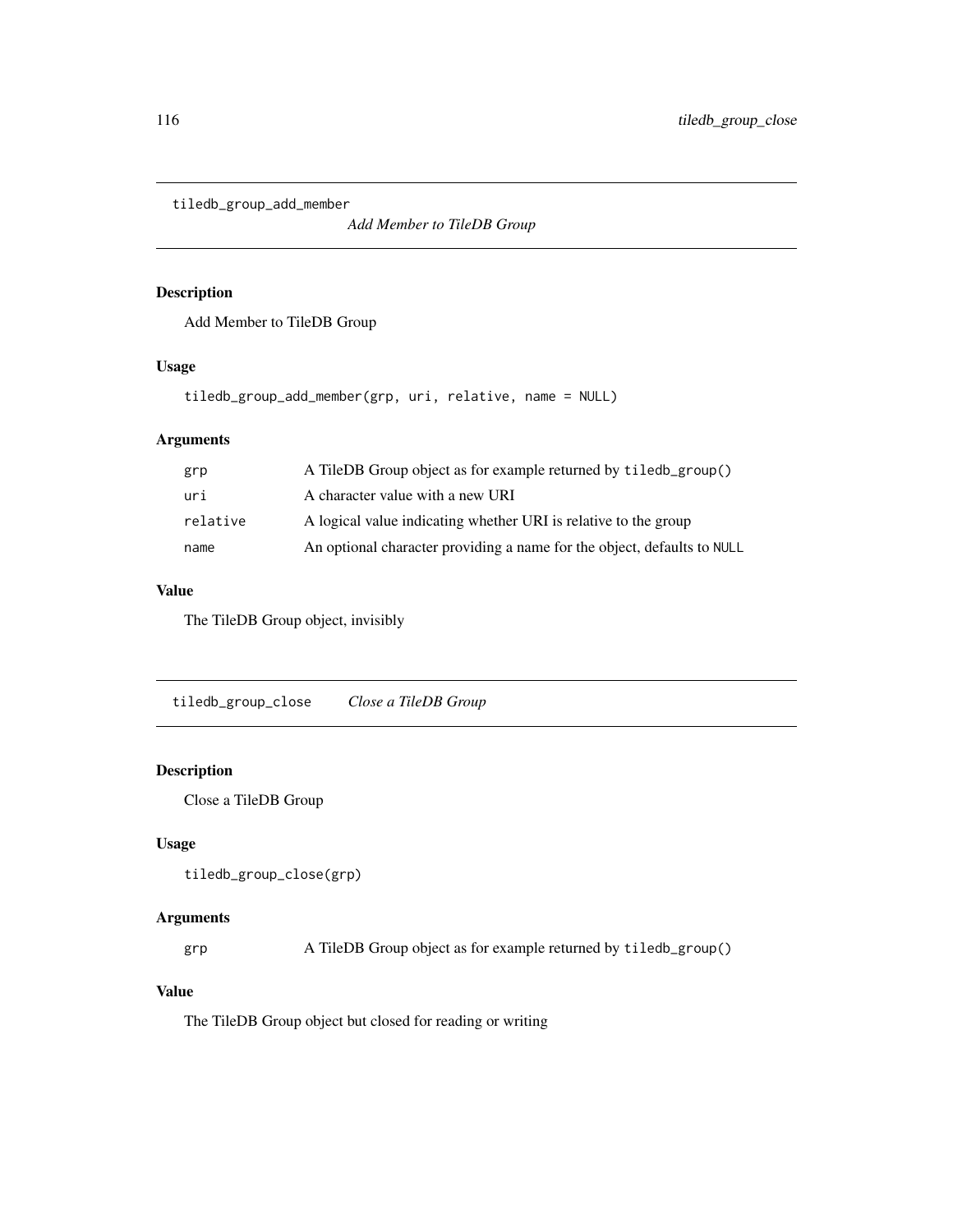tiledb\_group\_create *Create a TileDB Group at the given path*

#### Description

Create a TileDB Group at the given path

#### Usage

tiledb\_group\_create(uri, ctx = tiledb\_get\_context())

## Arguments

| uri | Character variable with the URI of the new group                                           |
|-----|--------------------------------------------------------------------------------------------|
| ctx | (optional) A TileDB Ctx object; if not supplied the default context object is<br>retrieved |

#### Value

The uri path, invisibly

## Examples

```
## Not run:
pth <- tempdir()
tiledb_group_create(pth)
tiledb_object_type(pth)
```
## End(Not run)

tiledb\_group\_delete\_metadata *Deletes Metadata from a TileDB Group*

# Description

Deletes Metadata from a TileDB Group

# Usage

tiledb\_group\_delete\_metadata(grp, key)

# Arguments

| grp | A TileDB Group object as for example returned by tiledb_group()        |
|-----|------------------------------------------------------------------------|
| kev | A character value with they index under which the data will be written |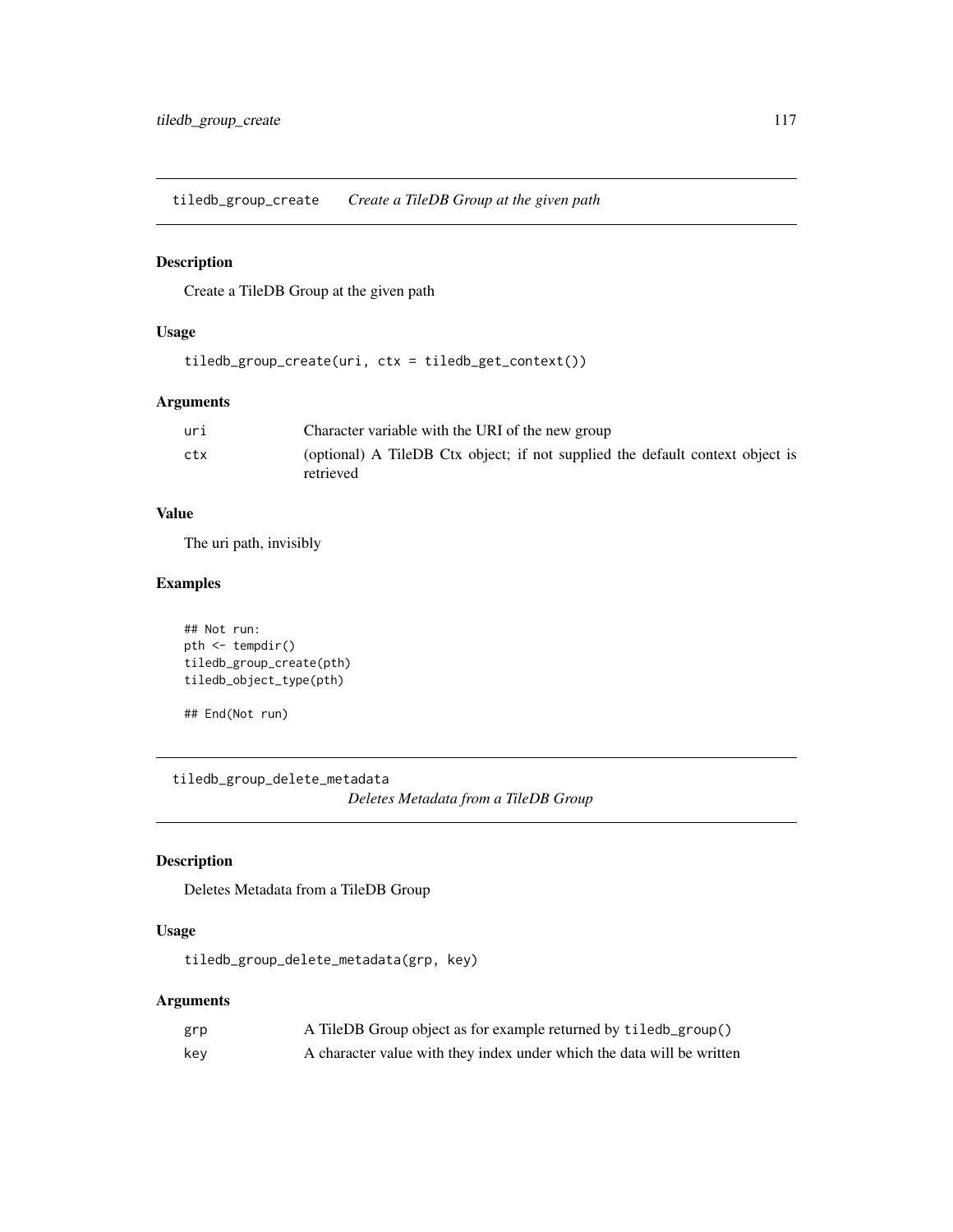# Value

The TileDB Group object, invisibly

tiledb\_group\_get\_all\_metadata

*Return all Metadata from a TileDB Group*

## Description

Return all Metadata from a TileDB Group

# Usage

tiledb\_group\_get\_all\_metadata(grp)

# Arguments

grp A TileDB Group object as for example returned by tiledb\_group()

#### Value

A named List with all Metadata objects index

```
tiledb_group_get_config
```
*Get a TileDB Config from a TileDB Group*

#### Description

Get a TileDB Config from a TileDB Group

# Usage

tiledb\_group\_get\_config(grp)

#### Arguments

grp A TileDB Group object as for example returned by tiledb\_group()

## Value

The TileDB Config object of the TileDB Group object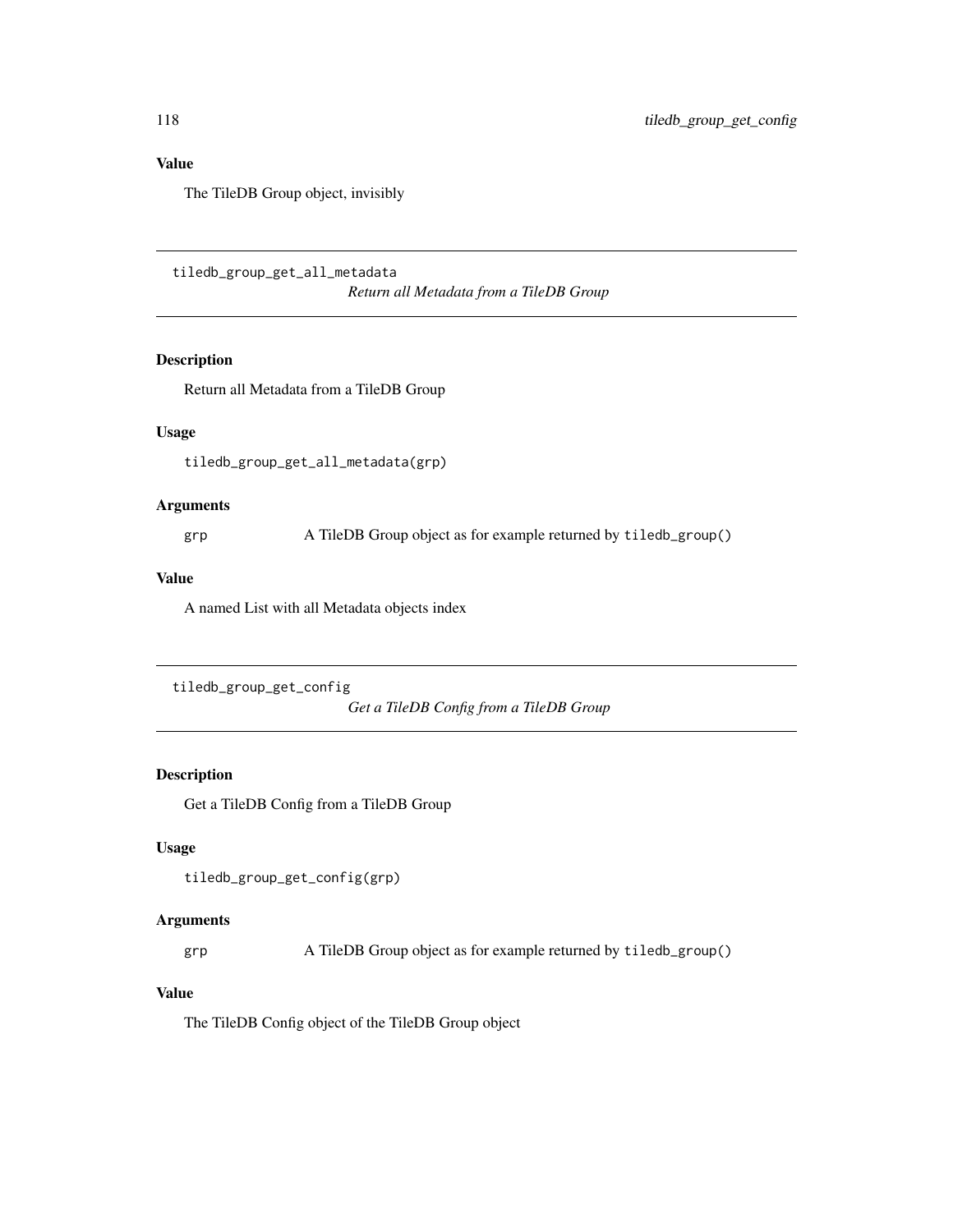tiledb\_group\_get\_metadata

*Accesses Metadata from a TileDB Group*

#### Description

Accesses Metadata from a TileDB Group

## Usage

tiledb\_group\_get\_metadata(grp, key)

## Arguments

| grp | A TileDB Group object as for example returned by tiledb_group()       |
|-----|-----------------------------------------------------------------------|
| key | A character value with the key of the metadata object to be retrieved |

# Value

The requested object, or NULL is not found

tiledb\_group\_get\_metadata\_from\_index *Accesses Metadata by Index from a TileDB Group*

## Description

Accesses Metadata by Index from a TileDB Group

#### Usage

```
tiledb_group_get_metadata_from_index(grp, idx)
```
## Arguments

| grp | A TileDB Group object as for example returned by tiledb_group()       |
|-----|-----------------------------------------------------------------------|
| idx | A numeric value with the index of the metadata object to be retrieved |

## Value

The requested object, or NULL is not found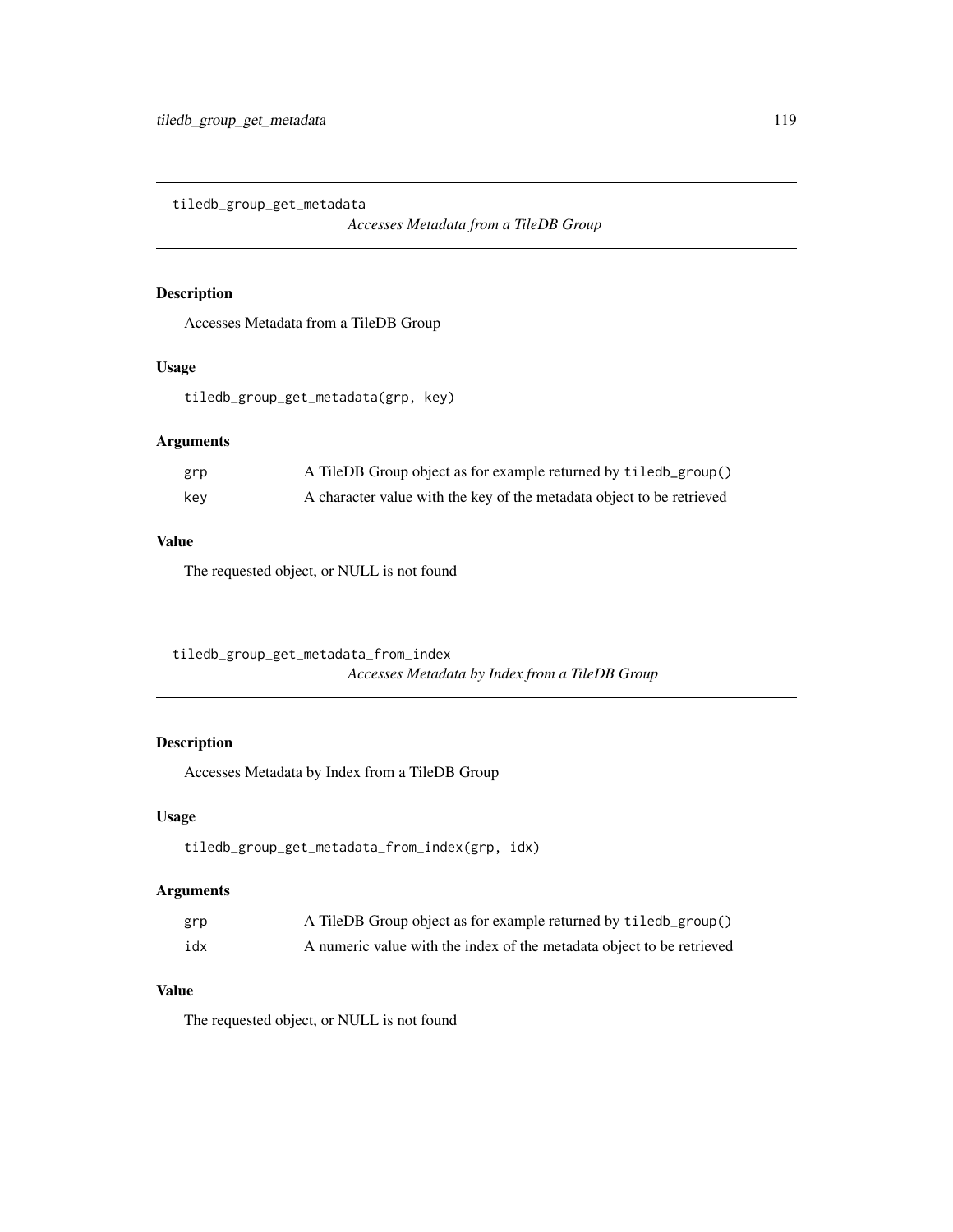tiledb\_group\_has\_metadata

*Checks for Metadata in a TileDB Group*

## Description

Checks for Metadata in a TileDB Group

# Usage

tiledb\_group\_has\_metadata(grp, key)

# Arguments

| grp | A TileDB Group object as for example returned by tiled b_group()       |
|-----|------------------------------------------------------------------------|
| kev | A character value with they index under which the data will be written |

# Value

A boolean value indicating with the object is present

tiledb\_group\_is\_open *Test if TileDB Group is open*

## Description

Test if TileDB Group is open

#### Usage

```
tiledb_group_is_open(grp)
```
#### Arguments

grp A TileDB Group object as for example returned by tiledb\_group()

# Value

A boolean indicating whether the TileDB Group object is open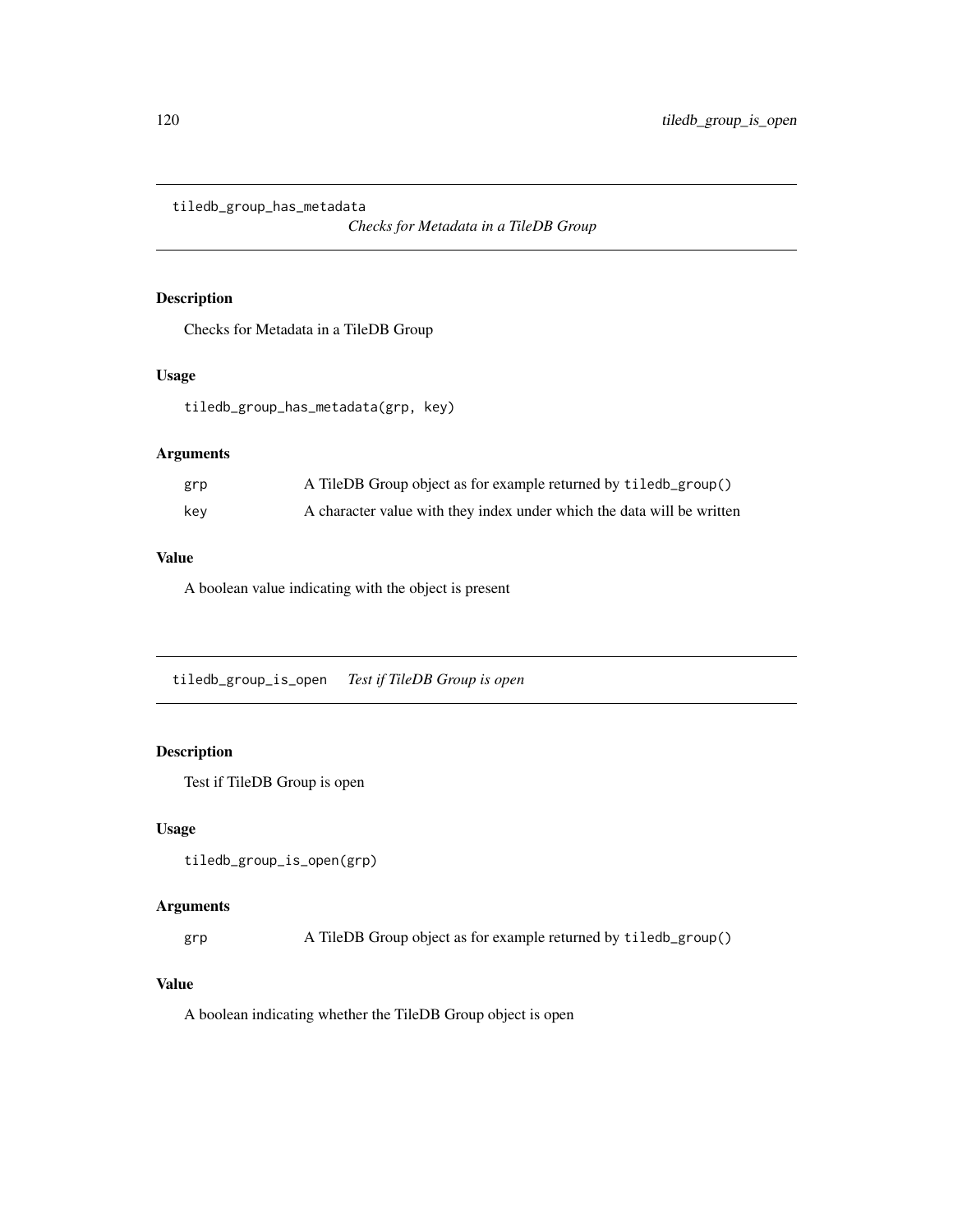tiledb\_group\_member *Get a Member (Description) by Index from TileDB Group*

#### Description

This function returns a three-element character vector with the member object translated to character, uri, and optional name.

#### Usage

```
tiledb_group_member(grp, idx)
```
#### Arguments

| grp | A TileDB Group object as for example returned by tiled b_group()      |
|-----|-----------------------------------------------------------------------|
| idx | A numeric value with the index of the metadata object to be retrieved |

## Value

A character vector with three elements: the member type, its uri, and name (or "" if the member is unnamed).

tiledb\_group\_member\_count *Get Member Count from TileDB Group*

#### Description

Get Member Count from TileDB Group

## Usage

tiledb\_group\_member\_count(grp)

## Arguments

grp A TileDB Group object as for example returned by tiledb\_group()

#### Value

The Count of Members in the TileDB Group object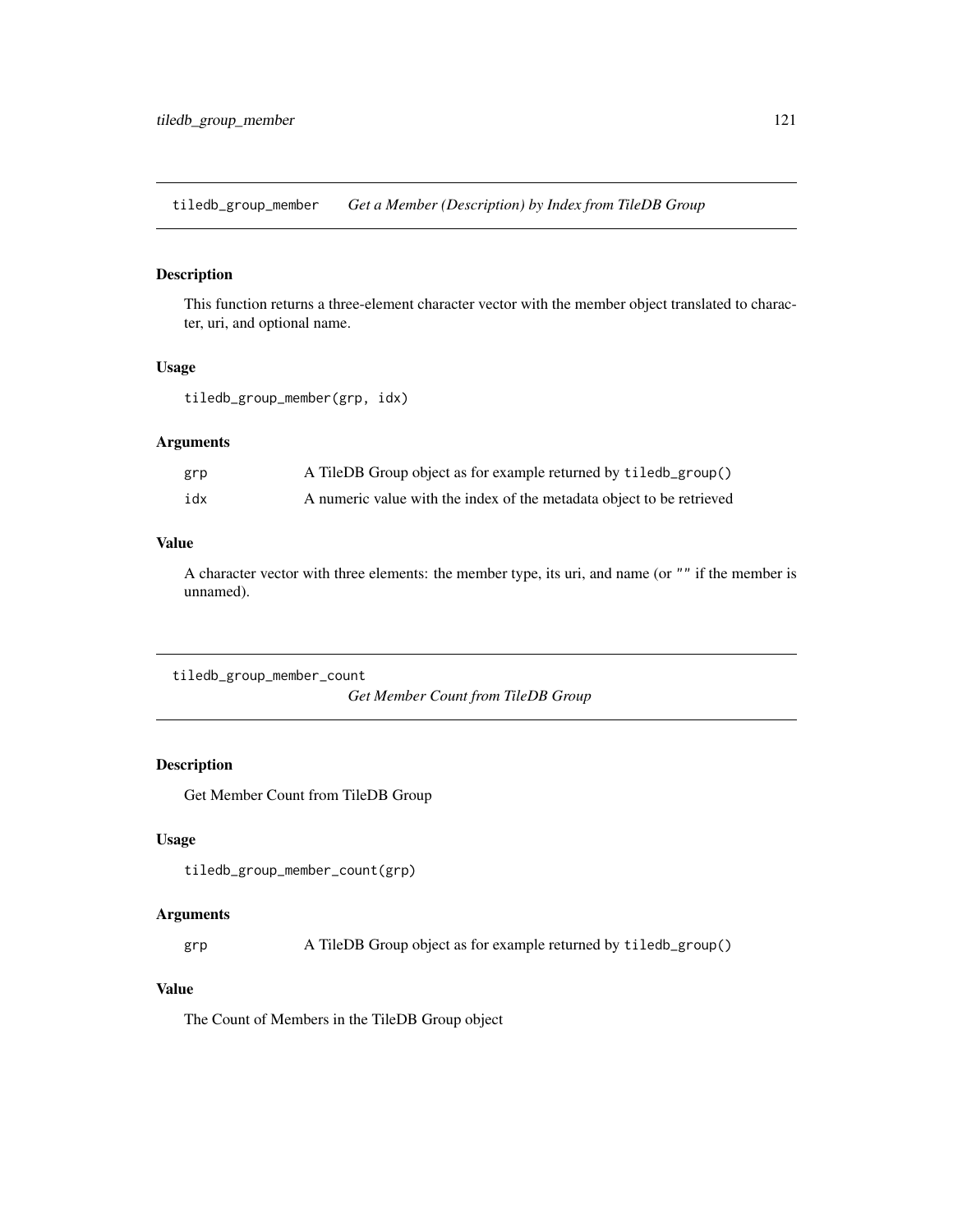tiledb\_group\_member\_dump

*Dump the TileDB Group to String*

## Description

Dump the TileDB Group to String

#### Usage

tiledb\_group\_member\_dump(grp, recursive)

## Arguments

| grp       | A TileDB Group object as for example returned by tiledb_group() |
|-----------|-----------------------------------------------------------------|
| recursive | A logical value indicating whether a recursive dump is desired  |

#### Value

A character string

tiledb\_group\_metadata\_num

*Returns Number of Metadata Objects a TileDB Group*

# Description

Returns Number of Metadata Objects a TileDB Group

## Usage

```
tiledb_group_metadata_num(grp)
```
## Arguments

grp A TileDB Group object as for example returned by tiledb\_group()

#### Value

A numeric value with the number of metadata objects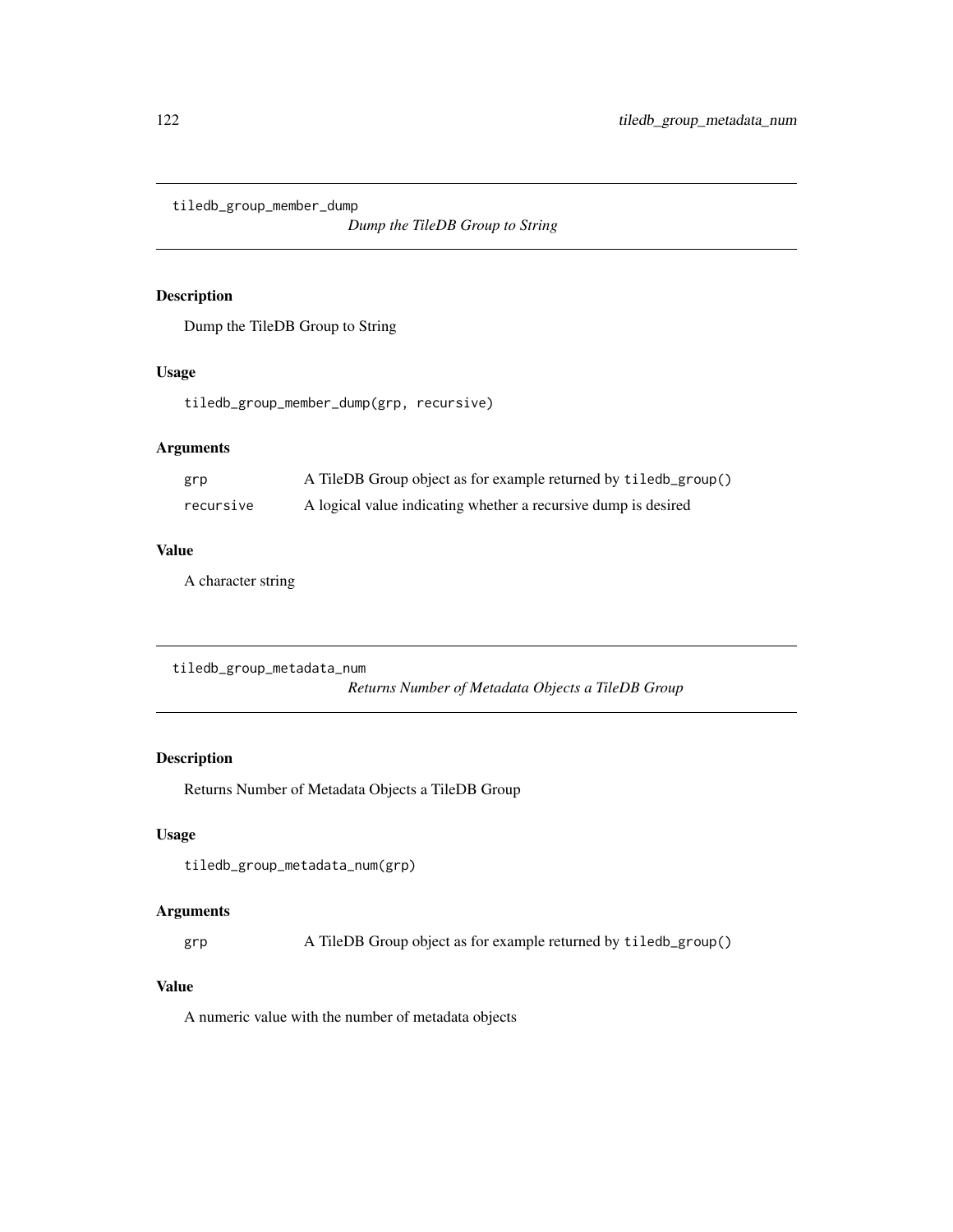tiledb\_group\_open *Open a TileDB Group*

## Description

Open a TileDB Group

#### Usage

tiledb\_group\_open(grp, type = c("READ", "WRITE"))

# Arguments

| grp  | A TileDB Group object as for example returned by tiledb_group() |
|------|-----------------------------------------------------------------|
| type | A character value that must be either 'READ' or 'WRITE'         |

#### Value

The TileDB Group object but opened for reading or writing

tiledb\_group\_put\_metadata

```
Write Metadata to a TileDB Group
```
# Description

Write Metadata to a TileDB Group

# Usage

```
tiledb_group_put_metadata(grp, key, val)
```
# Arguments

| grp | A TileDB Group object as for example returned by tiledb_group()        |
|-----|------------------------------------------------------------------------|
| kev | A character value with they index under which the data will be written |
| val | An R object (numeric, int, or char vector) that will be stored         |

# Value

On success boolean 'TRUE' is returned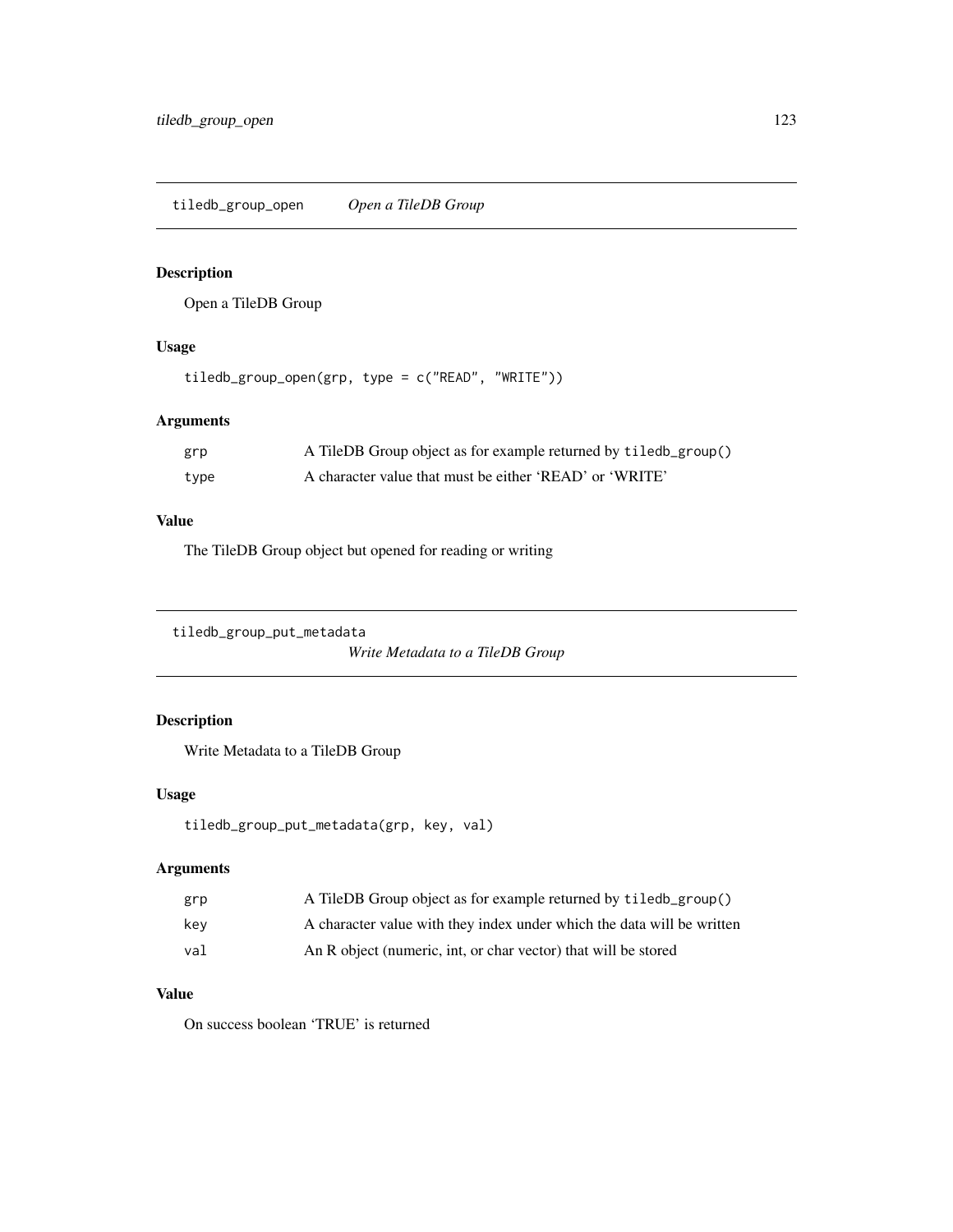tiledb\_group\_query\_type

*Return a TileDB Group query type*

#### Description

Return a TileDB Group query type

#### Usage

tiledb\_group\_query\_type(grp)

#### Arguments

```
grp A TileDB Group object as for example returned by tiledb_group()
```
# Value

A character value with the query type i.e. one of "READ" or "WRITE".

```
tiledb_group_remove_member
```
*Remove Member from TileDB Group*

# Description

Remove Member from TileDB Group

#### Usage

tiledb\_group\_remove\_member(grp, uri, relative)

## Arguments

| grp      | A TileDB Group object as for example returned by tiled b_group()                                                  |
|----------|-------------------------------------------------------------------------------------------------------------------|
| uri      | A character value with a the URI of the member to be removed, or (if added<br>with a name) the name of the member |
| relative | A boolean variables describing absolute or relative (to group) uri use                                            |

# Value

The TileDB Group object, invisibly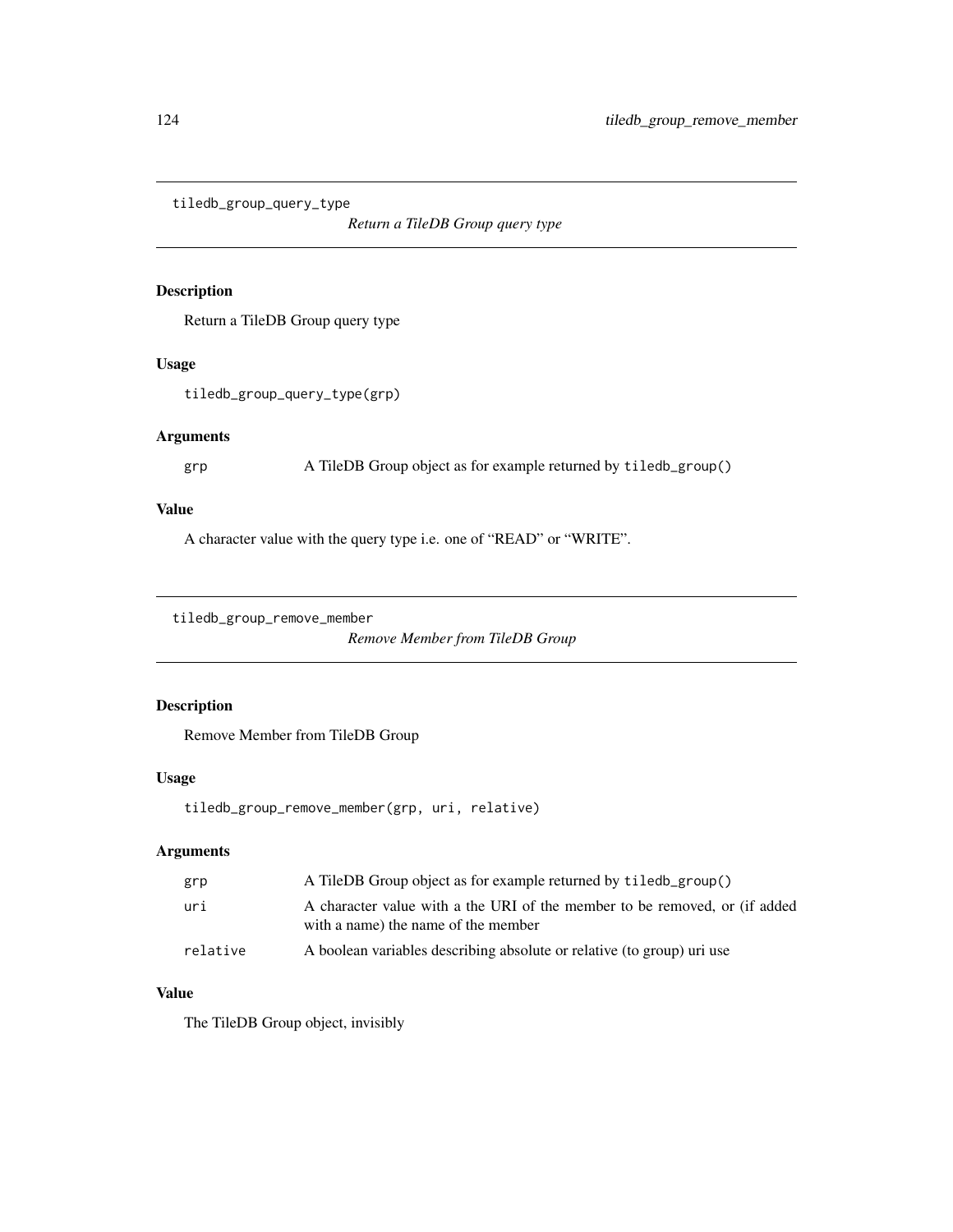tiledb\_group\_set\_config

*Set a TileDB Config for a TileDB Group*

# Description

Set a TileDB Config for a TileDB Group

# Usage

tiledb\_group\_set\_config(grp, cfg)

# Arguments

| grp | A TileDB Group object as for example returned by tiledb_group() |
|-----|-----------------------------------------------------------------|
| cfg | A TileDB Config object                                          |

#### Value

The TileDB Group object with added Config

tiledb\_group\_uri *Return a TileDB Group URI*

# Description

Return a TileDB Group URI

# Usage

```
tiledb_group_uri(grp)
```
## Arguments

grp A TileDB Group object as for example returned by tiledb\_group()

## Value

A character value with the URI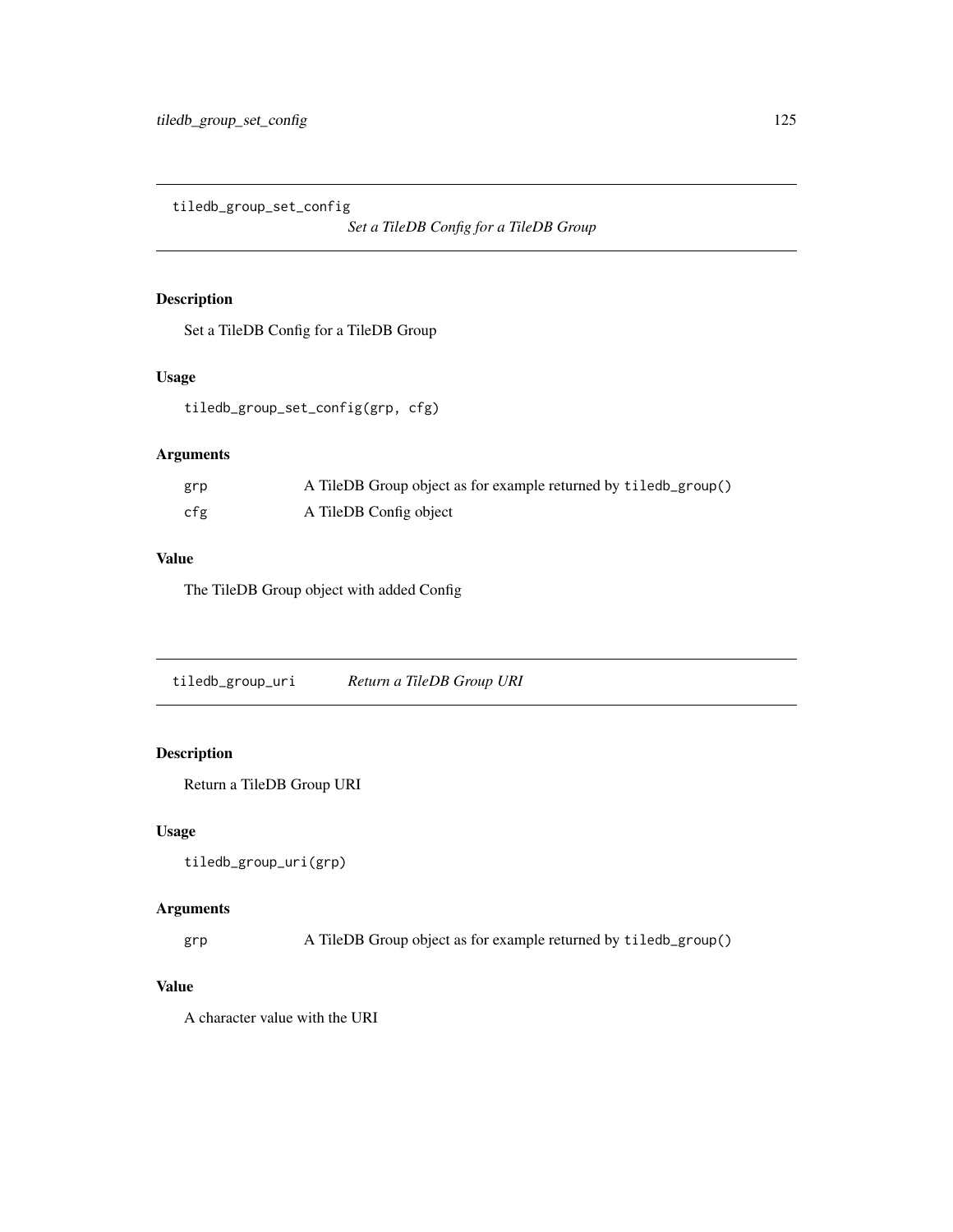tiledb\_has\_metadata *Test if TileDB Array has Metadata*

## Description

Test if TileDB Array has Metadata

# Usage

```
tiledb_has_metadata(arr, key)
```
#### Arguments

| arr | A TileDB Array object                       |
|-----|---------------------------------------------|
| key | A character value describing a metadata key |

#### Value

A logical value indicating if the given key exists in the metdata of the given array

```
tiledb_is_supported_fs
```
*Query if a TileDB backend is supported*

## Description

The scheme corresponds to the URI scheme for TileDB resouces.

#### Usage

```
tiledb_is_supported_fs(scheme, object = tiledb_get_context())
```
#### Arguments

| scheme | URI string scheme ("file", "hdfs", "s3") |
|--------|------------------------------------------|
| object | tiledb_ctx object                        |

# Details

#### Ex:

- {file}:///path/to/file
- {hdfs}:///path/to/file
- {s3}://hostname:port/path/to/file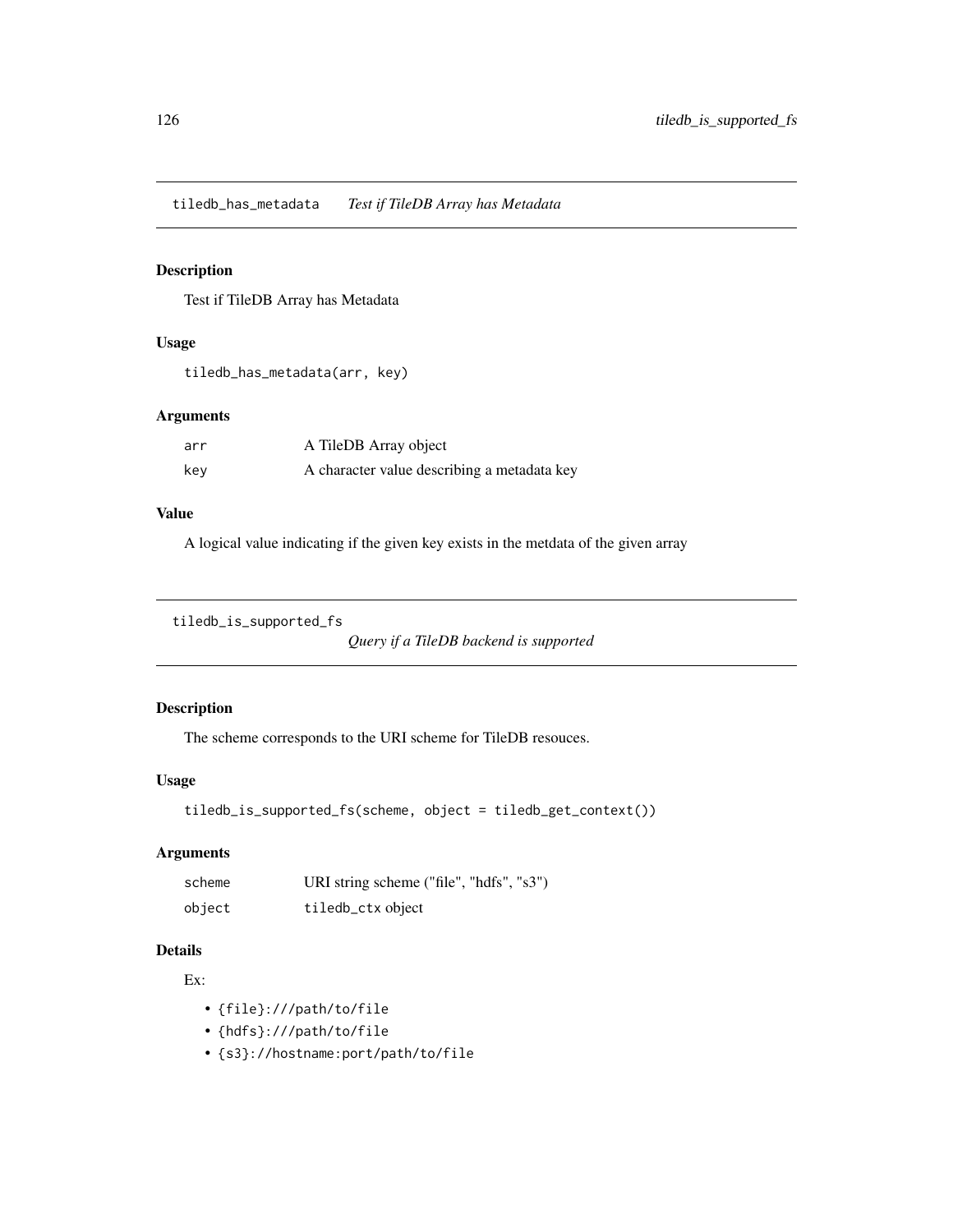# Value

TRUE if tiledb backend is supported, FALSE otherwise

#### Examples

```
tiledb_is_supported_fs("file")
tiledb_is_supported_fs("s3")
```
tiledb\_ndim,tiledb\_array\_schema-method

*Return the number of dimensions associated with the* tiledb\_array\_schema

#### Description

Return the number of dimensions associated with the tiledb\_array\_schema

#### Usage

## S4 method for signature 'tiledb\_array\_schema' tiledb\_ndim(object)

#### Arguments

object tiledb\_array\_schema

#### Value

integer number of dimensions

#### Examples

```
dom <- tiledb_domain(dims = c(tiledb_dim("d1", c(1L, 10L), type = "INT32")))
sch <- tiledb_array_schema(dom, attrs = c(tiledb_attr("a1", type = "INT32"),
                                          tiledb_attr("a2", type = "FLOAT64"))tiledb_ndim(sch)
```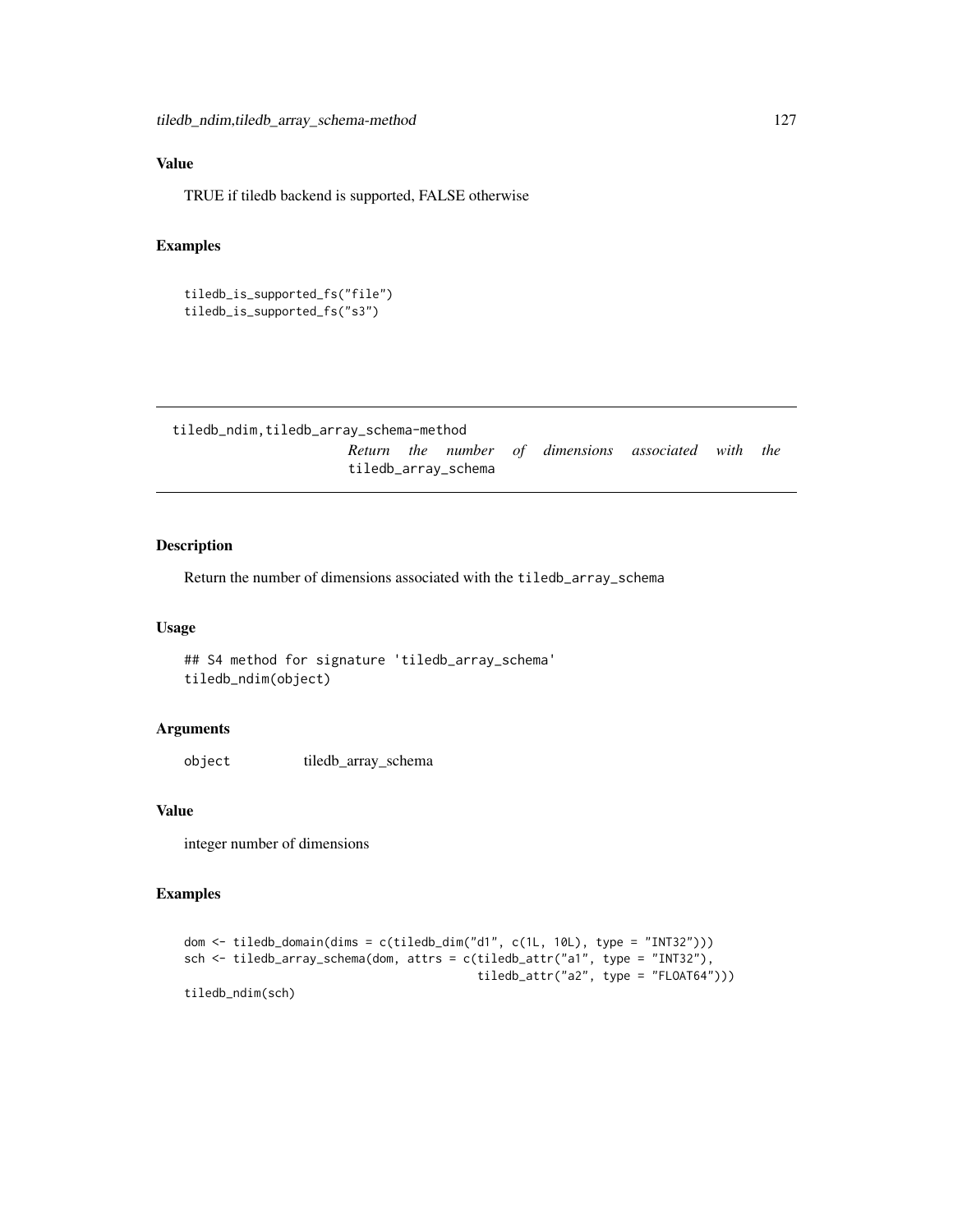tiledb\_ndim,tiledb\_dim-method

*Returns the number of dimensions for a tiledb domain object*

#### Description

Returns the number of dimensions for a tiledb domain object

## Usage

```
## S4 method for signature 'tiledb_dim'
tiledb_ndim(object)
```
#### Arguments

object tiledb\_ndim object

#### Value

1L

## Examples

```
d1 <- tiledb_dim("d1", c(1L, 10L), 10L)
tiledb_ndim(d1)
```
tiledb\_ndim,tiledb\_domain-method *Returns the number of dimensions of the* tiledb\_domain

## Description

Returns the number of dimensions of the tiledb\_domain

## Usage

```
## S4 method for signature 'tiledb_domain'
tiledb_ndim(object)
```
# Arguments

object tiledb\_domain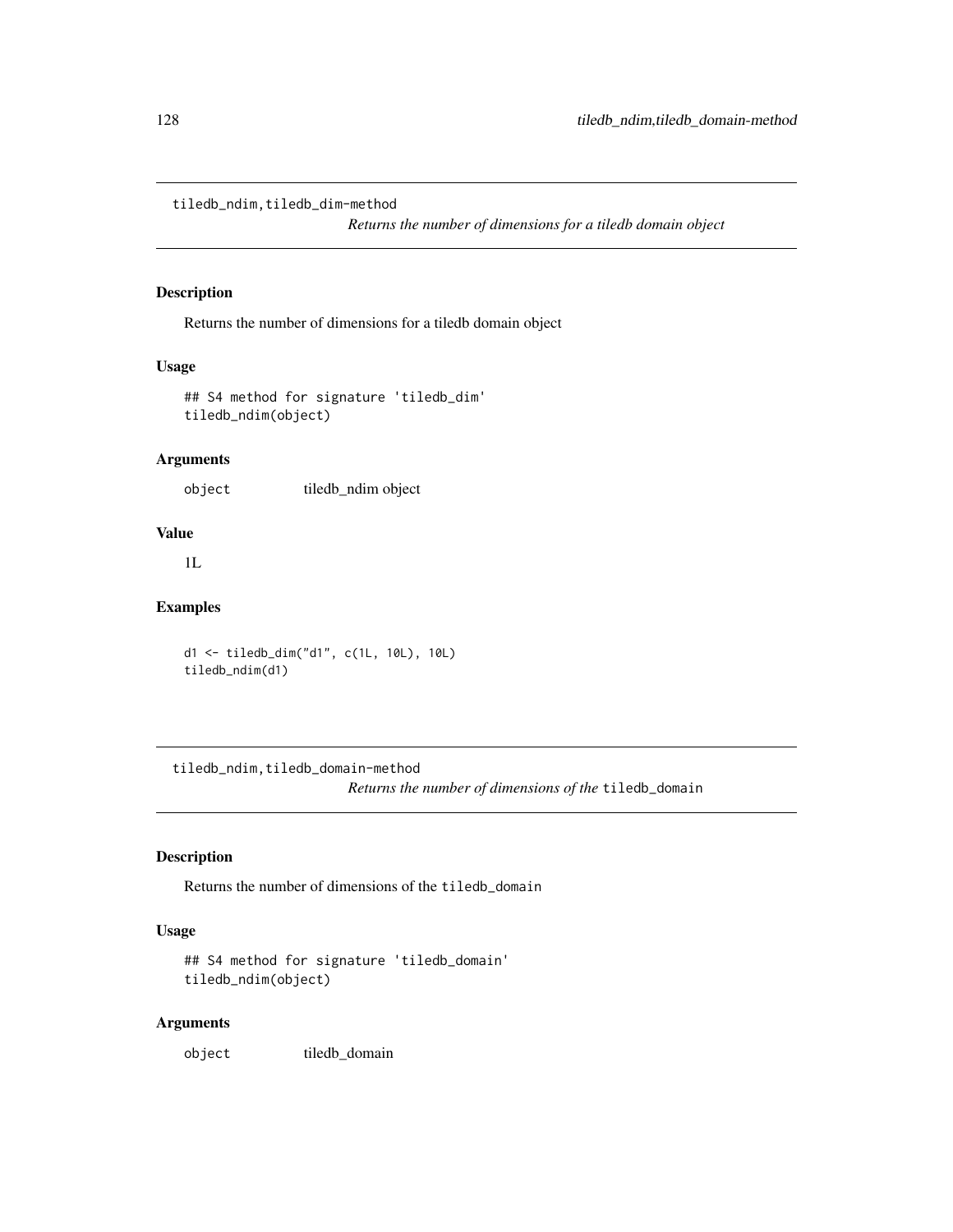tiledb\_num\_metadata 129

#### Value

integer number of dimensions

# Examples

```
dom <- tiledb_domain(dims = c(tiledb_dim("d1", c(0.5, 100.0), type = "FLOAT64")))
tiledb_ndim(dom)
dom \le tiledb_domain(dims = c(tiledb_dim("d1", c(0.5, 100.0), type = "FLOAT64"),
                                   tiledb_dim("d2", c(0.5, 100.0), type = "FLOAT64")))
tiledb_ndim(dom)
```
tiledb\_num\_metadata *Return count of TileDB Array Metadata objects*

#### Description

Return count of TileDB Array Metadata objects

#### Usage

```
tiledb_num_metadata(arr)
```
#### Arguments

arr A TileDB Array object, or a character URI describing one

## Value

A integer variable with the number of Metadata objects

tiledb\_object\_ls *List TileDB resources at a given root URI path*

## Description

List TileDB resources at a given root URI path

#### Usage

```
tiledb_object_ls(uri, filter = NULL, ctx = tiledb_get_context())
```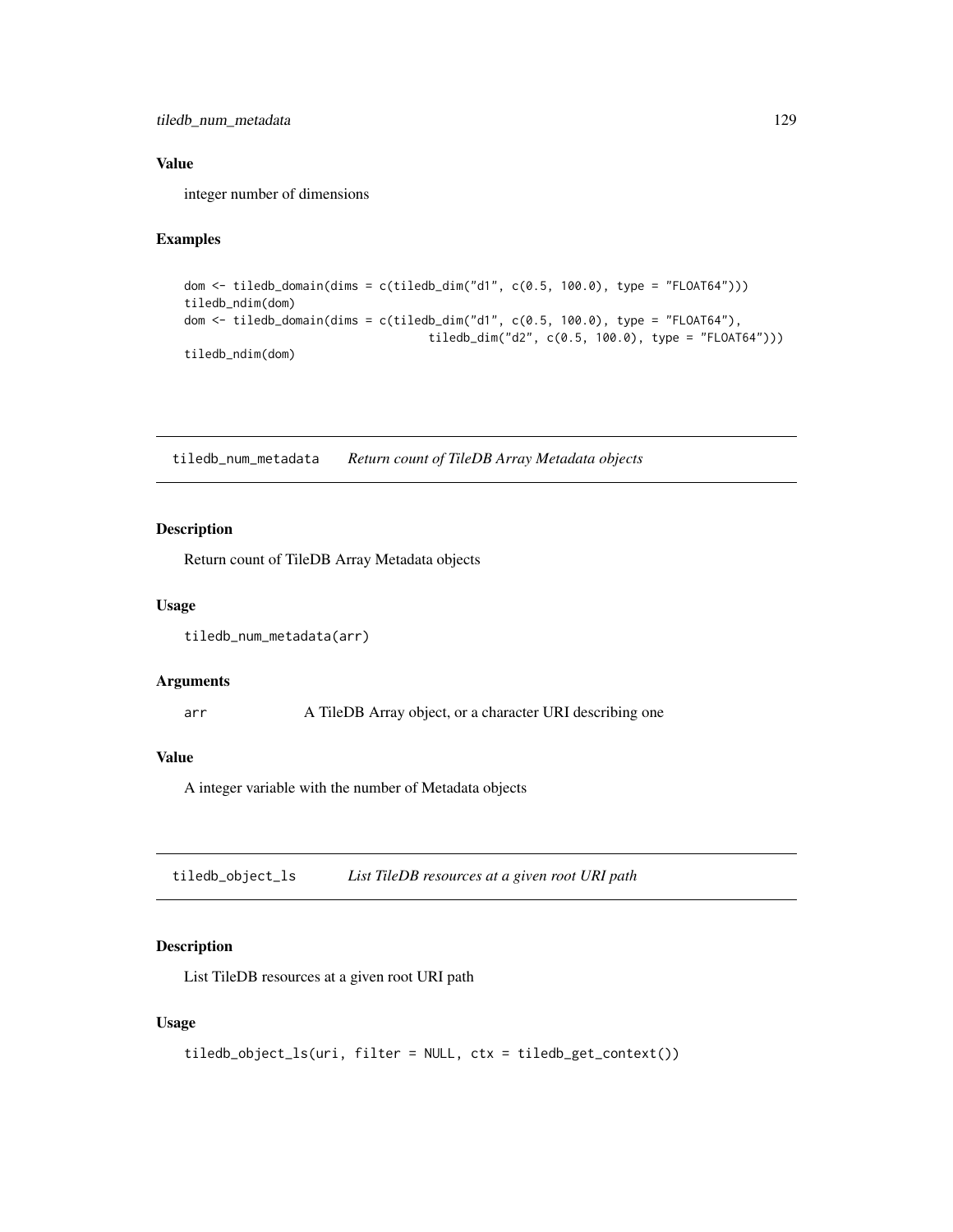#### Arguments

| uri    | uri path to walk                                                 |
|--------|------------------------------------------------------------------|
| filter | optional filtering argument, default is "NULL", currently unused |
| ctx    | tiled ctx object (optional)                                      |

# Value

a dataframe with object type, object uri string columns

tiledb\_object\_mv *Move a TileDB resource to new uri path*

## Description

Raises an error if either uri is invalid, or the old uri resource is not a tiledb object

#### Usage

```
tiledb_object_mv(old_uri, new_uri, ctx = tiledb_get_context())
```
## Arguments

| old uri | old uri of existing tiledb resource |
|---------|-------------------------------------|
| new uri | new uri to move tiledb resource     |
| ctx     | tiledb_ctx object (optional)        |

## Value

new uri of moved tiledb resource

tiledb\_object\_rm *Removes a TileDB resource*

## Description

Raises an error if the uri is invalid, or the uri resource is not a tiledb object

# Usage

tiledb\_object\_rm(uri, ctx = tiledb\_get\_context())

# Arguments

| uri | path which to create group    |
|-----|-------------------------------|
| ctx | tiled b_ctx object (optional) |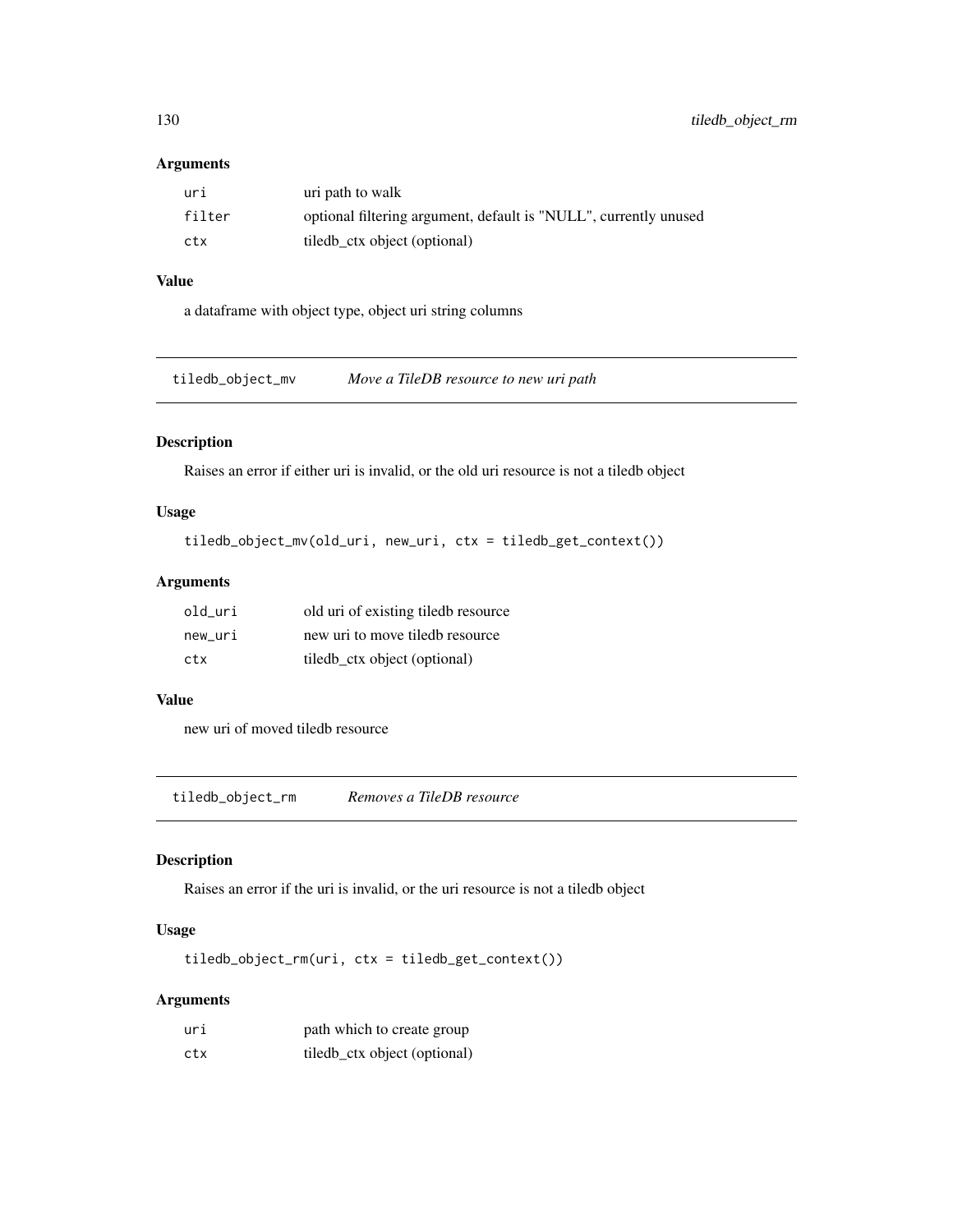# Value

uri of removed TileDB resource

tiledb\_object\_type *Return the TileDB object type string of a TileDB resource*

## Description

Object types:

- "ARRAY", dense or sparse TileDB array
- "GROUP", TileDB group
- '"INVALID"", not a TileDB resource

#### Usage

```
tiledb_object_type(uri, ctx = tiledb_get_context())
```
## Arguments

| uri | path to TileDB resource       |
|-----|-------------------------------|
| ctx | tiled b_ctx object (optional) |

#### Value

TileDB object type string

tiledb\_object\_walk *Recursively discover TileDB resources at a given root URI path*

# Description

Recursively discover TileDB resources at a given root URI path

#### Usage

```
tiledb_object_walk(uri, order = "PREORDER", ctx = tiledb_get_context())
```
## Arguments

| uri   | root uri path to walk                                              |
|-------|--------------------------------------------------------------------|
| order | (default "PREORDER") specify "POSTORDER" for "POSTORDER" traversal |
| ctx   | tiled ctx object (optional)                                        |

## Value

a dataframe with object type, object uri string columns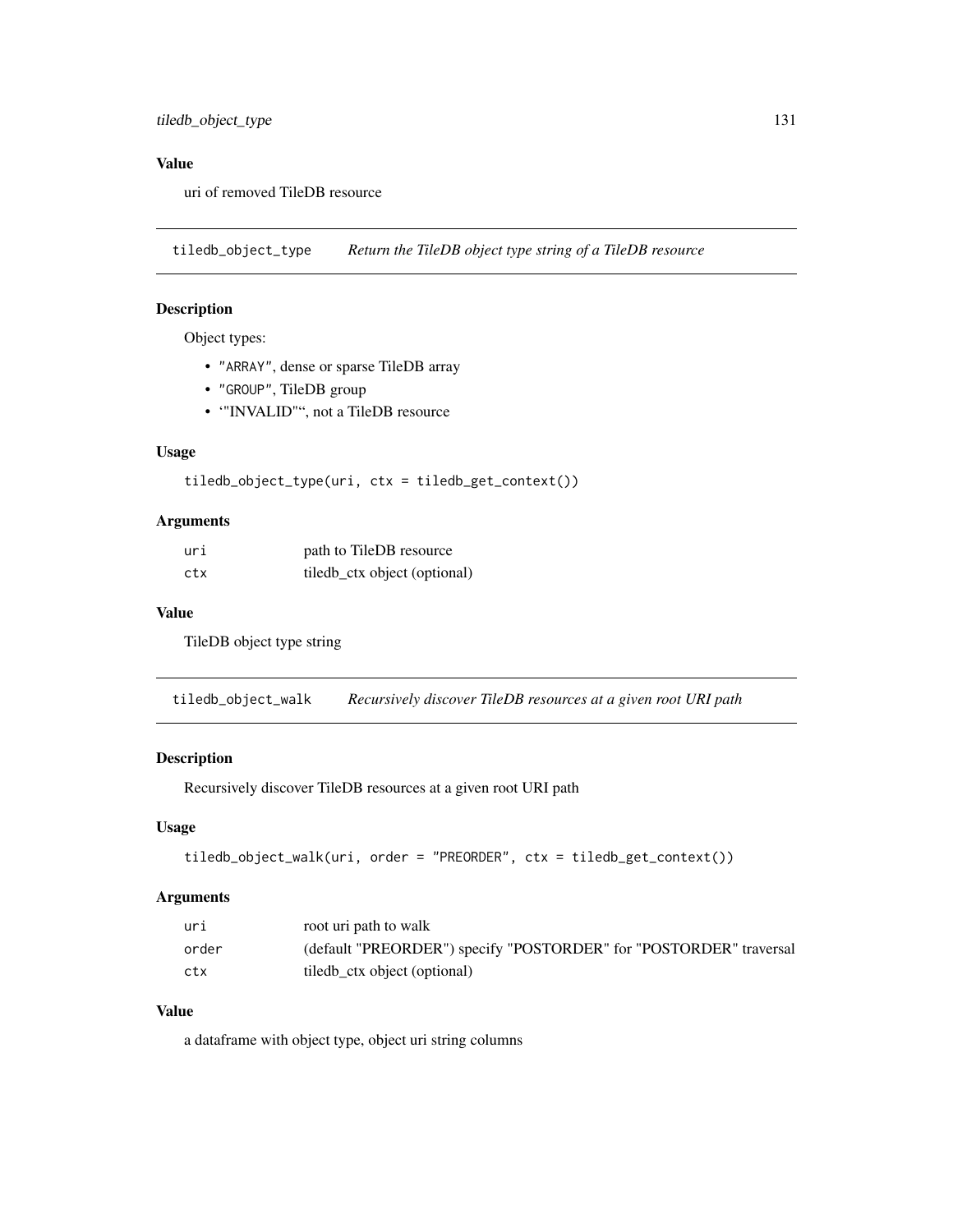tiledb\_put\_metadata *Store an object in TileDB Array Metadata under given key*

## Description

Store an object in TileDB Array Metadata under given key

#### Usage

```
tiledb_put_metadata(arr, key, val)
```
## Arguments

| arr | A TileDB Array object, or a character URI describing one |
|-----|----------------------------------------------------------|
| kev | A character value describing a metadata key              |
| val | An object to be stored                                   |

#### Value

A boolean value indicating success

|  | tiledb_query | Creates a 'tiledb_query' object |
|--|--------------|---------------------------------|
|--|--------------|---------------------------------|

# Description

Creates a 'tiledb\_query' object

# Usage

```
tiledb_query(array, type = c("READ", "WRITE"), ctx = tiledb_get_context())
```
# Arguments

| array | A TileDB Array object                                   |
|-------|---------------------------------------------------------|
| type  | A character value that must be one of 'READ' or 'WRITE' |
| ctx   | (optional) A TileDB Ctx object                          |

# Value

'tiledb\_query' object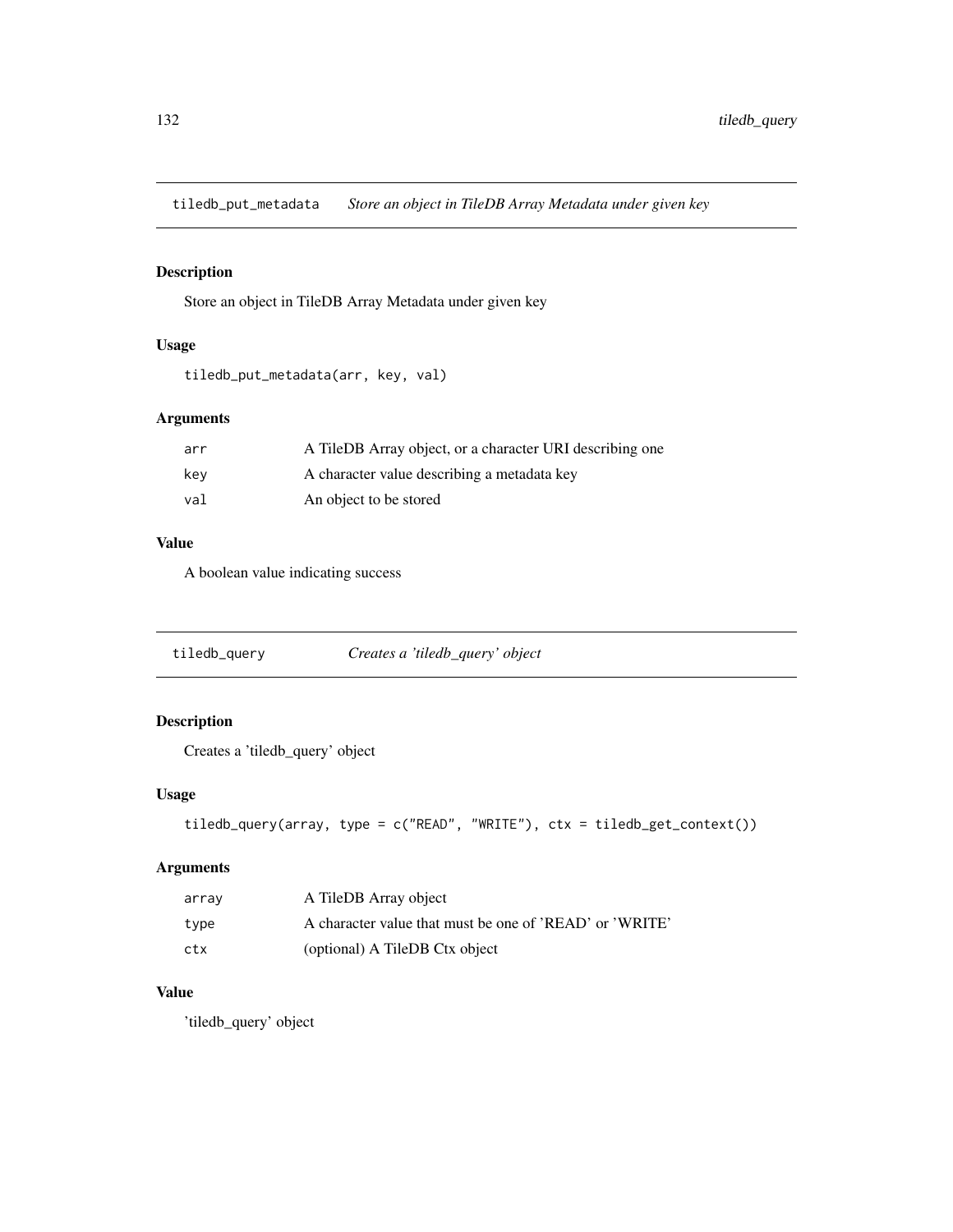tiledb\_query-class *An S4 class for a TileDB Query object*

# Description

An S4 class for a TileDB Query object

#### Slots

ptr An external pointer to the underlying implementation

tiledb\_query\_add\_range

*Set a range for a given query*

# Description

Set a range for a given query

## Usage

```
tiledb_query_add_range(query, schema, attr, lowval, highval, stride = NULL)
```
## Arguments

| query   | A TileDB Query object                                                  |
|---------|------------------------------------------------------------------------|
| schema  | A TileDB Schema object                                                 |
| attr    | An character variable with a dimension name for which the range is set |
| lowval  | The lower value of the range to be set                                 |
| highval | The higher value of the range to be set                                |
| stride  | An optional stride value for the range to be set                       |

# Value

The query object, invisibly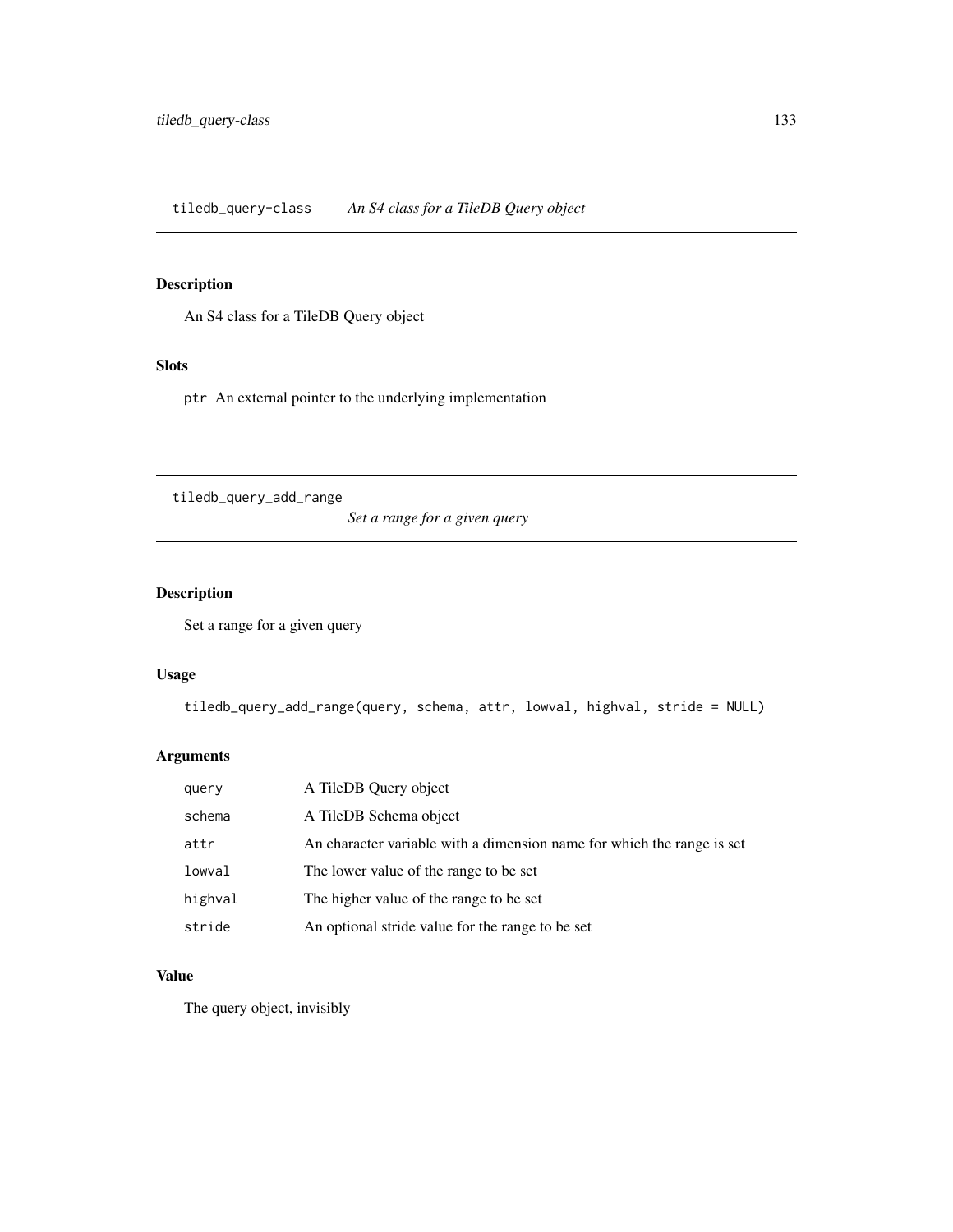tiledb\_query\_add\_range\_with\_type

*Set a range for a given query, also supplying type*

#### Description

Set a range for a given query, also supplying type

#### Usage

```
tiledb_query_add_range_with_type(
  query,
  idx,
  datatype,
 lowval,
 highval,
  stride = NULL
)
```
## Arguments

| query    | A TileDB Query object                            |
|----------|--------------------------------------------------|
| idx      | An integer index, zero based, of the dimensions  |
| datatype | A character value containing the data type       |
| lowval   | The lower value of the range to be set           |
| highval  | The highre value of the range to be set          |
| stride   | An optional stride value for the range to be set |

#### Value

The query object, invisibly

```
tiledb_query_alloc_buffer_ptr_char
                          Allocate a Query buffer for reading a character attribute
```
## Description

Allocate a Query buffer for reading a character attribute

# Usage

tiledb\_query\_alloc\_buffer\_ptr\_char(sizeoffsets, sizedata)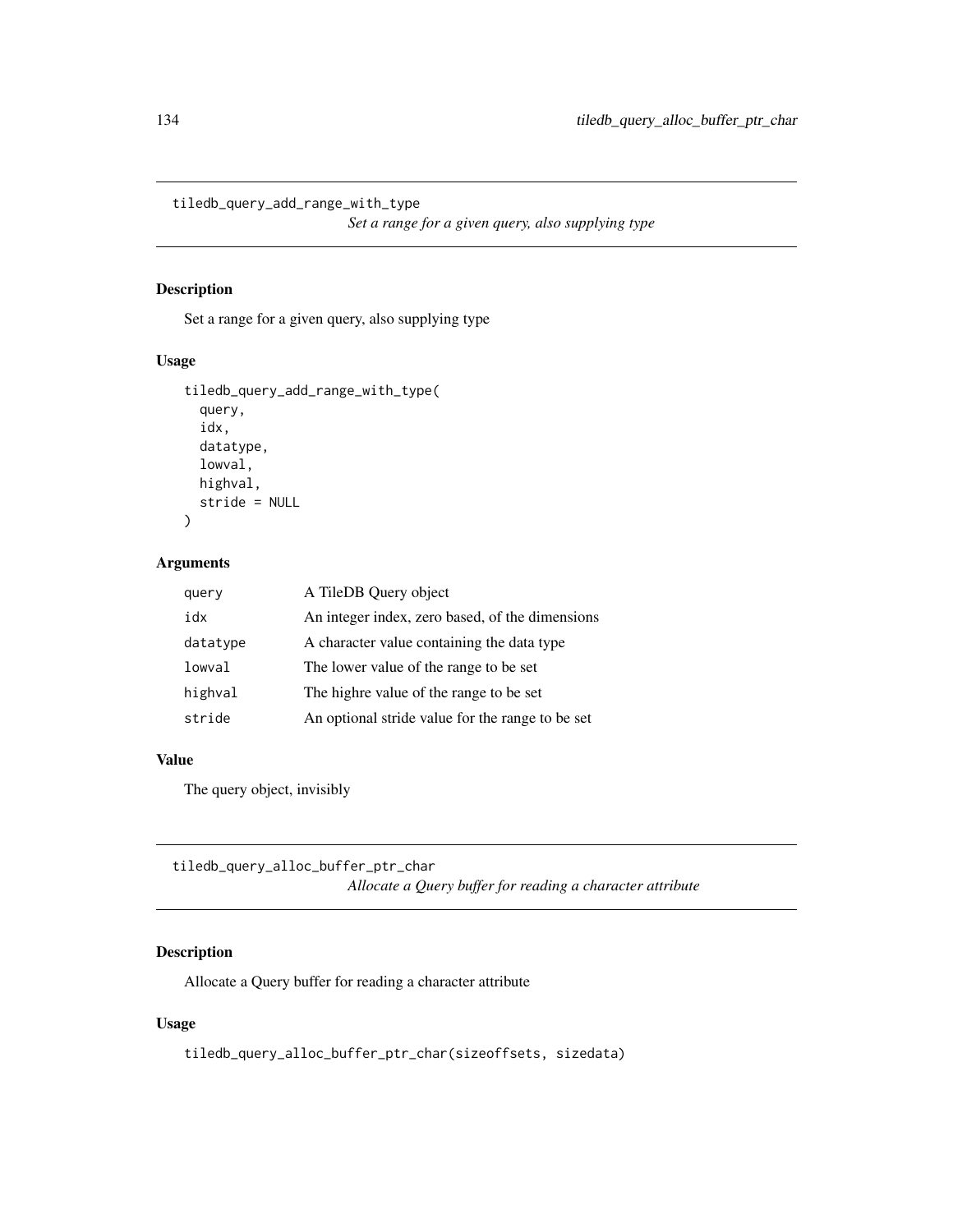## Arguments

| sizeoffsets | A numeric value with the size of the offsets vector |
|-------------|-----------------------------------------------------|
| sizedata    | A numeric value of the size of the data string      |

# Value

An external pointer to the allocated buffer object

```
tiledb_query_buffer_alloc_ptr
```
*Allocate a Query buffer for a given type*

# Description

This function allocates a query buffer for the given data type.

## Usage

```
tiledb_query_buffer_alloc_ptr(query, datatype, ncells)
```
## Arguments

| query    | A TileDB Query object                      |
|----------|--------------------------------------------|
| datatype | A character value containing the data type |
| ncells   | A number of elements (not bytes)           |

#### Value

An external pointer to the allocated buffer object

tiledb\_query\_condition

*Creates a 'tiledb\_query\_condition' object*

#### Description

Creates a 'tiledb\_query\_condition' object

## Usage

```
tiledb_query_condition(ctx = tiledb_get_context())
```
#### Arguments

ctx (optional) A TileDB Ctx object; if not supplied the default context object is retrieved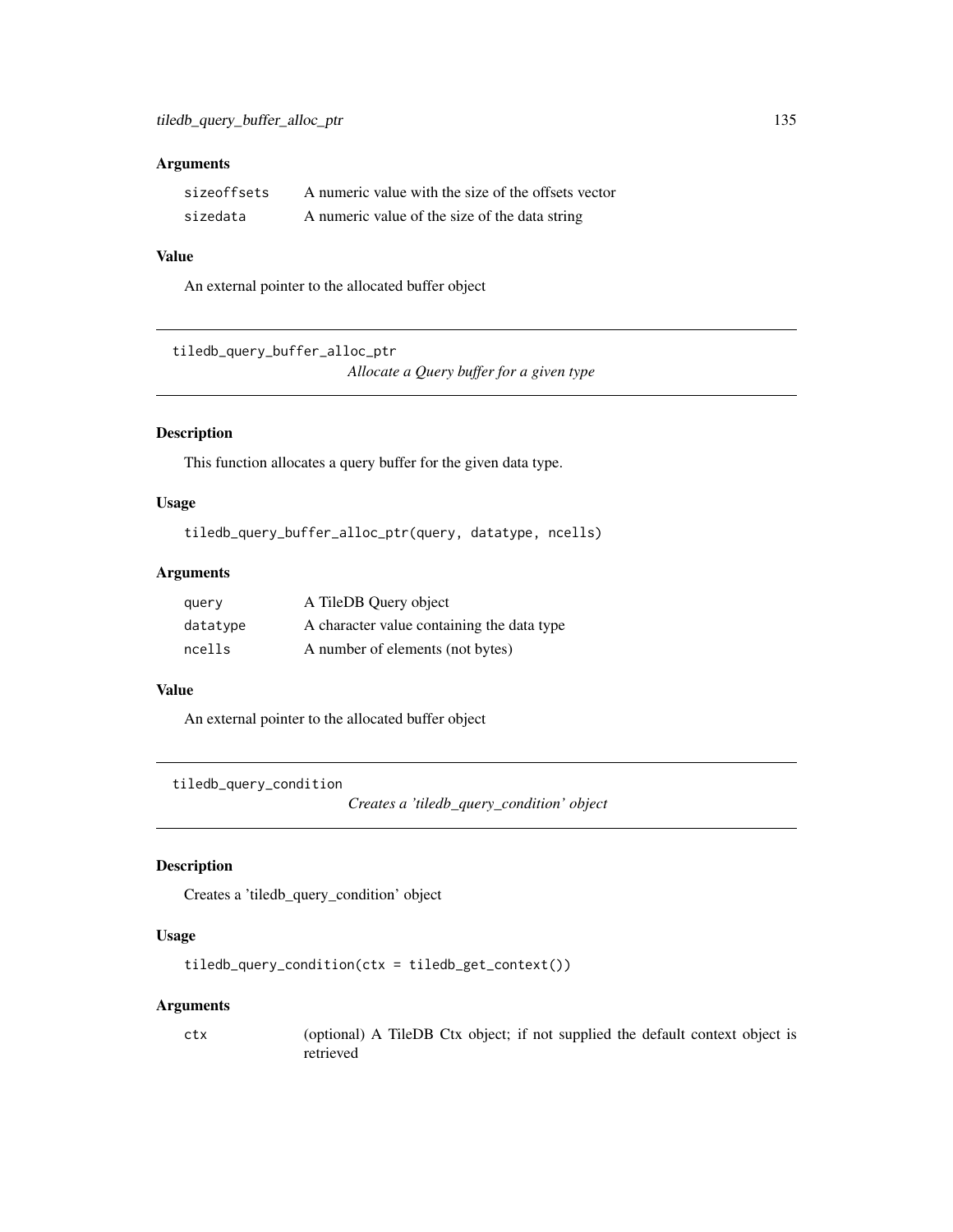#### Value

A 'tiledb\_query\_condition' object

tiledb\_query\_condition-class *An S4 class for a TileDB QueryCondition object*

#### Description

An S4 class for a TileDB QueryCondition object

## Slots

ptr An external pointer to the underlying implementation

init A logical variable tracking if the query condition object has been initialized

tiledb\_query\_condition\_combine

*Combine two 'tiledb\_query\_condition' objects*

#### Description

Combines two query condition object using a relatiional operator. Support for operator 'AND' is generally available, the 'OR' operator is available if TileDB 2.10 or newer is used.

#### Usage

tiledb\_query\_condition\_combine(lhs, rhs, op)

#### Arguments

| 1 <sub>hs</sub> | A 'tiledb_query_condition' object on the left-hand side of the relation         |
|-----------------|---------------------------------------------------------------------------------|
| rhs             | A 'tiledb_query_condition' object on the left-hand side of the relation         |
| op              | A character value with then relation, this must be one of 'AND', 'OR' or 'NOT'. |

#### Value

The combined 'tiledb\_query\_condition' object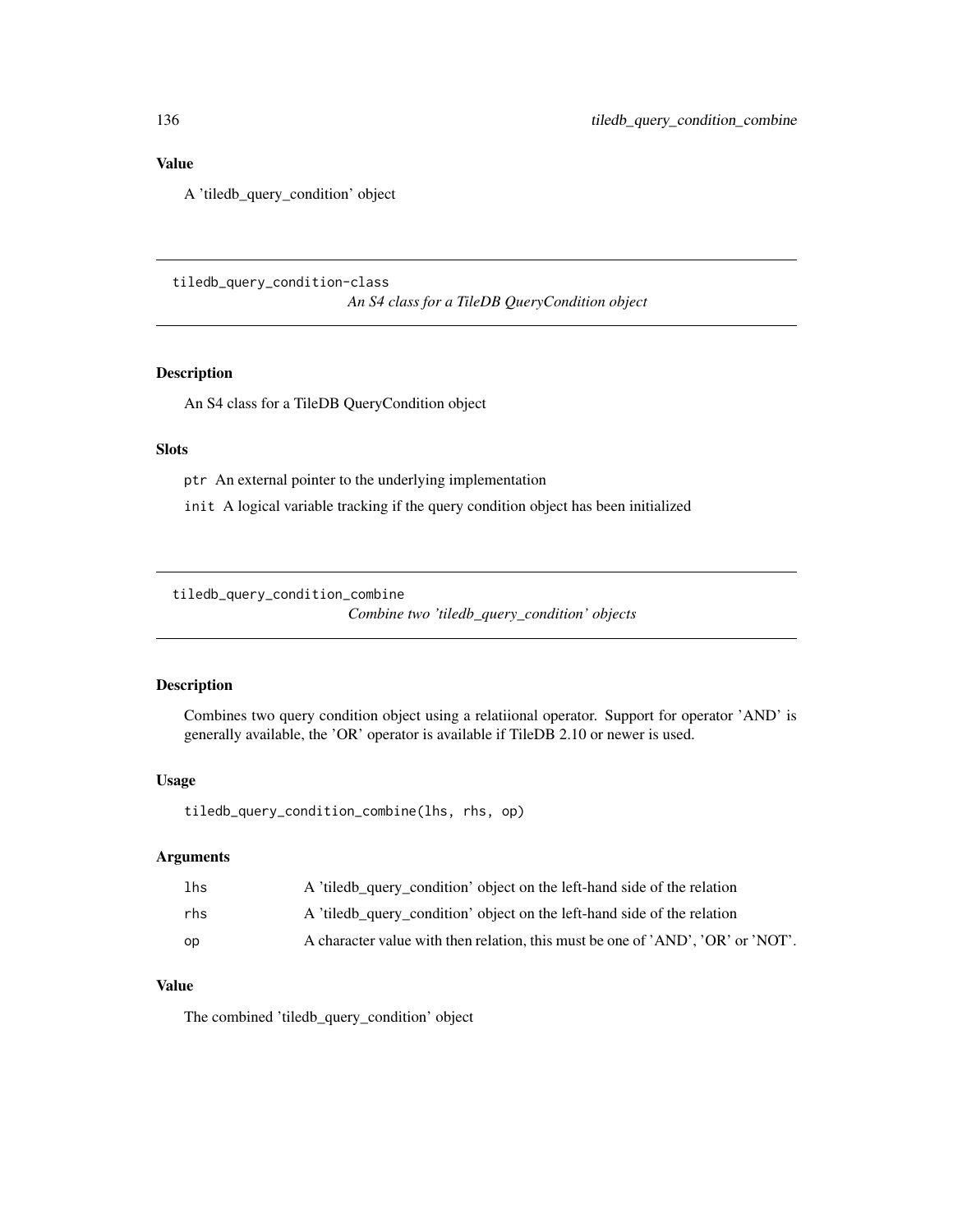tiledb\_query\_condition\_init

*Initialize a 'tiledb\_query\_condition' object*

# Description

Initializes (and possibly allocates) a query condition object using a triplet of attribute name, comparison value, and operator. Six types of conditions are supported, they all take a single scalar comparison argument and attribute to compare against. At present only integer or numeric attribute comparisons are implemented.

## Usage

```
tiledb_query_condition_init(
  attr,
  value,
  dtype,
  op,
  qc = tiledb_query_condition()
)
```
#### Arguments

| attr  | A character value with the scheme attribute name                                                                         |
|-------|--------------------------------------------------------------------------------------------------------------------------|
| value | A scalar value that the attribute is compared against                                                                    |
| dtype | A character value with the TileDB data type of the attribute column, for example<br>'FLOAT64' or 'INT32'                 |
| op    | A character value with then comparison operation, this must be one of 'LT',<br>'LE', 'GT', 'GE', 'EQ', 'NE'.             |
| qc    | (optional) A 'tiledb_query_condition' object to be initialized by this call, if none<br>is given a new one is allocated. |

#### Value

The initialized 'tiledb\_query\_condition' object

tiledb\_query\_create\_buffer\_ptr

*Allocate and populate a Query buffer for a given object of a given data type.*

#### Description

This function allocates a query buffer for the given data object of the given type and assigns the object content to the buffer.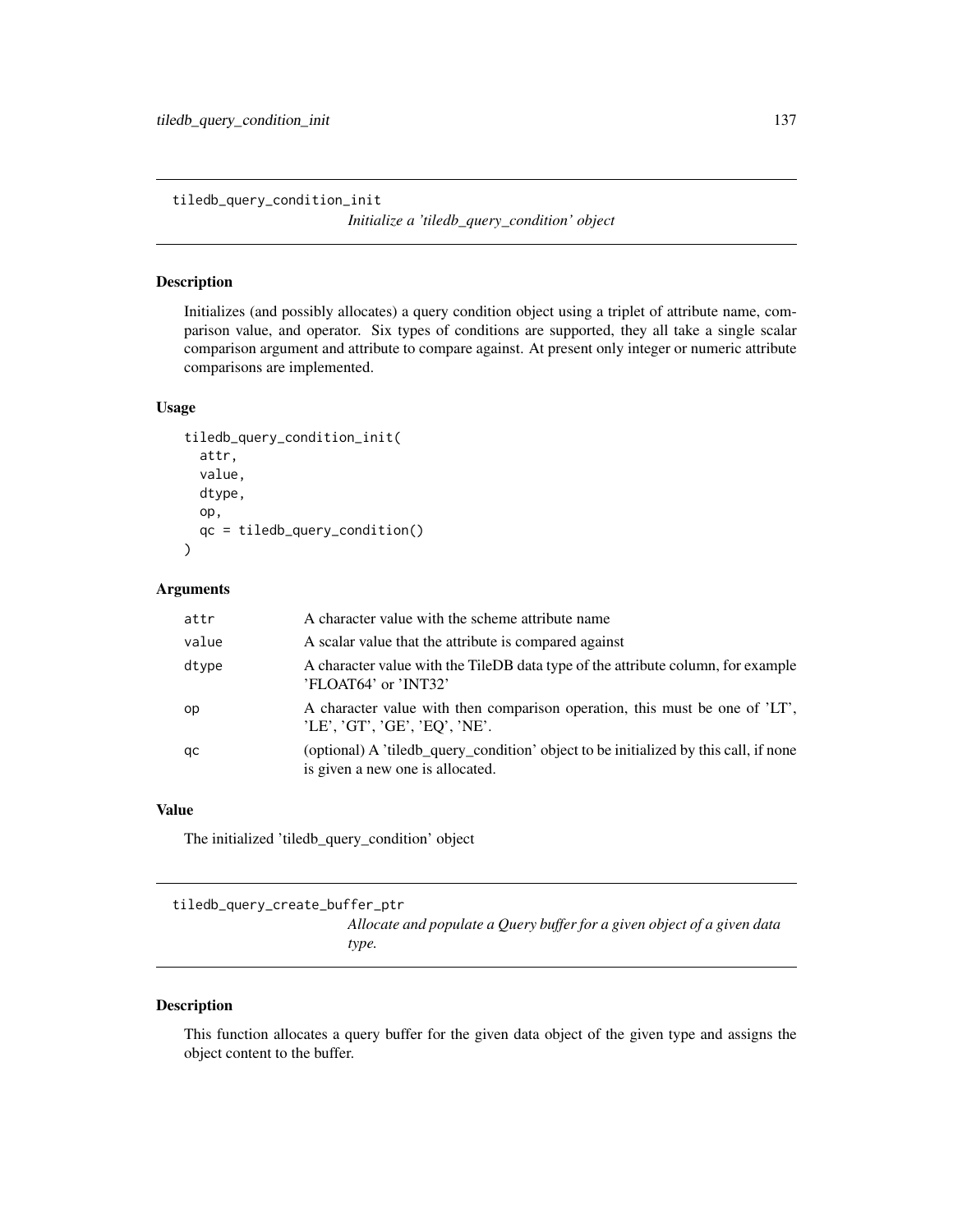# Usage

tiledb\_query\_create\_buffer\_ptr(query, datatype, object)

# Arguments

| query    | A TileDB Query object                      |
|----------|--------------------------------------------|
| datatype | A character value containing the data type |
| object   | A vector object of the given type          |

# Value

An external pointer to the allocated buffer object

tiledb\_query\_create\_buffer\_ptr\_char

*Allocate and populate a Query buffer for writing the given char vector*

#### Description

Allocate and populate a Query buffer for writing the given char vector

#### Usage

tiledb\_query\_create\_buffer\_ptr\_char(query, varvec)

## Arguments

query A TileDB Query object varvec A vector of strings

# Value

An external pointer to the allocated buffer object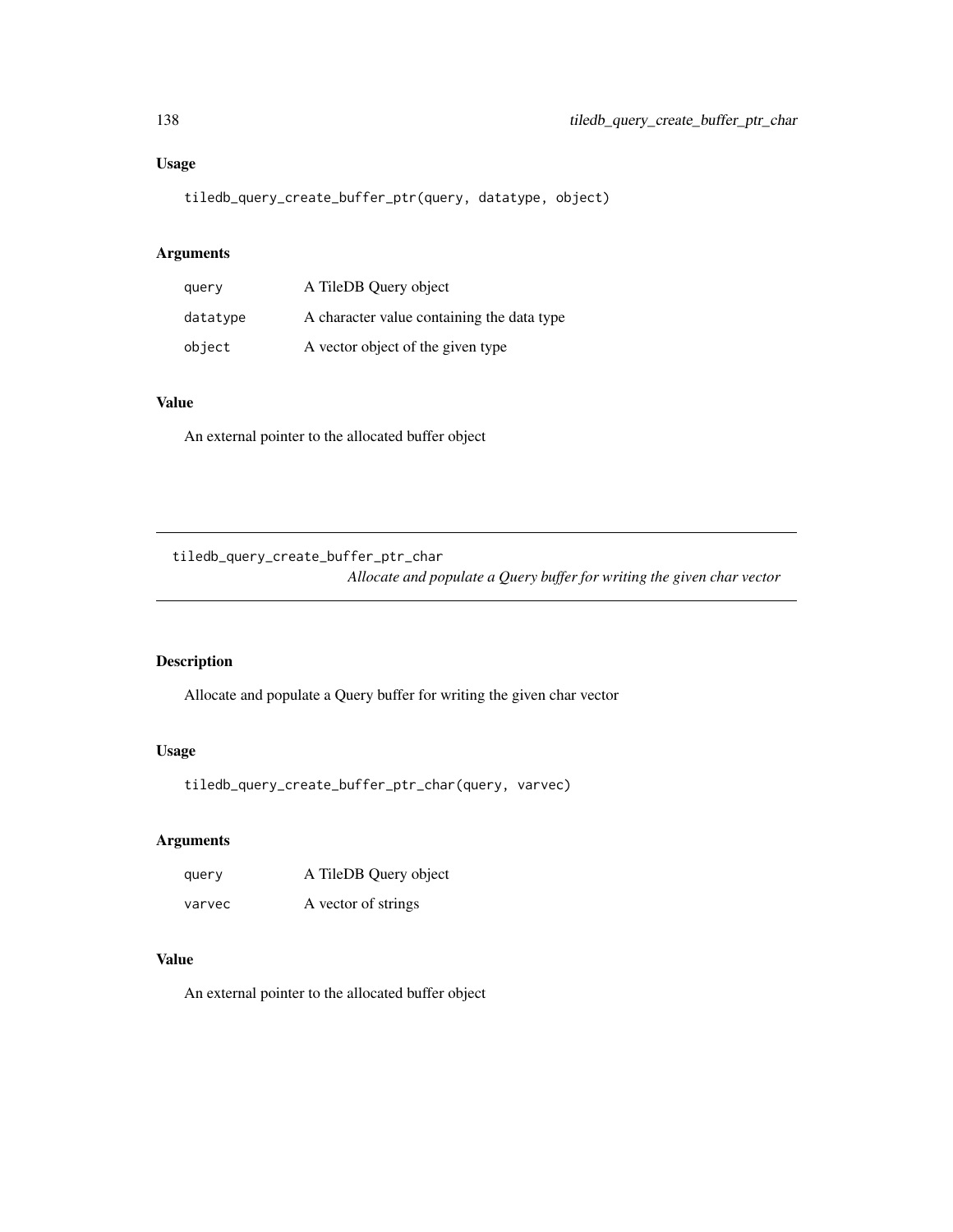tiledb\_query\_ctx *Return query context object*

#### Description

Return query context object

## Usage

```
tiledb_query_ctx(query)
```
## Arguments

query A TileDB Query object

## Value

A TileDB Context object retrieved from the query

```
tiledb_query_export_buffer
```
*Export Query Buffer to Pair of Arrow IO Pointers*

## Description

This function exports the named buffer from a 'READ' query to two Arrow C pointers.

#### Usage

```
tiledb_query_export_buffer(query, name, ctx = tiledb_get_context())
```
# Arguments

| query | A TileDB Query object                       |
|-------|---------------------------------------------|
| name  | A character variable identifying the buffer |
| ctx   | tiled ctx object (optional)                 |

# Value

A two-element vector where the two elements are external pointers to the Arrow array and schema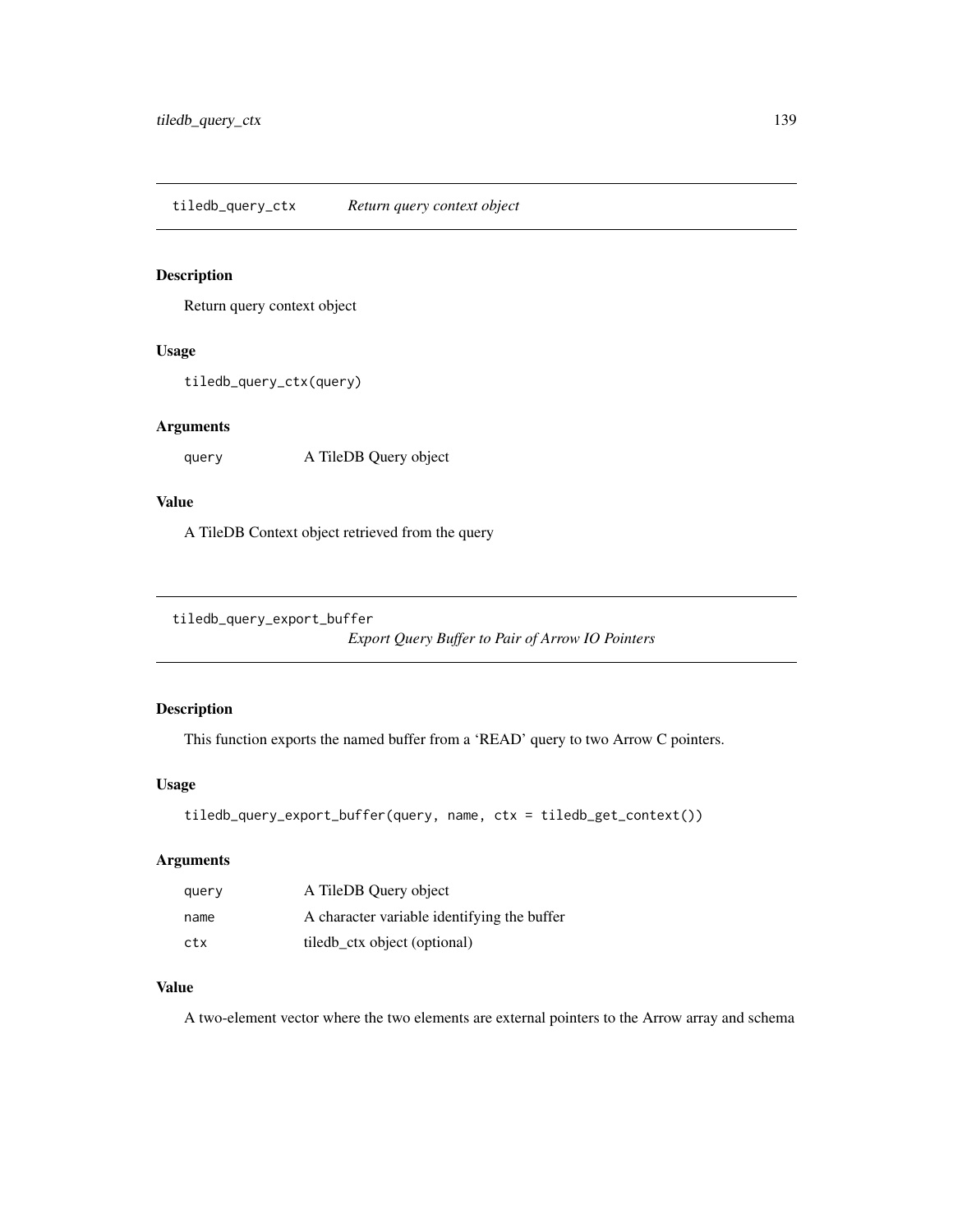tiledb\_query\_finalize *Finalize TileDB Query*

#### Description

Finalize TileDB Query

## Usage

tiledb\_query\_finalize(query)

## Arguments

query A TileDB Query object

## Value

A character value, either 'READ' or 'WRITE'

```
tiledb_query_get_buffer_char
```
*Retrieve content from a Query character buffer*

## Description

This function uses a query buffer for a character attribute or dimension and returns its content.

#### Usage

```
tiledb_query_get_buffer_char(bufptr, sizeoffsets = 0, sizestring = 0)
```
# Arguments

| bufptr      | An external pointer with a query buffer                            |
|-------------|--------------------------------------------------------------------|
| sizeoffsets | An optional argument for the length of the internal offsets vector |
| sizestring  | An optional argument for the length of the internal string         |

# Value

An R object as resulting from the query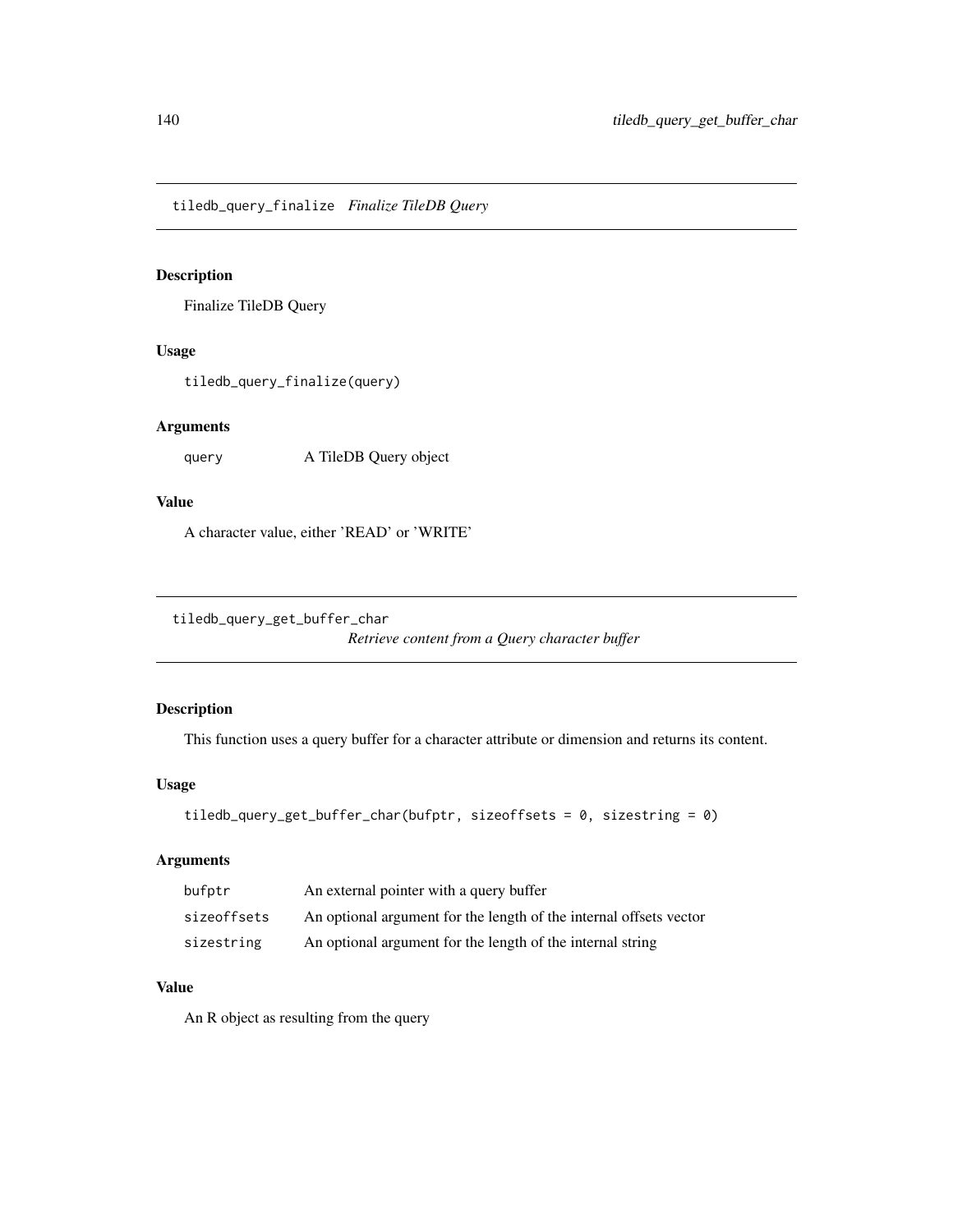tiledb\_query\_get\_buffer\_ptr

*Retrieve content from a Query buffer*

#### Description

This function uses a query buffer and returns its content.

#### Usage

```
tiledb_query_get_buffer_ptr(bufptr)
```
#### Arguments

bufptr An external pointer with a query buffer

#### Value

An R object as resulting from the query

tiledb\_query\_get\_est\_result\_size *Retrieve the estimated result size for a query and attribute*

## Description

When reading from sparse arrays, one cannot know beforehand how big the result will be (unless one actually executes the query). This function offers a way to get the estimated result size for the given attribute. As TileDB does not actually execute the query, getting the estimated result is very fast.

#### Usage

```
tiledb_query_get_est_result_size(query, name)
```
## Arguments

| query | A TileDB Query object             |
|-------|-----------------------------------|
| name  | A variable with an attribute name |

#### Value

An estimate of the query result size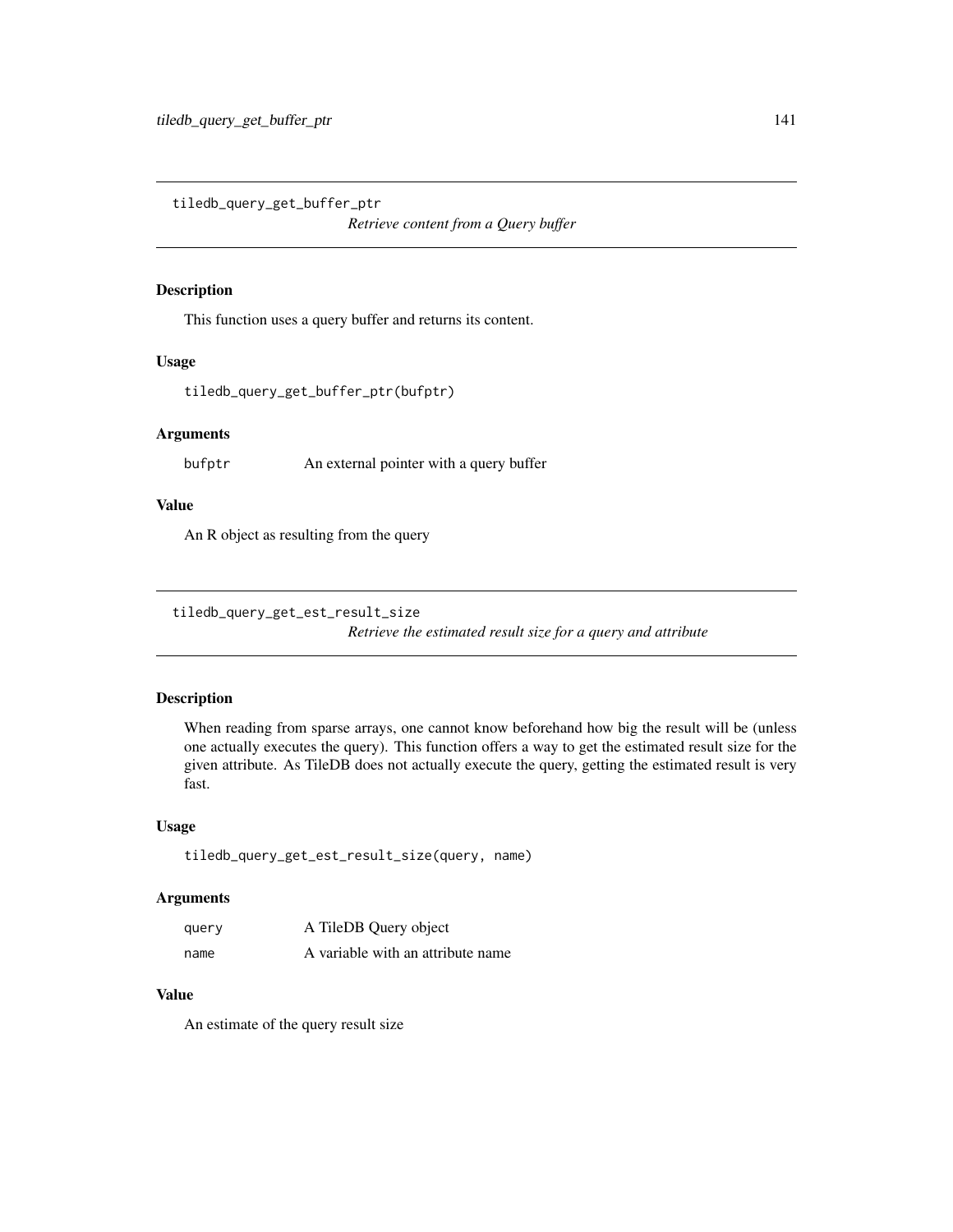tiledb\_query\_get\_est\_result\_size\_var

*Retrieve the estimated result size for a query and variable-sized attribute*

#### Description

When reading variable-length attributes from either dense or sparse arrays, one cannot know beforehand how big the result will be (unless one actually executes the query). This function offers a way to get the estimated result size for the given attribute. As TileDB does not actually execute the query, getting the estimated result is very fast.

#### Usage

tiledb\_query\_get\_est\_result\_size\_var(query, name)

#### Arguments

| query | A TileDB Query object             |
|-------|-----------------------------------|
| name  | A variable with an attribute name |

#### Value

An estimate of the query result size

tiledb\_query\_get\_fragment\_num *Retrieve the Number of Fragments for Query*

#### Description

This function is only applicable to 'WRITE' queries.

## Usage

tiledb\_query\_get\_fragment\_num(query)

#### Arguments

query A TileDB Query object

#### Value

An integer with the number of fragments for the given query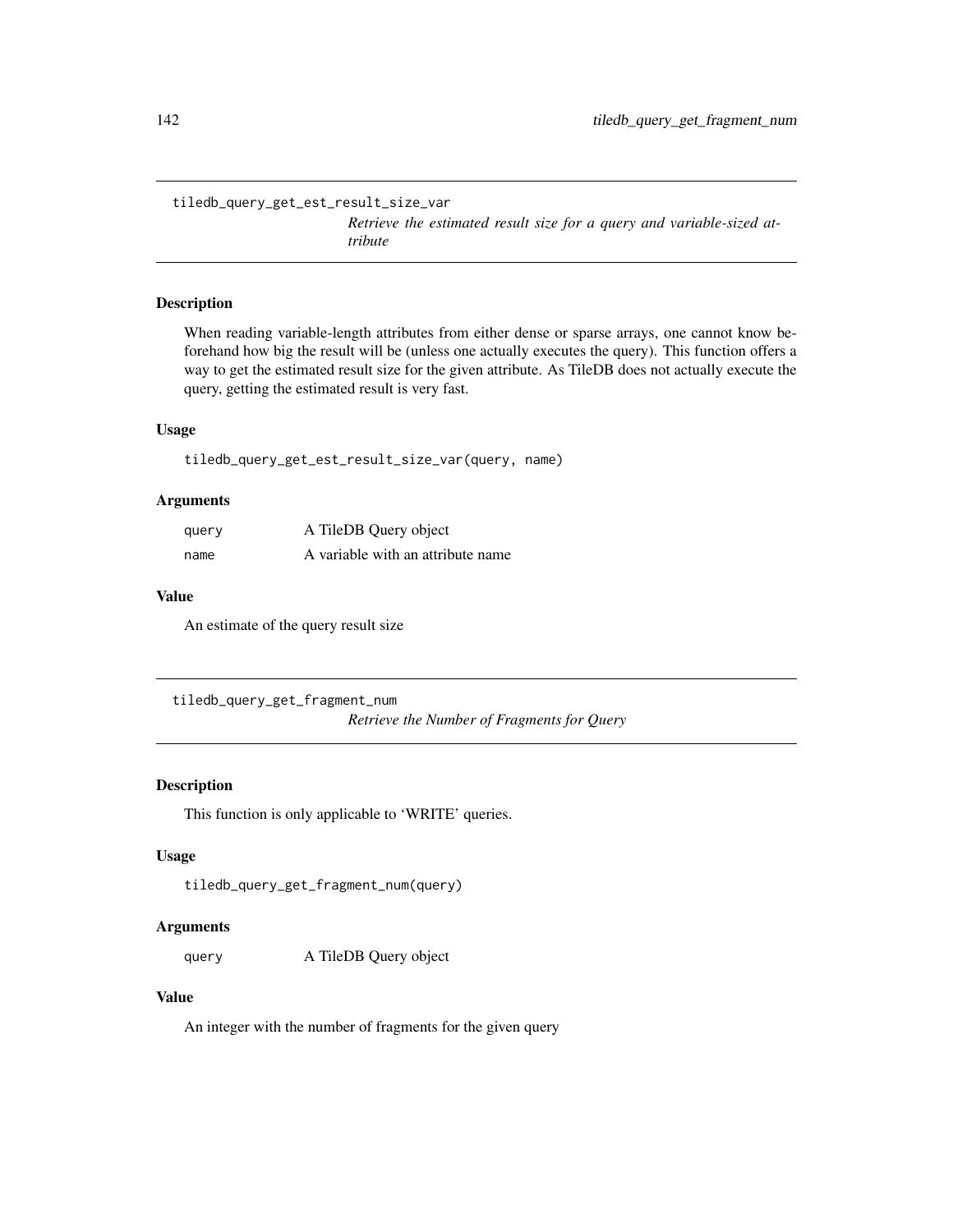tiledb\_query\_get\_fragment\_timestamp\_range *Retrieve the timestamp range for a given Query Fragment*

#### Description

This function is only applicable to 'WRITE' queries. The time resolution in TileDB is millseconds since the epoch so an R Datetime vector is returned.

#### Usage

```
tiledb_query_get_fragment_timestamp_range(query, idx)
```
## Arguments

| query | A TileDB Query object                                                                 |
|-------|---------------------------------------------------------------------------------------|
| idx   | An integer (or numeric) index ranging from zero to the number of fragments<br>minus 1 |

#### Value

A two-element datetime vector with the start and end time of the fragment write.

```
tiledb_query_get_fragment_uri
                         Retrieve the URI for a given Query Fragment
```
## Description

This function is only applicable to 'WRITE' queries.

#### Usage

```
tiledb_query_get_fragment_uri(query, idx)
```
#### Arguments

| query | A TileDB Query object                                                                 |
|-------|---------------------------------------------------------------------------------------|
| idx   | An integer (or numeric) index ranging from zero to the number of fragments<br>minus 1 |

# Value

An character value with the fragment URI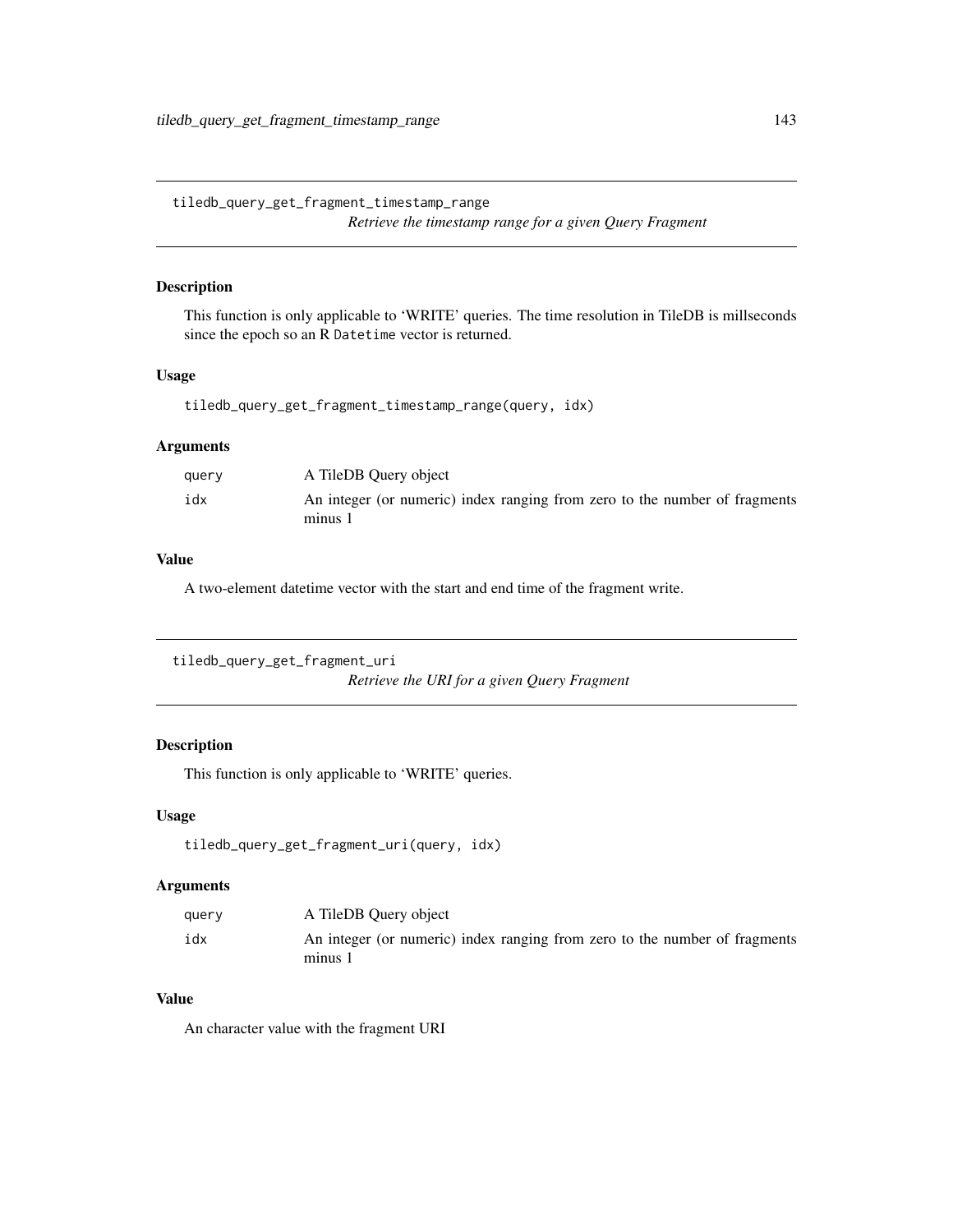tiledb\_query\_get\_layout

*Get TileDB Query layout*

#### Description

Get TileDB Query layout

## Usage

tiledb\_query\_get\_layout(query)

## Arguments

query A TileDB Query object

#### Value

The TileDB Query layout as a string

tiledb\_query\_get\_range

*Retrieve the query range for a query dimension and range index*

#### Description

Retrieve the query range for a query dimension and range index Retrieve the query range for a variable-sized query dimension and range index

## Usage

tiledb\_query\_get\_range(query, dimidx, rngidx)

tiledb\_query\_get\_range(query, dimidx, rngidx)

#### Arguments

| query  | A TileDB Query object                                        |
|--------|--------------------------------------------------------------|
| dimidx | An integer index selecting the dimension                     |
| rngidx | An integer index selection the given range for the dimension |

# Value

An integer vector with elements start, end and stride for the query range for the given dimension and range index

An string vector with elements start and end for the query range for the given dimension and range index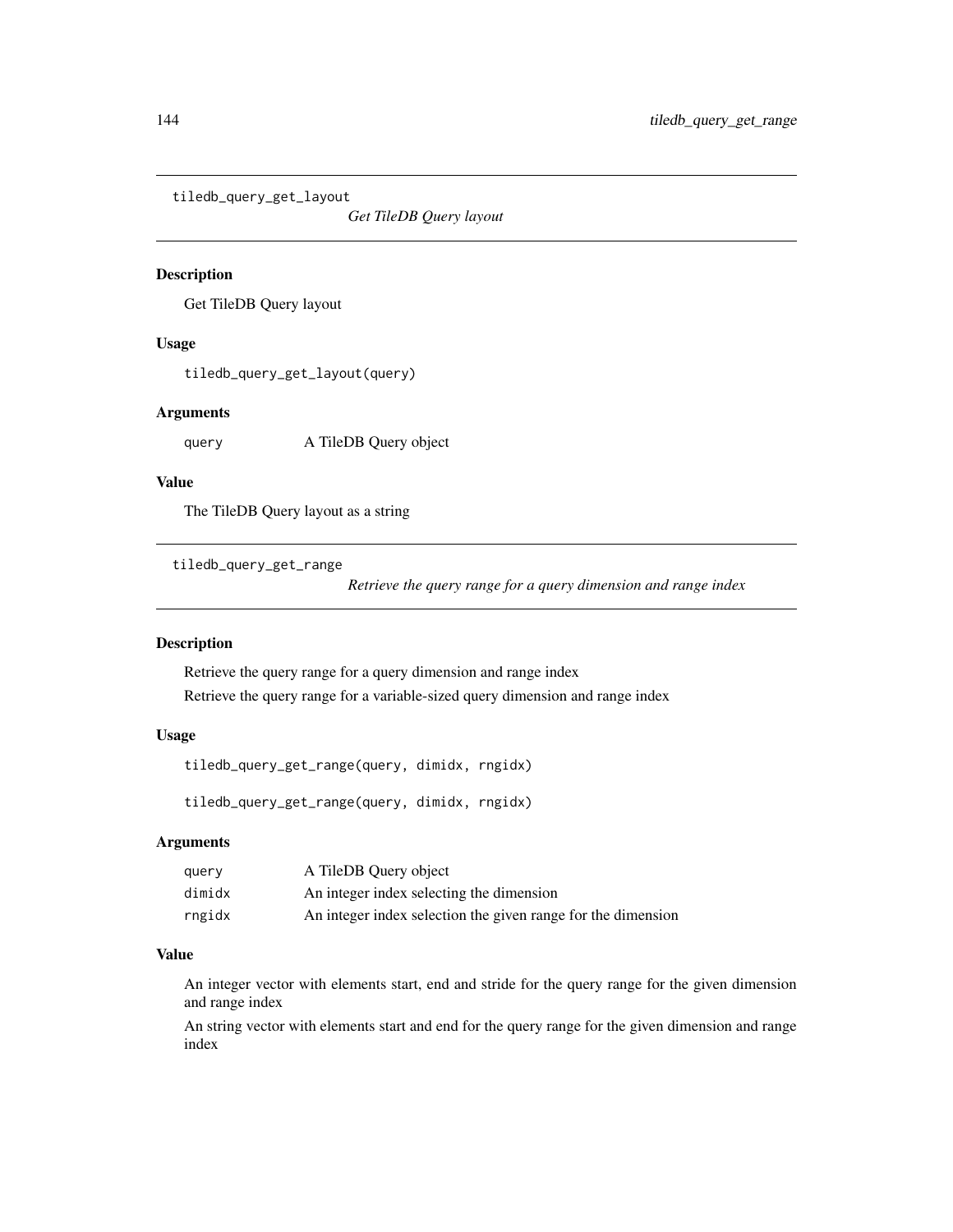tiledb\_query\_get\_range\_num

*Retrieve the number of ranges for a query dimension*

### Description

Retrieve the number of ranges for a query dimension

### Usage

```
tiledb_query_get_range_num(query, idx)
```
### Arguments

| query | A TileDB Query object                               |
|-------|-----------------------------------------------------|
| idx   | An integer or numeric index selecting the dimension |

### Value

An integer with the number of query range for the given dimensions

```
tiledb_query_import_buffer
```
*Import to Query Buffer from Pair of Arrow IO Pointers*

### Description

This function imports to the named buffer for a 'WRITE' query from two Arrow exerternal pointers.

# Usage

```
tiledb_query_import_buffer(
  query,
  name,
  arrowpointers,
  ctx = tiledb_get_context()
\mathcal{L}
```
### Arguments

| query | A TileDB Query object                                                                                            |
|-------|------------------------------------------------------------------------------------------------------------------|
| name  | A character variable identifying the buffer                                                                      |
|       | arrowpointers A two-element list vector with two external pointers to an Arrow Array and<br>Schema, respectively |
| ctx   | tiledb_ctx object (optional)                                                                                     |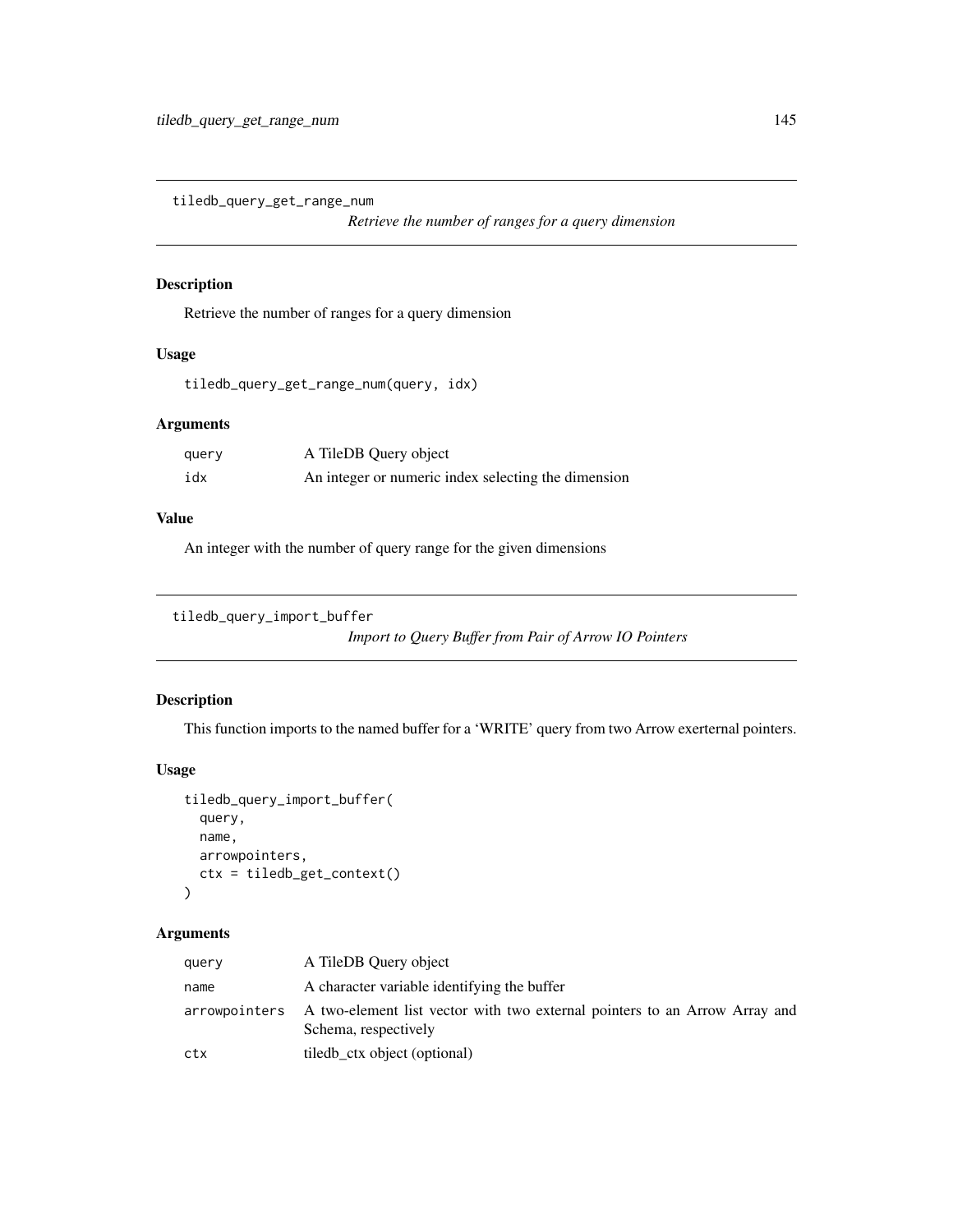The update Query external pointer is returned

tiledb\_query\_result\_buffer\_elements *Get TileDB Query result buffer element size*

### Description

The underlying library functions returns a pair of values as a vector of length two. The first number is the number of element offsets for variable size attributes (and always zero for fixed-sized attributes and coordinates). The second is the number of elements in the data buffer. For variablesized attributes the first number is the number of cells read (and hence the number of offsets), the second number is the number of elements in the data buffer.

### Usage

tiledb\_query\_result\_buffer\_elements(query, attr)

### Arguments

| query | A TileDB Query object                      |
|-------|--------------------------------------------|
| attr  | A character value containing the attribute |

### Details

As this function was first made available when only a scalar (corresponding to the second result) was returned, we still return that value.

#### Value

A integer with the number of elements in the results buffer for the given attribute

### See Also

tiledb\_query\_result\_buffer\_elements\_vec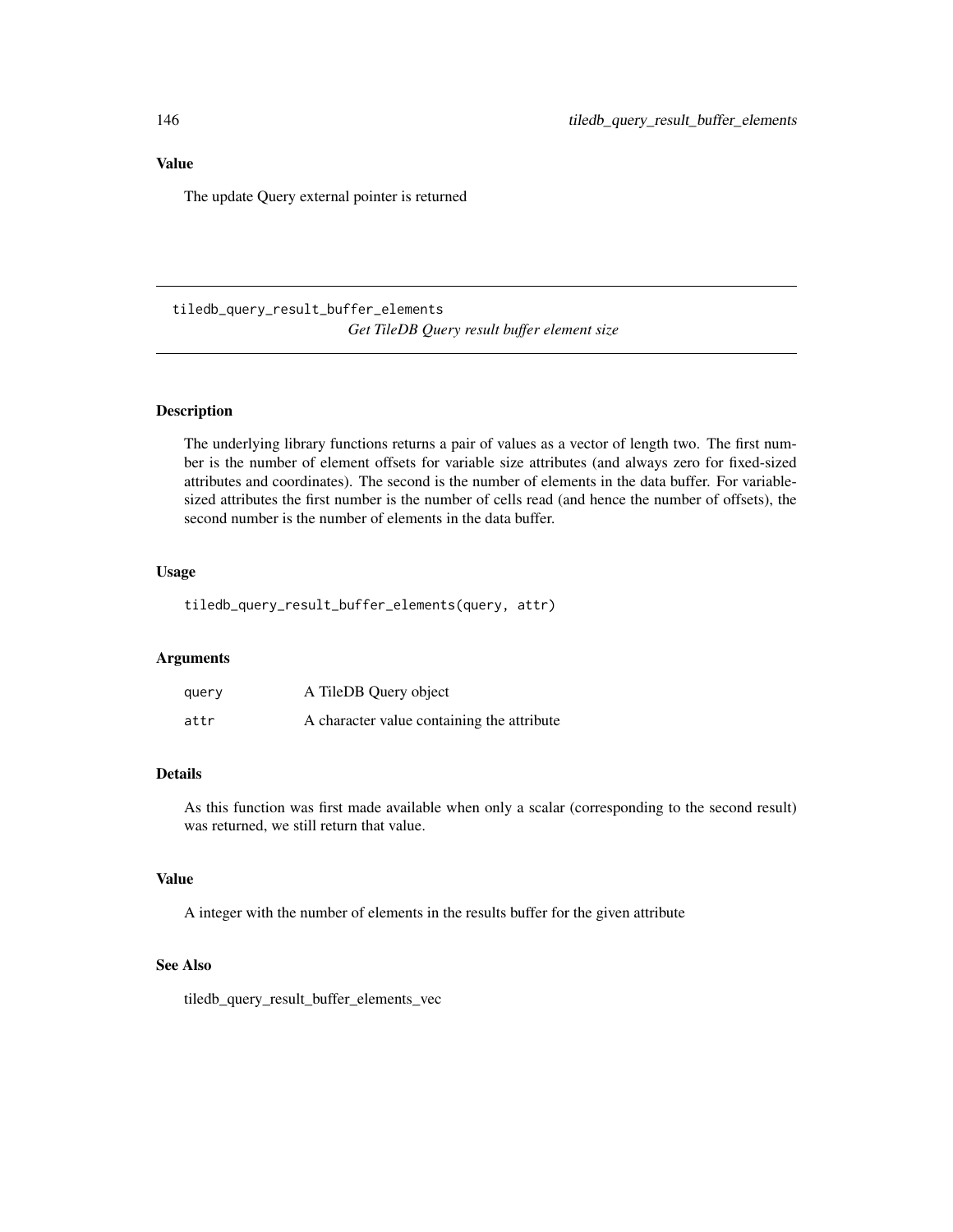tiledb\_query\_result\_buffer\_elements\_vec *Get TileDB Query result buffer element size pair as vector*

#### Description

The underlying library functions returns a pair of values as a vector of length two. The first number is the number of element offsets for variable size attributes (and always zero for fixed-sized attributes and coordinates). The second is the number of elements in the data buffer. For variablesized attributes the first number is the number of cells read (and hence the number of offsets), the second number is the number of elements in the data buffer. In the case of a nullable attribute, a third element is returned with the size of the validity buffer.

# Usage

```
tiledb_query_result_buffer_elements_vec(query, attr, nullable = FALSE)
```
#### **Arguments**

| query    | A TileDB Ouery object                                                                                |
|----------|------------------------------------------------------------------------------------------------------|
| attr     | A character value containing the attribute                                                           |
| nullable | A logical variable that is 'TRUE' to signal that the attribute is nullable, and<br>'FALSE' otherwise |

#### Value

A vector with the number of elements in the offsets buffer (and zero for fixed-size attribute or dimensions), the number elements in the results buffer for the given attribute, and (if nullable) a third element with the validity buffer size.

#### See Also

tiledb\_query\_result\_buffer\_elements

tiledb\_query\_set\_buffer

*Set TileDB Query buffer*

#### **Description**

This function allocates query buffers directly from R vectors in case the types match: integer, double, logical. For more general types see tiledb\_query\_buffer\_alloc\_ptr and tiledb\_query\_buffer\_assign\_ptr

#### Usage

```
tiledb_query_set_buffer(query, attr, buffer)
```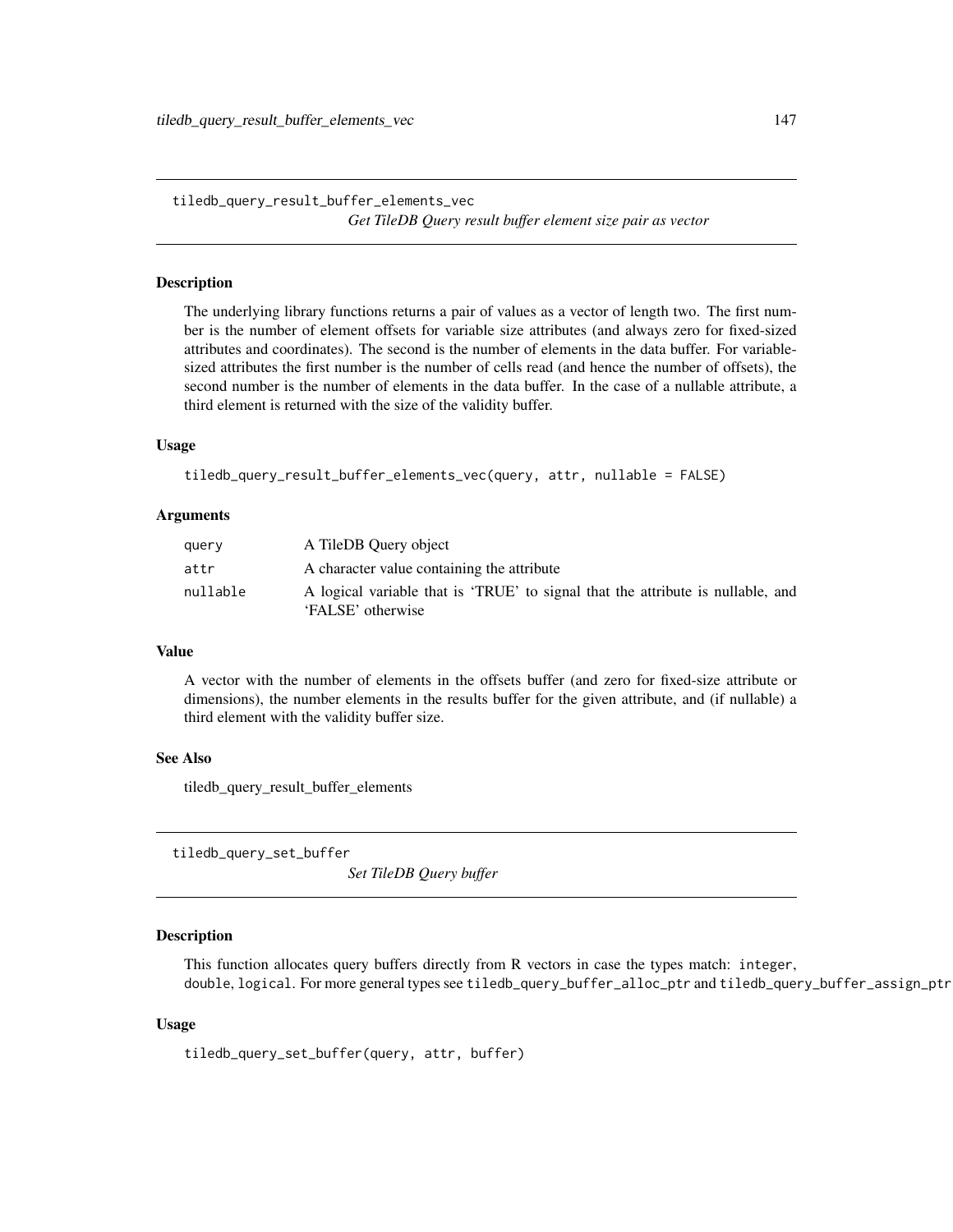| query  | A TileDB Query object                      |
|--------|--------------------------------------------|
| attr   | A character value containing the attribute |
| buffer | A vector providing the query buffer        |

# Value

The modified query object, invisisibly

tiledb\_query\_set\_buffer\_ptr

*Assigns to a Query buffer for a given attribute*

### Description

This function assigns a given query buffer to a query.

### Usage

tiledb\_query\_set\_buffer\_ptr(query, attr, bufptr)

### Arguments

| query  | A TileDB Query object                      |
|--------|--------------------------------------------|
| attr   | A character value containing the attribute |
| bufptr | An external pointer with a query buffer    |

# Value

The modified query object, invisibly

tiledb\_query\_set\_buffer\_ptr\_char *Assign a buffer to a Query attribute*

# Description

Assign a buffer to a Query attribute

# Usage

tiledb\_query\_set\_buffer\_ptr\_char(query, attr, bufptr)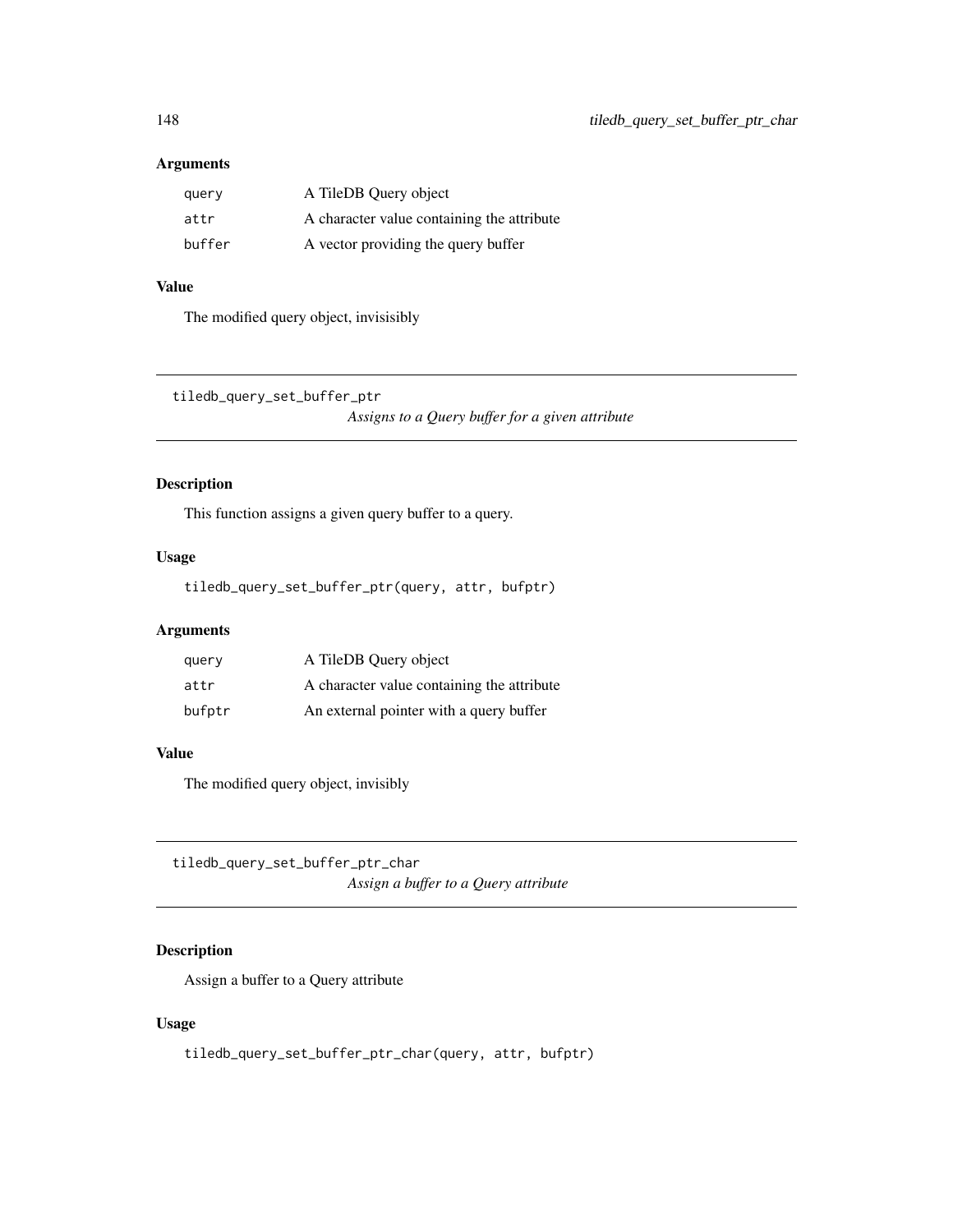| query  | A TileDB Query object                      |
|--------|--------------------------------------------|
| attr   | A character value containing the attribute |
| bufptr | An external pointer with a query buffer    |

### Value

The modified query object, invisibly

tiledb\_query\_set\_condition

*Set a query combination object for a query*

# Description

Set a query combination object for a query

# Usage

tiledb\_query\_set\_condition(query, qc)

### Arguments

| query | A TileDB Query object             |
|-------|-----------------------------------|
| qc    | A TileDB Query Combination object |

### Value

The modified query object, invisibly

tiledb\_query\_set\_layout

*Set TileDB Query layout*

# Description

Set TileDB Query layout

### Usage

```
tiledb_query_set_layout(
  query,
  layout = c("COL_MAJOR", "ROW_MAJOR", "GLOBAL_ORDER", "UNORDERED")
\mathcal{E}
```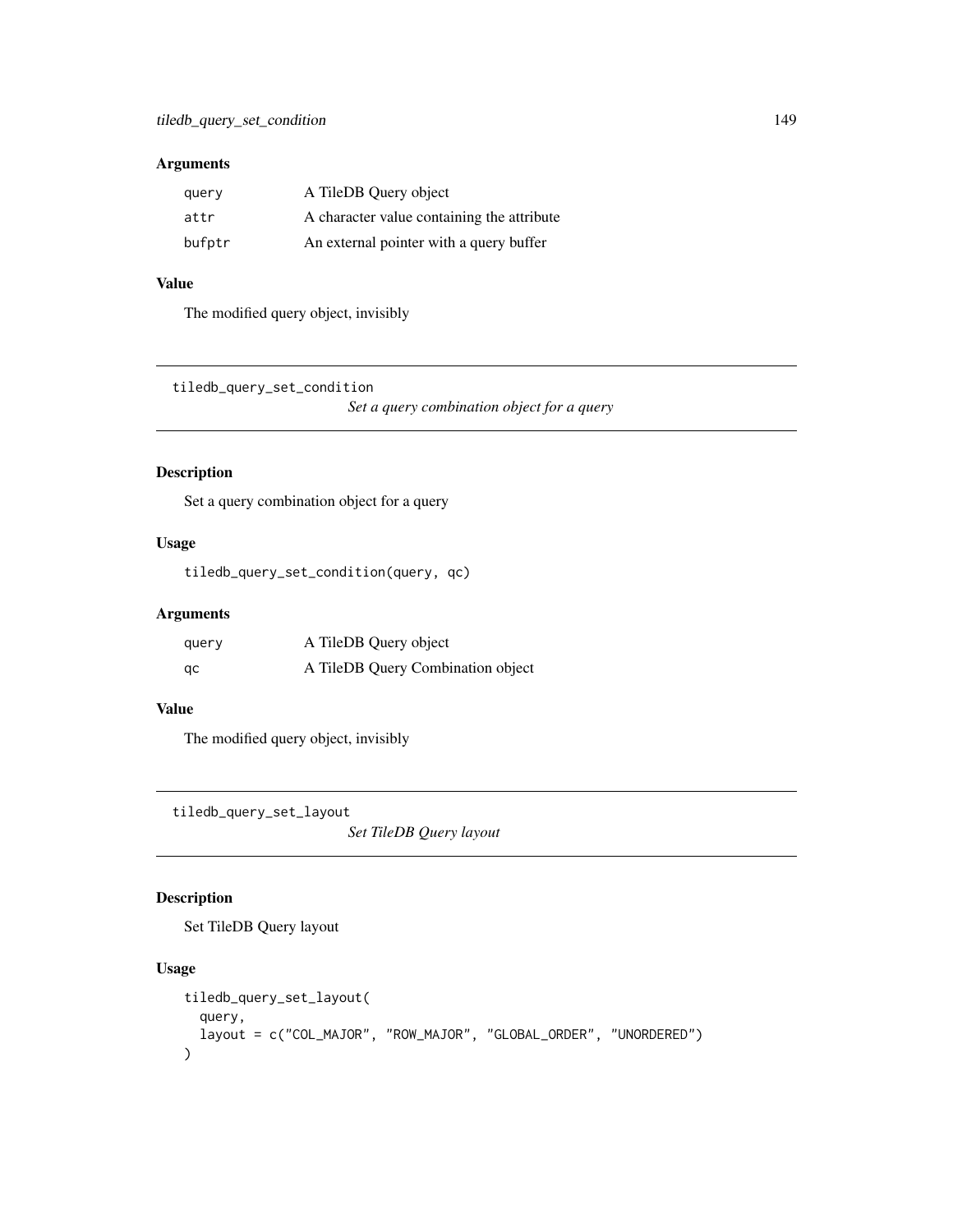| query  | A TileDB Query object                                                                                          |
|--------|----------------------------------------------------------------------------------------------------------------|
| lavout | A character variable with the layout; must be one of "COL MAJOR", "ROW MAJOR",<br>"GLOBAL ORDER", "UNORDERED") |

# Value

The modified query object, invisibly

tiledb\_query\_set\_subarray

*Set subarray for TileDB Query object*

### Description

Set subarray for TileDB Query object

### Usage

tiledb\_query\_set\_subarray(query, subarray, type)

### Arguments

| query    | A TileDB Ouery object                                                         |
|----------|-------------------------------------------------------------------------------|
| subarrav | A subarry vector object                                                       |
| type     | An optional type as a character, if missing type is inferred from the vector. |

### Value

The modified query object, invisibly

tiledb\_query\_stats *Return query statistics as a JSON string*

### Description

Return query statistics as a JSON string

### Usage

```
tiledb_query_stats(query)
```
### Arguments

query A TileDB Query object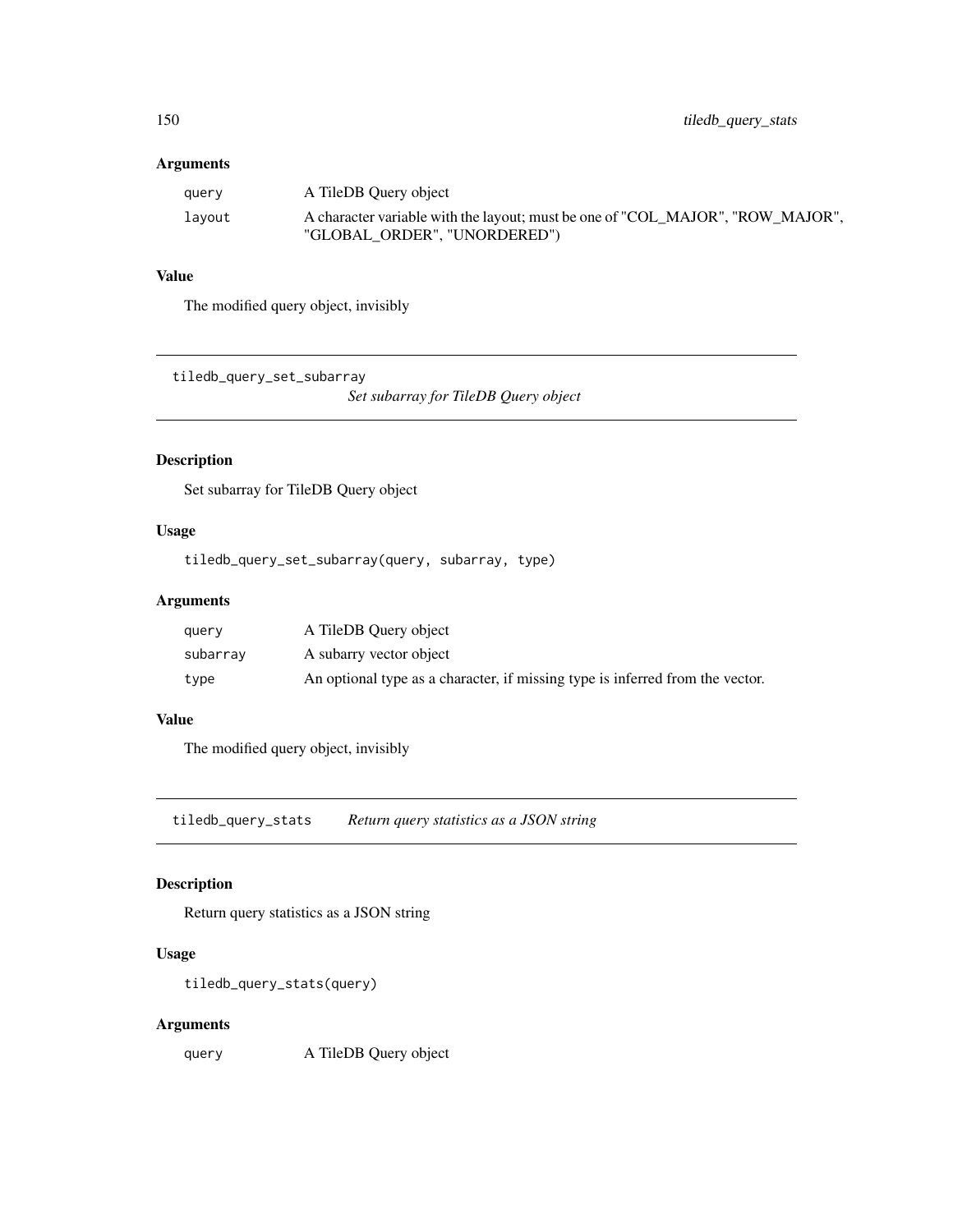# Value

A JSON-formatted string with context statistics

tiledb\_query\_status *Get TileDB Query status*

### Description

Get TileDB Query status

#### Usage

tiledb\_query\_status(query)

### Arguments

query A TileDB Query object

### Value

A character value describing the query status

tiledb\_query\_submit *Submit TileDB Query*

# Description

Note that the query object may need to be finalized via tiledb\_query\_finalize.

### Usage

```
tiledb_query_submit(query)
```
### Arguments

query A TileDB Query object

# Value

The modified query object, invisibly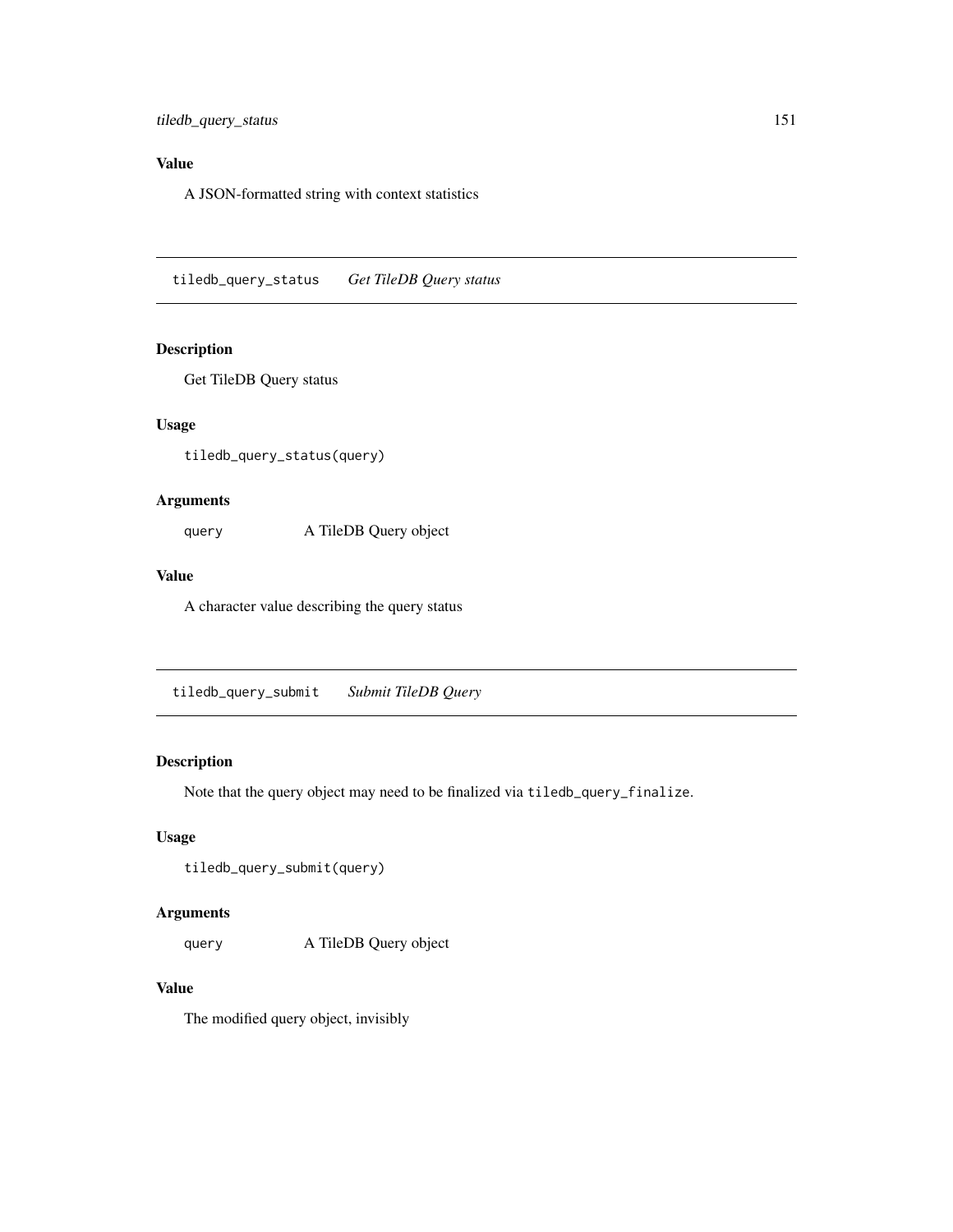```
tiledb_query_submit_async
```
*Submit TileDB Query asynchronously without a callback returning immediately*

### Description

Note that the query object may need to be finalized via tiledb\_query\_finalize.

### Usage

tiledb\_query\_submit\_async(query)

### Arguments

query A TileDB Query object

### Value

The modified query object, invisibly

tiledb\_query\_type *Return TileDB Query type*

### Description

Return TileDB Query type

### Usage

```
tiledb_query_type(query)
```
### Arguments

query A TileDB Query object

# Value

A character value, either 'READ' or 'WRITE'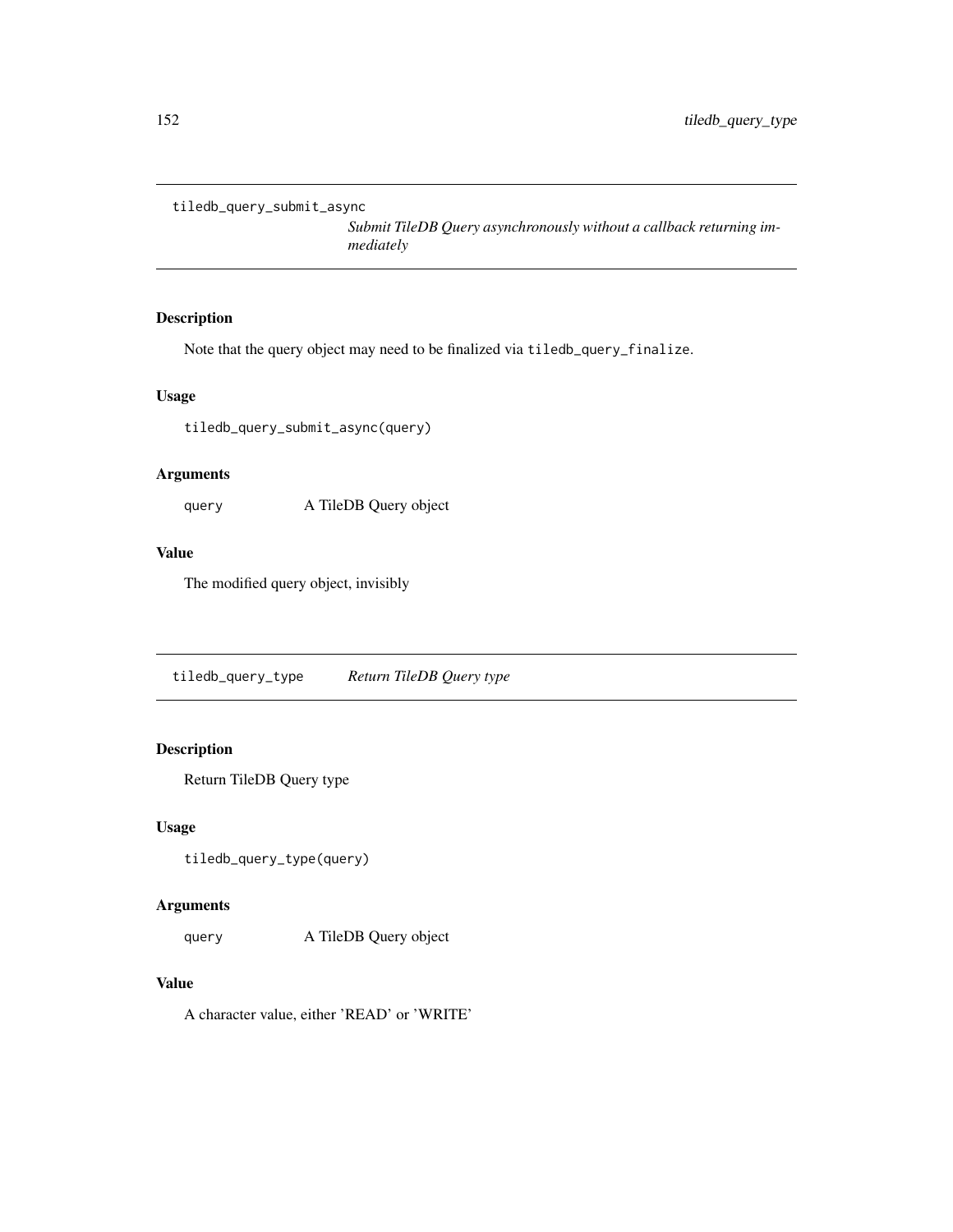tiledb\_schema\_get\_dim\_attr\_status

*Get Dimension or Attribute Status*

### Description

Note that this function is an unexported internal function.

#### Usage

```
tiledb_schema_get_dim_attr_status(sch)
```
### Arguments

sch A TileDB Schema object

### Value

An integer vector where each element corresponds to a schema entry, and a value of one signals dimension and a value of two an attribute.

tiledb\_schema\_get\_names

*Get all Dimension and Attribute Names*

# Description

Get all Dimension and Attribute Names

### Usage

```
tiledb_schema_get_names(sch)
```
### Arguments

sch A TileDB Schema object

# Value

A character vector of dimension and attribute names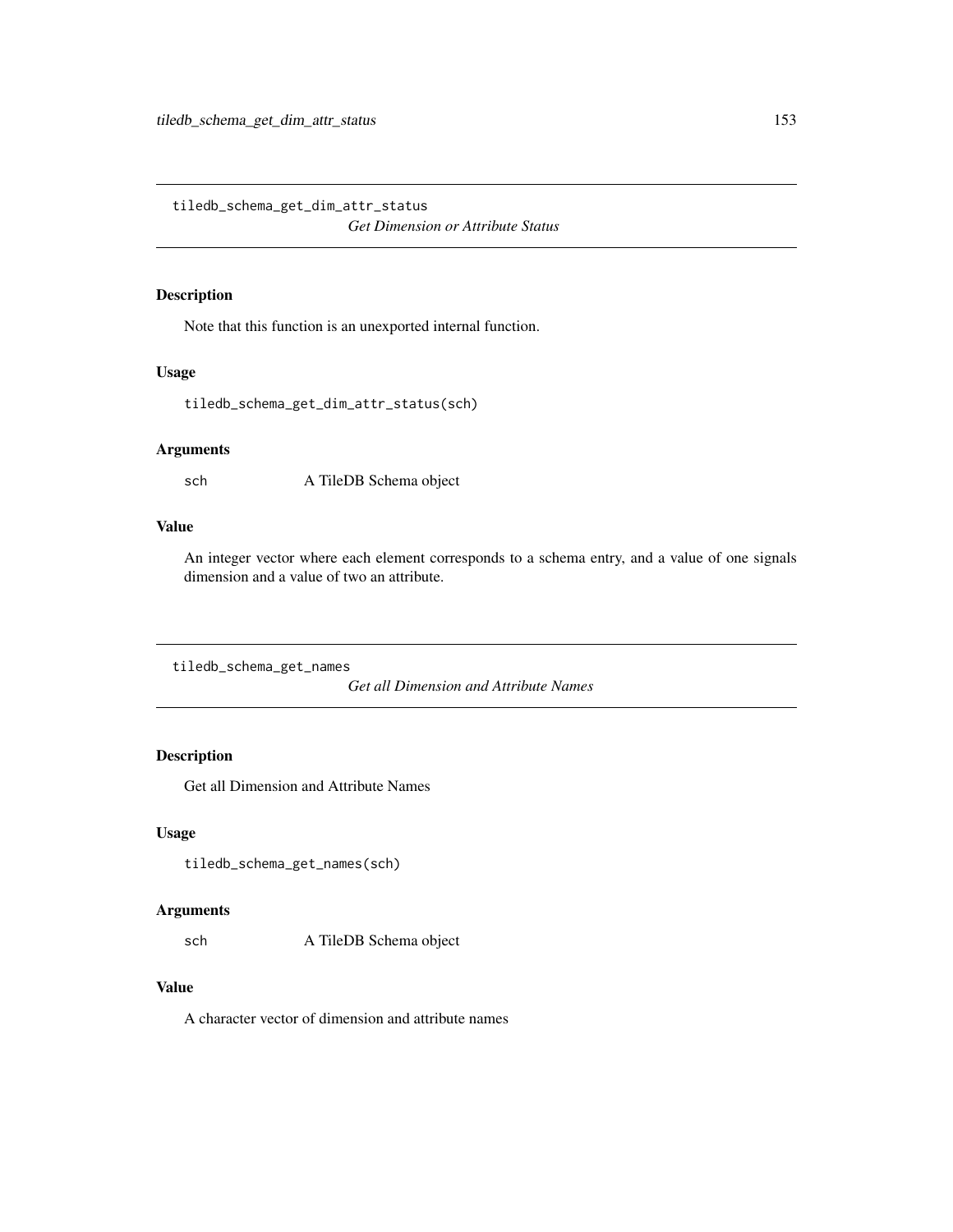tiledb\_schema\_get\_types

*Get all Dimension and Attribute Types*

### Description

Get all Dimension and Attribute Types

### Usage

tiledb\_schema\_get\_types(sch)

### Arguments

sch A TileDB Schema object

### Value

A character vector of dimension and attribute data types

tiledb\_schema\_object *Succinctly describe a TileDB array schema*

### Description

This is an internal function that is not exported.

#### Usage

```
tiledb_schema_object(array)
```
### Arguments

array A TileDB Array object

# Value

A list containing two data frames, one describing the overall array as well as one with descriptions about dimensions and attributes in the schema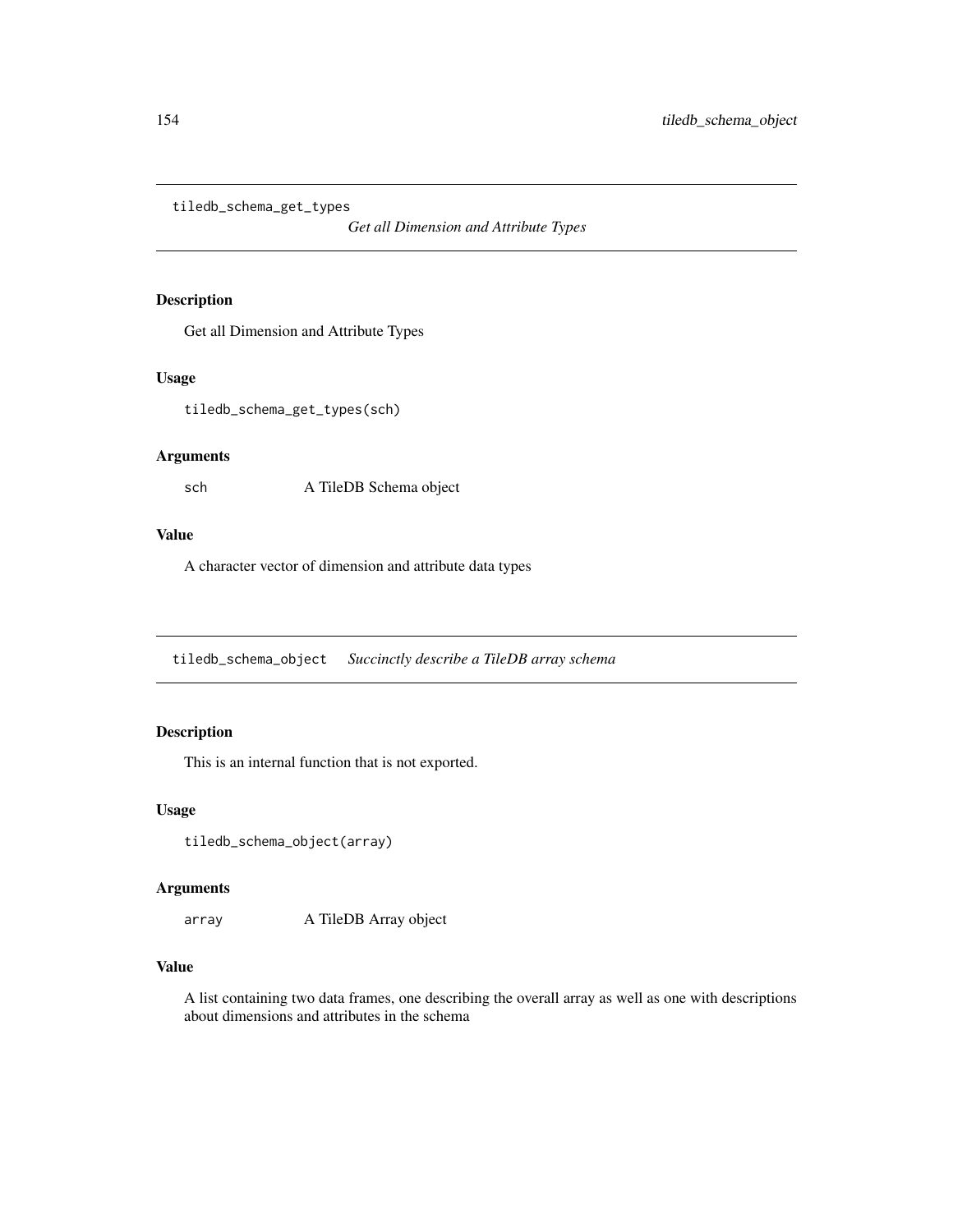tiledb\_set\_context *Store a TileDB context object in the package cache*

### Description

Store a TileDB context object in the package cache

#### Usage

```
tiledb_set_context(ctx)
```
### Arguments

ctx A TileDB context object

#### Value

NULL, invisibly. The function is invoked for the side-effect of storing the VFS object.

tiledb\_set\_vfs *Store a TileDB VFS object in the package environment*

# Description

Store a TileDB VFS object in the package environment

### Usage

```
tiledb_set_vfs(vfs)
```
### Arguments

vfs A TileDB VFS object

### Value

NULL, invisibly. The function is invoked for the side-effect of storing the VFS object.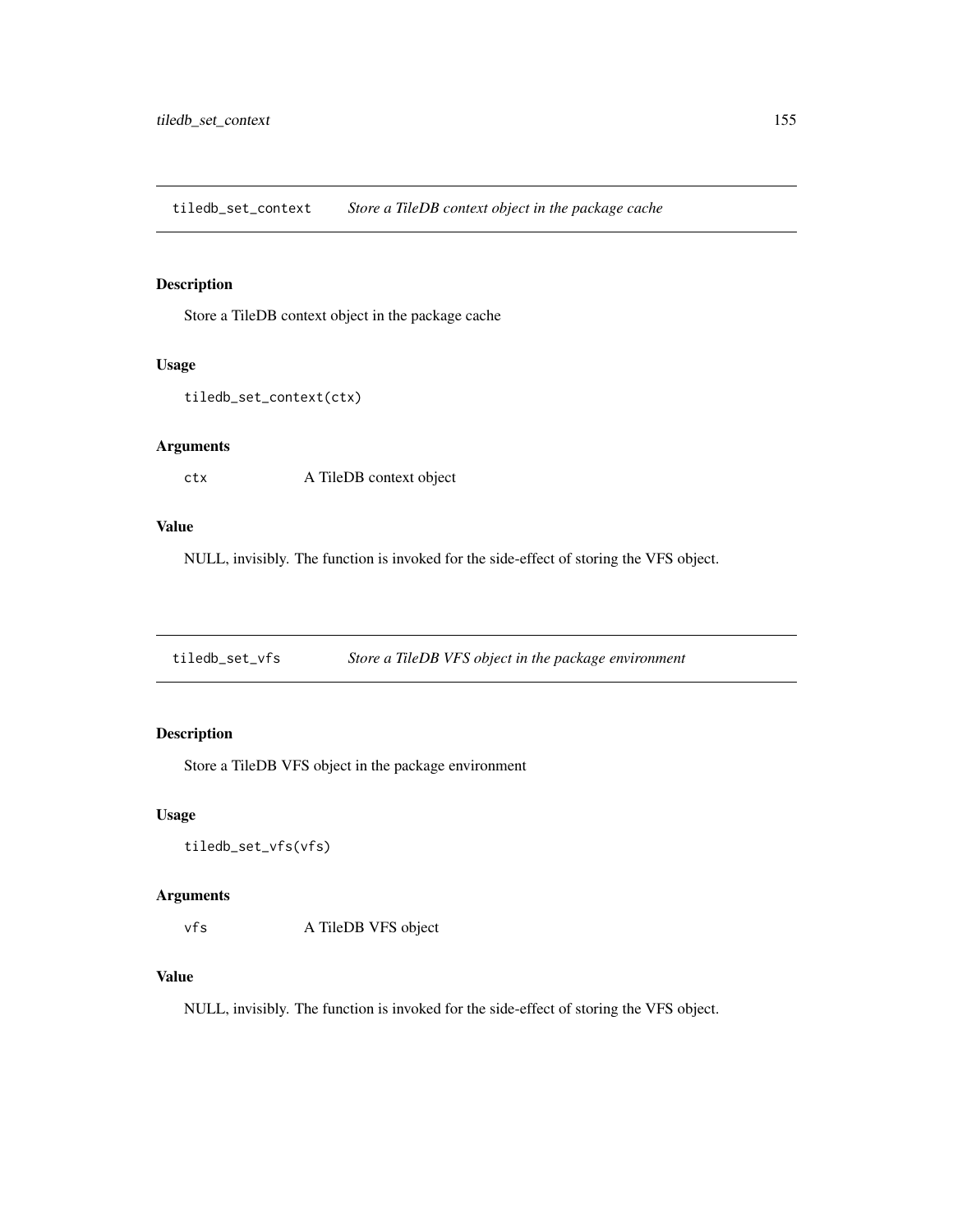tiledb\_stats\_disable *Disable internal TileDB statistics counters*

#### Description

This function ends the collection of internal statistics.

#### Usage

tiledb\_stats\_disable()

tiledb\_stats\_dump *Dumps internal TileDB statistics to file*

### Description

Dumps internal TileDB statistics to file

#### Usage

```
tiledb_stats_dump(path)
```
#### Arguments

path Character variable with path to stats file; if the empty string is passed then the result is displayed on stdout.

# Examples

```
pth <- tempfile()
tiledb_stats_dump(pth)
cat(readLines(pth)[1:10], sep = "n")
```
tiledb\_stats\_enable *Enable internal TileDB statistics counters*

### Description

This function starts the collection of internal statistics.

### Usage

tiledb\_stats\_enable()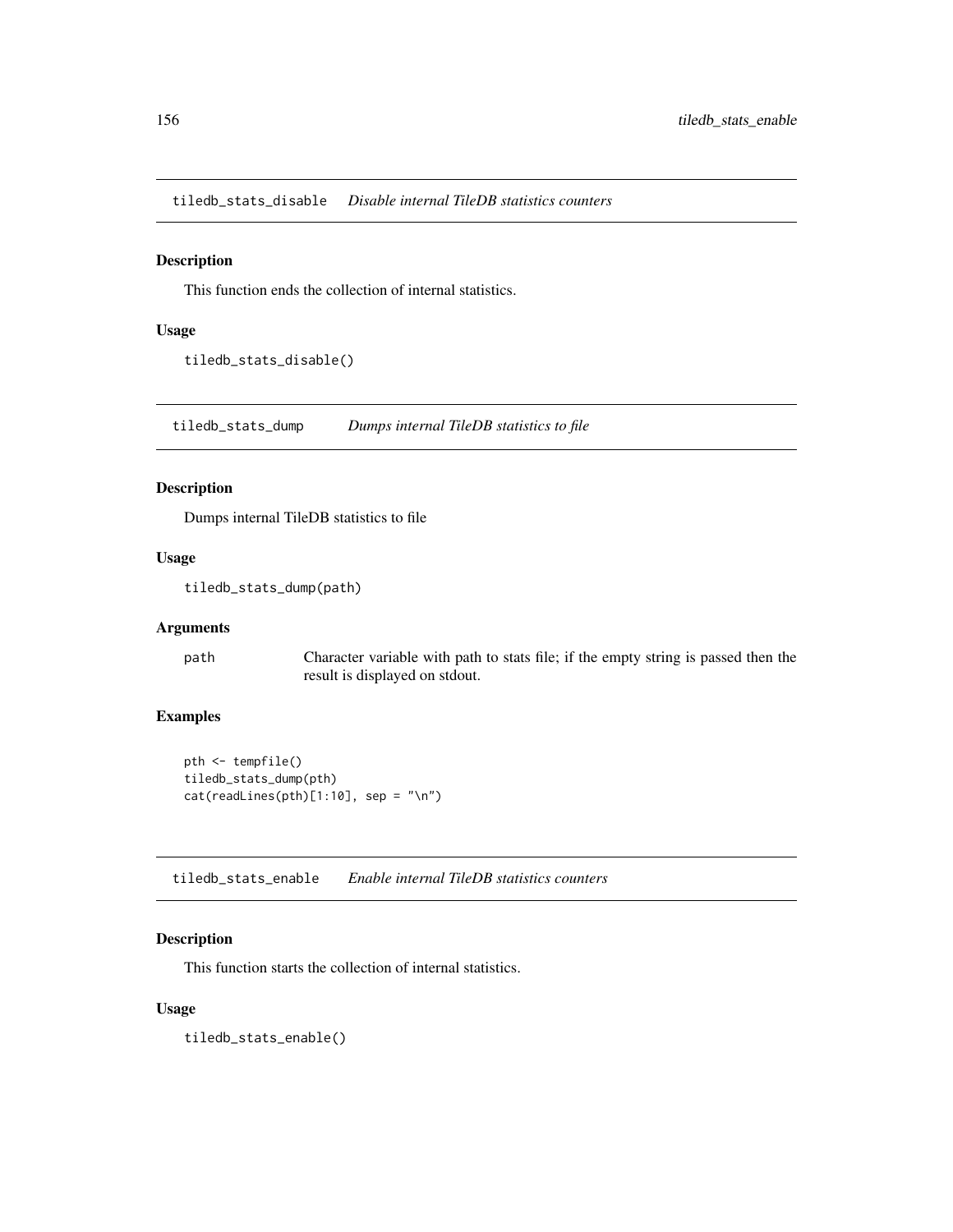tiledb\_stats\_print *Print internal TileDB statistics*

#### Description

This function is a convenience wrapper for tiledb\_stats\_dump.

### Usage

tiledb\_stats\_print()

tiledb\_stats\_raw\_dump *Dumps internal TileDB statistics as JSON to file*

### Description

This function requires TileDB Embedded 2.0.3 or later.

### Usage

tiledb\_stats\_raw\_dump(path)

### Arguments

path Character variable with path to stats file; if the empty string is passed then the result is displayed on stdout.

# Examples

```
if (tiledb_version(TRUE) > = "2.0.3") {
 pth <- tempfile()
 tiledb_stats_raw_dump(pth)
 cat(readLines(pth)[1:10], sep = "n")}
```
tiledb\_stats\_raw\_get *Gets internal TileDB statistics as JSON string*

### Description

This function is a convenience wrapper for tiledb\_stats\_raw\_dump and returns the result as a JSON string. It required TileDB Embedded 2.0.3 or later.

#### Usage

tiledb\_stats\_raw\_get()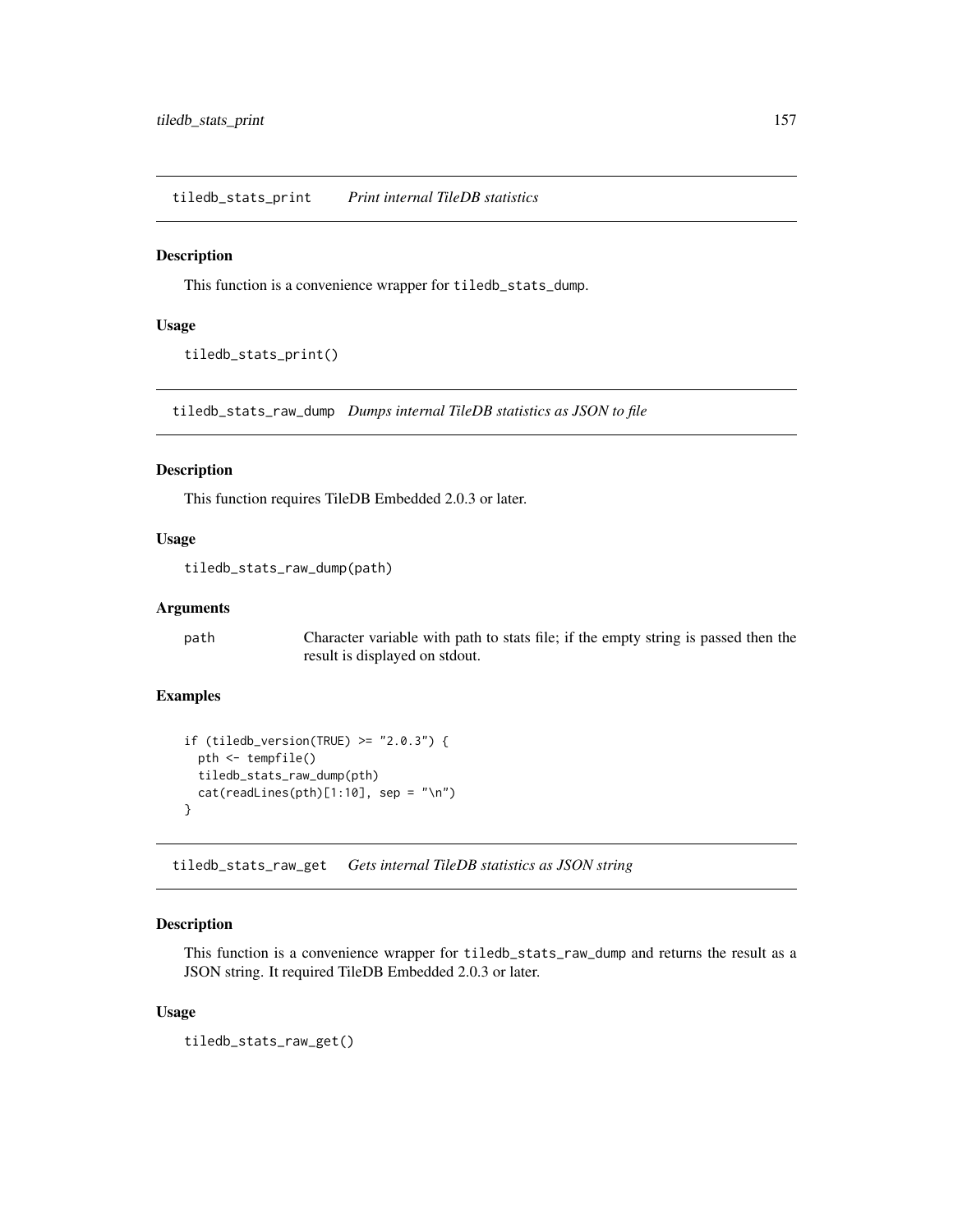tiledb\_stats\_raw\_print

*Print internal TileDB statistics as JSON*

#### Description

This function is a convenience wrapper for tiledb\_stats\_raw\_dump. It required TileDB Embedded 2.0.3 or later.

### Usage

tiledb\_stats\_raw\_print()

tiledb\_stats\_reset *Reset internal TileDB statistics counters*

### Description

This function resets the counters for internal statistics.

### Usage

```
tiledb_stats_reset()
```
tiledb\_version *The version of the libtiledb library*

### Description

The version of the libtiledb library

#### Usage

```
tiledb_version(compact = FALSE)
```
### Arguments

compact Logical value indicating wheter a compact package\_version object should be returned

### Value

An named int vector c(major, minor, patch), or if select, a package\_version object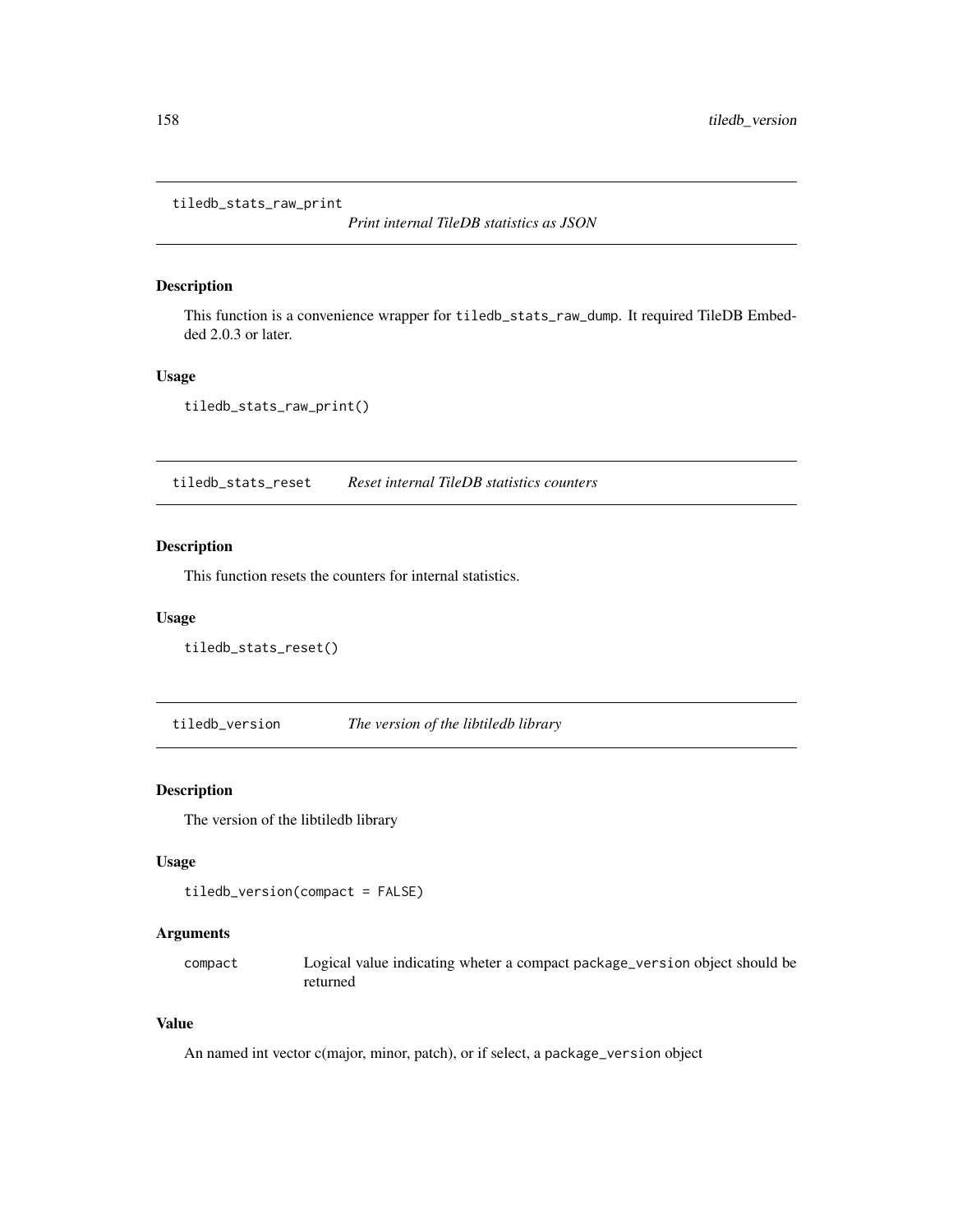#### tiledb\_vfs 159

# Examples

```
tiledb_version()
tiledb_version(compact = TRUE)
```
# tiledb\_vfs *Creates a* tiledb\_vfs *object*

### Description

Creates a tiledb\_vfs object

### Usage

tiledb\_vfs(config = NULL, ctx = tiledb\_get\_context())

### Arguments

| config | (optional) character vector of config parameter names, values |
|--------|---------------------------------------------------------------|
| ctx    | (optional) A TileDB Ctx object                                |

### Value

The tiledb\_vfs object

# Examples

```
# default configuration
vfs <- tiledb_vfs()
```
tiledb\_vfs-class *An S4 class for a TileDB VFS object*

### Description

An S4 class for a TileDB VFS object

### Slots

ptr An external pointer to the underlying implementation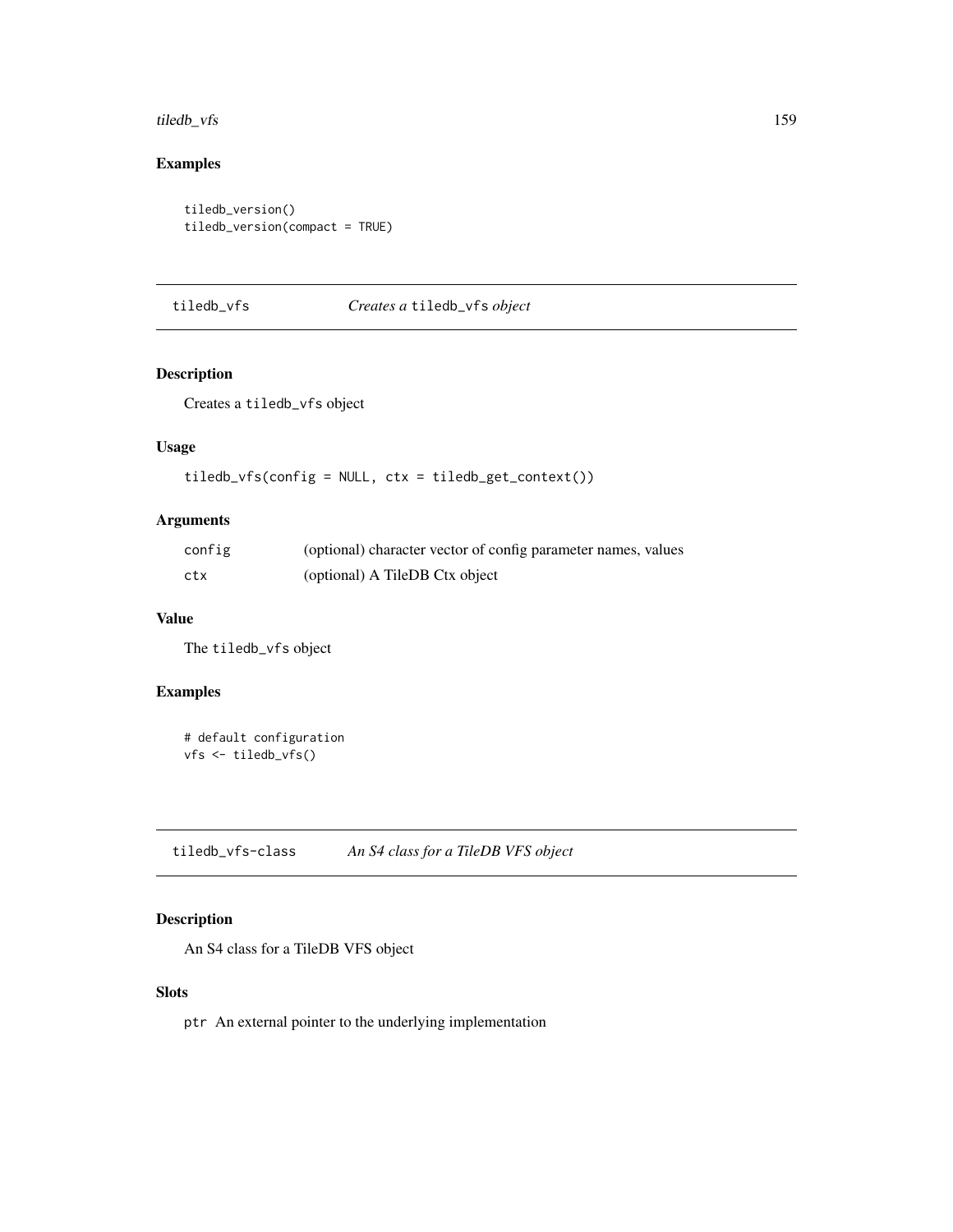tiledb\_vfs\_close *Close a TileDB VFS Filehandle*

# Description

Close a TileDB VFS Filehandle

# Usage

tiledb\_vfs\_close(fh, ctx = tiledb\_get\_context())

### Arguments

| fh  | A TileDB VFS Filehandle external pointer as returned from tiledb_vfs_open |
|-----|---------------------------------------------------------------------------|
| ctx | (optional) A TileDB Ctx object                                            |

### Value

The result of the close operation is returned.

```
tiledb_vfs_create_bucket
```
*Create a VFS Bucket*

# Description

Create a VFS Bucket

### Usage

```
tiledb_vfs_create_bucket(uri, vfs = tiledb_get_vfs())
```
### Arguments

| uri | Character variable with a URI describing a cloud bucket |
|-----|---------------------------------------------------------|
| vfs | A TileDB VFS object; default is to use a cached value.  |

### Value

The uri value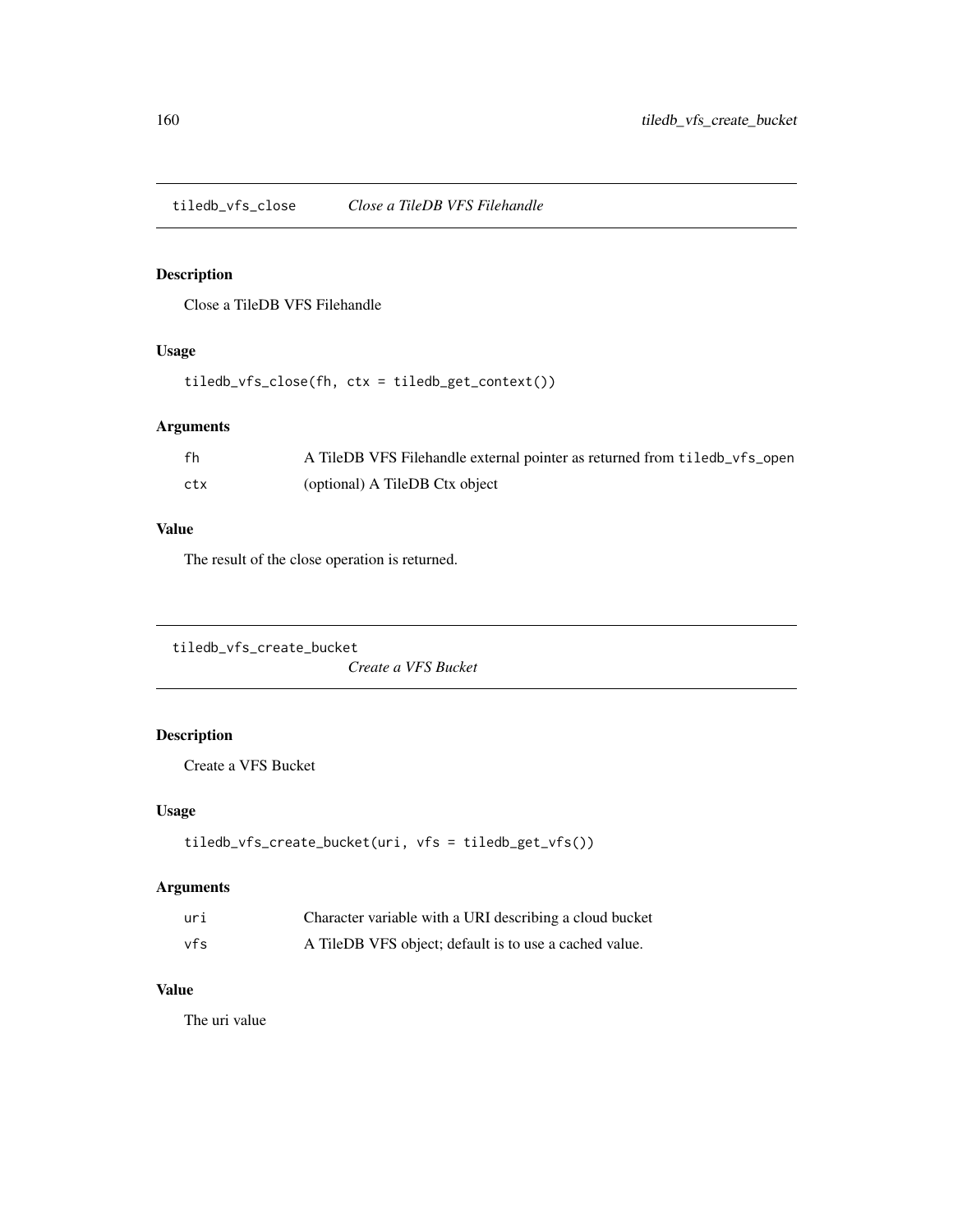tiledb\_vfs\_create\_dir *Create a VFS Directory*

# Description

Create a VFS Directory

### Usage

tiledb\_vfs\_create\_dir(uri, vfs = tiledb\_get\_vfs())

# Arguments

| uri | Character variable with a URI describing a diretory path |
|-----|----------------------------------------------------------|
| vfs | A TileDB VFS object; default is to use a cached value.   |

### Value

The uri value of the created directory

tiledb\_vfs\_dir\_size *Return VFS Directory Size*

# Description

Return VFS Directory Size

### Usage

```
tiledb_vfs_dir_size(uri, vfs = tiledb_get_vfs())
```
### Arguments

| uri | Character variable with a URI describing a file path   |
|-----|--------------------------------------------------------|
| vfs | A TileDB VFS object; default is to use a cached value. |

# Value

The size of the directory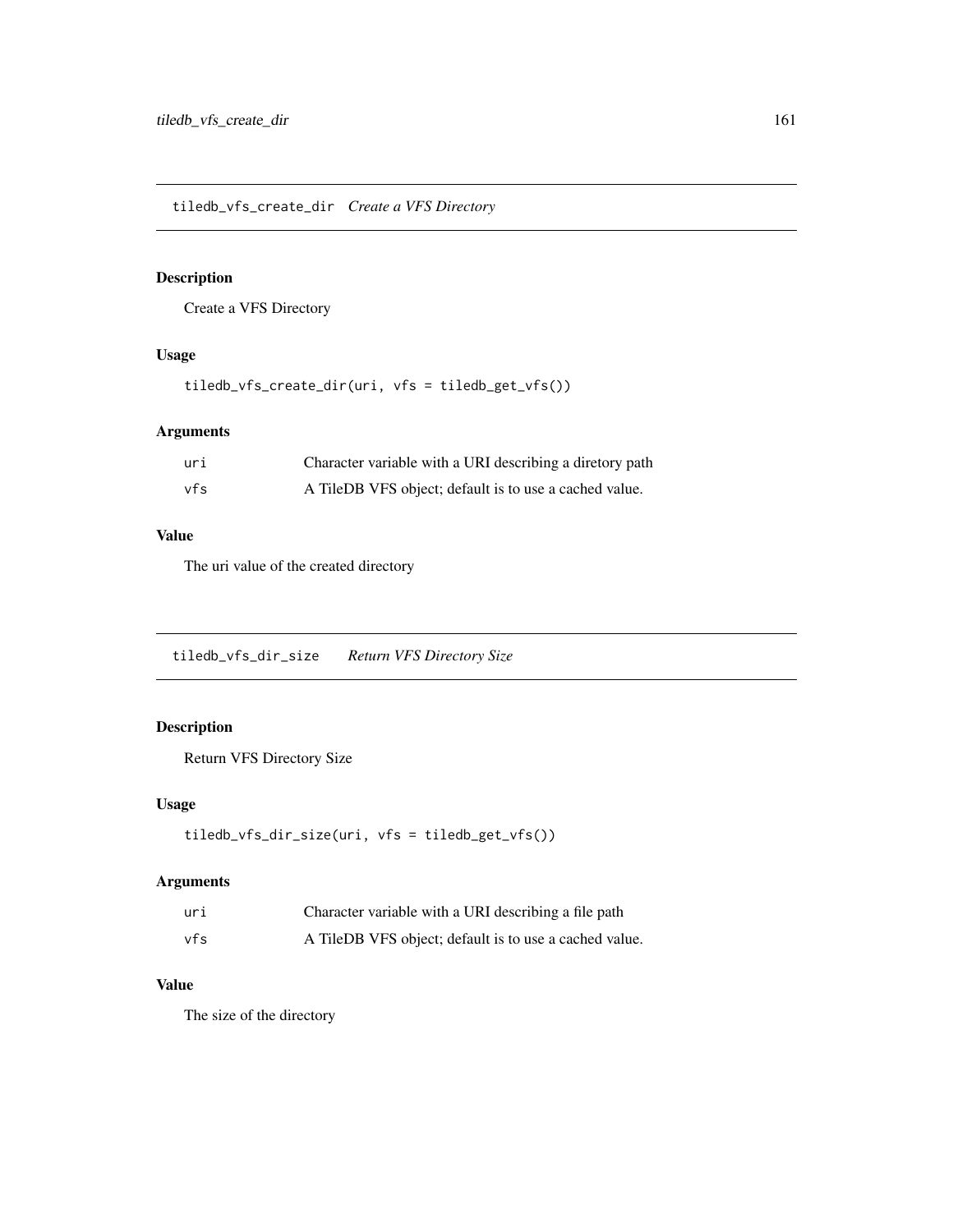tiledb\_vfs\_empty\_bucket

*Empty a VFS Bucket*

# Description

Empty a VFS Bucket

### Usage

tiledb\_vfs\_empty\_bucket(uri, vfs = tiledb\_get\_vfs())

# Arguments

| uri | Character variable with a URI describing a cloud bucket |
|-----|---------------------------------------------------------|
| vfs | A TileDB VFS object; default is to use a cached value.  |

# Value

The URI value that was emptied

tiledb\_vfs\_file\_size *Return VFS File Size*

# Description

Return VFS File Size

### Usage

```
tiledb_vfs_file_size(uri, vfs = tiledb_get_vfs())
```
### Arguments

| uri | Character variable with a URI describing a file path   |
|-----|--------------------------------------------------------|
| vfs | A TileDB VFS object; default is to use a cached value. |

# Value

The size of the file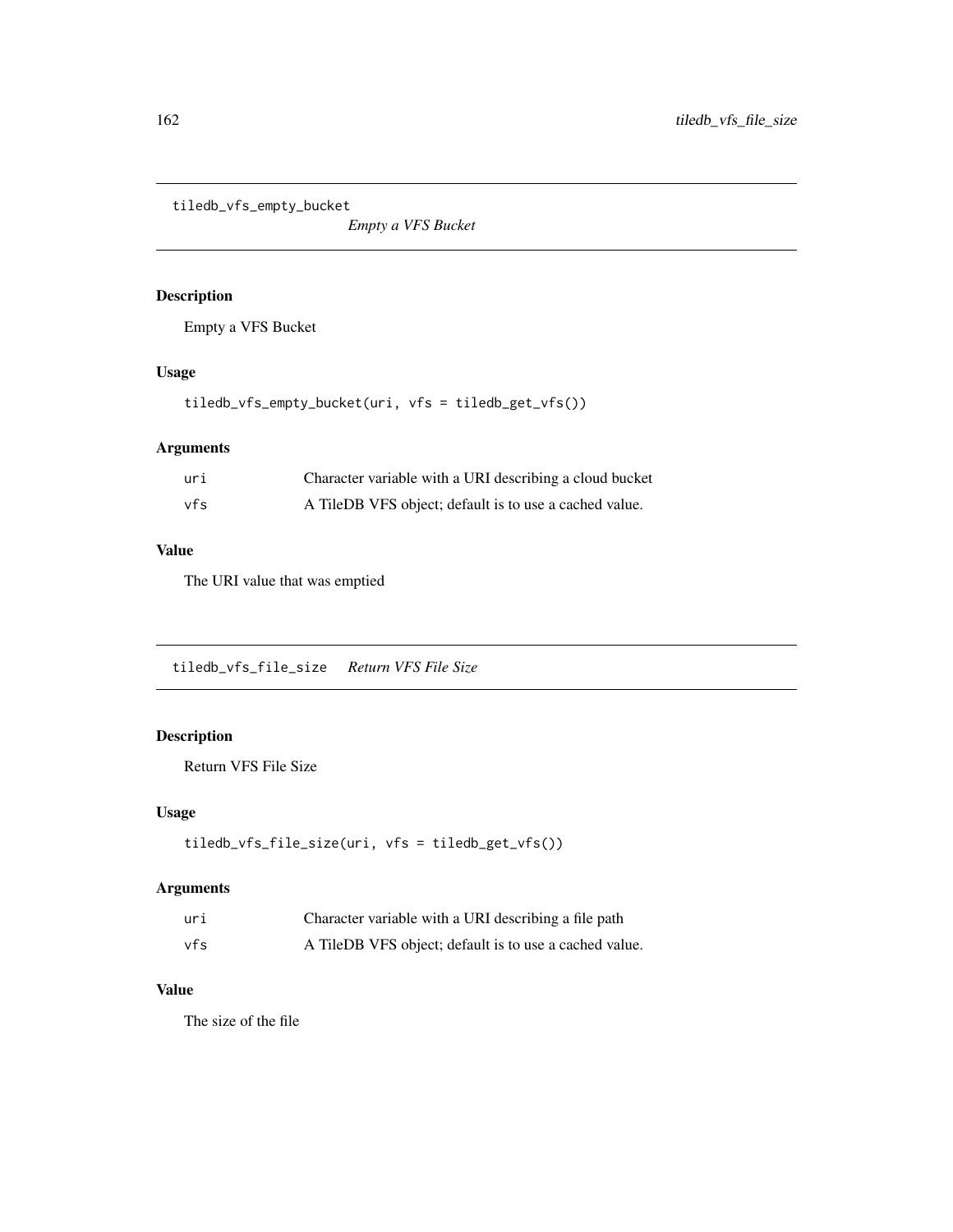tiledb\_vfs\_is\_bucket *Check for VFS Bucket*

#### Description

Check for VFS Bucket

# Usage

tiledb\_vfs\_is\_bucket(uri, vfs = tiledb\_get\_vfs())

### Arguments

| uri | Character variable with a URI describing a cloud bucket |
|-----|---------------------------------------------------------|
| vfs | A TileDB VFS object; default is to use a cached value.  |

### Value

A boolean value indicating if it is a valid bucket

### Examples

```
## Not run:
cfg <- tiledb_config()
cfg["vfs.s3.region"] <- "us-west-1"
ctx <- tiledb_ctx(cfg)
vfs <- tiledb_vfs()
tiledb_vfs_is_bucket(vfs, "s3://tiledb-public-us-west-1/test-array-4x4")
## End(Not run)
```
tiledb\_vfs\_is\_dir *Test for VFS Directory*

### Description

Test for VFS Directory

# Usage

tiledb\_vfs\_is\_dir(uri, vfs = tiledb\_get\_vfs())

### Arguments

| uri | Character variable with a URI describing a diretory path |
|-----|----------------------------------------------------------|
| vfs | A TileDB VFS object; default is to use a cached value.   |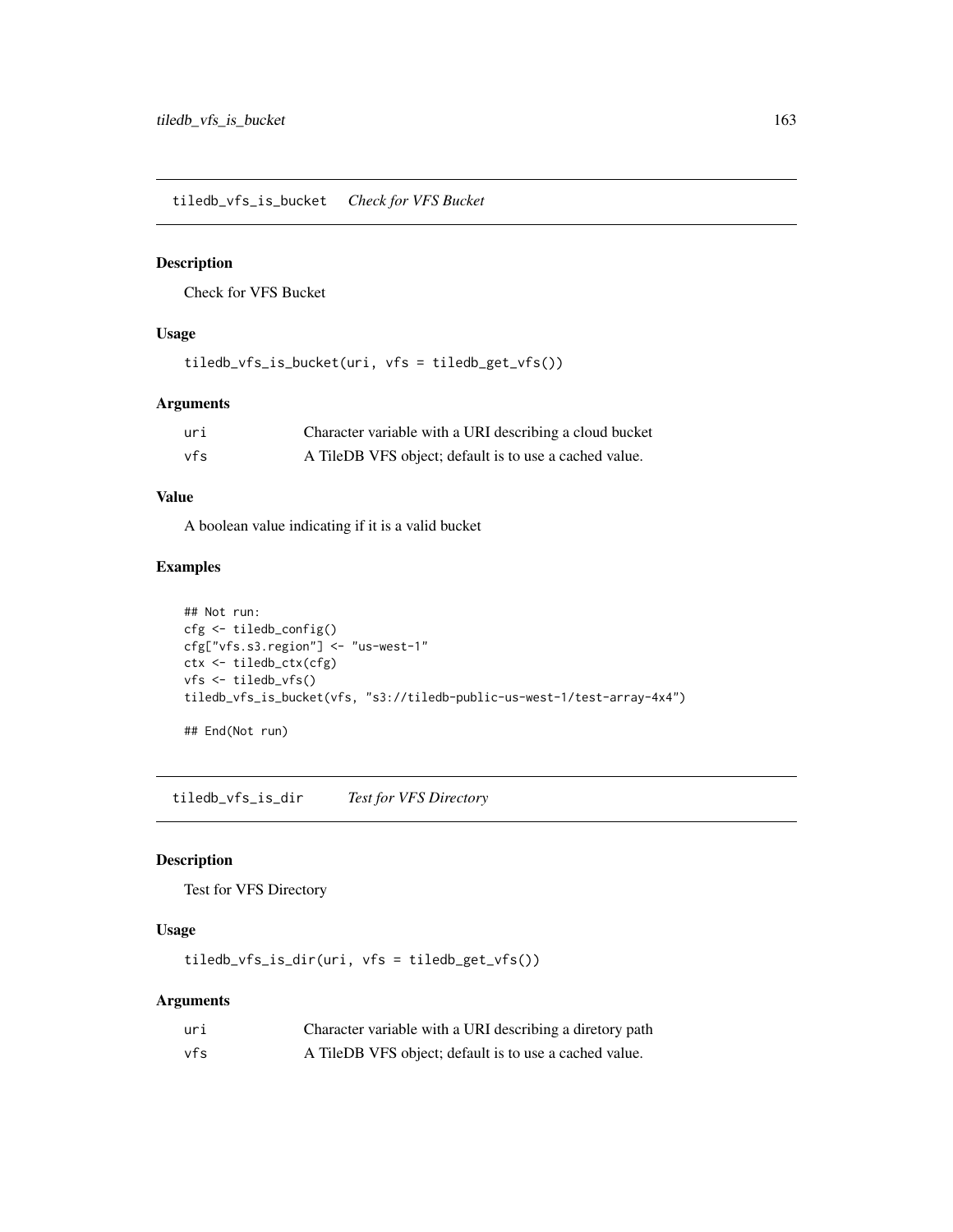# Value

A boolean value indicating if it is a directory

tiledb\_vfs\_is\_empty\_bucket

*Check for empty VFS Bucket*

# Description

Check for empty VFS Bucket

# Usage

tiledb\_vfs\_is\_empty\_bucket(uri, vfs = tiledb\_get\_vfs())

### Arguments

| uri | Character variable with a URI describing a cloud bucket |
|-----|---------------------------------------------------------|
| vfs | A TileDB VFS object; default is to use a cached value.  |

### Value

A boolean value indicating if it is an empty bucket

### Examples

```
## Not run:
cfg <- tiledb_config()
cfg["vfs.s3.region"] <- "us-west-1"
ctx <- tiledb_ctx(cfg)
vfs <- tiledb_vfs()
tiledb_vfs_is_empty_bucket(vfs, "s3://tiledb-public-us-west-1/test-array-4x4")
## End(Not run)
```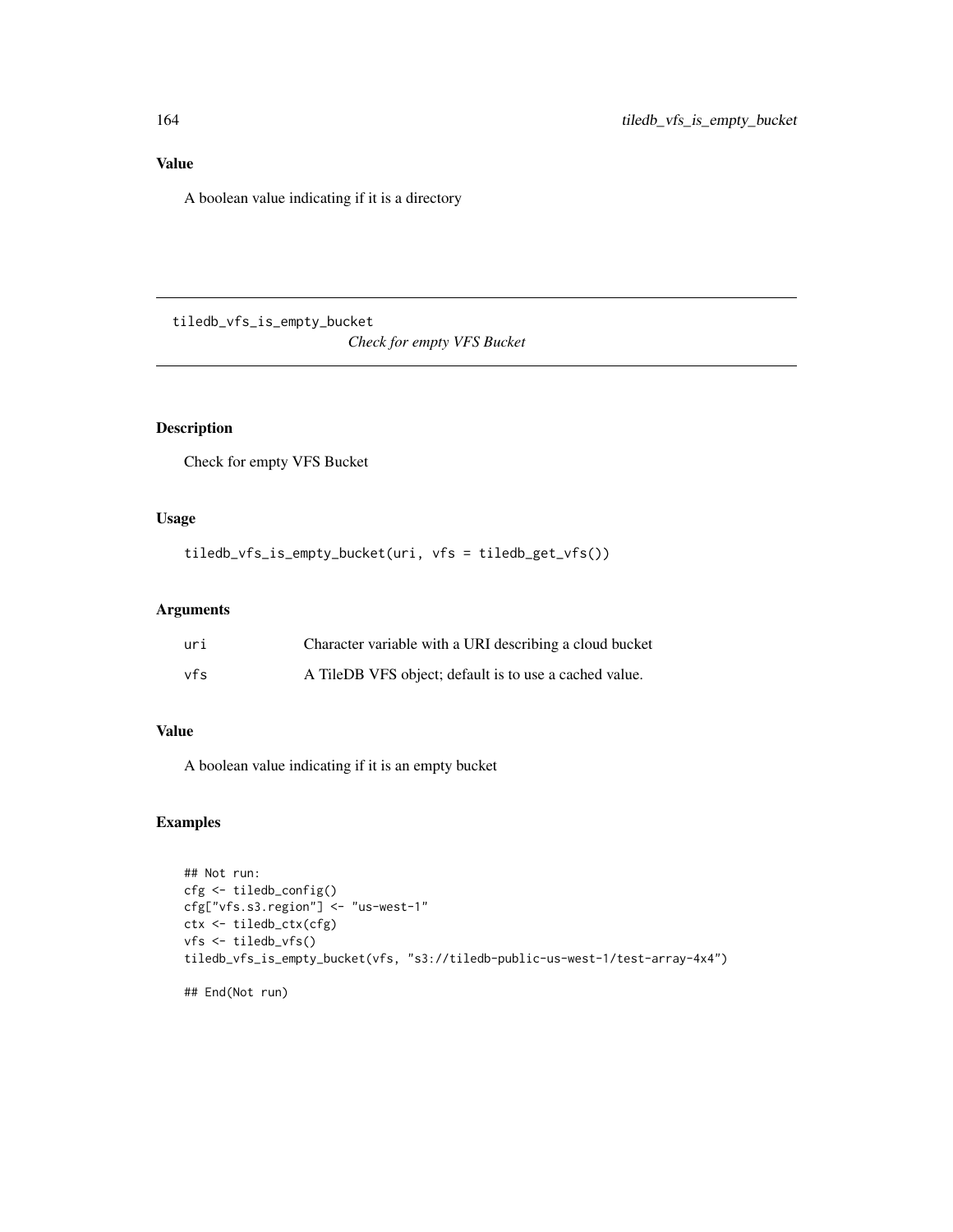# Description

Test for VFS File

### Usage

tiledb\_vfs\_is\_file(uri, vfs = tiledb\_get\_vfs())

### Arguments

| uri | Character variable with a URI describing a file path   |
|-----|--------------------------------------------------------|
| vfs | A TileDB VFS object; default is to use a cached value. |

### Value

A boolean value indicating if it is a file

tiledb\_vfs\_ls *Return VFS Directory Listing*

# Description

Return VFS Directory Listing

# Usage

```
tiledb_vfs_ls(uri, vfs = tiledb_get_vfs())
```
# Arguments

| uri | Character variable with a URI describing a file path   |
|-----|--------------------------------------------------------|
| vfs | A TileDB VFS object; default is to use a cached value. |

### Value

The content of the directory, non-recursive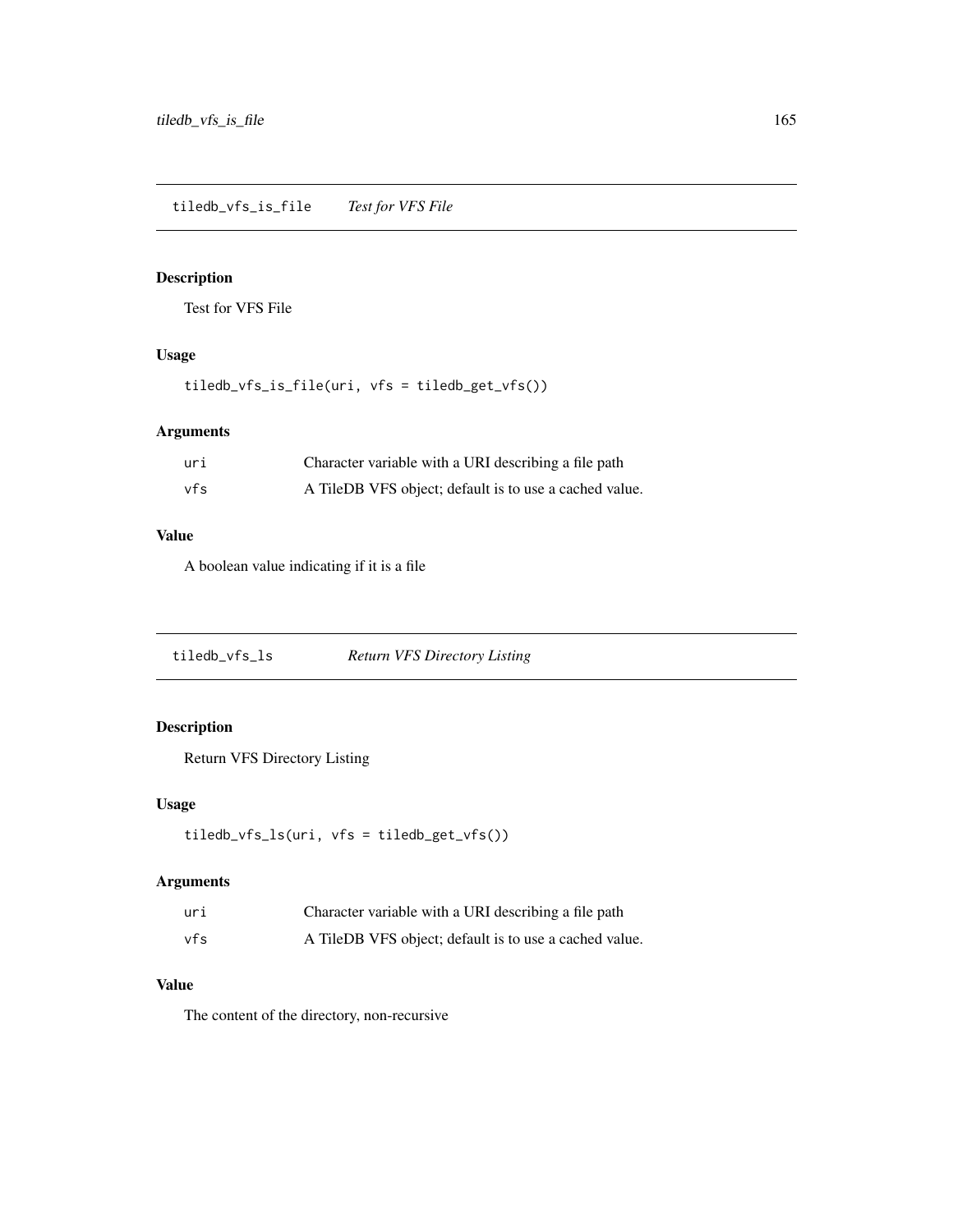tiledb\_vfs\_move\_dir *Move (or rename) a VFS Directory*

### Description

Move (or rename) a VFS Directory

### Usage

```
tiledb_vfs_move_dir(olduri, newuri, vfs = tiledb_get_vfs())
```
# Arguments

| olduri | Character variable with an existing URI describing a directory path |
|--------|---------------------------------------------------------------------|
| newuri | Character variable with a new desired URI directory path            |
| vfs    | A TileDB VFS object; default is to use a cached value.              |

### Value

The newuri value of the moved directory

tiledb\_vfs\_move\_file *Move (or rename) a VFS File*

# Description

Move (or rename) a VFS File

### Usage

```
tiledb_vfs_move_file(olduri, newuri, vfs = tiledb_get_vfs())
```
### Arguments

| olduri | Character variable with an existing URI describing a file path |
|--------|----------------------------------------------------------------|
| newuri | Character variable with a new desired URI file path            |
| vfs    | A TileDB VFS object; default is to use a cached value.         |

# Value

The newuri value of the moved file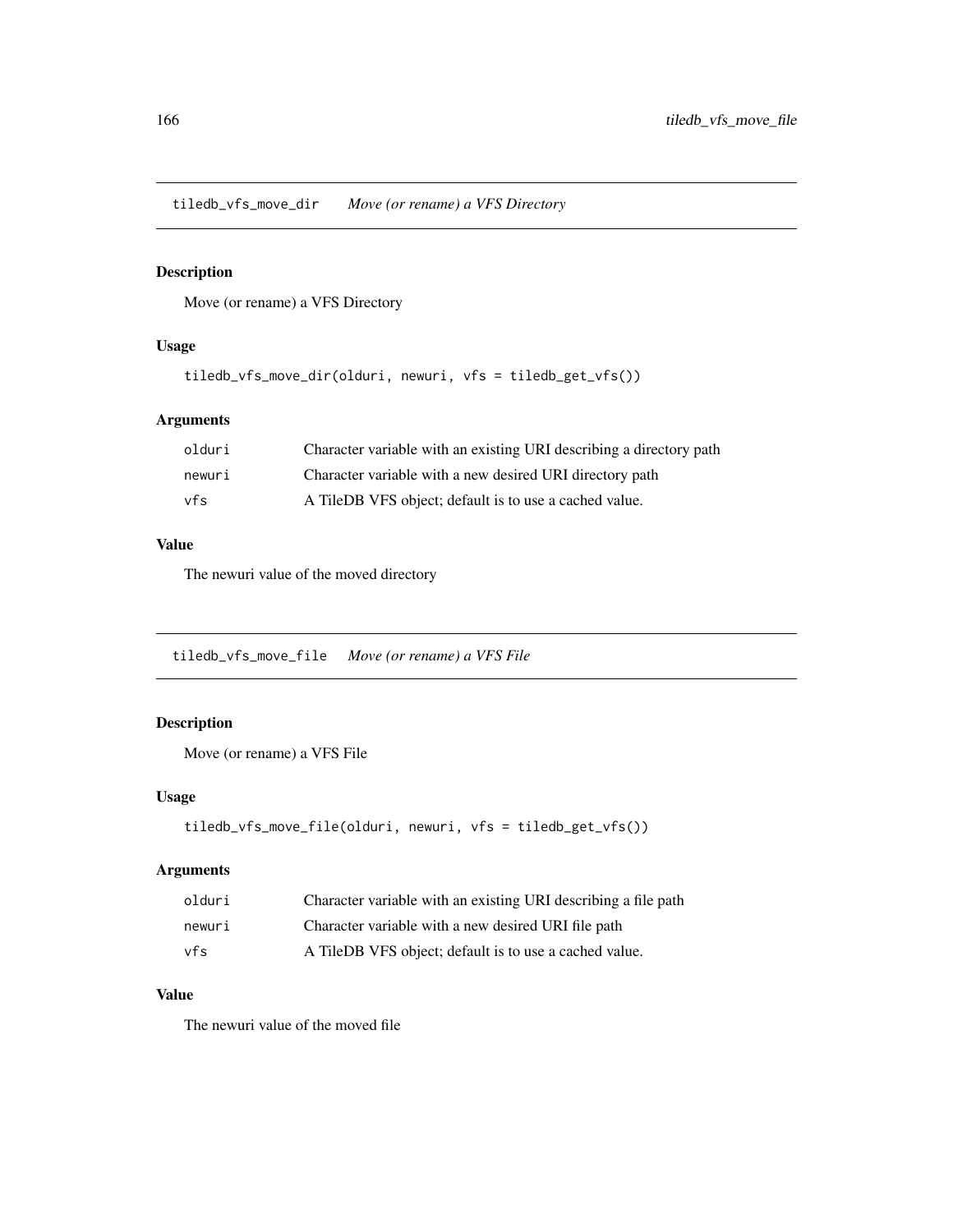### Description

Open a TileDB VFS Filehandle for reading or writing

#### Usage

```
tiledb_vfs_open(
 binfile,
 mode = c("READ", "WRITE", "APPEND"),
  vfs = tiledb_get_vfs(),
  ctx = tiledb_get_context()
)
```
### Arguments

| binfile | A character variable describing the (binary) file to be opened |
|---------|----------------------------------------------------------------|
| mode    | A character variable with value 'READ', 'WRITE' or 'APPEND'    |
| vfs     | A TileDB VFS object; default is to use a cached value.         |
| ctx     | (optional) A TileDB Ctx object                                 |

# Value

A TileDB VFS Filehandle object (as an external pointer)

tiledb\_vfs\_read *Read from a TileDB VFS Filehandle*

### Description

This interface currently defaults to reading an integer vector. This is suitable for R objects as a raw vector used for (de)serialization can be mapped easily to an integer vector. It is also possible to memcpy to the contiguous memory of an integer vector should other (non-R) data be transferred.

#### Usage

```
tiledb_vfs_read(fh, offset, nbytes, ctx = tiledb_get_context())
```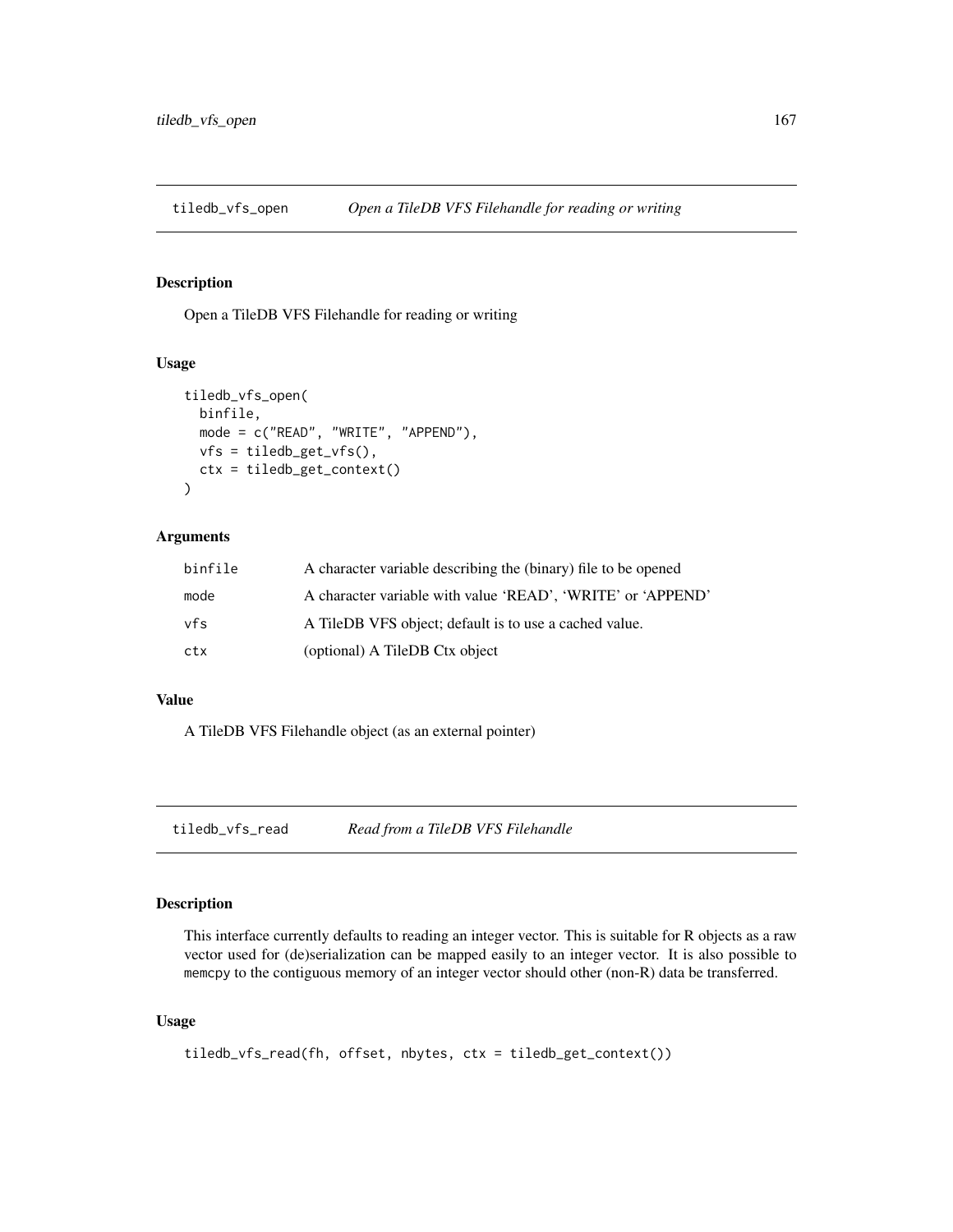| fh     | A TileDB VFS Filehandle external pointer as returned from tiled b vfs open                      |
|--------|-------------------------------------------------------------------------------------------------|
| offset | A scalar integer64 value with the byte offset from the beginning of the file with<br>a of zero. |
| nbytes | A scalar integer 64 value with the number of bytes to be read.                                  |
| ctx    | (optional) A TileDB Ctx object                                                                  |

#### Value

The binary file content is returned as an integer vector.

tiledb\_vfs\_remove\_bucket

*Remove a VFS Bucket*

# Description

Remove a VFS Bucket

### Usage

```
tiledb_vfs_remove_bucket(uri, vfs = tiledb_get_vfs())
```
### Arguments

| uri | Character variable with a URI describing a cloud bucket |
|-----|---------------------------------------------------------|
| vfs | A TileDB VFS object; default is to use a cached value.  |

# Value

The uri value

tiledb\_vfs\_remove\_dir *Remove a VFS Directory*

# Description

Remove a VFS Directory

# Usage

```
tiledb_vfs_remove_dir(uri, vfs = tiledb_get_vfs())
```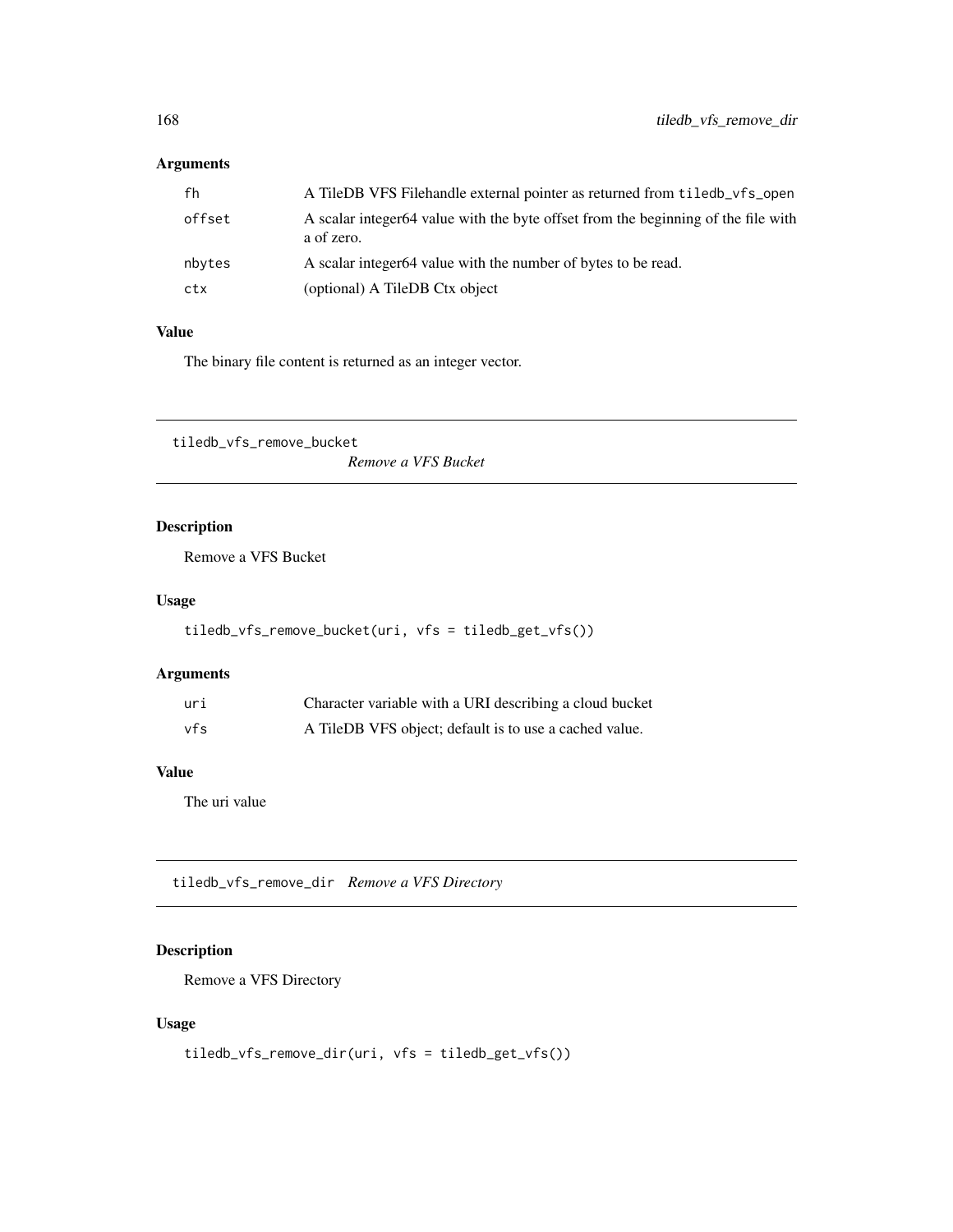| uri | Character variable with a URI describing a diretory path |
|-----|----------------------------------------------------------|
| vfs | A TileDB VFS object; default is to use a cached value.   |

### Value

The uri value of the removed directory

tiledb\_vfs\_remove\_file

*Remove a VFS File*

# Description

Remove a VFS File

### Usage

tiledb\_vfs\_remove\_file(uri, vfs = tiledb\_get\_vfs())

# Arguments

| uri | Character variable with a URI describing a file path   |
|-----|--------------------------------------------------------|
| vfs | A TileDB VFS object; default is to use a cached value. |

### Value

The uri value of the removed file

tiledb\_vfs\_sync *Sync a TileDB VFS Filehandle*

### Description

Sync a TileDB VFS Filehandle

# Usage

```
tiledb_vfs_sync(fh, ctx = tiledb_get_context())
```
### Arguments

| fh  | A TileDB VFS Filehandle external pointer as returned from tiledb_vfs_open |
|-----|---------------------------------------------------------------------------|
| ctx | (optional) A TileDB Ctx object                                            |

# Value

The result of the sync operation is returned.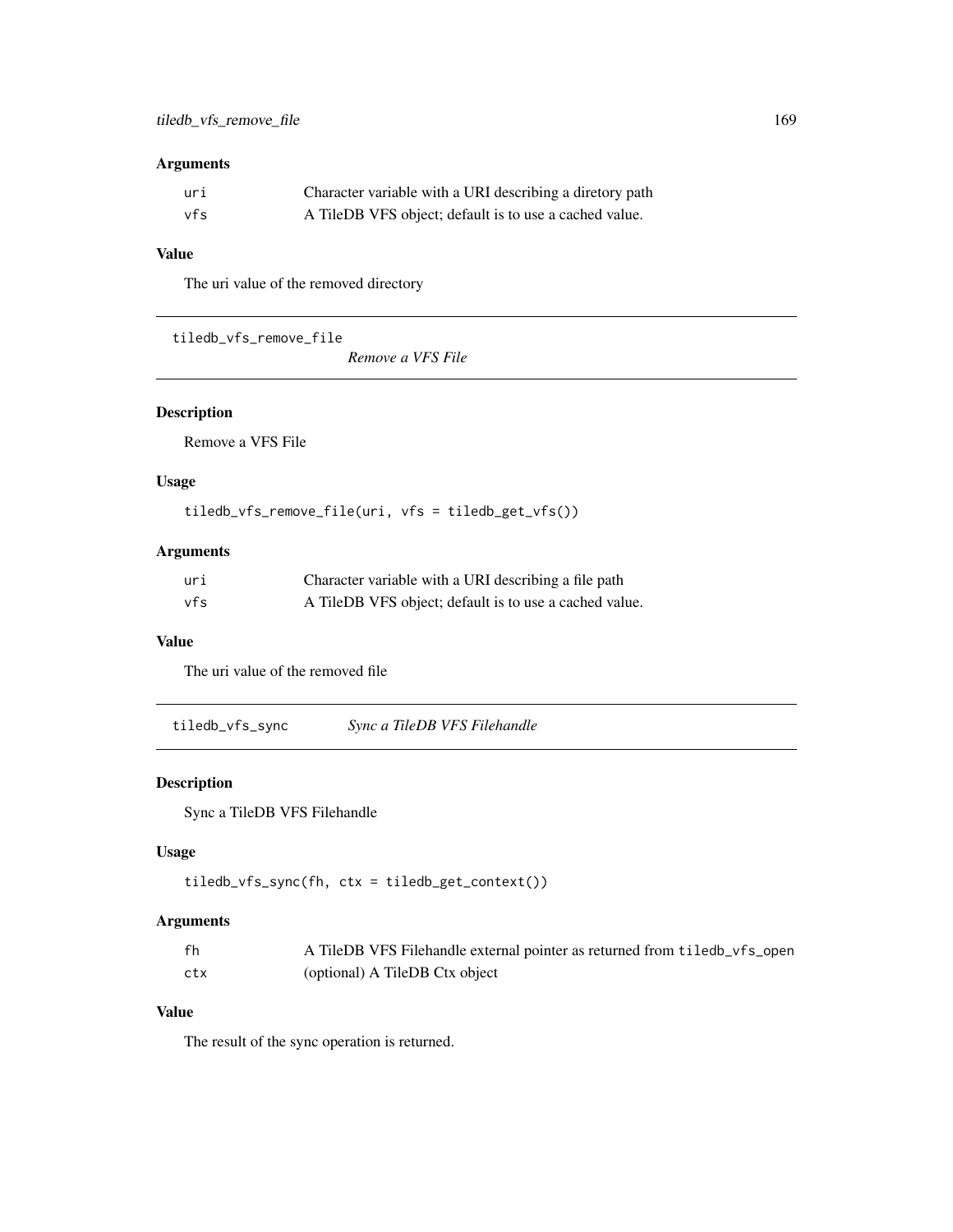tiledb\_vfs\_touch *Touch a VFS URI Resource*

### Description

Touch a VFS URI Resource

### Usage

tiledb\_vfs\_touch(uri, vfs = tiledb\_get\_vfs())

### Arguments

| uri | Character variable with a URI describing a bucket, file or directory |
|-----|----------------------------------------------------------------------|
| vfs | A TileDB VFS object; default is to use a cached value.               |

### Value

The uri value

tiledb\_vfs\_write *Write to a TileDB VFS Filehandle*

#### Description

This interface currently defaults to using an integer vector. This is suitable for R objects as the raw vector result from serialization can be mapped easily to an integer vector. It is also possible to memcpy to the contiguous memory of an integer vector should other (non-R) data be transferred.

### Usage

```
tiledb_vfs_write(fh, vec, ctx = tiledb_get_context())
```
#### Arguments

| fh  | A TileDB VFS Filehandle external pointer as returned from tiled b vfs open |
|-----|----------------------------------------------------------------------------|
| vec | An integer vector of content to be written                                 |
| ctx | (optional) A TileDB Ctx object                                             |

### Value

The result of the write operation is returned.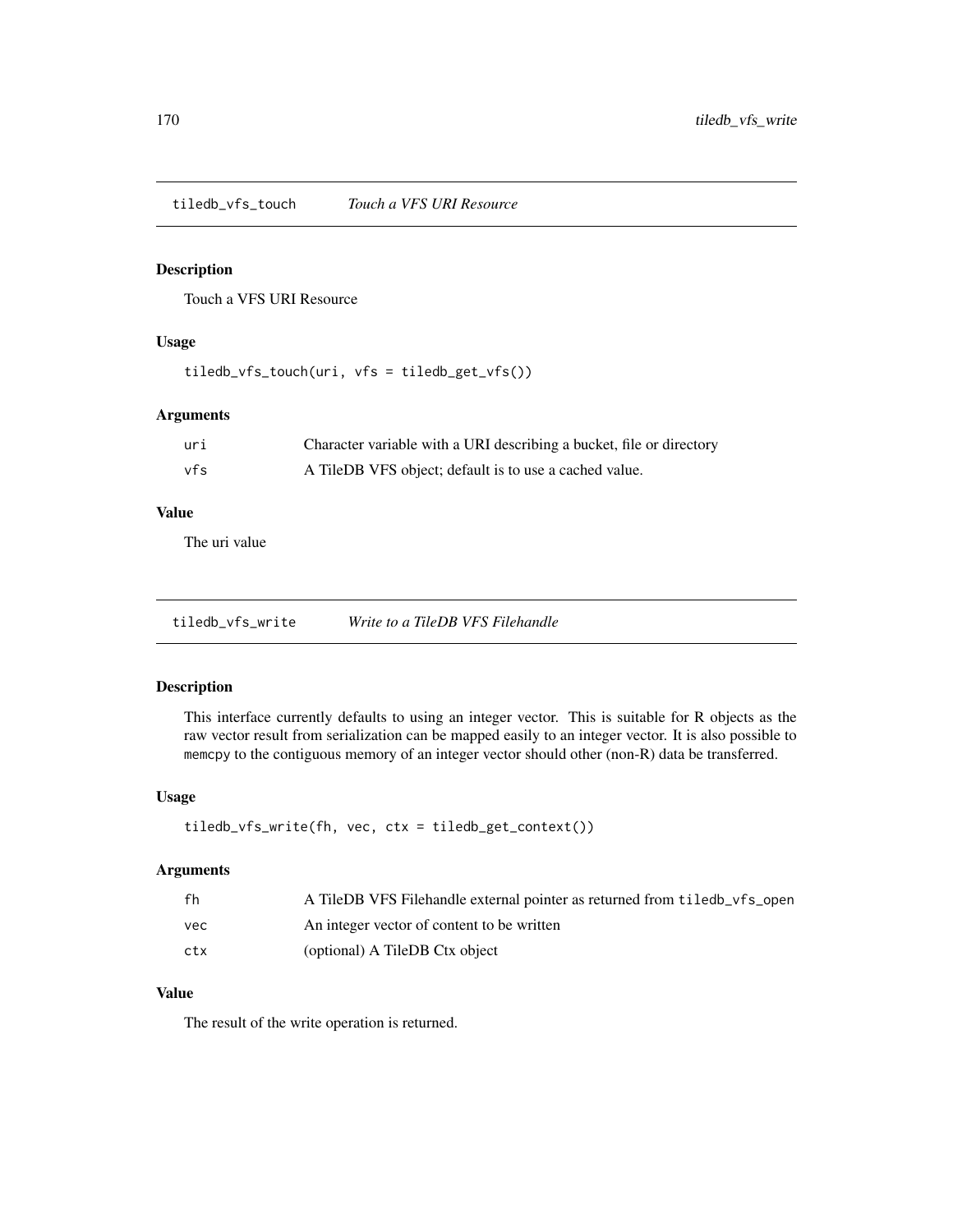<span id="page-170-0"></span>tile\_order,tiledb\_array\_schema-method

*Returns the tile layout string associated with the* tiledb\_array\_schema

### Description

Returns the tile layout string associated with the tiledb\_array\_schema

### Usage

```
## S4 method for signature 'tiledb_array_schema'
tile_order(object)
```
### Arguments

object tiledb object

[,tiledb\_array,ANY-method

*Returns a TileDB array, allowing for specific subset ranges.*

#### Description

Heterogenous domains are supported, including timestamps and characters.

### Usage

```
## S4 method for signature 'tiledb_array,ANY'
x[i, j, ..., drop = FALSE]
```
### Arguments

| $\times$ | tiledb_array object                                                                                                                                                                                |
|----------|----------------------------------------------------------------------------------------------------------------------------------------------------------------------------------------------------|
| i        | optional row index expression which can be a list in which case minimum and<br>maximum of each list element determine a range; multiple list elements can be<br>used to supply multiple ranges.    |
|          | optional column index expression which can be a list in which case minimum<br>and maximum of each list element determine a range; multiple list elements can<br>be used to supply multiple ranges. |
| $\cdots$ | Extra parameters for method signature, currently unused.                                                                                                                                           |
| drop     | Optional logical switch to drop dimensions, default FALSE, currently unused.                                                                                                                       |
|          |                                                                                                                                                                                                    |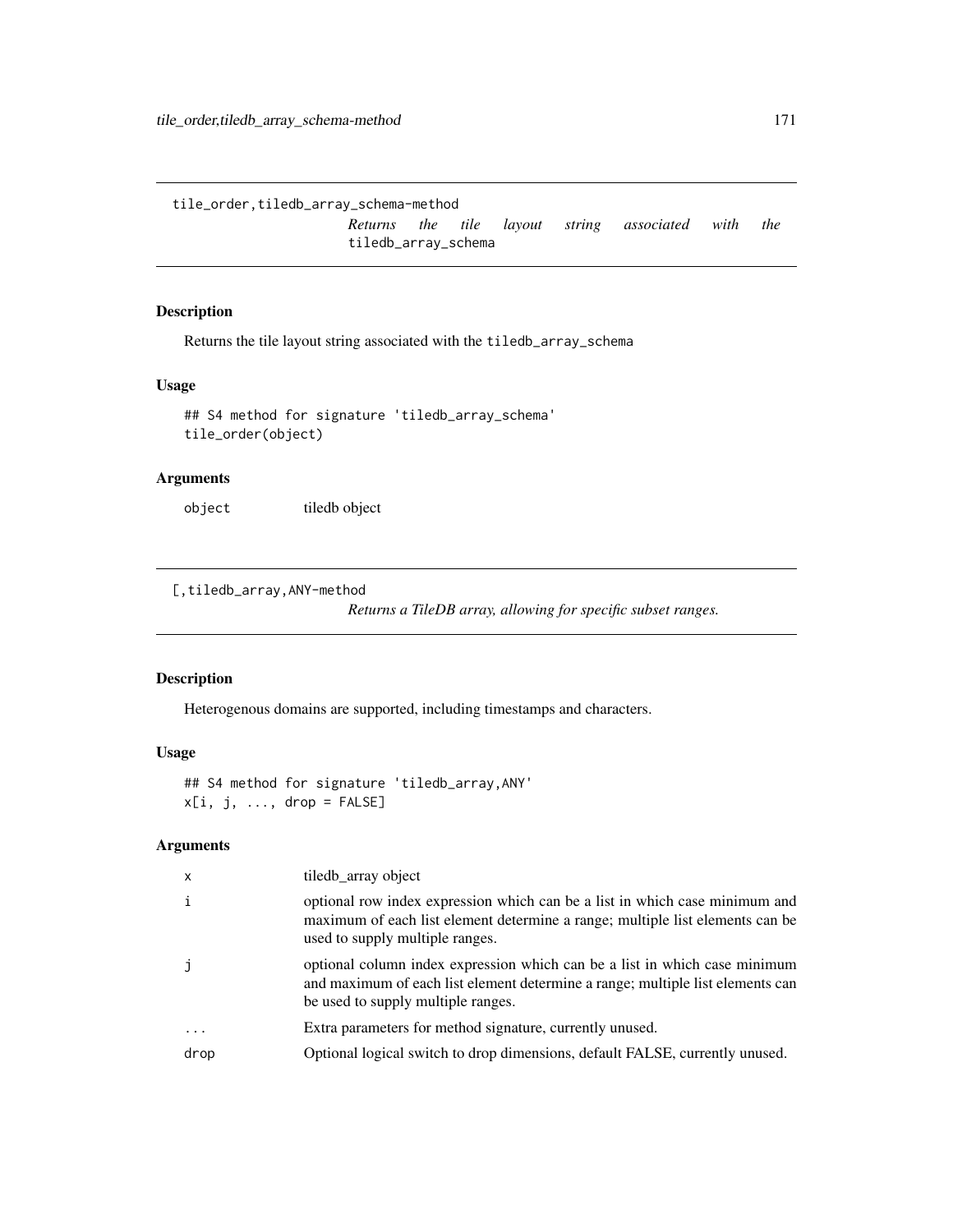# Details

This function may still still change; the current implementation should be considered as an initial draft.

### Value

The resulting elements in the selected format

[,tiledb\_config,ANY-method

*Gets a config parameter value*

### Description

Gets a config parameter value

### Usage

```
## S4 method for signature 'tiledb_config,ANY'
x[i, j, ..., drop = FALSE]
```
# Arguments

| x         | tiledb_config object                                                         |
|-----------|------------------------------------------------------------------------------|
| i         | parameter key string                                                         |
| j         | parameter key string, currently unused.                                      |
| $\ddotsc$ | Extra parameter for method signature, currently unused.                      |
| drop      | Optional logical switch to drop dimensions, default FALSE, currently unused. |

### Value

a config string value if parameter exists, else NA

# Examples

```
cfg <- tiledb_config()
cfg["sm.tile_cache_size"]
cfg["does_not_exist"]
```
<span id="page-171-0"></span>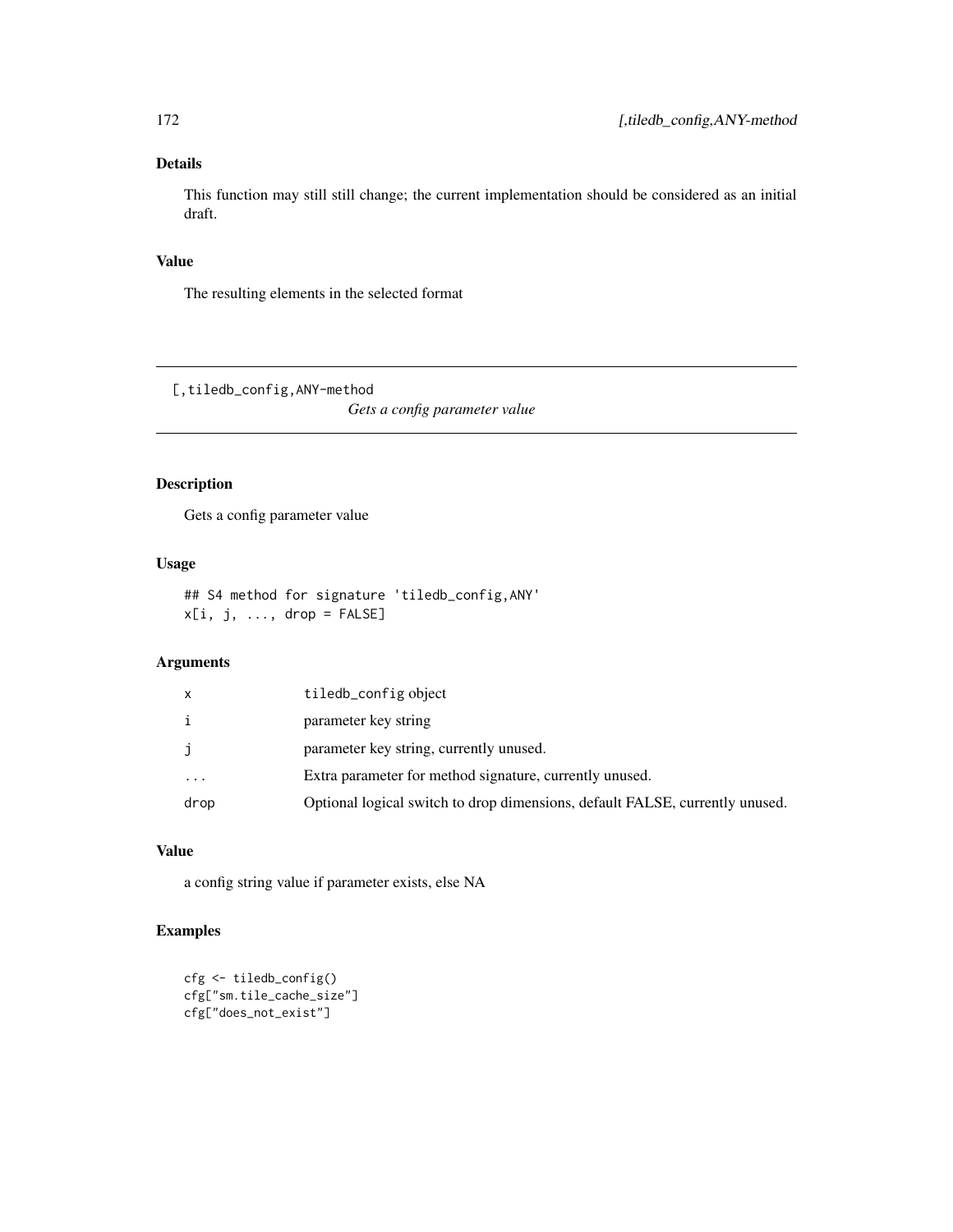<span id="page-172-0"></span>[,tiledb\_filter\_list,ANY-method

*Returns the filter at given index*

### Description

Returns the filter at given index

### Usage

## S4 method for signature 'tiledb\_filter\_list,ANY'  $x[i, j, ..., drop = FALSE]$ 

### Arguments

| $\mathsf{x}$ | tiledb_config object                                       |
|--------------|------------------------------------------------------------|
| i            | parameter key string                                       |
| j            | parameter key string, currently unused.                    |
|              | Extra parameter for method signature, currently unused.    |
| drop         | Optional logical switch to drop dimensions, default false. |

# Value

object tiledb\_filter

### Examples

```
flt <- tiledb_filter("ZSTD")
tiledb_filter_set_option(flt, "COMPRESSION_LEVEL", 5)
filter_list <- tiledb_filter_list(c(flt))
filter_list[0]
```
[<-,tiledb\_array,ANY,ANY,ANY-method

*Sets a tiledb array value or value range*

# Description

This function assigns a right-hand side object, typically a data.frame or something that can be coerced to a data.frame, to a tiledb array.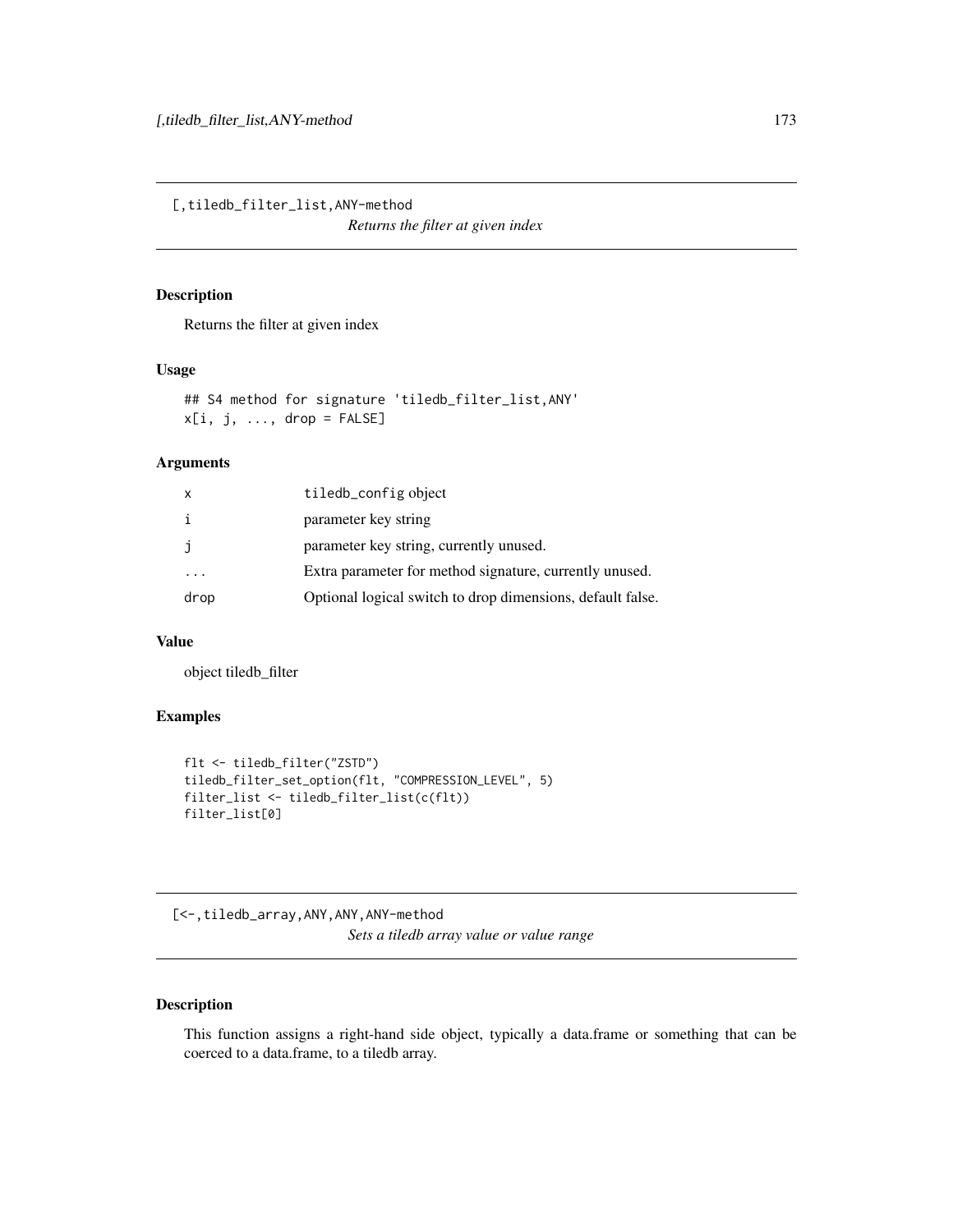#### <span id="page-173-0"></span>Usage

```
## S4 replacement method for signature 'tiledb_array, ANY, ANY, ANY'
x[i, j, ...] <- value
```
### Arguments

| x                       | sparse or dense TileDB array object                     |
|-------------------------|---------------------------------------------------------|
| i                       | parameter row index                                     |
| j                       | parameter column index                                  |
| $\cdot$ $\cdot$ $\cdot$ | Extra parameter for method signature, currently unused. |
| value                   | The value being assigned                                |

### Details

For sparse matrices, row and column indices can either be supplied as part of the left-hand side object, or as part of the data.frame provided approrpiate column names.

This function may still still change; the current implementation should be considered as an initial draft.

#### Value

The modified object

### Examples

```
## Not run:
uri <- "quickstart_sparse" ## as created by the other example
arr <- tiledb_array(uri) ## open array
df <- arr[] \qquad ## read current content
## First approach: matching data.frame with appriate row and column
newdf <- data.frame(rows=c(1,2,2), cols=c(1,3,4), a=df$a+100)
## Second approach: supply indices explicitly
arr[c(1,2), c(1,3)] \leftarrow c(42,43) ## two values
arr[2, 4] \leftarrow 88 ## or just one
## End(Not run)
```
[<-,tiledb\_config,ANY,ANY,ANY-method *Sets a config parameter value*

### Description

Sets a config parameter value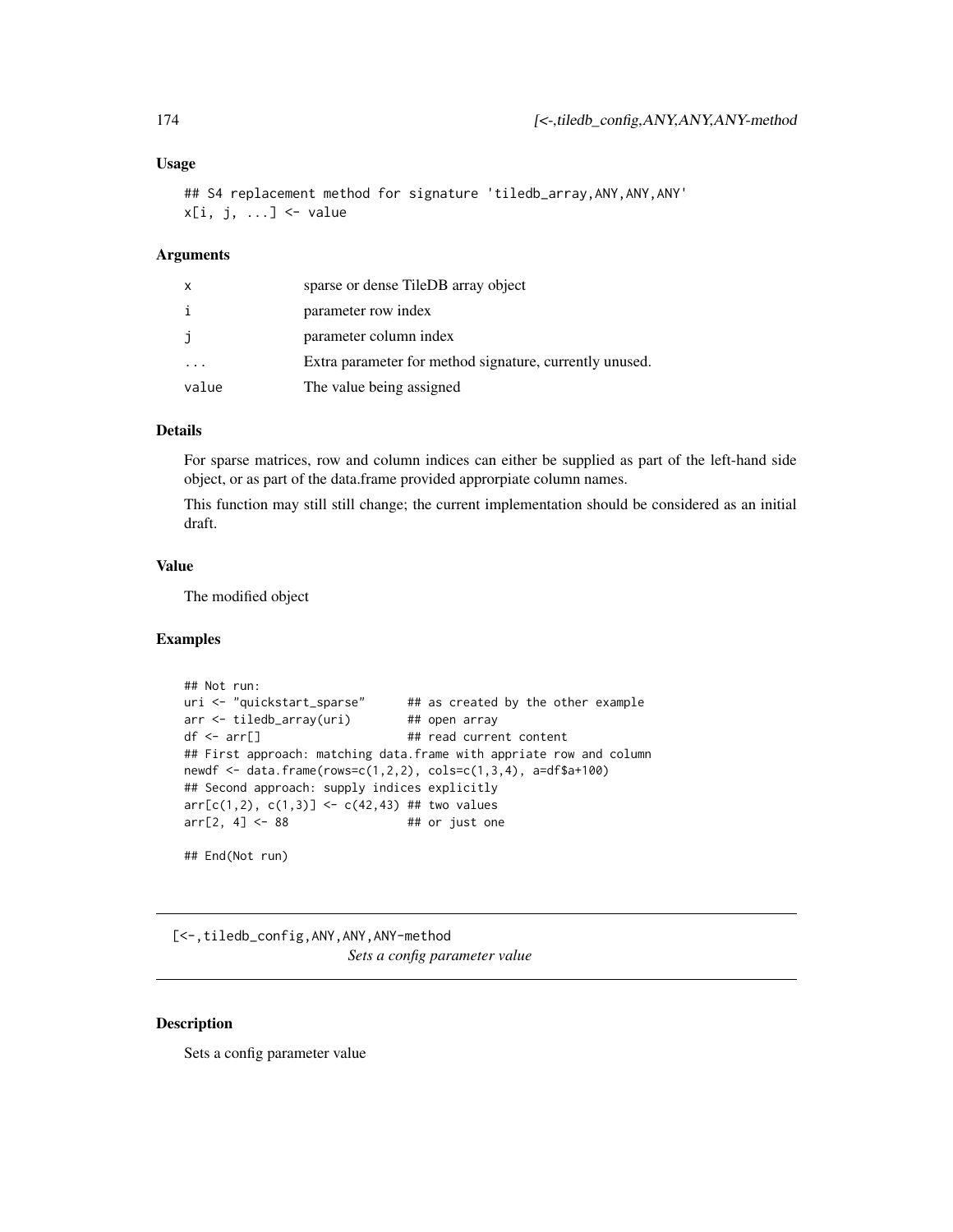# Usage

```
## S4 replacement method for signature 'tiledb_config, ANY, ANY, ANY'
x[i, j] <- value
```
# Arguments

| X     | tiledb_config object                             |
|-------|--------------------------------------------------|
| i     | parameter key string                             |
| j     | parameter key string                             |
| value | value to set, will be converted into a string of |

### Value

updated tiledb\_config object

# Examples

cfg <- tiledb\_config() cfg["sm.tile\_cache\_size"]

# set tile cache size to custom value cfg["sm.tile\_cache\_size"] <- 100 cfg["sm.tile\_cache\_size"]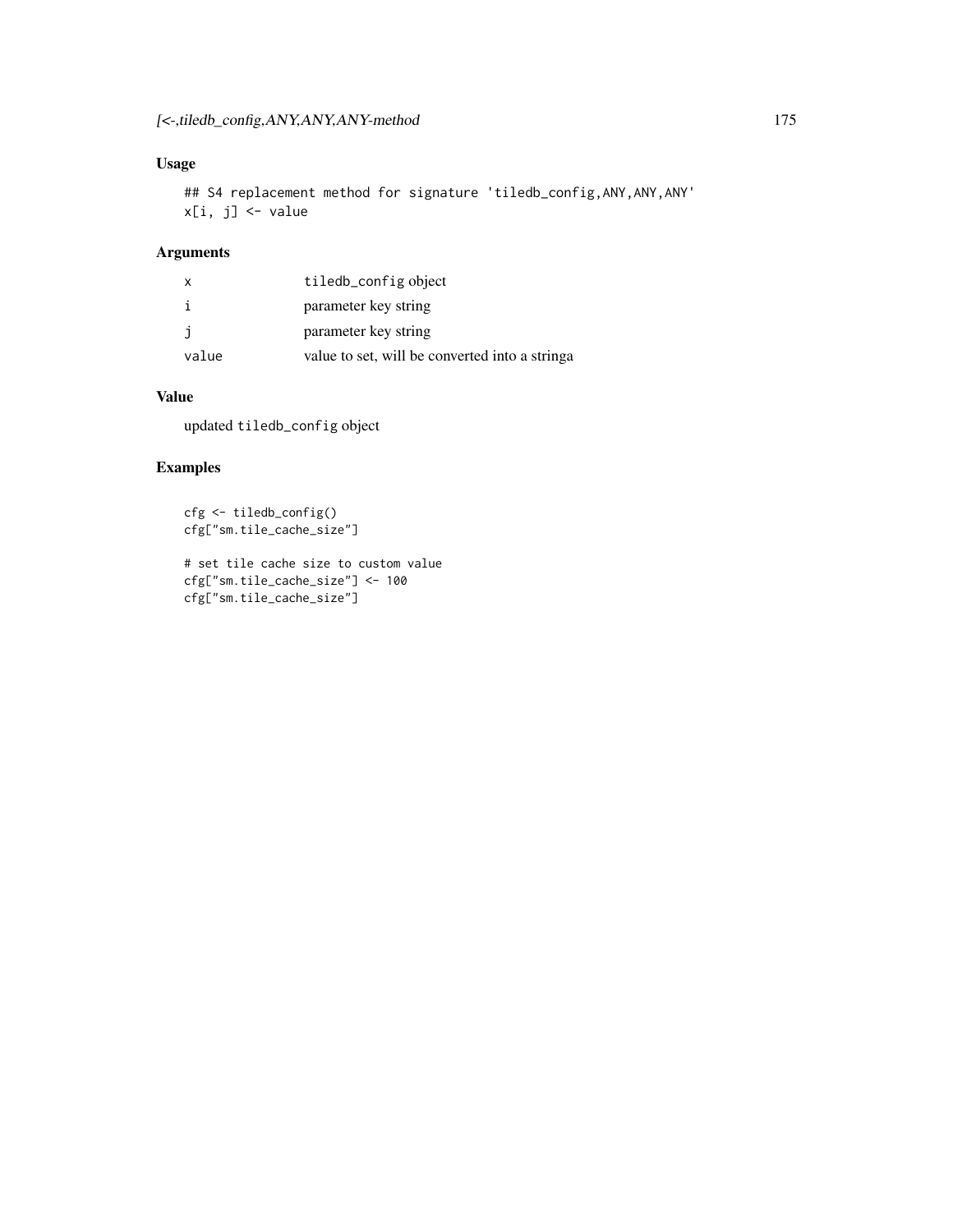# **Index**

[,tiledb\_array *(*[,tiledb\_array,ANY-method*)*, [171](#page-170-0) [,tiledb\_array,ANY,ANY,tiledb\_array-method *(*[,tiledb\_array,ANY-method*)*, [171](#page-170-0) [,tiledb\_array,ANY,tiledb\_array-method *(*[,tiledb\_array,ANY-method*)*, [171](#page-170-0) [, tiledb\_array, ANY-method, [171](#page-170-0) [,tiledb\_array-method *(*[,tiledb\_array,ANY-method*)*, [171](#page-170-0) [,tiledb\_config *(*[,tiledb\_config,ANY-method*)*, [172](#page-171-0) [,tiledb\_config,ANY,ANY,tiledb\_config-method [<-,tiledb\_config *(*[,tiledb\_config,ANY-method*)*, [172](#page-171-0) [,tiledb\_config,ANY,tiledb\_config-method *(*[,tiledb\_config,ANY-method*)*, [172](#page-171-0) [, tiledb\_config, ANY-method, [172](#page-171-0) [,tiledb\_config-method *(*[,tiledb\_config,ANY-method*)*, [172](#page-171-0) [,tiledb\_filter\_list *(*[,tiledb\_filter\_list,ANY-method*)*, [173](#page-172-0) [,tiledb\_filter\_list,ANY,ANY,tiledb\_filter\_li**atr&&\$\_h@d**ps,tiledb\_array\_schema-method *(*[,tiledb\_filter\_list,ANY-method*)*, [173](#page-172-0) [,tiledb\_filter\_list,ANY,tiledb\_filter\_list-m**gthod**s\_dups<-,tiledb\_array\_schema-method *(*[,tiledb\_filter\_list,ANY-method*)*, [173](#page-172-0) [,tiledb\_filter\_list, ANY-method, [173](#page-172-0) [,tiledb\_filter\_list-method *(*[,tiledb\_filter\_list,ANY-method*)*, [173](#page-172-0) [173](#page-172-0) [174](#page-173-0) [<-,tiledb\_array [173](#page-172-0) [173](#page-172-0) [173](#page-172-0) [173](#page-172-0) [174](#page-173-0) [174](#page-173-0) [174](#page-173-0) [174](#page-173-0) allows\_dups, [9](#page-8-0) allows\_dups<-, [9](#page-8-0) array\_consolidate, [10](#page-9-0) array\_vacuum, [11](#page-10-0) as.data.frame.tiledb\_config, [11](#page-10-0) as.vector.tiledb\_config, [12](#page-11-0) attrs *(*generics*)*, [37](#page-36-0)

[<-,tiledb\_array,ANY,ANY,ANY-method, [<-,tiledb\_config,ANY,ANY,ANY-method, *(*[<-,tiledb\_array,ANY,ANY,ANY-method*)*, [<-,tiledb\_array,ANY,ANY,tiledb\_array-method *(*[<-,tiledb\_array,ANY,ANY,ANY-method*)*, [<-,tiledb\_array,ANY,tiledb\_array-method *(*[<-,tiledb\_array,ANY,ANY,ANY-method*)*, [<-,tiledb\_array-method *(*[<-,tiledb\_array,ANY,ANY,ANY-method*)*, *(*[<-,tiledb\_config,ANY,ANY,ANY-method*)*, [<-,tiledb\_config,ANY,ANY,tiledb\_config-method *(*[<-,tiledb\_config,ANY,ANY,ANY-method*)*, [<-,tiledb\_config,ANY,tiledb\_config-method *(*[<-,tiledb\_config,ANY,ANY,ANY-method*)*, [<-,tiledb\_config-method *(*[<-,tiledb\_config,ANY,ANY,ANY-method*)*, *(*allows\_dups*)*, [9](#page-8-0) *(*allows\_dups<-*)*, [9](#page-8-0)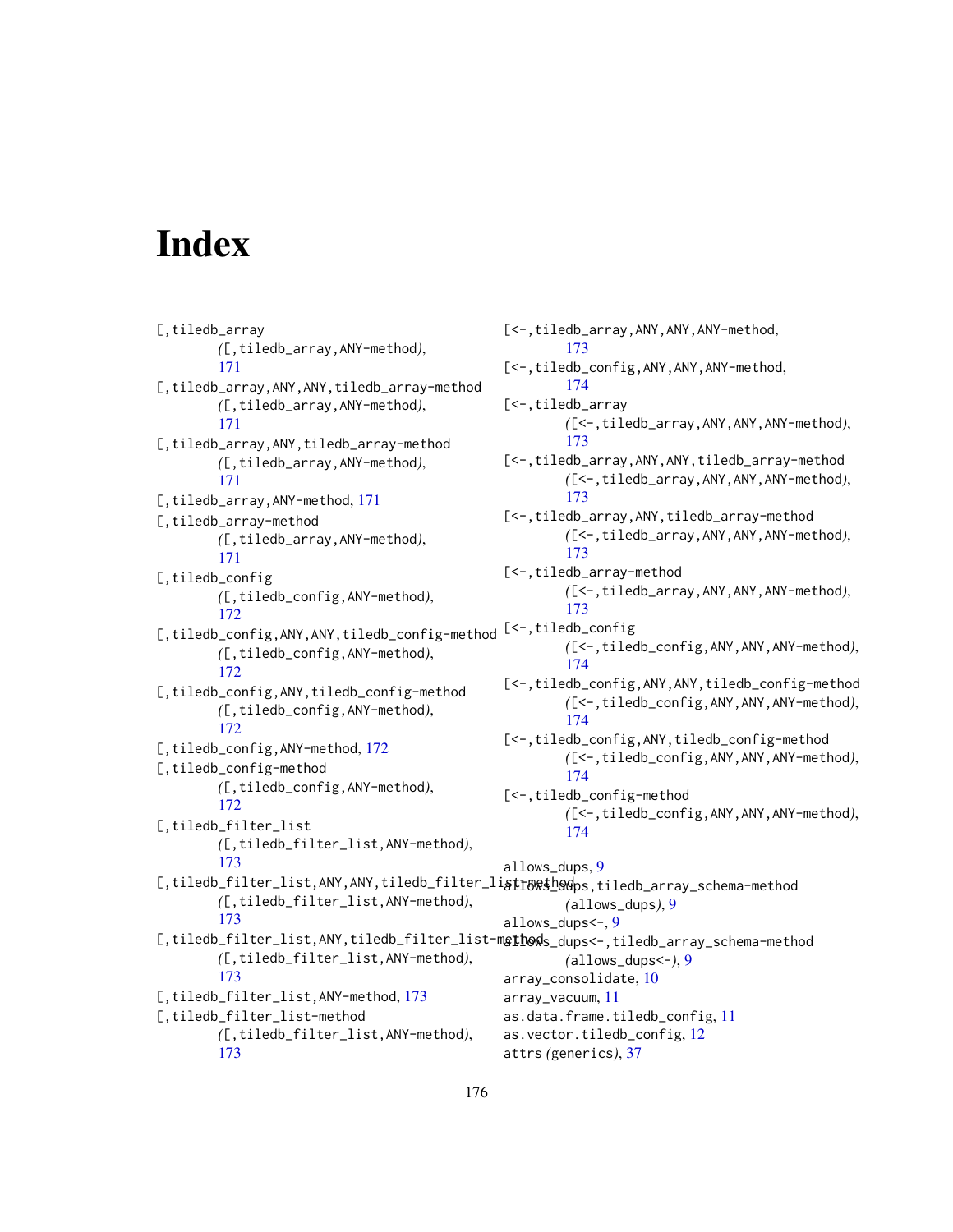#### INDEX 177

attrs,tiledb\_array,ANY-method, [13](#page-12-0) attrs,tiledb\_array\_schema,ANY-method, [13](#page-12-0) attrs,tiledb\_array\_schema,character-method, [14](#page-13-0) attrs,tiledb\_array\_schema,numeric-method, [15](#page-14-0) attrs<-,tiledb\_array-method, [15](#page-14-0) attrs<- *(*generics*)*, [37](#page-36-0) capacity, [16](#page-15-0) capacity,tiledb\_array\_schema-method *(*capacity*)*, [16](#page-15-0) capacity<-, [16](#page-15-0) capacity<-,tiledb\_array\_schema-method *(*capacity<-*)*, [16](#page-15-0) cell\_order *(*generics*)*, [37](#page-36-0) cell\_order,tiledb\_array\_schema-method, [17](#page-16-0) cell\_val\_num, [18](#page-17-0) cell\_val\_num,tiledb\_attr-method *(*cell\_val\_num*)*, [18](#page-17-0) cell\_val\_num,tiledb\_dim-method, [18](#page-17-0) cell\_val\_num<-, [19](#page-18-0) cell\_val\_num<-,tiledb\_attr-method *(*cell\_val\_num<-*)*, [19](#page-18-0) check *(*schema\_check*)*, [58](#page-57-0) check,tiledb\_array\_schema-method *(*schema\_check*)*, [58](#page-57-0) completedBatched, [19](#page-18-0) config *(*generics*)*, [37](#page-36-0) config,tiledb\_ctx-method, [20](#page-19-0) createBatched, [21](#page-20-0)

```
datatype (generics), 37
21
22
22
datetimes_as_int64, 23
datetimes_as_int64,tiledb_array-method
      (datetimes_as_int64), 23
datetimes_as_int64<-, 24
datetimes_as_int64<-,tiledb_array-method
      (datetimes_as_int64<-), 24
describe, 24
dim.tiledb_array_schema, 25
dim.tiledb_dim, 25
dim.tiledb_domain, 26
dimensions (generics), 37
```
dimensions,tiledb\_array\_schema-method, [27](#page-26-0) dimensions,tiledb\_domain-method, [27](#page-26-0) domain *(*generics*)*, [37](#page-36-0) domain,tiledb\_array\_schema-method, [28](#page-27-0) domain,tiledb\_dim-method, [29](#page-28-0) extended, [29](#page-28-0) extended, tiledb\_array-method *(*extended*)*, [29](#page-28-0) extended <- , [30](#page-29-0) extended<-,tiledb\_array-method *(*extended<-*)*, [30](#page-29-0) fetchBatched, [30](#page-29-0) filter\_list *(*generics*)*, [37](#page-36-0) filter\_list,tiledb\_array\_schema-method, [31](#page-30-0) filter\_list,tiledb\_attr-method, [31](#page-30-0) filter\_list,tiledb\_dim-method, [32](#page-31-0) filter\_list<-,tiledb\_attr-method, [32](#page-31-0) filter\_list<-,tiledb\_dim-method, [33](#page-32-0) filter\_list<- *(*generics*)*, [37](#page-36-0) fromDataFrame, [33](#page-32-0) fromMatrix, [35](#page-34-0) fromSparseMatrix, [36](#page-35-0) generics, [37](#page-36-0) get\_allocation\_size\_preference *(*save\_allocation\_size\_preference*)*, [55](#page-54-0) get\_return\_as\_preference *(*save\_return\_as\_preference*)*, [56](#page-55-0) has attribute. [38](#page-37-0) is.anonymous, [39](#page-38-0) is.anonymous.tiledb\_dim, [39](#page-38-0) is.integral *(*generics*)*, [37](#page-36-0) is.integral,tiledb\_domain-method, [40](#page-39-0) is.sparse *(*generics*)*, [37](#page-36-0)

# is.sparse,tiledb\_array\_schema-method, [41](#page-40-0)

limitTileDBCores, [41](#page-40-0) load\_allocation\_size\_preference *(*save\_allocation\_size\_preference*)*, [55](#page-54-0) load\_return\_as\_preference *(*save\_return\_as\_preference*)*, [56](#page-55-0)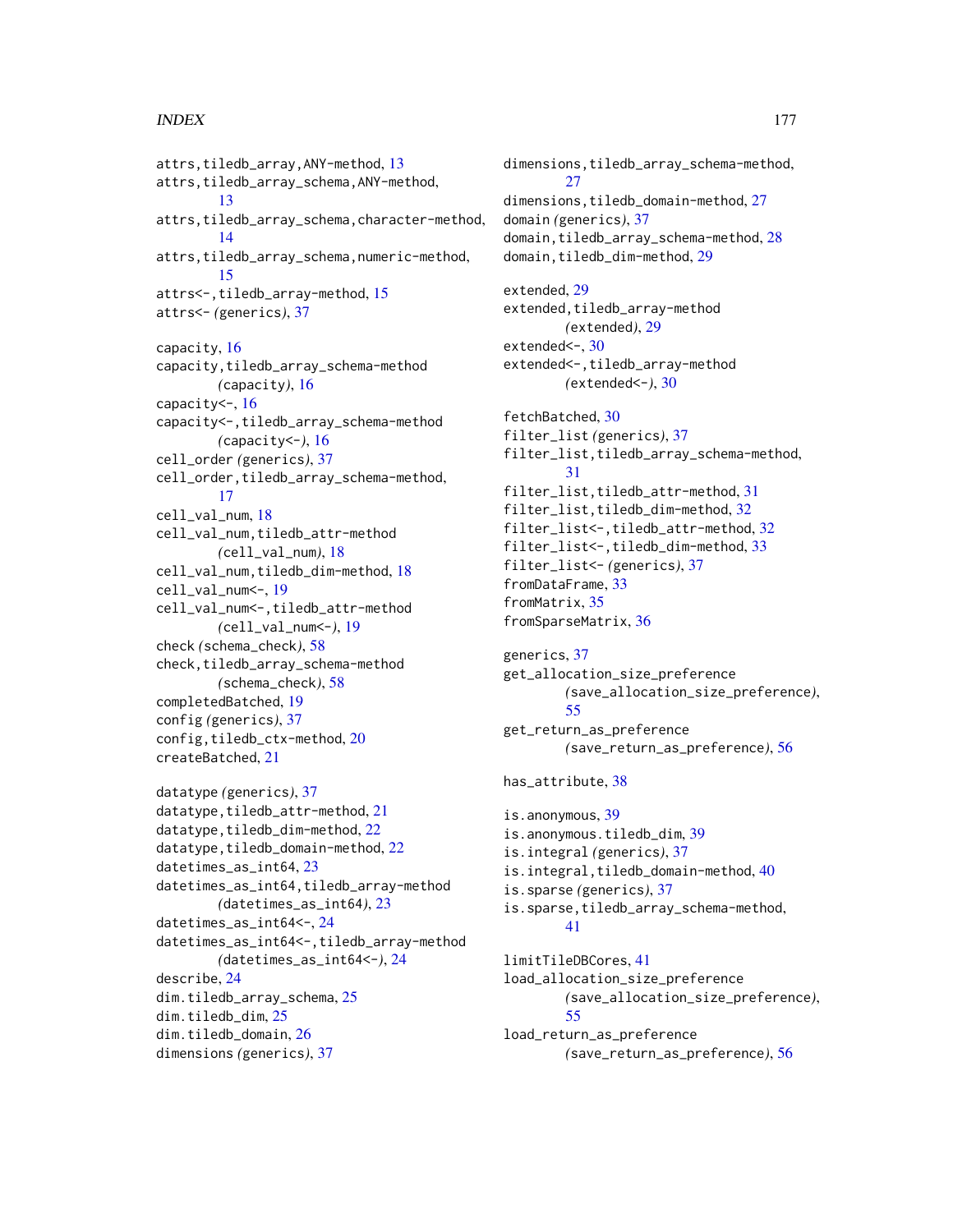### 178 **INDEX**

max\_chunk\_size, [42](#page-41-0) max\_chunk\_size,tiledb\_filter\_list-method *(*max\_chunk\_size*)*, [42](#page-41-0) name *(*generics*)*, [37](#page-36-0) name, tiledb\_attr-method, [43](#page-42-0) name, tiledb\_dim-method, [43](#page-42-0) nfilters *(*generics*)*, [37](#page-36-0) nfilters,tiledb\_filter\_list-method, [44](#page-43-0) parse\_query\_condition, [45](#page-44-0) print.tiledb\_metadata, [45](#page-44-0) query\_condition, [46](#page-45-0) query\_condition,tiledb\_array-method *(*query\_condition*)*, [46](#page-45-0) query\_condition<-, [46](#page-45-0) query\_condition<-,tiledb\_array-method *(*query\_condition<-*)*, [46](#page-45-0) query\_layout, [47](#page-46-0) query\_layout,tiledb\_array-method *(*query\_layout*)*, [47](#page-46-0) query\_layout<-, [47](#page-46-0) query\_layout<-,tiledb\_array-method *(*query\_layout<-*)*, [47](#page-46-0) query\_statistics, [48](#page-47-0) query\_statistics,tiledb\_array-method *(*query\_statistics*)*, [48](#page-47-0) query\_statistics<-, [48](#page-47-0) query\_statistics<-,tiledb\_array-method *(*query\_statistics<-*)*, [48](#page-47-0) r\_to\_tiledb\_type, [54](#page-53-0) raw\_dump *(*generics*)*, [37](#page-36-0) raw\_dump,tiledb\_array\_schema-method, [49](#page-48-0) raw\_dump,tiledb\_attr-method, [49](#page-48-0) raw\_dump,tiledb\_domain-method, [50](#page-49-0) return.array, [50](#page-49-0) return.array,tiledb\_array-method *(*return.array*)*, [50](#page-49-0) return.array<-, [51](#page-50-0) return.array<-,tiledb\_array-method *(*return.array<-*)*, [51](#page-50-0) return.data.frame *(*generics*)*, [37](#page-36-0) return.data.frame,tiledb\_array-method, [51](#page-50-0) return.data.frame<-,tiledb\_array-method, [52](#page-51-0)

return.data.frame<- *(*generics*)*, [37](#page-36-0) return.matrix, [52](#page-51-0) return.matrix,tiledb\_array-method *(*return.matrix*)*, [52](#page-51-0) return.matrix<-, [53](#page-52-0) return.matrix<-,tiledb\_array-method *(*return.matrix<-*)*, [53](#page-52-0) return\_as, [53](#page-52-0) return\_as,tiledb\_array-method *(*return\_as*)*, [53](#page-52-0) return\_as<-, [54](#page-53-0) return\_as<-,tiledb\_array-method *(*return\_as<-*)*, [54](#page-53-0) save\_allocation\_size\_preference, [55](#page-54-0) save\_return\_as\_preference, [56](#page-55-0) schema *(*generics*)*, [37](#page-36-0) schema, character-method, [57](#page-56-0) schema, tiledb\_array-method, [57](#page-56-0) schema\_check, [58](#page-57-0) schema\_check,tiledb\_array\_schema-method *(*schema\_check*)*, [58](#page-57-0) selected\_ranges, [58](#page-57-0) selected\_ranges,tiledb\_array-method *(*selected\_ranges*)*, [58](#page-57-0) selected\_ranges<-, [59](#page-58-0) selected\_ranges<-,tiledb\_array-method *(*selected\_ranges<-*)*, [59](#page-58-0) set\_allocation\_size\_preference *(*save\_allocation\_size\_preference*)*, [55](#page-54-0) set\_max\_chunk\_size, [60](#page-59-0) set\_max\_chunk\_size,tiledb\_filter\_list,numeric-method *(*set\_max\_chunk\_size*)*, [60](#page-59-0) set\_return\_as\_preference *(*save\_return\_as\_preference*)*, [56](#page-55-0) show, tiledb\_array-method, [60](#page-59-0) show,tiledb\_array\_schema-method, [61](#page-60-0) show, tiledb\_attr-method, [61](#page-60-0) show,tiledb\_config-method, [62](#page-61-0) show, tiledb\_dim-method, [62](#page-61-0) show, tiledb\_domain-method, [63](#page-62-0) show,tiledb\_filter-method, [63](#page-62-0) show,tiledb\_filter\_list-method, [64](#page-63-0) statusBatched, [64](#page-63-0) strings\_as\_factors, [65](#page-64-0) strings\_as\_factors,tiledb\_array-method *(*strings\_as\_factors*)*, [65](#page-64-0) strings\_as\_factors<-, [65](#page-64-0)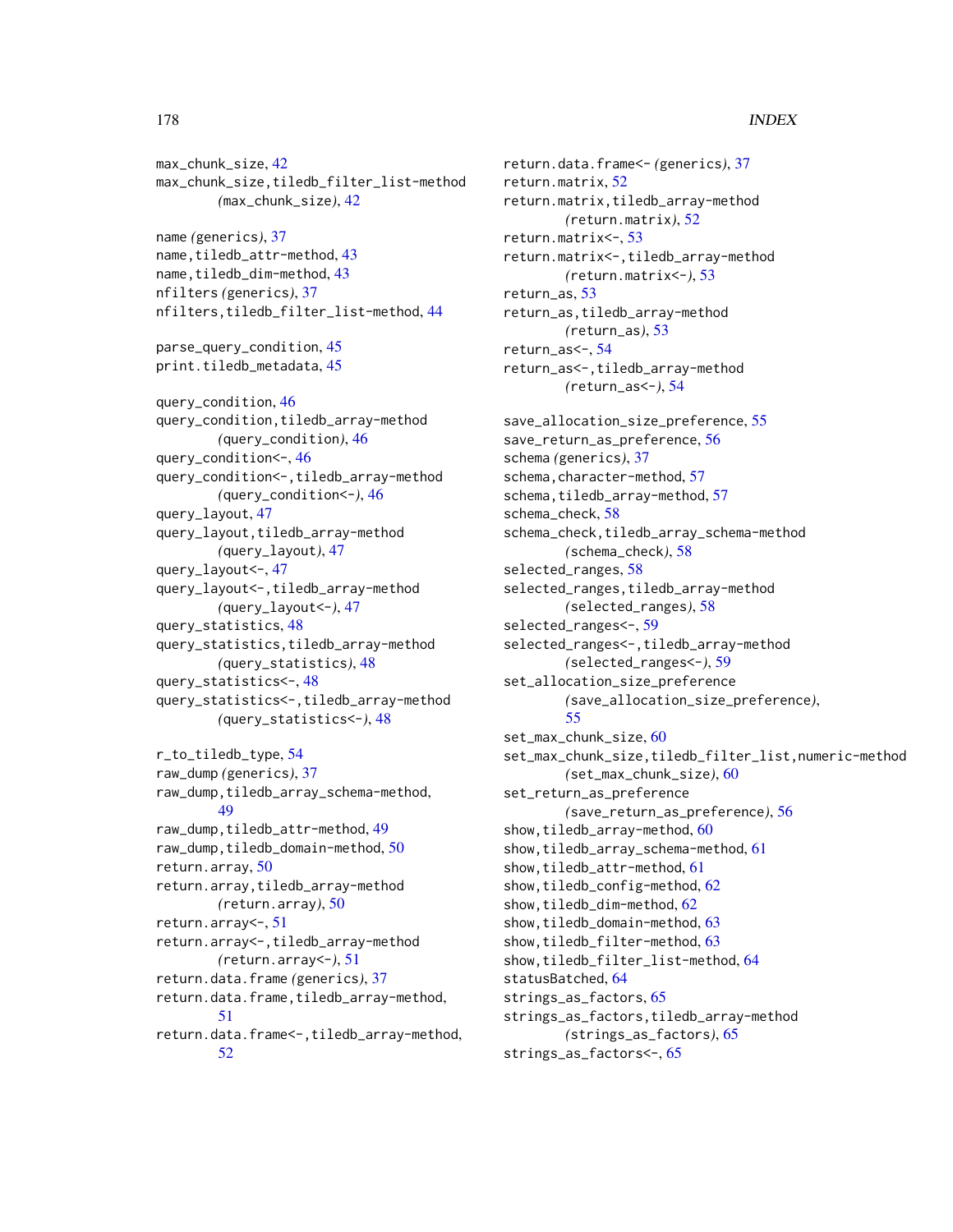#### INDEX 279

```
strings_as_factors<-,tiledb_array-method
        (strings_as_factors<-), 65
tdb_collect (generics), 37
tdb_collect,tiledb_array-method, 66
tdb_filter (generics), 37
tdb_filter,tiledb_array-method, 66
tdb_select (generics), 37
67
tile (generics), 37
tile,tiledb_dim-method, 67
tile_order (generics), 37
tile_order,tiledb_array_schema-method,
        171
tiledb-package, 8
tiledb_array, 68
tiledb_array-class, 70
tiledb_array_close, 71
tiledb_array_create, 72
tiledb_array_get_non_empty_domain_from_index,
tiledb_attribute_get_nullable, 84
        72
tiledb_array_get_non_empty_domain_from_name,
        73
tiledb_array_is_heterogeneous, 73
tiledb_array_is_homogeneous, 74
tiledb_array_is_open, 74
tiledb_array_open, 75
tiledb_array_open_at, 75
tiledb_array_schema, 76
tiledb_array_schema-class, 77
tiledb_array_schema_check
        (schema_check), 58
tiledb_array_schema_evolution, 77
tiledb_array_schema_evolution-class,
        78
tiledb_array_schema_evolution_add_attribute,
tiledb_ctx_stats, 90
        78
tiledb_array_schema_evolution_array_evolve,
        79
tiledb_array_schema_evolution_drop_attribute,
tiledb_dim, 92
        79
tiledb_array_schema_get_allows_dups
        (allows_dups), 9
tiledb_array_schema_get_capacity
        (capacity), 16
tiledb_array_schema_set_allows_dups
        (allows_dups<-), 9
tiledb_array_schema_set_capacity
```
*(*capacity<-*)*, [16](#page-15-0)

tiledb\_array\_schema\_set\_coords\_filter\_list, [80](#page-79-0) tiledb\_array\_schema\_set\_offsets\_filter\_list, [80](#page-79-0) tiledb\_array\_schema\_set\_validity\_filter\_list, [81](#page-80-0) tiledb\_arrow\_array\_del *(*tiledb\_arrow\_array\_ptr*)*, [81](#page-80-0) tiledb\_arrow\_array\_ptr, [81](#page-80-0) tiledb\_arrow\_schema\_del *(*tiledb\_arrow\_array\_ptr*)*, [81](#page-80-0) tiledb\_arrow\_schema\_ptr *(*tiledb\_arrow\_array\_ptr*)*, [81](#page-80-0) tiledb\_attr, [82](#page-81-0) tiledb\_attr-class, [83](#page-82-0) tiledb\_attribute\_get\_cell\_size, [83](#page-82-0) tiledb\_attribute\_get\_cell\_val\_num *(*cell\_val\_num*)*, [18](#page-17-0) tiledb\_attribute\_get\_fill\_value, [83](#page-82-0) tiledb\_attribute\_is\_variable\_sized, [84](#page-83-0) tiledb\_attribute\_set\_cell\_val\_num *(*cell\_val\_num<-*)*, [19](#page-18-0) tiledb\_attribute\_set\_fill\_value, [85](#page-84-0) tiledb\_attribute\_set\_nullable, [85](#page-84-0) tiledb\_config, [86](#page-85-0) tiledb\_config-class, [86](#page-85-0) tiledb\_config\_load, [87](#page-86-0) tiledb\_config\_save, [87](#page-86-0) tiledb\_config\_unset, [88](#page-87-0) tiledb ctx. [88](#page-87-0) tiledb\_ctx-class, [89](#page-88-0) tiledb\_ctx\_set\_default\_tags, [89](#page-88-0) tiledb\_ctx\_set\_tag, [90](#page-89-0) tiledb\_datatype\_R\_type, [91](#page-90-0) tiledb\_delete\_metadata, [91](#page-90-0) tiledb\_dense *(*tiledb\_array*)*, [68](#page-67-0) tiledb\_dim-class, [92](#page-91-0) tiledb\_dim\_get\_cell\_val\_num *(*cell\_val\_num,tiledb\_dim-method*)*, [18](#page-17-0) tiledb\_domain, [93](#page-92-0) tiledb\_domain-class, [93](#page-92-0) tiledb\_domain\_get\_dimension\_from\_index, [94](#page-93-0)

tiledb\_domain\_get\_dimension\_from\_name,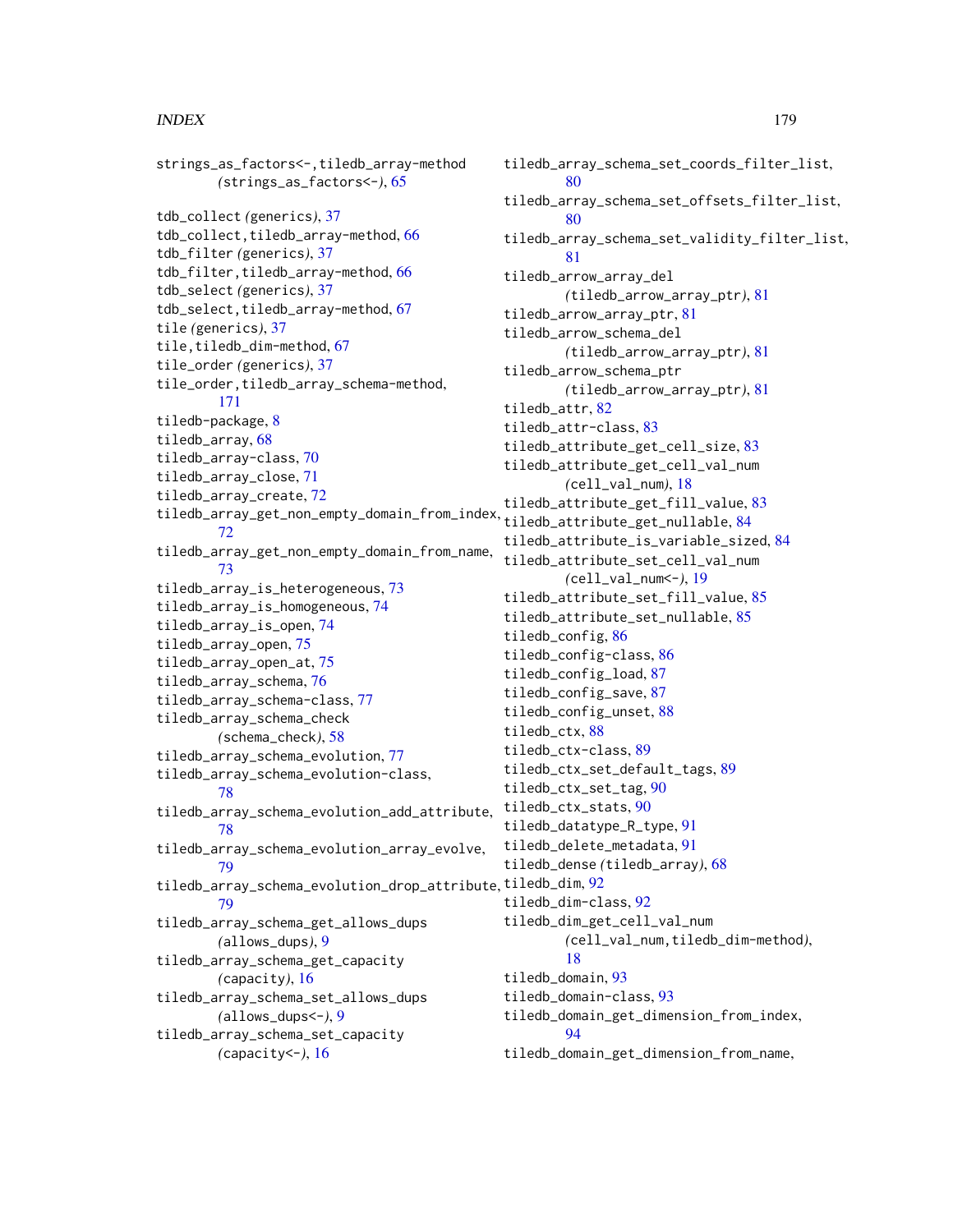### [94](#page-93-0)

tiledb\_domain\_has\_dimension, [95](#page-94-0) tiledb\_error\_message, [95](#page-94-0) tiledb\_filestore\_buffer\_export, [96](#page-95-0) tiledb\_filestore\_buffer\_import, [96](#page-95-0) tiledb\_filestore\_schema\_create, [97](#page-96-0) tiledb\_filestore\_size, [98](#page-97-0) tiledb\_filestore\_uri\_export, [98](#page-97-0) tiledb\_filestore\_uri\_import, [99](#page-98-0) tiledb\_filter, [99](#page-98-0) tiledb\_filter-class, [100](#page-99-0) tiledb\_filter\_get\_option, [101](#page-100-0) tiledb\_filter\_list, [101](#page-100-0) tiledb\_filter\_list-class, [102](#page-101-0) tiledb\_filter\_list\_get\_max\_chunk\_size *(*max\_chunk\_size*)*, [42](#page-41-0) tiledb\_filter\_list\_set\_max\_chunk\_size *(*set\_max\_chunk\_size*)*, [60](#page-59-0) tiledb\_filter\_set\_option, [102](#page-101-0) tiledb\_filter\_type, [103](#page-102-0) tiledb\_fragment\_info, [103](#page-102-0) tiledb\_fragment\_info-class, [104](#page-103-0) tiledb\_fragment\_info\_dense, [104](#page-103-0) tiledb\_fragment\_info\_dump, [105](#page-104-0) tiledb\_fragment\_info\_get\_cell\_num, [105](#page-104-0) tiledb\_fragment\_info\_get\_non\_empty\_domain\_index, tiledb\_group\_remove\_member, [124](#page-123-0) [106](#page-105-0) tiledb\_fragment\_info\_get\_non\_empty\_domain\_nameiledb\_group\_uri,[125](#page-124-0) [106](#page-105-0) tiledb\_fragment\_info\_get\_non\_empty\_domain\_vartihedex\_is\_supported\_fs, [126](#page-125-0) [107](#page-106-0) tiledb\_fragment\_info\_get\_non\_empty\_domain\_varthameb\_ndim,tiledb\_array\_schema-method, [107](#page-106-0) tiledb\_fragment\_info\_get\_num, [108](#page-107-0) tiledb\_fragment\_info\_get\_size, [108](#page-107-0) tiledb\_fragment\_info\_get\_timestamp\_range, [109](#page-108-0) tiledb\_fragment\_info\_get\_to\_vacuum\_num, [109](#page-108-0) tiledb\_fragment\_info\_get\_to\_vacuum\_uri, [110](#page-109-0) tiledb\_fragment\_info\_get\_unconsolidated\_metadathedhumput\_metadata, [132](#page-131-0) [110](#page-109-0) tiledb\_fragment\_info\_get\_version, [111](#page-110-0) tiledb\_fragment\_info\_has\_consolidated\_metadatailedb\_query\_add\_range, [133](#page-132-0) [111](#page-110-0) tiledb\_fragment\_info\_sparse, [112](#page-111-0) tiledb\_fragment\_info\_uri, [112](#page-111-0) tiledb\_get\_all\_metadata, [113](#page-112-0) tiledb\_get\_context, [113](#page-112-0) tiledb\_get\_metadata, [114](#page-113-0) tiledb\_get\_query\_status, [114](#page-113-0) tiledb\_get\_vfs, [115](#page-114-0) tiledb\_group, [115](#page-114-0) tiledb\_group-class, [115](#page-114-0) tiledb\_group\_add\_member, [116](#page-115-0) tiledb\_group\_close, [116](#page-115-0) tiledb\_group\_create, [117](#page-116-0) tiledb\_group\_delete\_metadata, [117](#page-116-0) tiledb\_group\_get\_all\_metadata, [118](#page-117-0) tiledb\_group\_get\_config, [118](#page-117-0) tiledb\_group\_get\_metadata, [119](#page-118-0) tiledb\_group\_get\_metadata\_from\_index, [119](#page-118-0) tiledb\_group\_has\_metadata, [120](#page-119-0) tiledb\_group\_is\_open, [120](#page-119-0) tiledb\_group\_member, [121](#page-120-0) tiledb\_group\_member\_count, [121](#page-120-0) tiledb\_group\_member\_dump, [122](#page-121-0) tiledb\_group\_metadata\_num, [122](#page-121-0) tiledb\_group\_open, [123](#page-122-0) tiledb\_group\_put\_metadata, [123](#page-122-0) tiledb\_group\_query\_type, [124](#page-123-0) tiledb\_group\_set\_config, [125](#page-124-0) tiledb\_has\_metadata, [126](#page-125-0) tiledb\_ndim *(*generics*)*, [37](#page-36-0) [127](#page-126-0) tiledb\_ndim,tiledb\_dim-method, [128](#page-127-0) tiledb\_ndim,tiledb\_domain-method, [128](#page-127-0) tiledb\_num\_metadata, [129](#page-128-0) tiledb\_object\_ls, [129](#page-128-0) tiledb\_object\_mv, [130](#page-129-0) tiledb\_object\_rm, [130](#page-129-0) tiledb\_object\_type, [131](#page-130-0) tiledb\_object\_walk, [131](#page-130-0) tiledb\_query, [132](#page-131-0) tiledb\_query-class, [133](#page-132-0) tiledb\_query\_add\_range\_with\_type, [134](#page-133-0) tiledb\_query\_alloc\_buffer\_ptr\_char, [134](#page-133-0)